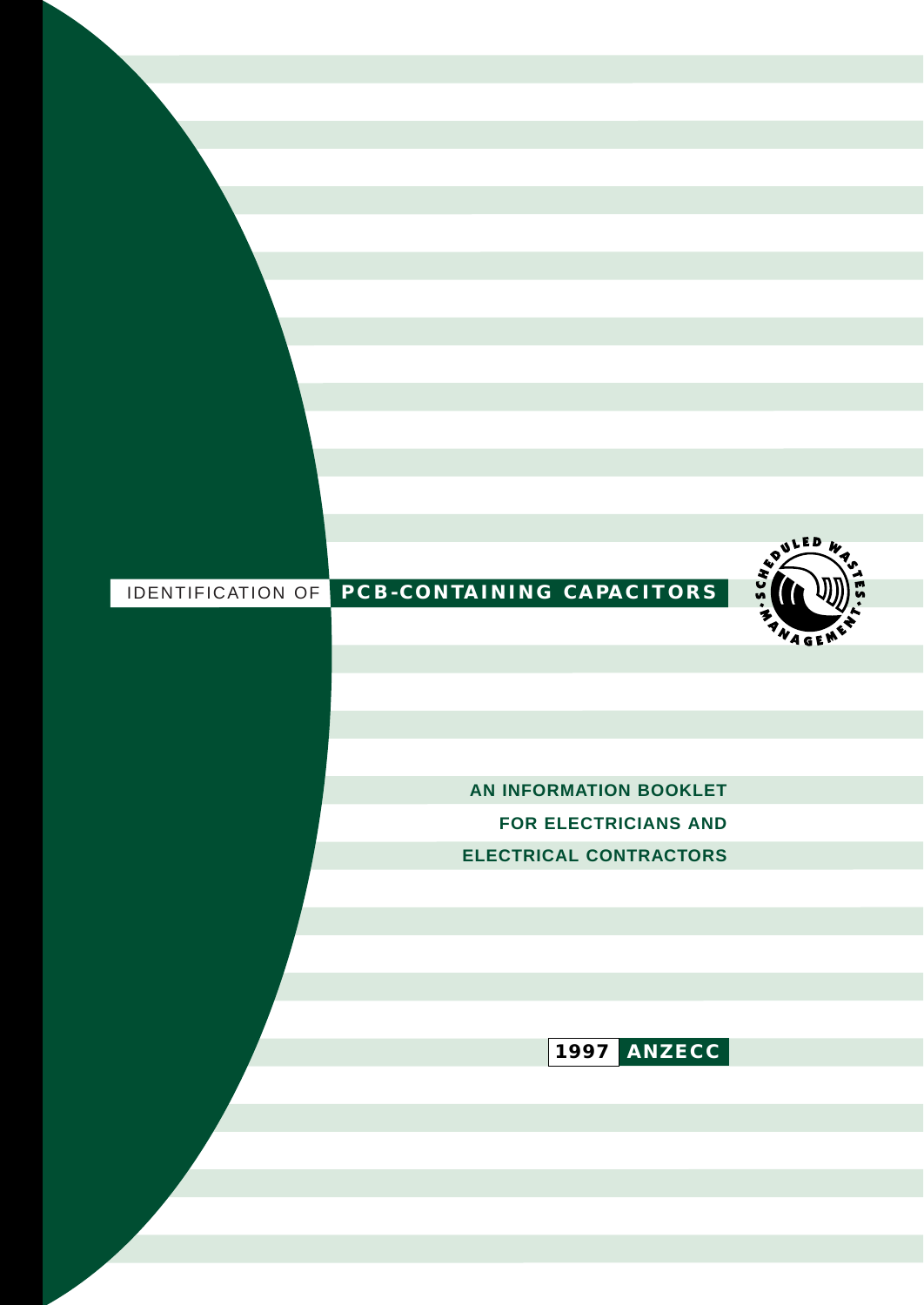## **Acknowledgement**

The objective of the Australian and New Zealand Environment and Conservation Council (ANZECC) is to provide a forum for consultation and coordination between the State, Territory and Commonwealth governments of Australia and the Government of New Zealand on environmental and conservation issues.

This information booklet was prepared on behalf of ANZECC by V & C Environmental Consultants Pty Ltd to assist with implementation of the Polychlorinated Biphenyls (PCB) Management Plan, which was endorsed by ANZECC in November 1995 as part of the National Strategy for the Management of Scheduled Waste. It was funded by ANZECC.

ANZECC would like to acknowledge the efforts of V & C Environmental Consultants Pty Ltd in preparing this information booklet and notes the assistance given to V & C Environmental Consultants Pty Ltd by the following organisations:

- Australian Chamber of Commerce and Industry
- ACT Department of Urban Services, Environment ACT and ACT Waste
- Environment Tasmania
- Haz-Waste Services
- New South Wales Environment Protection Authority
- New Zealand Ministry of Health, Public Health Policy and Regulations Division
- Northern Territory Department of Lands, Planning and Environment
- Northern Territory Work Health Authority
- Queensland Department of the Environment, Waste Management Division
- South Australia Environment Protection Authority
- Tasmanian Hydroelectric Commission
- Tasmanian Electrotechnology & Utilities Industry Training Board
- Telstra—Auditing and Risk Management Department
- Environment Protection Authority Victoria
- Western Australian Department of Environmental Protection
- Western Australian Department of Mines and Minerals— Chemistry Centre
- Western Power.

© Australian and New Zealand Environment and Conservation Council Information in this document may be copied provided that any extracts are acknowledged

#### ISBN 0 642 54507 3

While care has been taken to ensure the accuracy of the information provided, Environment Australia, the New Zealand Ministry of Health, the publishers, authors, laboratories and companies supplying information, do not accept responsibility for any act or ommission made on the basis of the information which follows.

**Subject to availability, additional copies of this booklet can be obtained, at no charge, through National Mailing and Marketing, fax 02 6299 6040.**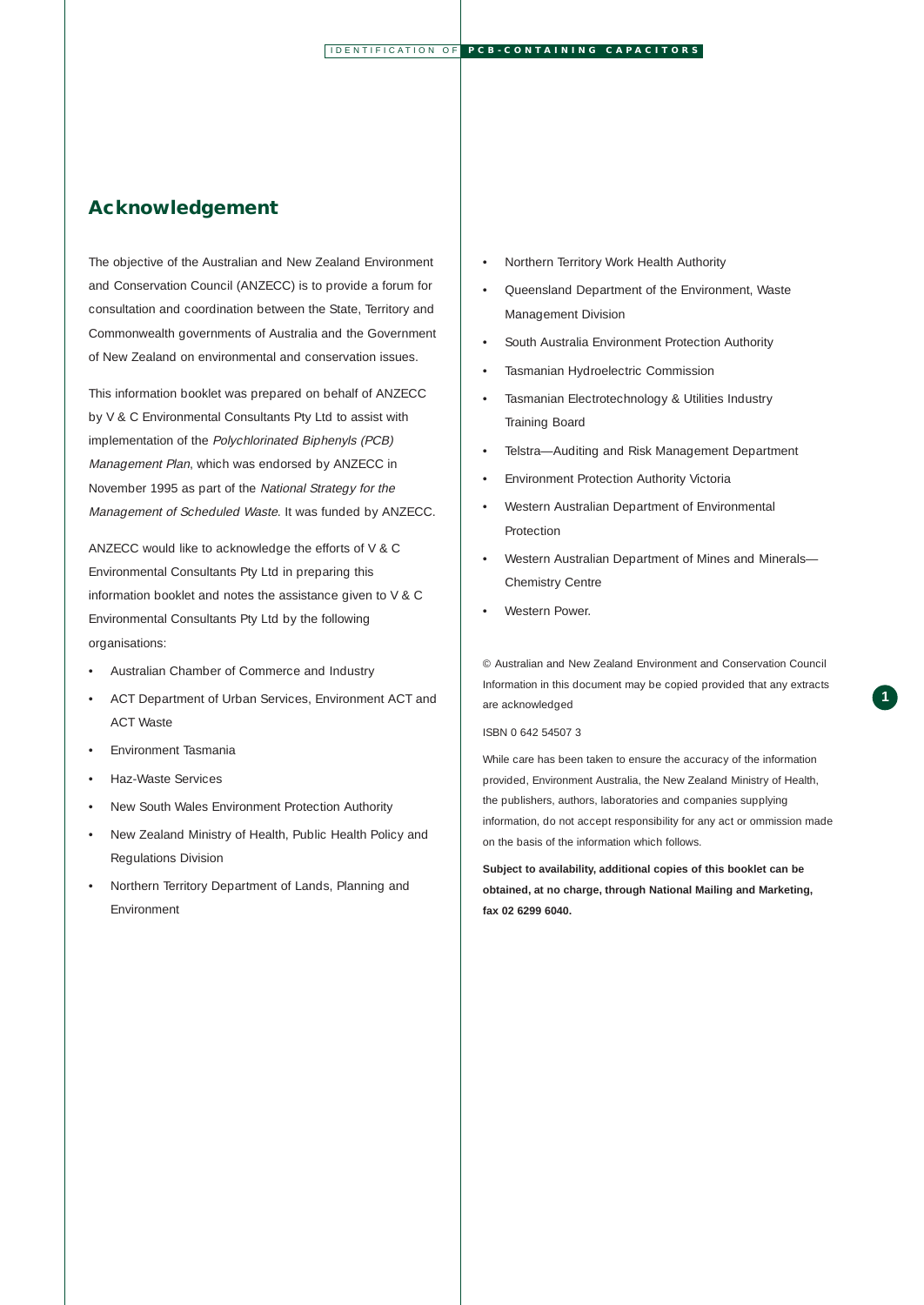## **Contents**

**2**

|                         |                                                             | 3 |  |  |  |  |  |
|-------------------------|-------------------------------------------------------------|---|--|--|--|--|--|
| $\overline{\mathbf{2}}$ | Are PCBs harmful?                                           |   |  |  |  |  |  |
| $\widehat{\mathbf{3}}$  | <b>Identification of PCB-Containing</b><br><b>Equipment</b> |   |  |  |  |  |  |
| 4                       | <b>Safe Handling of PCB-Containing</b><br><b>Equipment</b>  | 4 |  |  |  |  |  |
|                         | 4.1 Handling Procedure                                      | 4 |  |  |  |  |  |
|                         | 4.2 First Aid                                               | 5 |  |  |  |  |  |
|                         | 4.3 Clean-Up of Leaks                                       | 5 |  |  |  |  |  |
|                         | <b>Requirements for PCB Storage</b><br>and Disposal         | 6 |  |  |  |  |  |
|                         | 5.1 Storage Requirements-<br>All States and Territories     | 6 |  |  |  |  |  |
|                         | 5.2 Transport and Disposal Requirements                     | 7 |  |  |  |  |  |
|                         | 5.3 PCB Destruction Facilities in Australia                 | 7 |  |  |  |  |  |
|                         |                                                             |   |  |  |  |  |  |

**1 What are PCBs? 3**

# **Appendices**

|    | <b>Laboratories with NATA</b>        |    |
|----|--------------------------------------|----|
|    | <b>Registration for PCB Analysis</b> | 9  |
| Ш  | <b>Environmental Regulators—</b>     |    |
|    | <b>Contact Phone Numbers</b>         | 10 |
| Ш  | <b>Waste Transport Companies</b>     | 11 |
| IV | <b>Electrical Equipment</b>          |    |
|    | <b>Containing PCBs</b>               | 13 |
| v  | <b>Electrical Equipment</b>          |    |
|    | <b>Not Containing PCBs</b>           | 55 |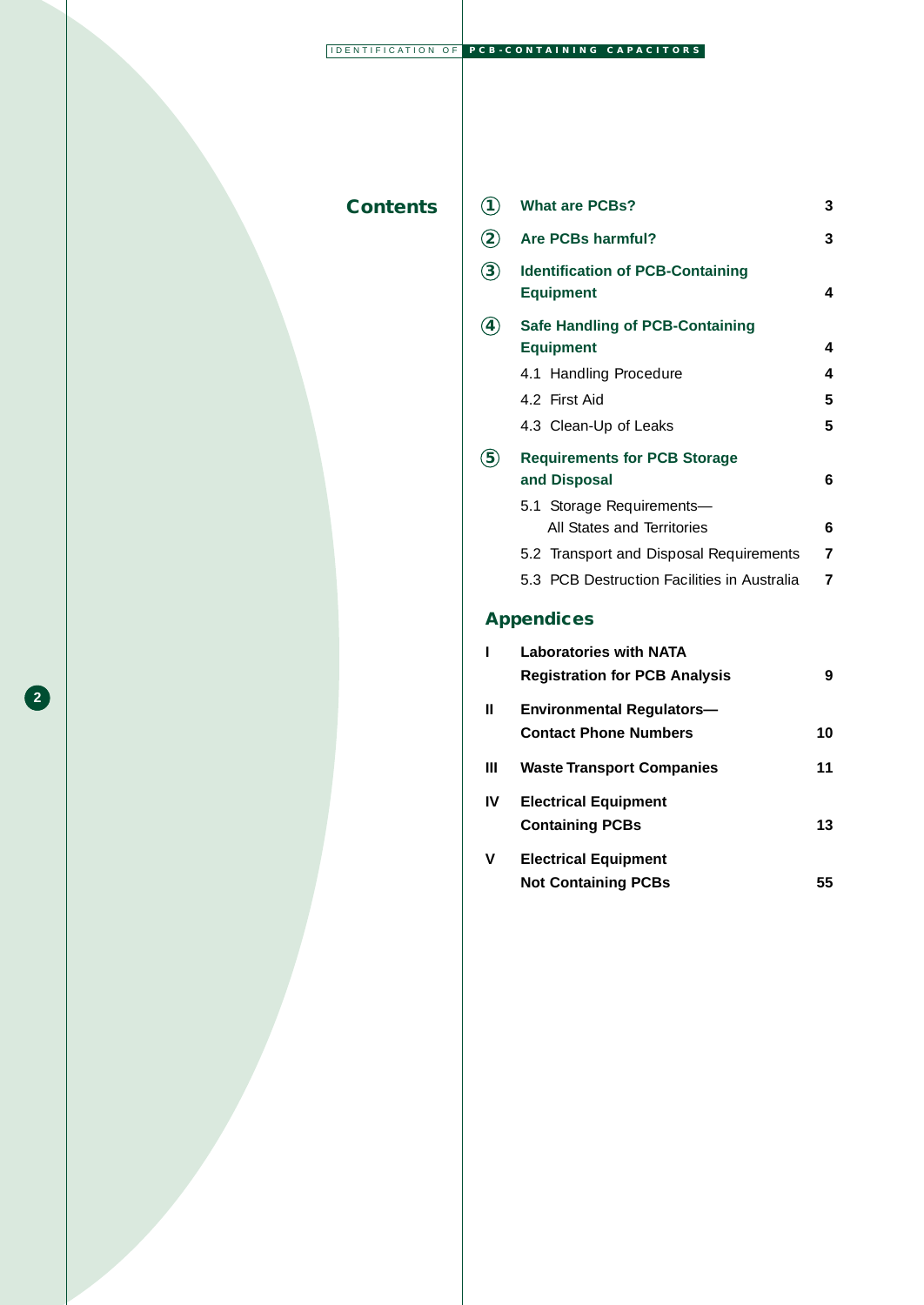## What are **PCBs? 1**

PCBs is the common name for polychlorinated biphenyls. PCBs range in appearance from colourless, oily liquids to more viscous and increasingly darker liquids, to yellow then black resins, depending on chlorine content of the PCB. These synthetic compounds are chemically stable, have good insulating properties and do not degrade appreciably over time or with exposure to high temperatures. These properties made PCBs very useful in electrical devices such as capacitors.

If these chemicals are released into the environment, they do not readily break down and can accumulate in fatty tissues of animals. The longevity of PCBs and their affinity for fatty tissue can result in PCBs moving up and concentrating through the food chain. Research has found that some animal species, such as young fish, are particularly sensitive to PCBs. PCBs in the Australian environment, and their subsequent presence in food, can also have a serious effects on the export of Australia's agricultural products.



# Are **PCBs** harmful? **2**

PCBs can enter the body in three ways:

- absorption through the skin;
- inhalation of PCB vapour (at room temperature, the vapour concentrations of PCBs are not significant); and
- ingestion, if there is contamination of food or drink.

The likelihood of becoming sick from PCB exposure increases with the length of time and the amount of material that a person might come in contact with. The most commonly observed symptom in people exposed to high levels of PCBs is a condition known as chloracne. It is a severe, persistent acne-like rash due to repeated and prolonged contact of PCBs with skin. This condition has also occurred in people who have accidentally ingested PCBs orally. Very high exposure to PCBs may also cause liver damage and damage to the nervous system, resulting in numbness, weakness and tingling in the arms and legs. There is the possibility that PCBs may cause cancers.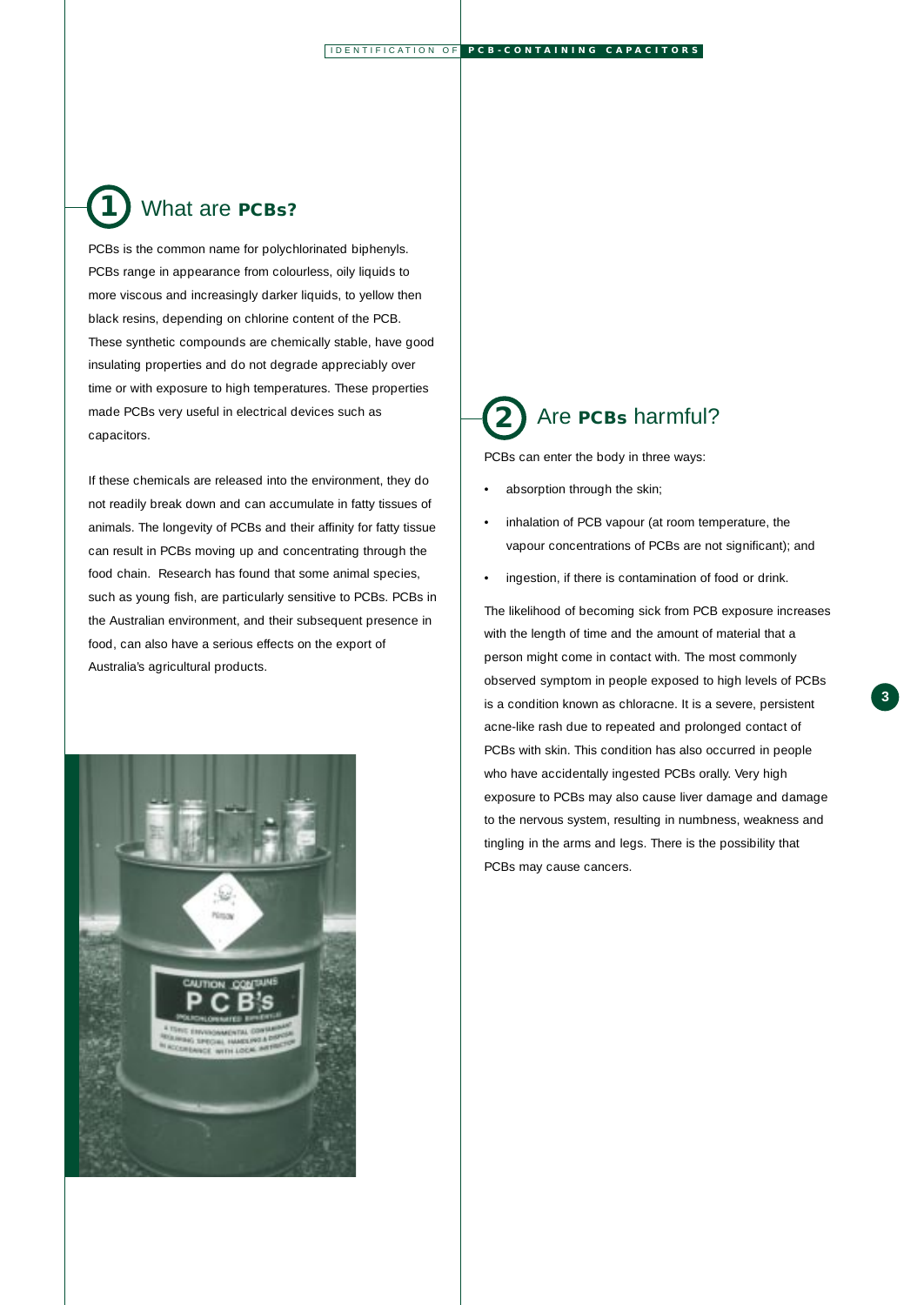## Identification of **PCB**-Containing Equipment **3**

The major use of PCBs in the electrical industry has been as an insulating fluid inside transformers and capacitors. These transformers and capacitors have ranged in size from the very large transformers which contain several thousand litres of PCBs and were typically used by electrical supply businesses and heavy industries, to the small capacitors which may only contain several millilitres of PCBs and were used in farming equipment and on commercial premises. Capacitors containing PCBs were installed in various types of equipment including fluorescent light fittings during the 1950's, 60's and 70's.

This booklet provides two listings that should assist people to determine whether or not a piece of electrical equipment is likely to contain PCBs: Appendix IV is a list of electrical equipment known to contain PCBs; whereas Appendix V is a list of electrical equipment known not to contain PCBs.

**It should be noted that even if the equipment is not listed, it may still contain PCBs. If there is any doubt as to whether the equipment contains PCBs or not, submit a sample to a laboratory (listed at Appendix I) that is NATAregistered for PCB analysis.**

PCB-containing equipment within fluorescent light fittings is likely to have one or more of the following characteristics:

- resonant start;
- a capacitor that is cylindrical or rectangular, encased in an aluminium container with a weld running all the way around the top edge with two terminals with quick connect tags;



SEVERAL TYPES OF PCB CAPACITORS



FLUORESCENT LIGHT FITTING SHOWING SILVER COLOURED CAPACITOR IN-SITU

- a date mark from the 1950s, 1960s or 1970s<sup>1</sup>;
- a capacitor encased in a rectangular tin container with soldered seams;
- slightly heavier than similar types of capacitors manufactured after the 1970s (which do not to contain PCBs).

## Safe Handling of **PCB**-Containing Equipment **4**

#### 4.1 HANDLING PROCEDURE

Small quantities of PCBs are usually found in sealed containers known as capacitors. PCB-containing capacitors are unlikely to pose a health risk, unless they become damaged and leak. Care must be taken when handling a damaged capacitor to ensure that spillage does not occur. The person handling the damaged capacitor should take the following precautions:

- put on personal protective equipment and clothing before removing damaged or leaking components;
- wear gloves that are made of materials that are resistant to PCBs, such as Viton, polyethylene, polyvinyl alcohol (PVA), polytetrafluoroethylene (PTFE), butyl rubber, nitrile rubber, or neoprene. Mid-arm length gauntlets may be required;

1 Note: Ducon capacitors have a 4 digit date on their capacitors. The first two digits represent the week of manufacture and the final two digits the year of manufacture. Therefore '2573' represents the 25th week of 1973.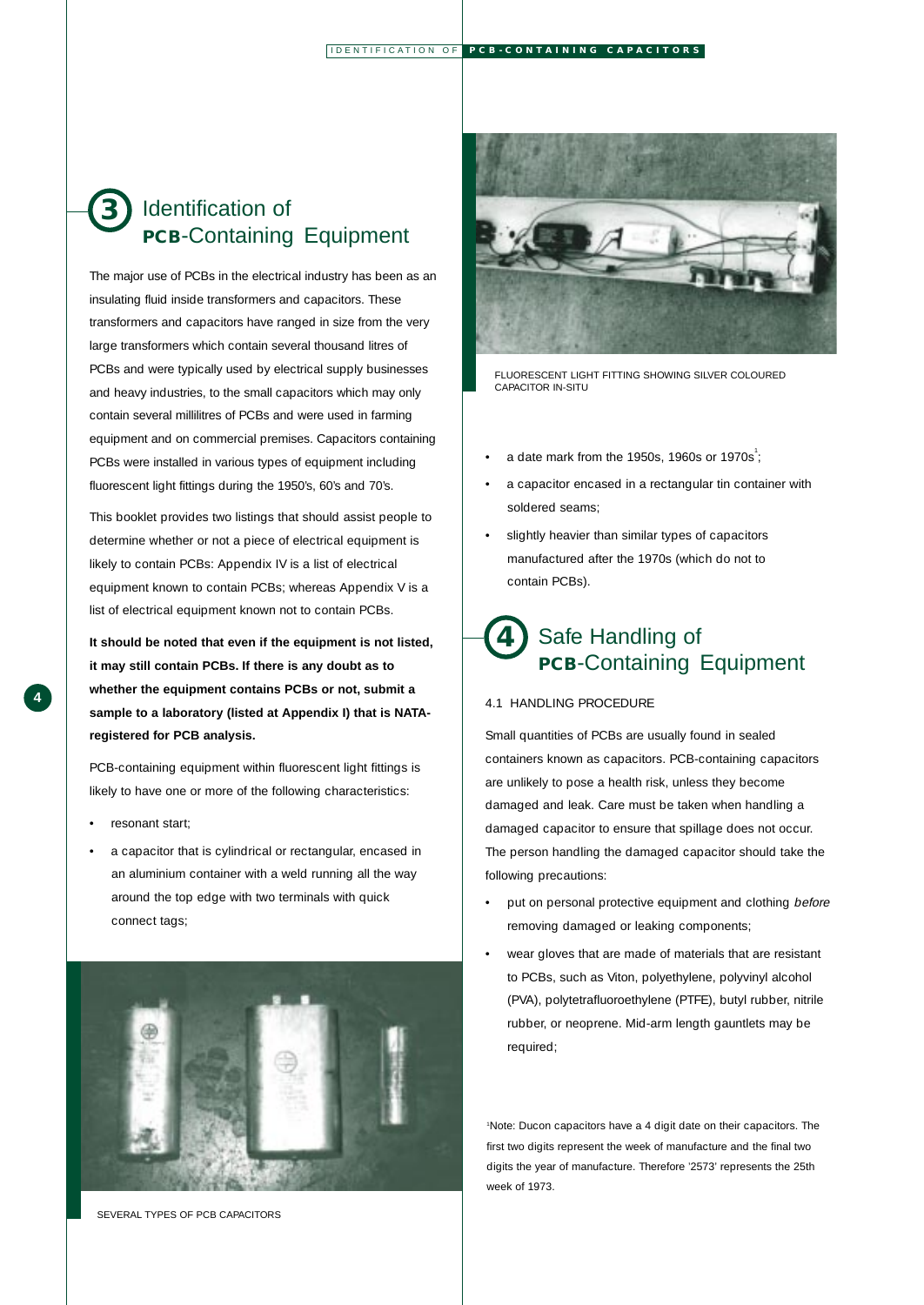- **do not** use gloves made of polyvinyl chloride (PVC) or natural rubber (latex);
- use disposable gloves;
- wear disposable overalls made of Tyvek or made of materials with similar chemical resistant properties;
- when working with overhead equipment (eg. fluorescent light fixtures), wear a full face shield and appropriate hair protection;
- wash any non-disposable contaminated equipment with kerosene and collect the kerosene for disposal as a PCBcontaminated solvent;
- if PCB vapours are suspected (eg. PCB leaks onto a hot surface in a confined space), wear a suitable respirator. Use a twin cartridge type respirator suitable for chlorinated vapours. It is always prudent to ensure adequate ventilation. NOTE: PCBs do not vaporise readily at room temperature;
- do not smoke; and
- after handling PCBs, even if gloves were worn, wash hands well in warm, soapy water before eating, drinking, smoking, handling food or drink, or using toilet facilities.



CLOSE-UP OF CAPACITOR WITHIN A FLUORESCENT LIGHT FITTING

### 4.2 FIRST-AID

If PCB contacts the eyes, immediately wash it out with copious amounts of running water for at least 10 minutes. Occasionally lift the upper and lower eye lids to ensure complete irrigation of the eye. Obtain medical attention immediately.

If PCB contacts the skin, immediately remove all contaminated clothing. Wash the affected areas with warm, soapy water. Do not use kerosene to remove PCB from your skin or clothing. Obtain medical attention as soon as possible.

PCB spills should be handled by first evacuating people not involved with the clean-up from the spill area. Everyone involved with the clean-up needs to take the precautions listed in section 4.1.

#### 4.3 CLEAN-UP OF LEAKS

The procedure detailed below should be followed if any PCB leaks from capacitors, or if PCB-contaminated material, such as kerosene, is accidentally spilt.

Use an absorbent material (preferably commercial absorbent, kitty litter or a diatomaceous earth) to form a barrier to prevent any of the PCB from escaping into drainage systems or into the watercourse. Soak up the PCB with the absorbent material used to form the barrier.

Non-porous surfaces should be cleaned with an organic solvent, for example, kerosene, and the solvent collected and disposed of as a PCB-containing solvent.

All porous material (including protective clothing and the damaged capacitor) which has been contaminated must be placed in a strong, sealed polyethylene bag, which is then to be placed in a sound, sealable metal drum. An absorbent material should be packed around the PCB equipment to absorb any leaks. The drum should then be sealed.

Any PCB-contaminated solvents from the clean-up must be stored in separate drums.

All drums must be adequately labelled **'PCB Waste'** together with the name of the equipment or material contained within each drum.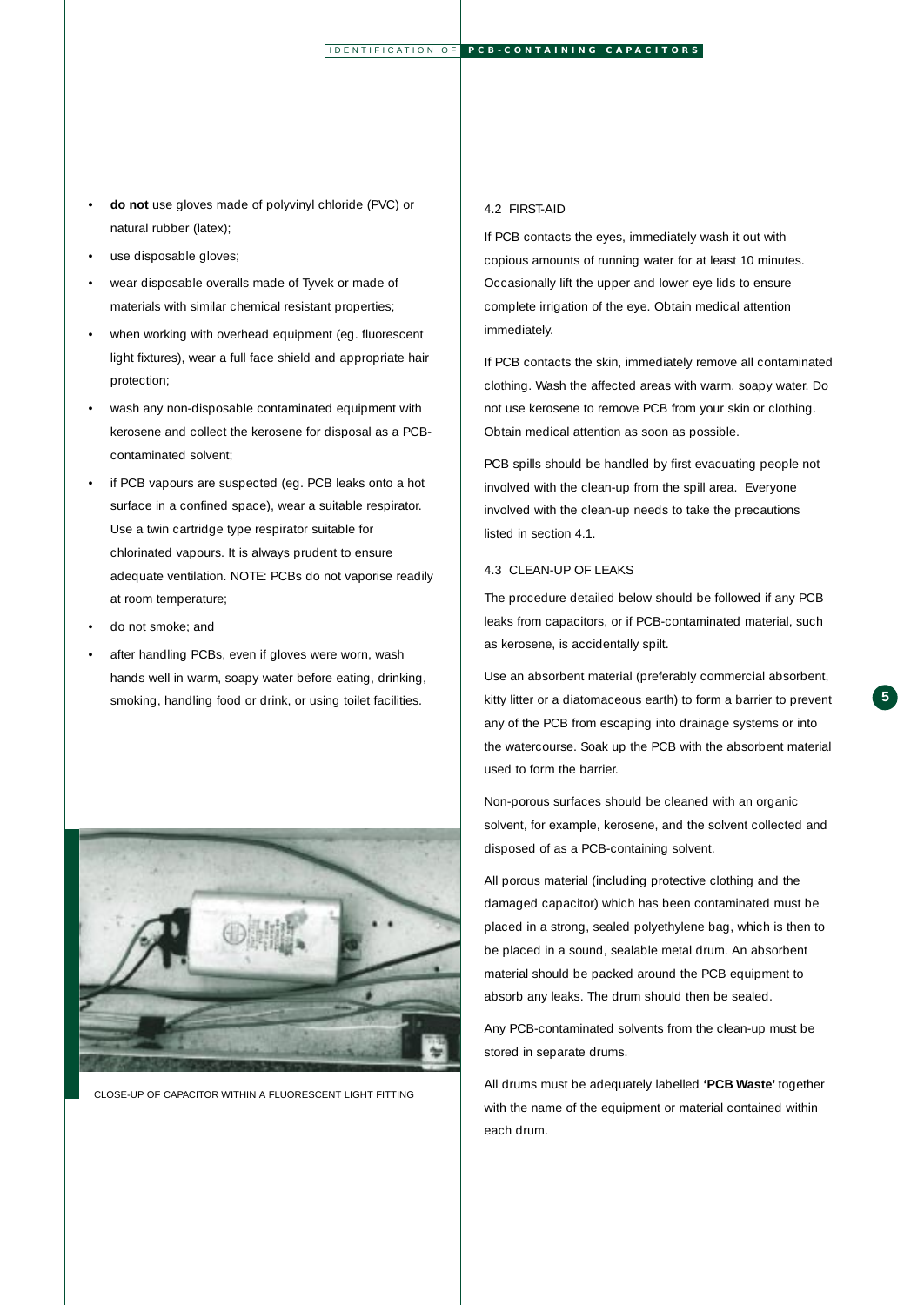## Requirements for **PCB** Storage and Disposal **5**

After Australian and New Zealand Environment and Conservation Council (ANZECC) endorsement in November 1995, Commonwealth, State and Territory governments agreed to adopt the PCB Management Plan, either as a management guideline or as the basis for their regulations. Regulations concerning PCBs were under review by several jurisdictions at the time of writing this document (mid 1997). Several States have indicated that new legislation on the handling and disposal of PCBs and PCB-contaminated containers is expected to be passed by their parliaments by the end of 1997.

It is advisable to check the current regulations in effect with the authority responsible for environmental protection in your State or Territory. Contact details are listed in Appendix II. The requirements listed below are those in effect at the time of publication.



#### 5.1 STORAGE REQUIREMENTS — ALL STATES AND TERRITORIES

PCB containing equipment (capacitors, ballasts, etc.) is to be placed in a polyethylene bag which then is to be placed in a sealable metal container. This container must be clearly marked with the details of the contents and must be maintained in good order (that is, no visible signs of damage or corrosion). If some of these materials are leaking, the container should be partially filled with an absorbent material, such as a commercial absorbent, kitty litter or a diatomaceous earth. The plastic wrapped leaking components can then be placed in the container.

If PCBs cannot be transported immediately for disposal, all containers are to be stored in an area that prevents any discharge of the PCBs to the environment (no drains and the area must contain any leaks) and the area must be secure from unauthorised entry. The containers should be stored in a separate location, well away from any flammable liquids and from food storage and preparation areas. PCB containing material should be disposed of as soon as possible; however, if PCBs are to be stored for an extended period, they should be raised off the floor to avoid corrosion of the bottom of the container.

If 10 kg or more of this waste requires storage or transportation, the State regulatory body must be notified of the quantity, location and type of material.

NOTE: When advising waste contractors of the material which must be transported or disposed, you should assume that capacitors contain PCBs above the threshold concentration for scheduled PCBs in the PCB Management Plan (ie. greater than 50 milligrams/kilogram). In cases where PCB concentrations are unknown, the following general rules should be adopted:

- absorbent material used to clean up spills from capacitors also contains more than 50 milligrams/kilogram PCB;
- kerosene or solvent used to wash PCB-contaminated equipment contains more than 50 milligrams/kilogram of PCB;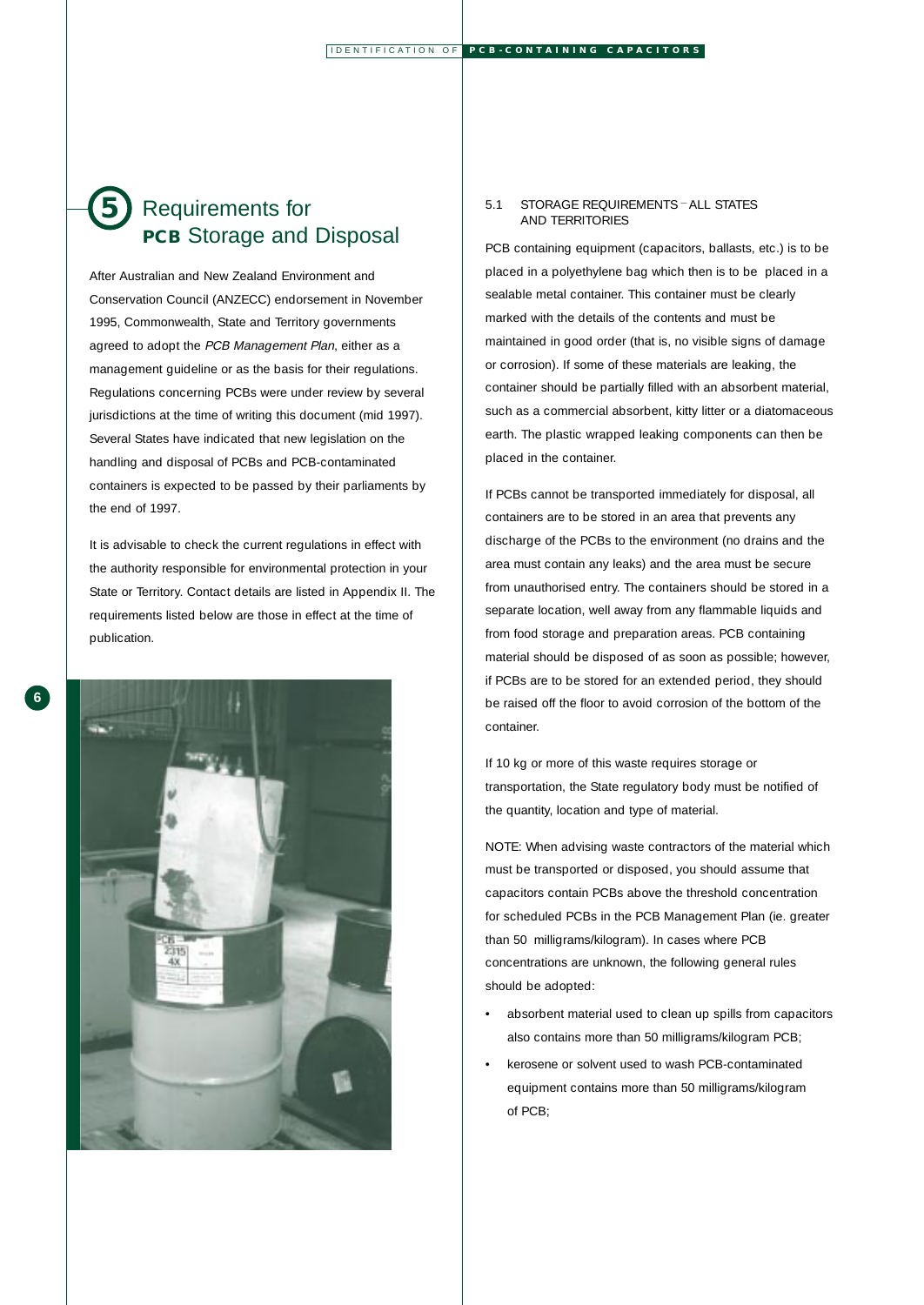

- absorbent material used to clean up spills of contaminated kerosene or solvents contains less than 50 milligrams/kilogram PCB;
- contaminated equipment and solid non-porous surfaces (eg. contaminated metal and plastic) contain less than 50 milligrams/kilogram of PCB; and
- contaminated solid porous surfaces (such as paper and wood) contain more than 50 milligrams/kilogram of PCB.

## 5.2 TRANSPORT AND DISPOSAL REQUIREMENTS

Transport requirements vary across States, may vary over time and may depend on the quantity and source of the PCB material. Environmental authorities in each State or Territory should be contacted to determine the correct transport requirements. Contact numbers are provided in Appendix II.

If you need to use a licensed waste transporter to transport the PCB containing material, see the list of contractors at Appendix III.

#### 5.3 PCB DESTRUCTION FACILITIES IN AUSTRALIA

There are three firms in Australia that are licensed to treat and destroy PCBs, namely BCD Technologies in Brisbane, ELI Eco Logic in Perth and Jancassco (Haz-Waste Services) in Melbourne.

Your local environment authority should be contacted (see Appendix II) for the latest information concerning PCB disposal firms.

**7**

### BCD Technologies

PO Box 257 Darra QLD 4076 Phone: (07) 3279 3922

## ELI Eco Logic Lot 4 Mason Road

Kwinana WA 6167 Phone: (08) 9439 2362

### Haz-Waste Services

101 Ordish Road Dandenong Victoria 3175 Phone: (03) 9706 7966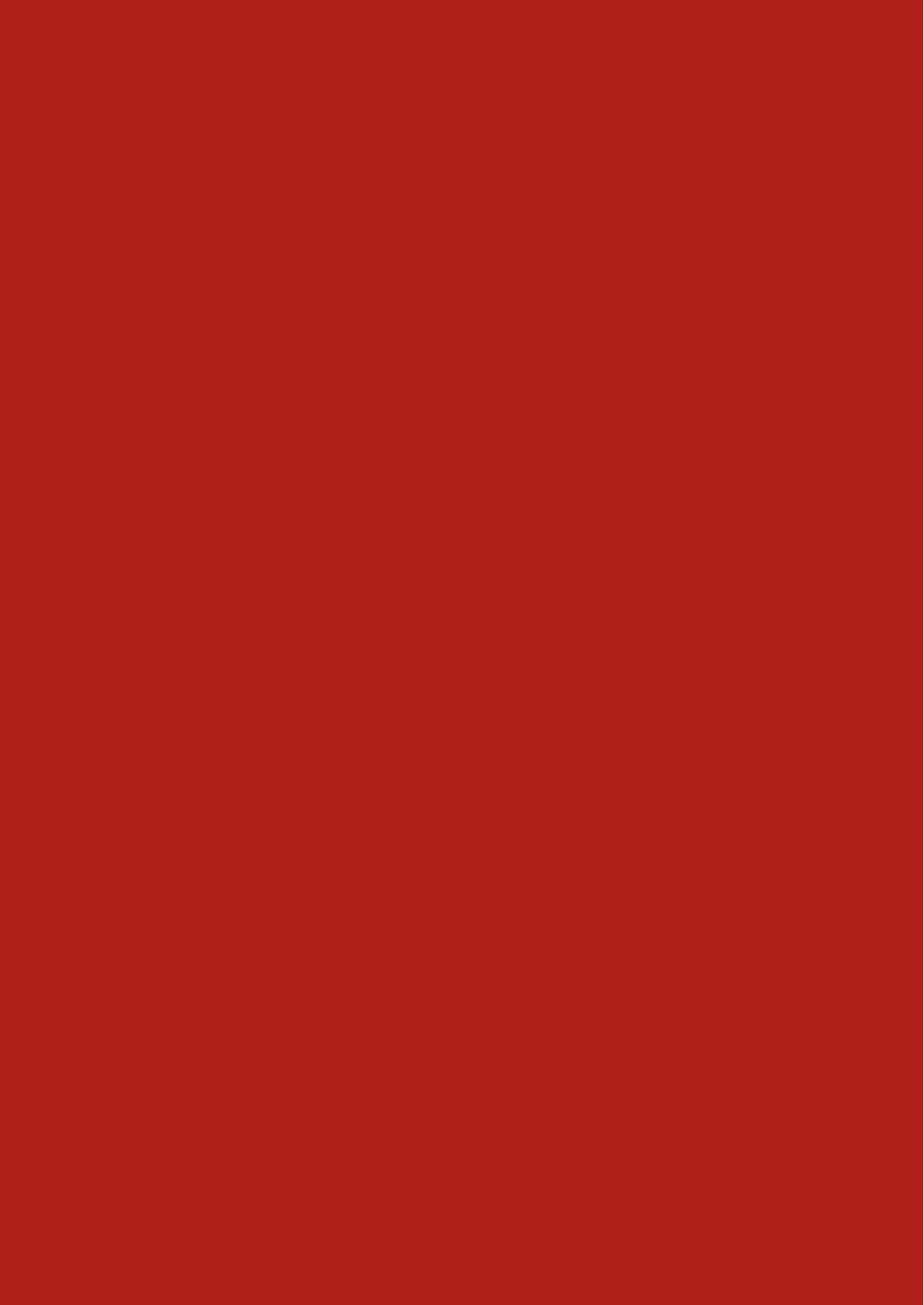## **APPENDIX I**

## **Laboratories with NATA Registration for PCB Analysis**

# NATA Registered Laboratories for **PCBs** in Oil (as of May 1997)

#### ADI Limited

Test and Calibration Centre Garden Island Building 68 Garden Island, NSW Phone: (02) 9562 2212

#### Analytical Reference Labs Pty. Ltd.

Residue Testing Laboratory 5 Leveson Street North Melbourne, Victoria Phone: (03) 9328 3586

## Australian Analytical Labs Pty. Ltd.

5 Kelray Place Hornsby, NSW Phone: (02) 9482 1922

Australian Environmental Laboratories 12 Exell Street Banksmeadow, NSW Phone: (02) 9316 4255

Australian Environmental Laboratories Melbourne Laboratory 231 Burwood Road Hawthorn, Victoria Phone: (03) 9819 4326

Australian Government Analytical Labs Regional Laboratory (NSW) 1 Suakin Street Pymble, NSW Phone: (02) 9449 0111

#### Australian Government Analytical Labs

Regional Laboratory (Victoria) 51–65 Clarke Street South Melbourne, Victoria Phone: (03) 9685 1777

#### Australian Laboratory Services Pty. Ltd.

Sydney Environmental Laboratory Unit 28, Metro Centre 38–46 South Street Rydalmere, NSW Phone: (02) 9841 9500

#### GM Laboratories Pty. Ltd.

Unit 2 87–89 Moore Street Leichhardt, NSW Phone: (02) 9564 1033

#### Government Chemical Laboratory

**9**

Kessels Road Coopers Plains, Qld Phone: (07) 3274 9111

HLA-Envirosciences Pty. Ltd. Newcastle Laboratory 92 Young Street Carrington, NSW Phone: (02) 4961 6114

## National Analytical Laboratories P/L Melbourne Laboratory 585 Blackburn Road Notting Hill, Victoria Phone: (03) 9562 5899

Oilcheck Pty. Ltd. 95 Clapham Road Sefton, NSW Phone: (02) 9644 9100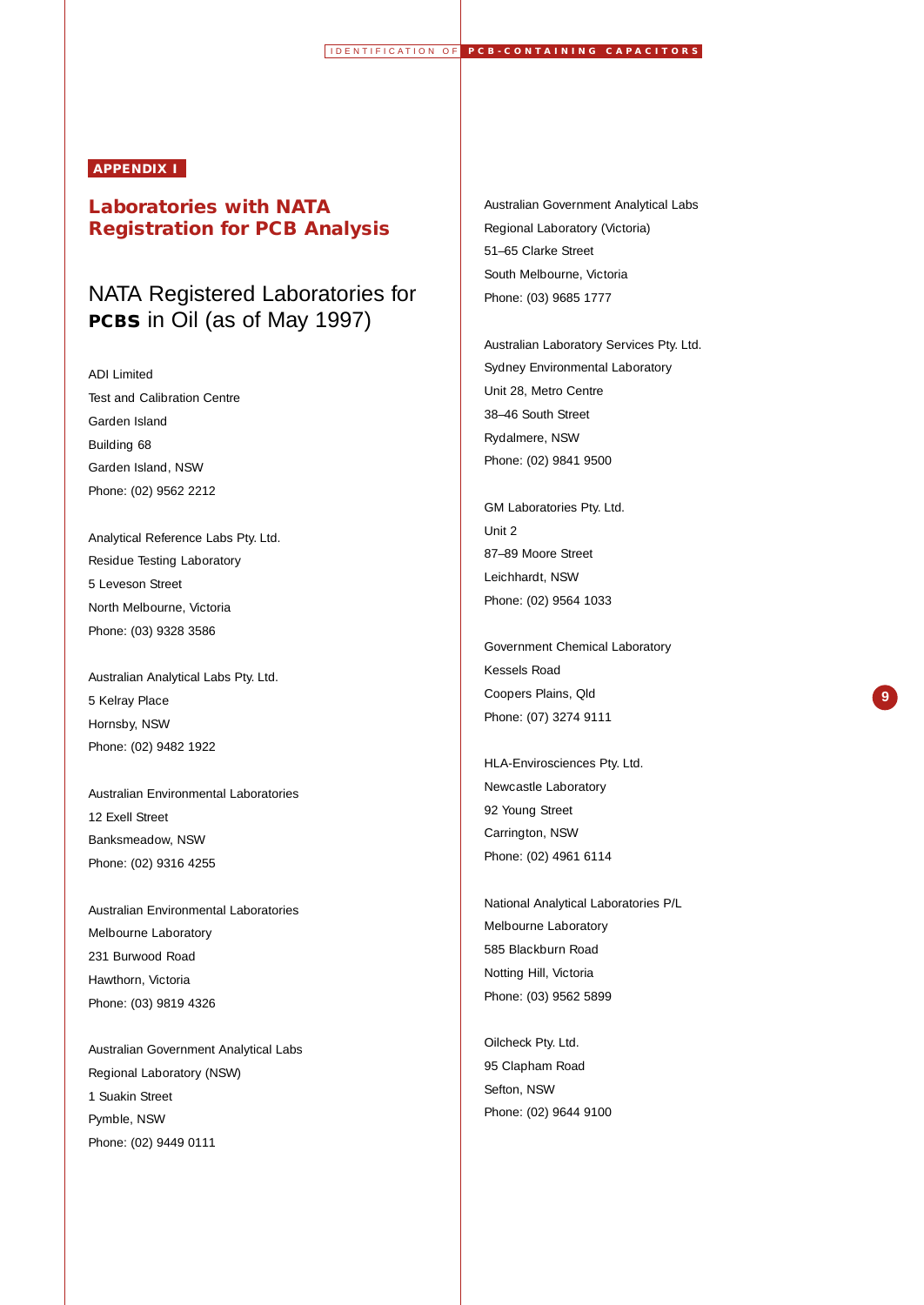#### Pacific Power International

Advanced Technology Centre Engineering Drive University of Newcastle Callaghan, NSW Phone: (02) 4941 5415

Stanford Consulting Labs Pty. Ltd. 5 Clyde Street Rydalmere, NSW Phone: (02) 9898 0488

## Testing & Certification Australia 14 Nelson Street

Chatswood, NSW Phone: (02) 9410 5117

**10**

Testing and Commissioning Services (Australia) P/L. Belmont Laboratory 4 Hehir Street Belmont, WA Phone: (08) 9277 2099

### **APPENDIX II**

## **Environmental Regulators— Contact Phone Numbers**

## **Regulators**

## **Australian Capital Territory**

ACT Department of Urban Services, Environment ACT Phone: (02) 6207 2643

#### **Victoria**

Environment Protection Authority Victoria Phone: (03) 9628 5622

## **Tasmania**

Department of Environment and Land Management, Tasmania Phone: (03) 6233 6374

### **Northern Territory**

Northern Territory Lands, Planning and Environment Phone: (08) 8924 4020

## **New South Wales**

NSW Environment Protection Authority Phone: (02) 9795 5000

#### **Queensland**

Queensland Department of Environment, Waste Management Division Phone: (07) 3225 1999

> South East Region, Brisbane Phone: (07) 3224 6885 or (07) 3224 7045

Central Coast Region, Rockhampton Phone: (07) 3936 2212

Northern Region, Townsville Phone: (07) 3722 5359

Far North Region, Cairns Phone: (07) 3052 3092

South West Region, Toowoomba Phone: (07) 3639 8349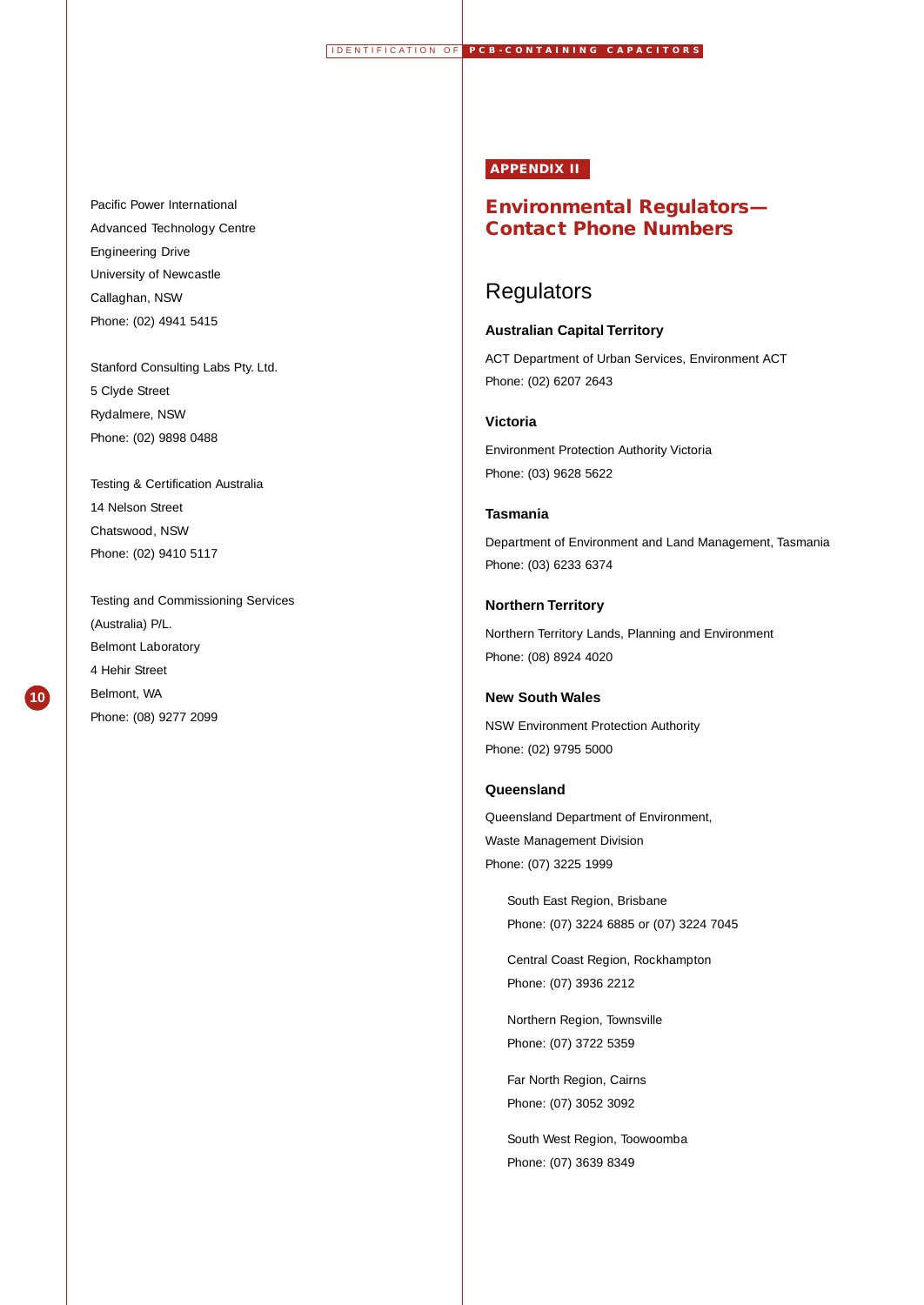#### **South Australia**

Environment Protection Authority South Australia Phone: (08) 8204 2000

## **Western Australia**

WA Department of Environmental Protection Waste Management Division Phone: (08) 9265 3265

## **APPENDIX III**

## **Waste Transport Companies**

#### **Australian Capital Territory**

Phone the Department of Urban Affairs on (02) 6207 2245 to determine transport requirements and obtain names and contact numbers for transportation firms.

### **New South Wales**

Contaminated Waste Services (CWDS) PO Box 396, St Marys NSW 2760 Phone: (02) 9623 0888 Fax: (02) 9623 0644

#### Enviroguard Tech Services

—Division of Cleanaway/Brambles Pty. Ltd. PO Box 2009, North Parramatta NSW 2150 Phone: (02) 9638 7722 Fax: (02) 9684 2507

Brambles Australia Ltd trading as United Transport Services PO Box 6667, Blacktown NSW 2148

Phone: (02) 9852 9000 Fax: (02) 9672 7500

#### Sullivans Transport & General Services

PO Box 440, Rockdale NSW 2217 Phone: (02) 9567 3543 Fax: (02) 9567 0303

Refwood P/L PO Box 275, Darra Qld 4075 Phone: (07) 3279 3922 Fax: (07) 3279 3796

#### Jancassco P/L trading as Haz-Waste Services

PO Box 4012, Dandenong South Vic 3164 Phone: (03) 9706 7966 Fax: (03) 9706 5162

#### **Northern Territory**

Hannons Waste Disposal Darwin Phone: (08) 8932 4277 Alice Springs Phone: (08) 8952 1336 Katherine Phone: (08) 8971 0995

NT Liquid Waste and Oil Recyclers Darwin Phone: (08) 8947 2688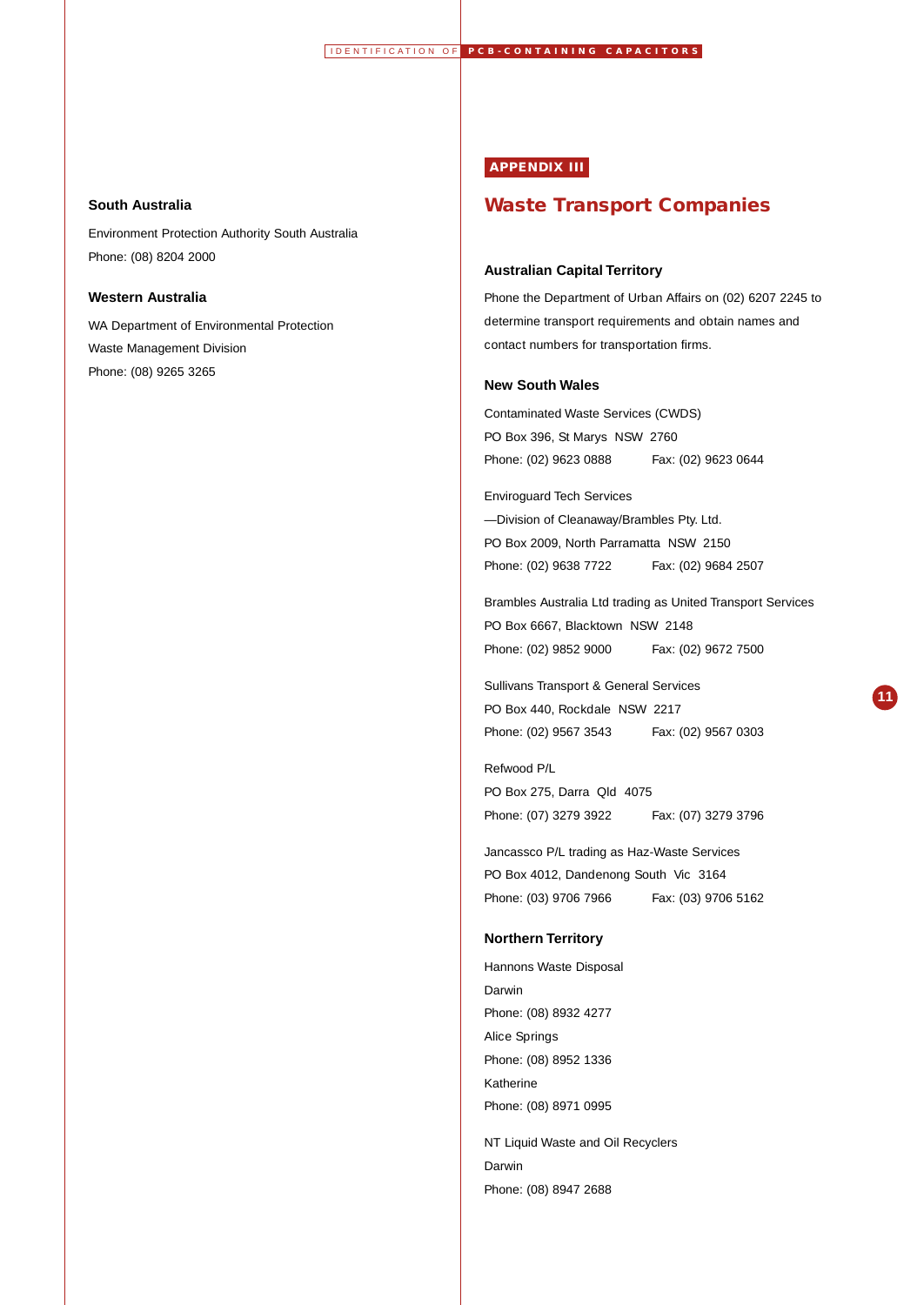## Spann's Transport

Berrimah Northern Territory Phone: (08) 8932 2989

### **Queensland**

#### Carpentaria International

9 Newstead Avenue, Newstead Queensland 4006 Phone: (07) 3275 1255 Fax: (07) 3275 0640

BCD Technologies Pty Ltd PO Box 275, Darra Queensland 4076 Phone: (07) 3279 3922 Fax: (07) 3279 3796

Lathero P/L Toowoomba Queensland Phone: (07) 3634 4400

## **South Australia**

Contact the South Australian EPA on (08) 8204 2000, to obtain the names and numbers of companies licensed to transport PCBs in your area.



## **Tasmania**

Haz-Waste Services

101 Ordish Road, Dandenong, Victoria 3175 Phone: (03) 9706 7966 Fax: (03) 9706 5162

## **Victoria**

Ace Scrap Metal Wendouree, Victoria Phone: (03) 5339 1753

AR Neal Transport Morwell, Victoria Phone: (03) 5134 5466

Chemsal Pty Ltd 83 Dohertys Road, North Laverton Victoria 3028 Phone: (03) 9369 4222 Fax: (03) 9369 4380 Envirochem Technologies Pty. Ltd.

13 Killara Road, Campbellfield Victoria 3061 Phone: (03) 9357 0424 Fax: (03) 9357 0391

#### Haz-Waste Services

101 Ordish Road, Dandenong, Victoria 3175 Phone: (03) 9706 7966 Fax: (03) 9706 5162

Joe O'Grady Crane Transport Seaford, Victoria Phone: 018 327 330

Linfox Transport (Australia)

Morwell, Victoria Phone: (03) 5135 3522

#### Sullivans Transport & General Services

184 Page Street, Middle Park Victoria 3206 Phone: (03) 9699 5856 Fax: (03) 9696 6194

#### **Western Australia**

ELI Eco Logic can arrange transportation if needed Phone: (08) 9439 2362.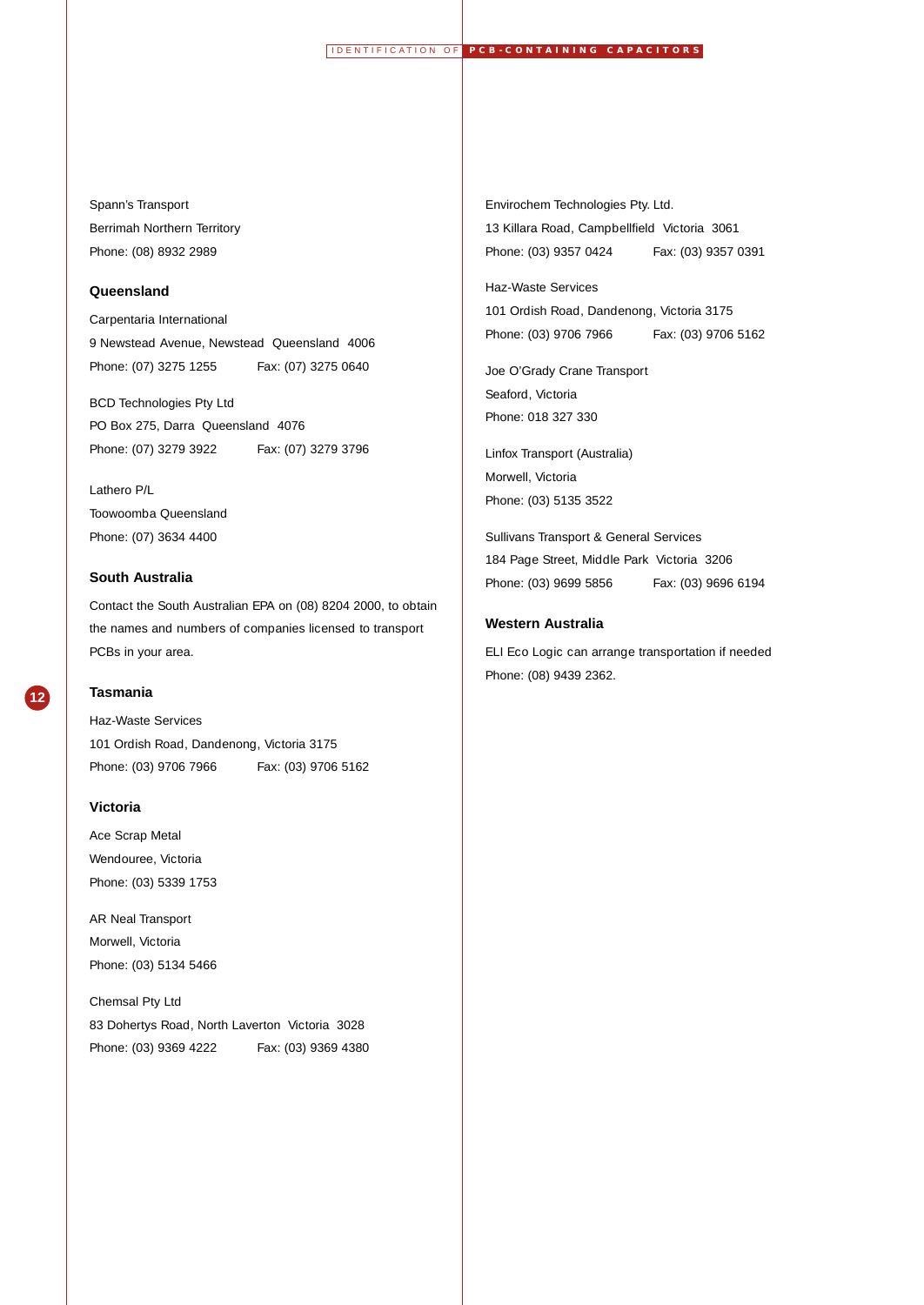**13**

## **APPENDIX IV**

# **Electrical Equipment Containing PCBs**

While care has been taken to ensure the accuracy of the information provided, Environment Australia, the New Zealand Ministry of Health, the publishers, authors, laboratories and companies supplying information for the list, do not accept responsibility for any act or omission made on the basis of the test results that follow.

The following items of electrical equipment have been found to contain PCBs. Unless otherwise noted the equipment items in the list are capacitors.

This list is not an all-inclusive list. The absence of a capacitor from the following list is not a guarantee that the capacitor does not contain PCBs: it is possible that the capacitor has not yet been tested to determine whether it contains PCBs. If there is any doubt as to whether a capacitor or any electrical equipment contains PCBs, treat the equipment as if it does contain PCBs.

Note: PFCU is an abbreviation for Power Factor Correction Unit

**The capacitors in the following table are firstly listed according to manufacturer and then according to capacitance.**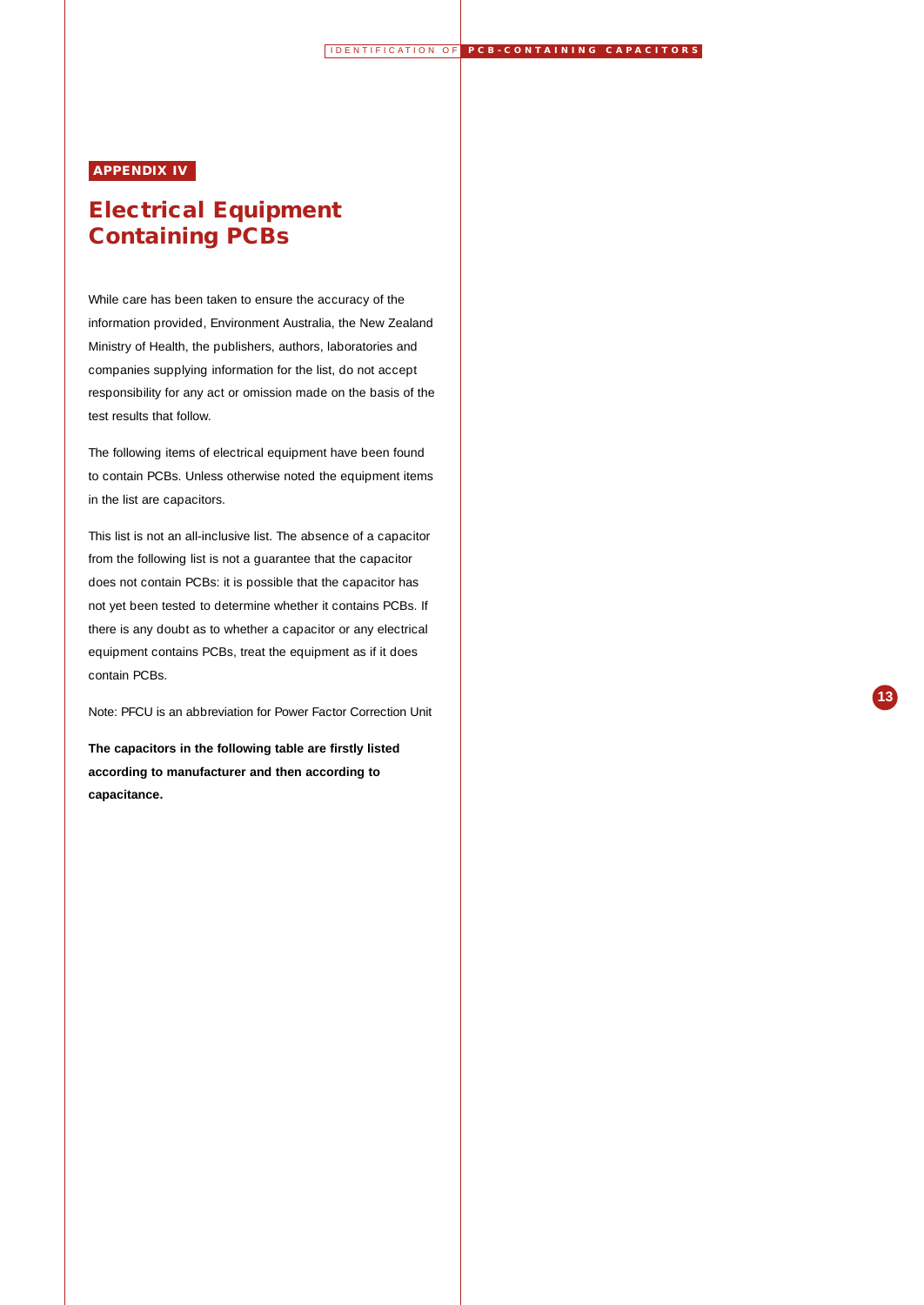ELECTRICAL EQUIPMENT **T** CONTAINING PCBS

| <b>Make</b>    | <b>Type</b>         | <b>Capacitance</b><br>$(\mu F)$ | <b>Dimensions (cm)</b>      | Power (V) | <b>Remarks</b>             |
|----------------|---------------------|---------------------------------|-----------------------------|-----------|----------------------------|
| A.H. HUNT LTD. | 14B/490D            | 8                               | 14.5 x 9.0 x 6.5            | 440       | PFCU                       |
| <b>ACEC</b>    | SUPER VHO           | 3.5                             | $7.2 \times 4.8 \times 3.5$ | 400/860   | Fluo. Lamp. Capacitor      |
| <b>AEE</b>     | PFCU                |                                 | 12.2 x 17.8 x 11.3          | 400       |                            |
| <b>AEE</b>     | <b>RJK 90120</b>    |                                 |                             |           |                            |
| <b>AEE</b>     | <b>RKA 1420</b>     |                                 | $4.8 \times 2.8 \times 9.3$ |           | Paper Capacitor            |
| <b>AEE</b>     | <b>RKA 1431</b>     |                                 | $4.8 \times 2.8 \times 9.3$ |           | Paper Capacitor            |
| <b>AEE</b>     | <b>RKA 1440</b>     |                                 | $4.8 \times 2.8 \times 9.3$ |           | Paper Capacitor            |
| <b>AEE</b>     | <b>RKA 14413</b>    |                                 |                             |           |                            |
| <b>AEE</b>     | <b>RKA 14x20</b>    |                                 |                             |           |                            |
| <b>AEE</b>     | <b>RKA 14x31</b>    |                                 | $9.2 \times 2.7 \times 4.7$ |           | Paper Capacitor            |
| <b>AEE</b>     | <b>RKA 2420</b>     |                                 |                             |           |                            |
| <b>AEE</b>     | <b>THERMINOL FG</b> |                                 |                             |           |                            |
| <b>AEE</b>     | THERMINOL TYPE FD   |                                 |                             |           |                            |
| <b>AEE</b>     | THERMINOL TYPE FW   |                                 |                             |           |                            |
| <b>AEE</b>     | THERMINOL TYPE GA   |                                 |                             |           |                            |
| <b>AEE</b>     | <b>RJL 90110</b>    | 0.25                            | $9.6 \times 4.8 \times 2.5$ |           |                            |
| <b>AEE</b>     | <b>RKA 1422</b>     | 0.25                            | $9.2 \times 4.7 \times 2.6$ |           |                            |
| <b>AEE</b>     | 920021 TYPE T117    | $0.68 + 0.39$<br>$+/- 10%$      | $2.5 \times 2.5 \times 8.1$ | 250       | <b>Polyester Capacitor</b> |
| <b>AEE</b>     | <b>RKA 14420</b>    | $1 - 2$                         | $9.6 \times 2.5 \times 4.8$ |           |                            |
| <b>AEE</b>     | <b>FW</b>           | $\mathbf{1}$                    |                             |           |                            |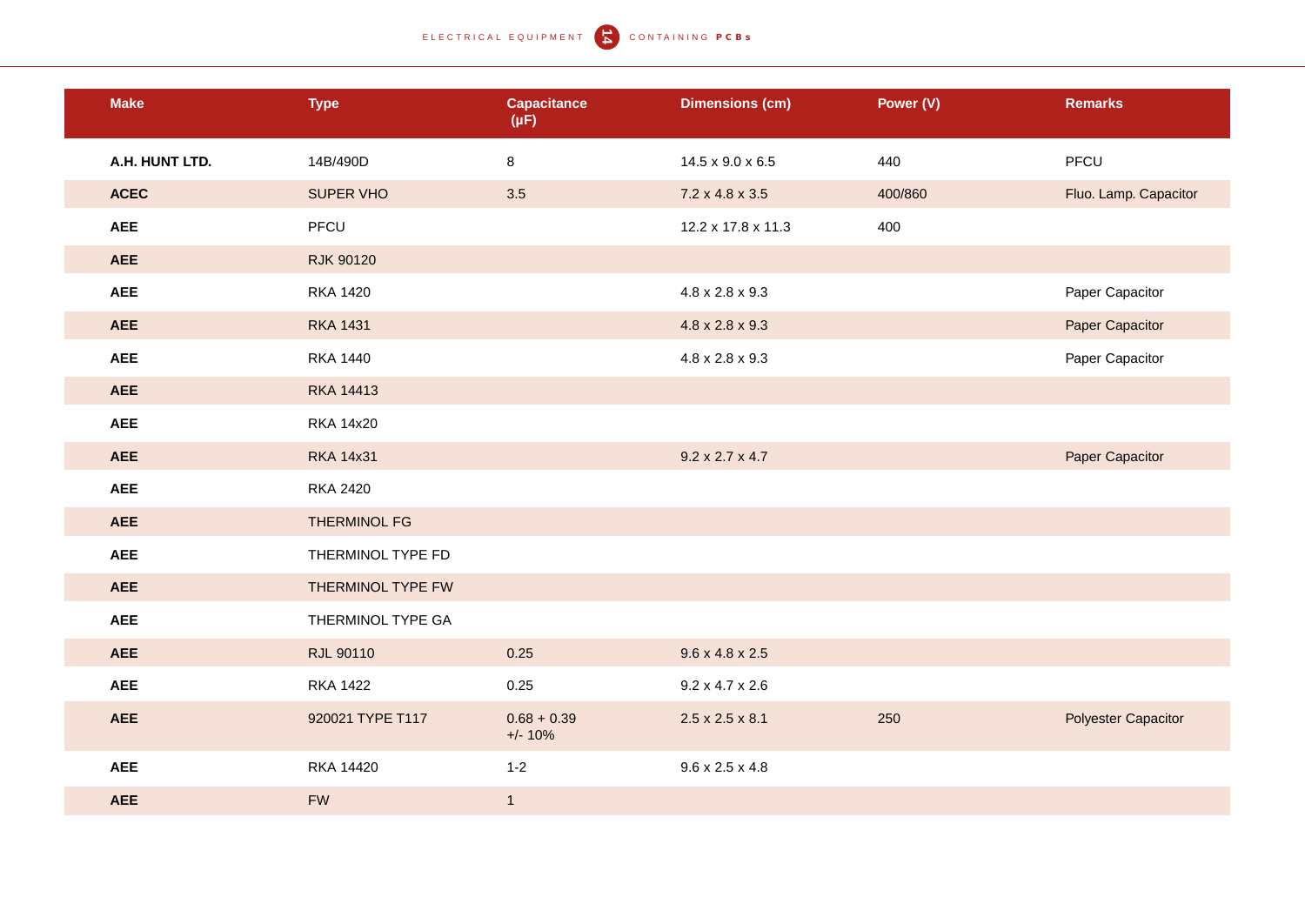| <b>Make</b> | <b>Type</b>                    | <b>Capacitance</b><br>$(\mu F)$ | <b>Dimensions (cm)</b>      | Power (V) | <b>Remarks</b>             |
|-------------|--------------------------------|---------------------------------|-----------------------------|-----------|----------------------------|
| <b>AEE</b>  | <b>FW 61</b>                   | $\mathbf{1}$                    |                             |           |                            |
| <b>AEE</b>  | <b>RKA 1442</b>                | 1                               | $9.5 \times 4.8 \times 2.8$ |           |                            |
| <b>AEE</b>  | 'TROPICAP', 710 working<br>782 | $2.0\,$                         | $5.1 \times 1.9$            | 150       |                            |
| <b>AEE</b>  | APO 2210                       | $\overline{2}$                  |                             |           |                            |
| <b>AEE</b>  | No. 4, 60, A1842               | $\overline{2}$                  | $4.1 \times 2.5 \times 8.1$ |           |                            |
| <b>AEE</b>  | <b>RKA 14413</b>               | 2a2b2c2d                        | $9.6 \times 4.7 \times 2.7$ |           | Paper Capacitor            |
| <b>AEE</b>  | RKA 14413                      | 2222                            |                             |           | Paper Capacitor            |
| <b>AEE</b>  | <b>RKS 14413</b>               | 2222                            |                             |           | Electrolytic               |
| <b>AEE</b>  | <b>RKA 2420</b>                | $\overline{2}$                  | $9.3 \times 4.8 \times 2.8$ |           | Paper Capacitor            |
| <b>AEE</b>  | <b>FW</b>                      | 2.5                             |                             | 250       | <b>Therminol Capacitor</b> |
| <b>AEE</b>  | FW                             | 2.7                             |                             |           |                            |
| <b>AEE</b>  | <b>FW</b>                      | $2.8 + -10%$                    |                             | 250       |                            |
| <b>AEE</b>  | F 706                          | $\mathbf{3}$                    |                             |           |                            |
| <b>AEE</b>  | <b>FW</b>                      | $\mathbf{3}$                    |                             | 250       | 50 Hz                      |
| <b>AEE</b>  | <b>FW</b>                      | 3.25                            |                             | 250       | 50 Hz Therminol            |
| <b>AEE</b>  | <b>PMN 5417</b>                | 3.5                             |                             |           |                            |
| <b>AEE</b>  | <b>FW</b>                      | $3.5 + (-10\%$                  |                             | 250       | BS 4017 2368               |
| <b>AEE</b>  | <b>FW</b>                      | $4 + (-10%)$                    |                             | 250       |                            |
| <b>AEE</b>  | <b>RKA 14x20</b>               | $\overline{4}$                  | $9.3 \times 4.8 \times 2.8$ |           | Paper Capacitor            |
| <b>AEE</b>  | ${\sf FW}$                     | 4.5                             |                             | 250       |                            |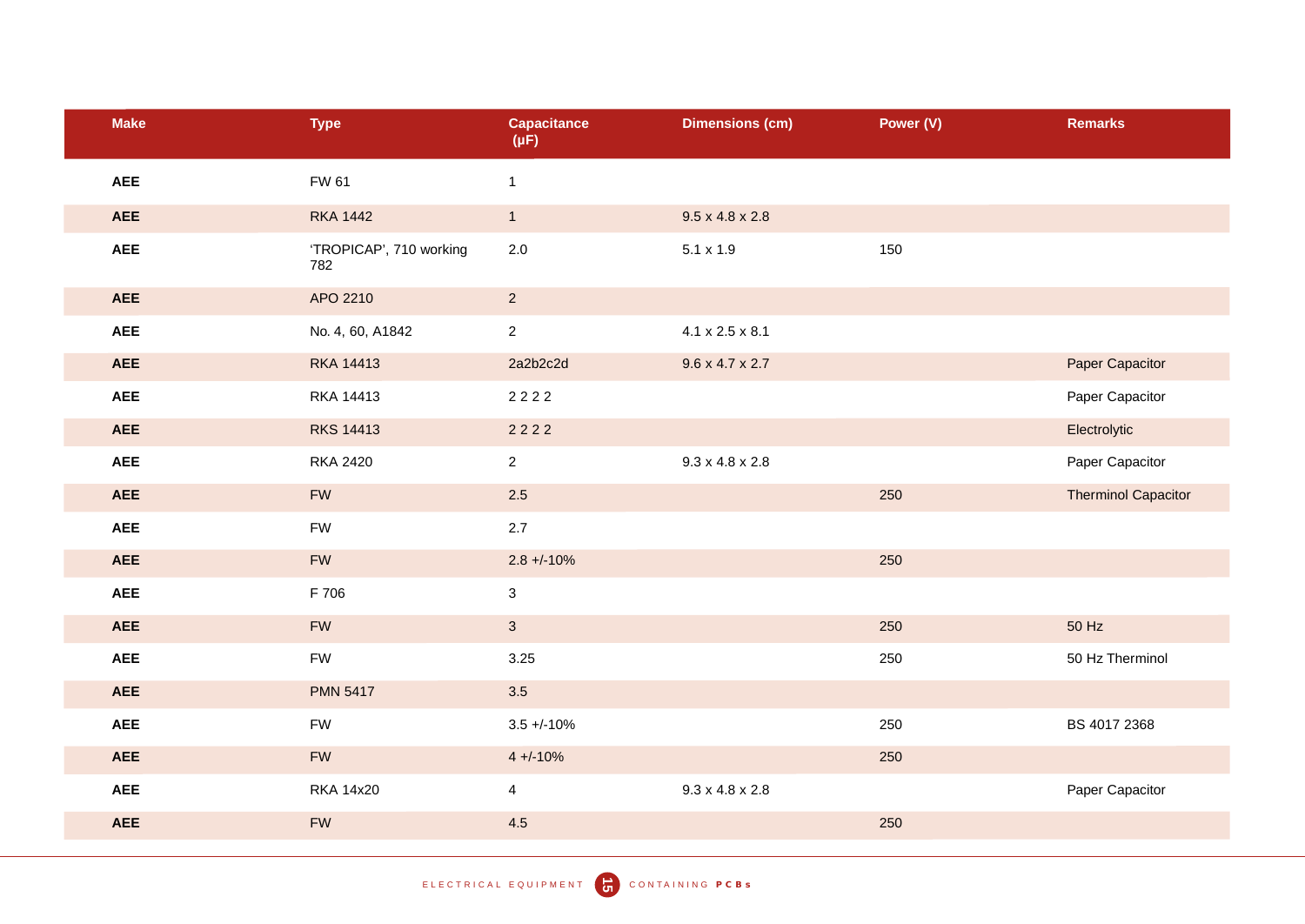## ELECTRICAL EQUIPMENT **6** CONTAINING PCBs

| <b>Make</b>          | <b>Type</b>     | <b>Capacitance</b><br>$(\mu F)$ | <b>Dimensions (cm)</b>      | Power (V)      | <b>Remarks</b>       |
|----------------------|-----------------|---------------------------------|-----------------------------|----------------|----------------------|
| <b>AEE</b>           | FW              | $5 + (-10\%$                    |                             | 250            | 50 Hz F911           |
| <b>AEE</b>           | <b>PMG 5102</b> | $5 +/- 5%$                      | $5.0 \times 2.5$            | 250            | <b>MP Capacitor</b>  |
| AEE                  | FW              | $5.5\,$                         |                             |                |                      |
| <b>AEE</b>           | <b>FWF 539</b>  | 5.5                             |                             |                |                      |
| AEE                  |                 | $\bf 6$                         |                             |                |                      |
| <b>AEE</b>           | ${\sf FW}$      | $6\overline{6}$                 |                             |                |                      |
| $\pmb{\mathsf{AEE}}$ | <b>PMN 5417</b> | $\bf 6$                         |                             |                |                      |
| <b>AEE</b>           | PR 83           | $6\overline{6}$                 |                             |                |                      |
| AEE                  | ${\sf FW}$      | $6./5$                          |                             |                |                      |
| <b>AEE</b>           | <b>NW</b>       | 6.5                             |                             |                |                      |
| $\pmb{\mathsf{AEE}}$ | FW 5714         | $\mathbf{7}$                    |                             |                |                      |
| <b>AEE</b>           | <b>PMN 5417</b> | $\mathbf{7}$                    |                             |                |                      |
| AEE                  | <b>FW</b>       | $7.5$                           |                             |                |                      |
| <b>AEE</b>           | ${\sf FW}$      | $9 + -10%$                      |                             | <b>250 VAC</b> | 50 Hz                |
| $\pmb{\mathsf{AEE}}$ | FW              | $10 + -10%$                     |                             | 250            |                      |
| <b>AEE</b>           | <b>FW 61</b>    | 10                              |                             |                |                      |
| AEE                  | RJK 90120       | $10\,$                          | $9.3 \times 4.7 \times 2.6$ |                |                      |
| <b>AEE</b>           | ${\sf FW}$      | 11                              |                             | 250            |                      |
| AEE                  | <b>FWF 720</b>  | 12                              |                             |                |                      |
| <b>AEE</b>           | ${\sf FW}$      | 13                              |                             | 250            | 50 cps. Therminol 61 |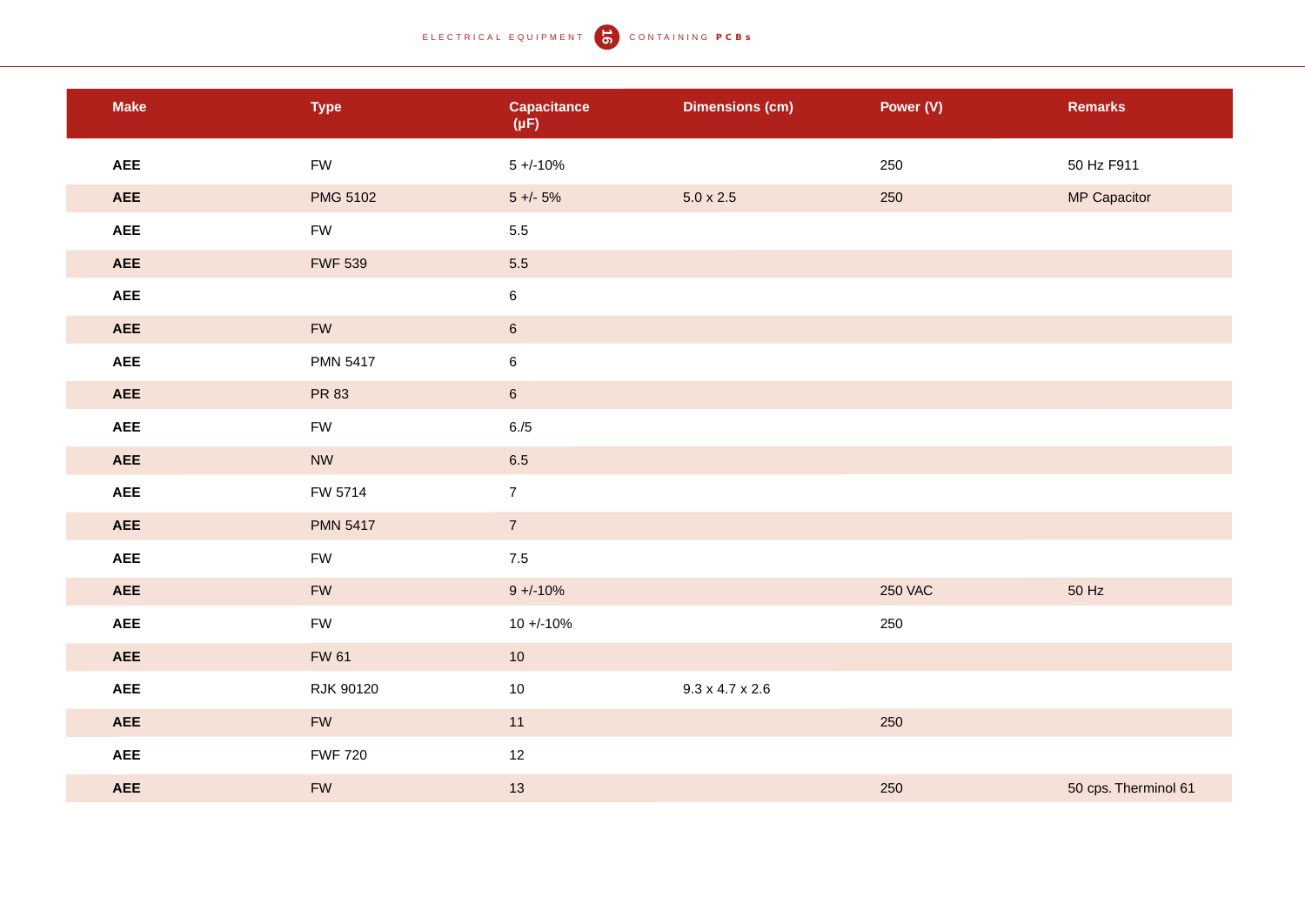| <b>Make</b>            | <b>Type</b>      | <b>Capacitance</b><br>$(\mu F)$ | <b>Dimensions (cm)</b>       | Power (V)      | <b>Remarks</b>                |
|------------------------|------------------|---------------------------------|------------------------------|----------------|-------------------------------|
| <b>AEE</b>             | <b>FW</b>        | 14.0                            |                              | 250            | 50 Hz                         |
| <b>AEE</b>             | <b>FW</b>        | $15 + (-10\%)$                  |                              | 250            |                               |
| <b>AEE</b>             | <b>FW</b>        | $15 + (-10\%$                   |                              | 250            | Therminol 61                  |
| <b>AEE</b>             | <b>FW</b>        | $16 + (-10\%)$                  |                              | <b>250 VAC</b> | BS 4017:1966                  |
| <b>AEE</b>             | <b>PMN 5417</b>  | 20                              |                              | 250            |                               |
| <b>AEE</b>             | <b>FW</b>        | 20.0 +15% -5%                   |                              | 250            | 50 Hz                         |
| <b>AEE</b>             | RJA 2420         | 22                              |                              |                |                               |
| <b>AEE</b>             | GA               | $25 + 15\% - 5\%$               |                              | 250 VACWHG     | 50 cps                        |
| <b>AEE</b>             | <b>RKG 2023</b>  | $0 + 50$                        |                              | 64             |                               |
| <b>AEE</b>             | <b>RKGP 2023</b> | 50a50b                          | $9.2 \times 4.7 \times 2.7$  | 64             | Electrolytic                  |
| <b>AEE</b>             | <b>RKGP 2033</b> | 200                             | $9.4 \times 4.8 \times 2.8$  | 64             | <b>Electrolytic Capacitor</b> |
| <b>AEG (Logo Only)</b> | 900 0501         | $3.5 - 3.5 + 15%$               | 6.8 x 4.5 x 3.5              | 380400         | Fluo. Lamp. Capacitor         |
| <b>AEG (Logo Only)</b> | 900250           | 3.6                             | $7.0 \times 4.5 \times 3.5$  | 400            | Fluo. Lamp. Capacitor         |
| <b>AEG (Logo Only)</b> | 900213           | $6.3 + -5\%$                    | 6.7 x 4.8 x 3.6              | 250            | Fluo. Lamp. Capacitor         |
| <b>AEG (Logo Only)</b> | 900201           | $8.5 + -5\%$                    | $9.8 \times 4.5 \times 35.2$ | 250            | Fluo. Lamp. Capacitor         |
| <b>AEG (Logo Only)</b> | 900210           | $8.5 + -5\%$                    | $9.7 \times 4.5 \times 3.5$  | 250            | Fluo. Lamp. Capacitor         |
| <b>AEG (Logo Only)</b> | 900 100a         | $9 - 5 + 15%$                   | $10.8 \times 4.5 \times 3.5$ | 220250         | Fluo. Lamp. Capacitor         |
| <b>AEI</b>             | PL28-D/1         | $20 + 10%$                      | 12.7 x 7.5 x 5.7             | 250            | Fluo. Lamp. Capacitor         |
| <b>AEROVOX</b>         | 1009             | $\overline{2}$                  | $9.7 \times 4.5 \times 2.5$  | 1000 DC        | Fluo. Lamp. Capacitor         |
| <b>AEROVOX</b>         | P136F874         | 10.0                            | 15.0 x 7.2 x 55.8            | 660            |                               |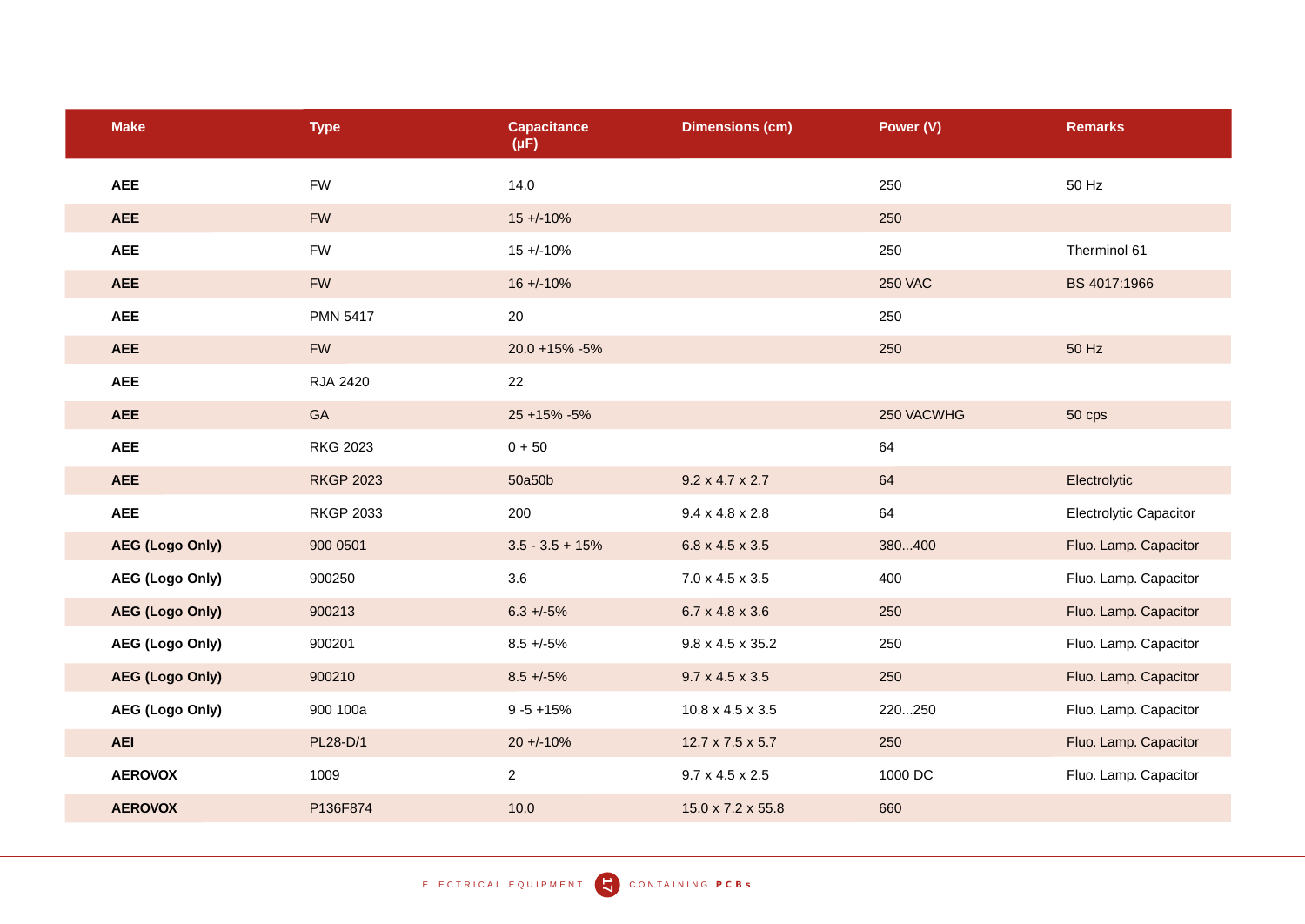| <b>Make</b>         | <b>Type</b>               | <b>Capacitance</b><br>$(\mu F)$ | <b>Dimensions (cm)</b> | Power (V) | <b>Remarks</b>        |
|---------------------|---------------------------|---------------------------------|------------------------|-----------|-----------------------|
| <b>AME</b>          | C2082TMC                  | 3.5                             |                        |           |                       |
| <b>AME</b>          | <b>TMC</b>                | 3.5                             |                        |           |                       |
| <b>AME</b>          | C2241                     | $5 + (-10\%)$                   | $13.0 \times 3.2$      | 250       | Fluo. Lamp. Capacitor |
| AME (PYE TMC)       | C2273                     | $5.5 + (-10\%)$                 | $7.4 \times 3.8$       | 250       |                       |
| AME (PYE TMC)       | C2223                     | $6.0 + (-10\%$                  |                        | 250       | F/L Ballast Capacitor |
| AME (PYE TMC)       | C2220                     | $8.4 + -5%$                     |                        | 250       |                       |
| <b>AME BICC</b>     | C2224                     | $3.5 + (-10\%$                  |                        | 250       |                       |
| <b>AME BICC</b>     | C2273                     | $5.5 + (-10\%$                  | $6.8 \times 3.8$       | 250       |                       |
| <b>AME BICC</b>     | 900 101a                  | $7 - 5.5 + 10.5%$               | 12.2 x 4.5 x 3.5       | 300400    | Fluo. Lamp. Capacitor |
| <b>AME BICC</b>     | C2173                     | $7.2 + 5\%$                     | 17.0 x 3.8             | 440       | Fluo. Lamp. Capacitor |
| <b>AME BICC</b>     | C2221                     | $8 + -10%$                      | $9.0 \times 3.8$       | 250       | Fluo. Lamp. Capacitor |
| <b>AME BICC</b>     | C2200                     | $8.4 + -5%$                     | $9.5 \times 3.8$       | 250       | Fluo. Lamp. Capacitor |
| <b>AME BICC</b>     | C2220                     | $8.4 + -5%$                     |                        | 250       |                       |
| <b>AME BICC</b>     | C2274                     | $10 + (-10\%)$                  | $11.2 \times 3.8$      | 250       | Fluo. Lamp. Capacitor |
| <b>AME DUBILIER</b> | C2273 K.982               | $5.5 + (-10\%$                  | $8.0 \times 3.8$       | 250       | Fluo. Lamp. Capacitor |
| AME F               | C2241                     | $5 + (-10\%)$                   |                        | 250       |                       |
| <b>AME F</b>        | C2273                     | $5.5 + (-10\%$                  | $7.4 \times 3.8$       | 250       |                       |
| <b>AME HUNTS</b>    | C2241                     | $5 + (-10\%)$                   | $12.3 \times 3.3$      | 250       | Fluo. Lamp. Capacitor |
| <b>AME HUNTS</b>    | C2166 List No. ZG996A WNE | $5.5 + (-10\%)$                 | $7.0 \times 3.8$       | 250       | Fluo. Lamp. Capacitor |
| <b>AME HUNTS</b>    | C2274 ZG1669AE            | $10 + (-10\%)$                  | $11.5 \times 3.7$      | 250       | Fluo. Lamp. Capacitor |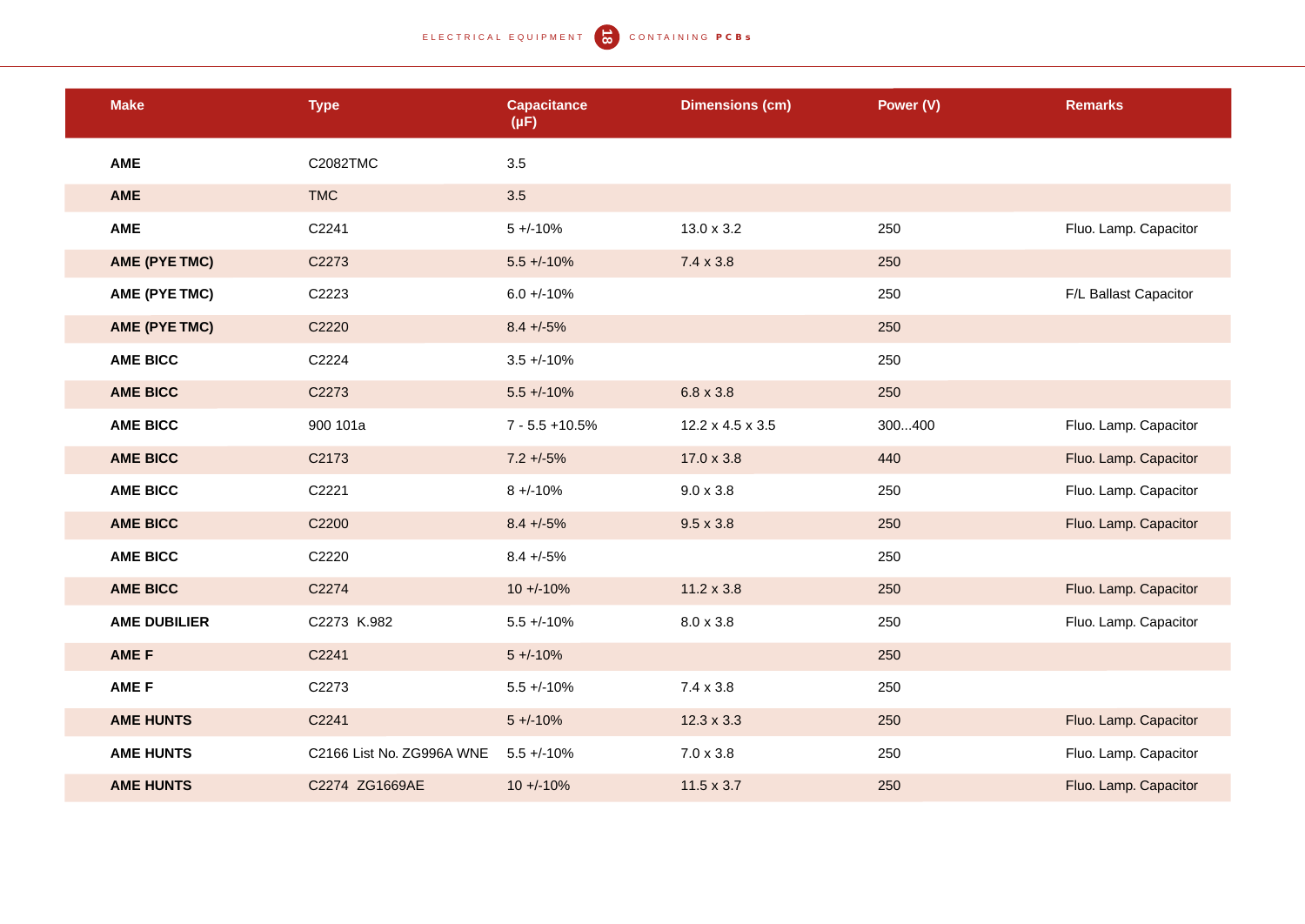| <b>Make</b>    | <b>Type</b>                | <b>Capacitance</b><br>$(\mu F)$ | <b>Dimensions (cm)</b>       | Power (V) | <b>Remarks</b>        |
|----------------|----------------------------|---------------------------------|------------------------------|-----------|-----------------------|
| <b>AME TMC</b> | C2092                      | $3.5 + (-10\%)$                 | $8.5 \times 3.2$             | 250       | Fluo. Lamp. Capacitor |
| <b>AME TMC</b> | C2273                      | $5.5 + (-10%)$                  | $7.3 \times 3.8$             | 250       |                       |
| <b>AME TMC</b> | C2203                      | $6 + -10%$                      | $7.3 \times 3.8$             | 250       | F/L Ballast Capacitor |
| AT&E Co.       | 872, 102, H5/1, L68337     | $2^{\circ}$                     | $2.5 \times 4.1 \times 8.1$  |           |                       |
| <b>ATE</b>     | 305, 94, H47/1, QA, L68066 | $0.5 + 0.5$                     | $1.3 \times 4.1 \times 8.1$  |           |                       |
| <b>ATE</b>     | 105, H4711, L68072, 1448   | 1                               | 8 x 4 x 2.5                  |           |                       |
| <b>ATE</b>     | 261, H59, No. 3            | $\mathbf{1}$                    |                              |           |                       |
| <b>ATE</b>     | 873?, 105, H49/1, L68072   | $1 + 1$                         | $2.5 \times 4.1 \times 8.1$  |           |                       |
| <b>ATE</b>     | 110, 102A, H56/2, L68073   | $\overline{2}$                  | $1.3 \times 4.1 \times 8.1$  | 150       |                       |
| <b>ATE</b>     | L 68337, 102, H61/1        | $2^{\circ}$                     |                              |           |                       |
| <b>ATE</b>     | L68337, 102, H60/2         | $\overline{a}$                  |                              |           |                       |
| <b>BICC</b>    | <b>BF</b>                  |                                 | 2 units @ 23.0 x 15.0 x 10.5 | 415       | PFCU                  |
| <b>BICC</b>    | K <sub>25</sub>            |                                 | 3 units @ 29.5 x 15.0 x 10.5 | 415       | PFCU                  |
| <b>BICC</b>    | KC                         |                                 | 16.0 x 15.0 x 11.5           | 400/415   | PFCU                  |
| <b>BICC</b>    | KF                         |                                 | 10.3 x 15.0 x 10.2           | 400/415   | PFCU                  |
| <b>BICC</b>    | KH                         |                                 | 16.5 x 15.0 x 10.5           | 415       | <b>PFCU</b>           |
| <b>BICC</b>    | KK                         |                                 | 17.0 x 15.0 x 10.5           | 400/415   | PFCU                  |
| <b>BICC</b>    | KL                         |                                 | 23.0 x 15.0 x 10.5           | 400       | PFCU                  |
| <b>BICC</b>    | KM                         |                                 | 23.0 x 15.0 x 10.5           | 400/415   | PFCU                  |
| <b>BICC</b>    | KP                         |                                 | 29.5 x 15.0 x 10.5           | 415       | PFCU                  |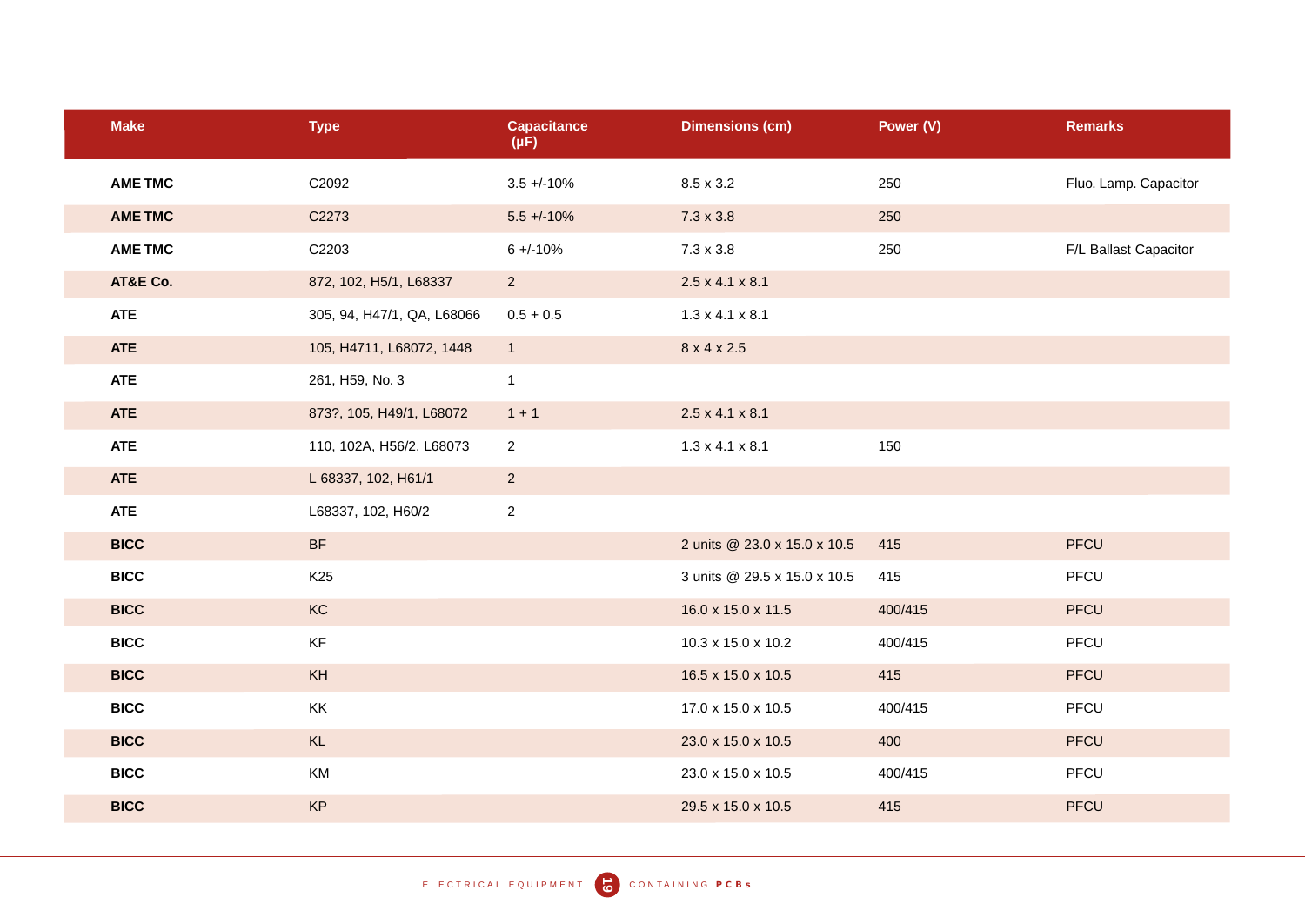| <b>Make</b>         | <b>Type</b>        | <b>Capacitance</b><br>$(\mu F)$ | <b>Dimensions (cm)</b>      | Power (V) | <b>Remarks</b>         |
|---------------------|--------------------|---------------------------------|-----------------------------|-----------|------------------------|
| <b>BICC</b>         | LD                 |                                 | 10.0 x 15.0 x 10.3          | 400/415   | PFCU. NEECO Capacitor. |
| <b>BICC</b>         | V16132             |                                 | 12.0 x 17.0 x 9.5           | 400       | PFCU                   |
| <b>BICC</b>         | BB-4-70            | $3.7 + -5\%$                    | $9.4 \times 3.8$            | 380       | Fluo. Lamp. Capacitor  |
| <b>BICC</b>         | <b>AKE C2173</b>   | $7.2 + -5%$                     | $12.8 \times 3.8$           | 440       | Fluo. Lamp. Capacitor  |
| <b>BICC</b>         | BB-11-69           | $15 + (-10\%)$                  | $7.8 \times 7.8 \times 5.2$ | 250       | Fluo. Lamp. Capacitor  |
| <b>BICC</b>         | GC 2384/b1/L       | $15 + (-10\%)$                  | $6.7 \times 4.5$            | 250       | Fluo. Lamp. Capacitor  |
| <b>BICC</b>         | C2164              | 4/5.5                           | $7.8 \times 5.6 \times 3.8$ | 275       | Fluo. Lamp. Capacitor  |
| <b>BICC - NEECO</b> | LL                 |                                 | 23.0 x 15.2 x 11.5          | 400/415   | PFCU                   |
| <b>BOSCH</b>        | FPO 670321469      | 3.5                             |                             |           |                        |
| <b>BOSCH</b>        | FPO 9670313333     | 3.5                             |                             |           |                        |
| <b>BOSCH</b>        | HPF 670321532      | 6.5                             |                             |           |                        |
| <b>BOSCH</b>        | <b>FPDIN 48511</b> | 9                               |                             |           |                        |
| <b>BOSCH</b>        | HPF 670321478      | 12                              |                             |           |                        |
| <b>BTH</b>          | PL.28A/2           |                                 | $12.5 \times 7.0$           |           | Fluo. Lamp. Capacitor  |
| <b>CDG</b>          | EJW 145.25         | 145/174                         |                             |           |                        |
| <b>CPL</b>          |                    | $6\phantom{a}$                  |                             |           |                        |
| <b>CPL</b>          |                    | 6.5                             |                             |           |                        |
| <b>CPL</b>          |                    | $\overline{7}$                  |                             |           |                        |
| <b>CPL</b>          |                    | $20\,$                          |                             |           |                        |
| <b>DALY</b>         | <b>MSML 457/85</b> | 120/150                         |                             |           |                        |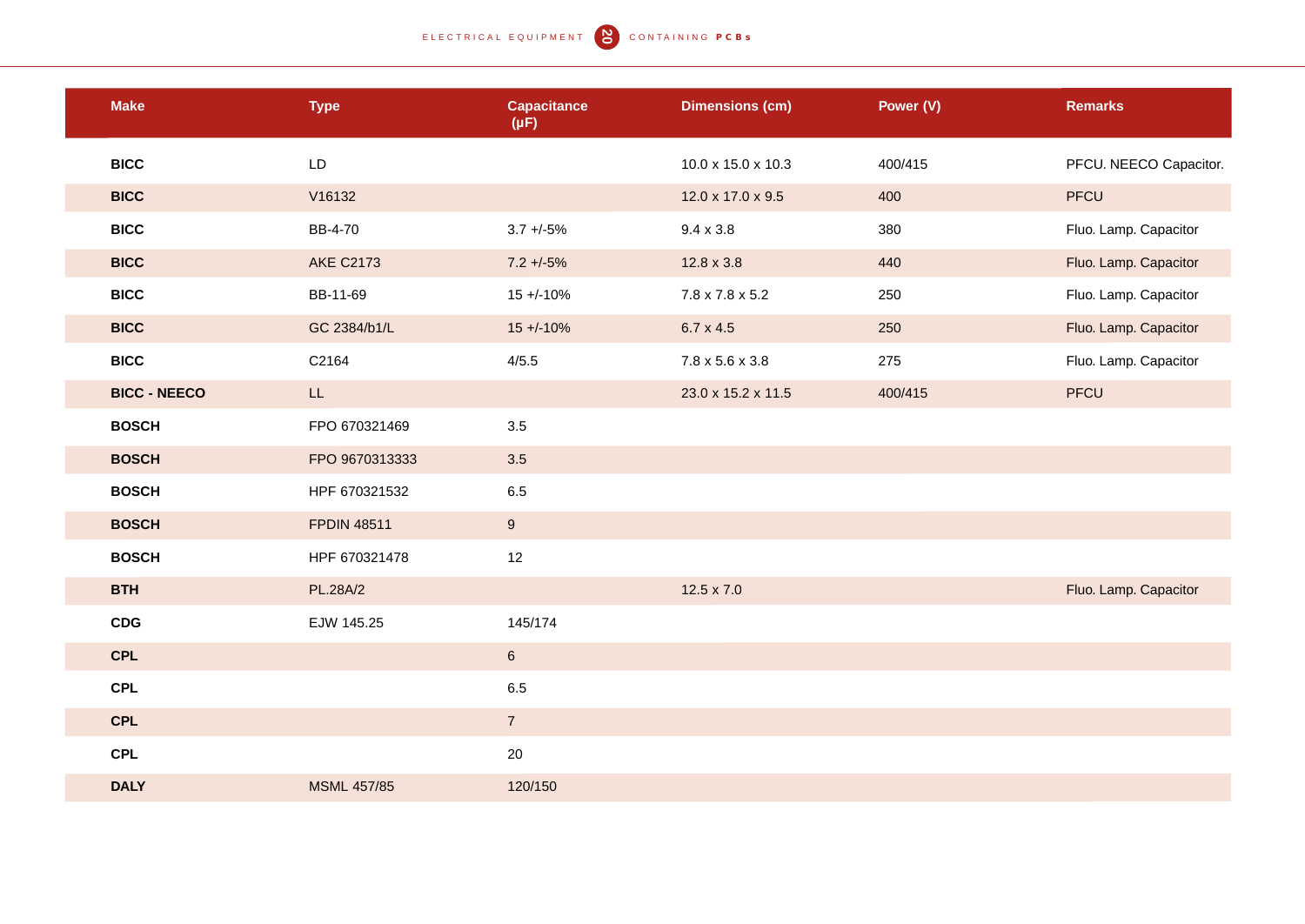| <b>Make</b>             | <b>Type</b>     | <b>Capacitance</b><br>$(\mu F)$ | <b>Dimensions (cm)</b>       | Power (V) | <b>Remarks</b> |
|-------------------------|-----------------|---------------------------------|------------------------------|-----------|----------------|
| <b>DANCO</b>            |                 | $\boldsymbol{9}$                |                              |           |                |
| <b>DAWCO</b>            | BS4017 1966     | $\mathbf{3}$                    |                              |           |                |
| <b>DAWCO</b>            |                 | $\boldsymbol{9}$                |                              |           |                |
| <b>DICC</b>             |                 | $\mathbf{1}$                    |                              |           |                |
| <b>DUBILIER</b>         | 440             |                                 | 30.5 x 13.0 x 9.0            | 415       | PFCU           |
| <b>DUBILIER</b>         | <b>DS 21172</b> |                                 | 25.0 x 13.0 x 8.5            | 240/415   | <b>PFCU</b>    |
| <b>DUBILIER</b>         | K 1132          | $10 + (-10\%$                   |                              | 250       |                |
| <b>DUBILIER DUCONOL</b> | 6807            |                                 | 15. x 13.0 x 8.5             | 400       | <b>PFCU</b>    |
| <b>DUBILIER DUCONOL</b> | 6850            |                                 | 12.0 x 12.5 x 9.0            | 415       | PFCU           |
| <b>DUBILIER DUCONOL</b> | 6911            |                                 | 20.0 x 13.0 x 9.0            | 240/400   | <b>PFCU</b>    |
| <b>DUBILIER DUCONOL</b> | 6941            |                                 | $12.5 \times 8.5 \times 6.3$ | 415       | PFCU           |
| <b>DUBILIER DUCONOL</b> | 6947            |                                 | $8.0 \times 8.5 \times 6.5$  | 415       | <b>PFCU</b>    |
| <b>DUBILIER DUCONOL</b> | DS 20916        |                                 | 12.0 x 12.8 x 8.5            | 415       | PFCU           |
| <b>DUBILIER DUCONOL</b> | DS 20917        |                                 | 14.5 x 12.5 x 8.5            | 415       | <b>PFCU</b>    |
| <b>DUBILIER DUCONOL</b> | DS 20918        |                                 | 17.0 x 13.0 x 9.0            | 415       | PFCU           |
| <b>DUBILIER DUCONOL</b> | LL              |                                 | 25.5 x 13.0 x 9.0            | 400       | <b>PFCU</b>    |
| <b>DUBILIER DUCONOL</b> | SD              |                                 | 25.2 x 12.6 x 8.8            | 400       | PFCU           |
| <b>DUBILIER DUCONOL</b> | <b>TH</b>       |                                 | 17.6 x 12.6 x 8.8            | 400       | <b>PFCU</b>    |
| <b>DUBILIER DUCONOL</b> | TJ              |                                 | 17.5 x 12.5 x 8.5            | 400       | PFCU           |
| <b>DUBILIER DUCONOL</b> | UG              |                                 | $15.5 \times 8.5 \times 6.5$ | 400       | <b>PFCU</b>    |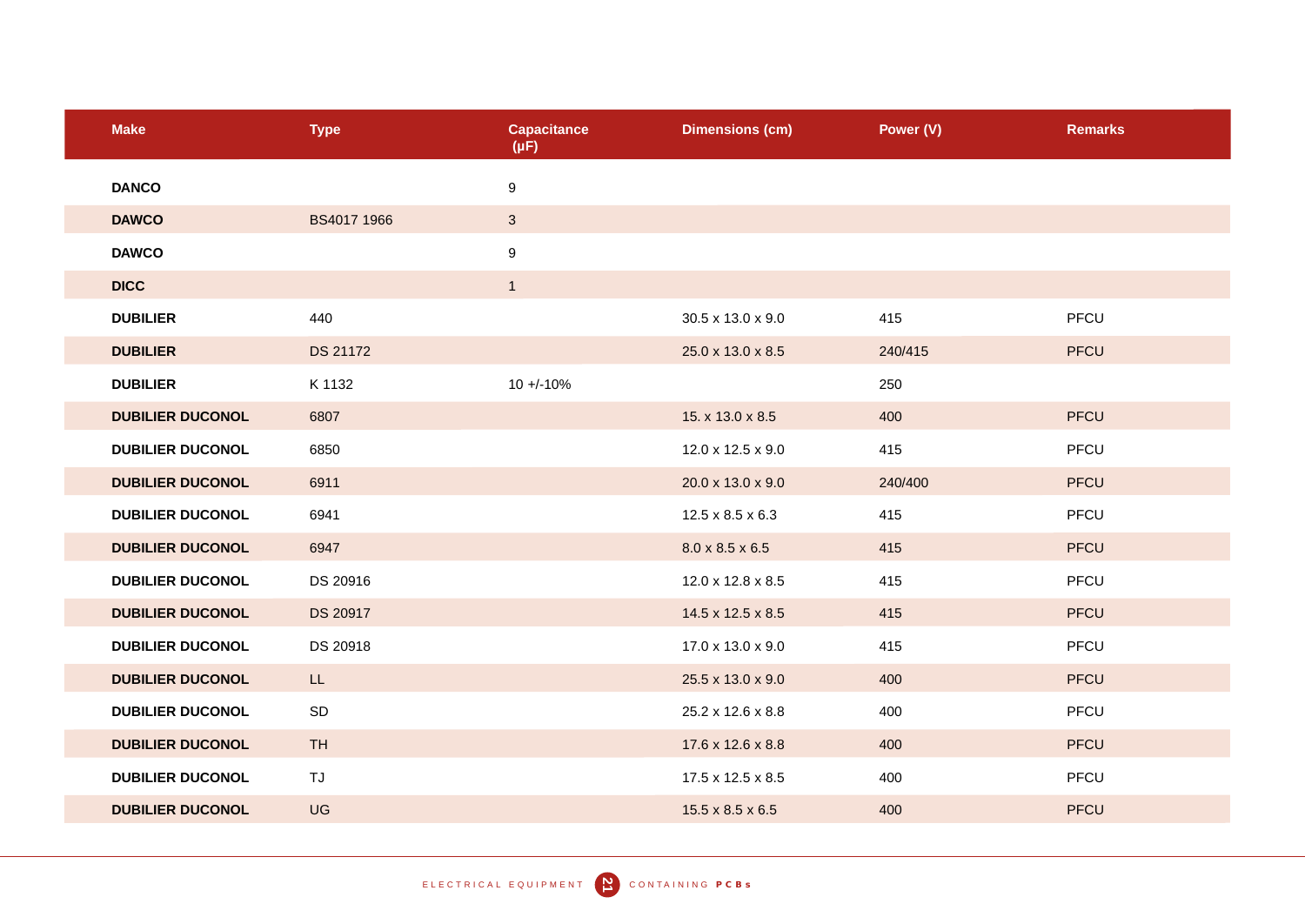## ELECTRICAL EQUIPMENT **N** CONTAINING PCBS

| <b>Make</b>             | <b>Type</b>   | <b>Capacitance</b><br>$(\mu F)$ | <b>Dimensions (cm)</b>       | Power (V) | <b>Remarks</b>         |
|-------------------------|---------------|---------------------------------|------------------------------|-----------|------------------------|
| <b>DUBILIER DUCONOL</b> | VL            |                                 | 17.8 x 12.8 x 8.8            | 400       | PFCU                   |
| <b>DUBILIER DUCONOL</b> | <b>WH</b>     |                                 | 18.0 x 12.5 x 9.0            | 400       | <b>PFCU</b>            |
| <b>DUBILIER DUCONOL</b> | XG            |                                 | 7.6 x 12.8 x 8.8             | 400       | PFCU                   |
| <b>DUBILIER DUCONOL</b> | XM            |                                 | 12.5 x 13.0 x 8.8            | 415       | PFCU                   |
| <b>DUBILIER DUCONOL</b> | YK            |                                 | 10.0 x 13.0 x 8.8            | 415       | PFCU                   |
| <b>DUBILIER DUCONOL</b> | K 454 VD 2837 | $8 + -10%$                      | $7.7 \times 6.7 \times 4.0$  | 250       | Fluo. Lamp. Capacitor. |
| <b>DUBILIER DUCONOL</b> | K 951 6904 37 | $10 - 5 + 7.5%$                 | $11.7 \times 5.5 \times 3.6$ | 250       | Fluo. Lamp. Capacitor  |
| <b>DUBILIER DUCONOL</b> | K 446 VE 0340 | $15 + (-15%)$                   | $10.8 \times 7.6 \times 5.0$ | 250       | Fluo. Lamp. Capacitor  |
| <b>DUBILIER DUCONOL</b> | K 677 WG 1442 | $15 + (-10\%)$                  | $10.8 \times 7.6 \times 5.0$ | 275       | Fluo. Lamp. Capacitor  |
| <b>DUBILIER DUCONOL</b> | K109 QK 1941  | $20 + -20%$                     | $11.5 \times 8.5 \times 6.5$ | 275       | <b>PFCU</b>            |
| <b>DUBILIER DUCONOL</b> | K109 RG       | $20 + -20%$                     | $11.5 \times 8.5 \times 6.5$ | 275       | PFCU                   |
| <b>DUBILIER DUCONOL</b> | K 427 VJ 0637 | $20 + 10%$                      | $12.5 \times 7.8 \times 5.2$ | 250       | Fluo. Lamp. Capacitor  |
| <b>DUBILIER DUCONOL</b> | K587 VE 1642  | $20 + 10%$                      | $12.5 \times 7.6 \times 5.0$ | 250       | Fluo. Lamp. Capacitor. |
| <b>DUBILIER DUCONOL</b> | K 676 WH 2123 | $20 + 10%$                      | $12.5 \times 7.6 \times 5.0$ | 275       | Fluo. Lamp. Capacitor  |
| <b>DUBILIER DUCONOL</b> | K 805 XM 1434 | $25 + 10%$                      | $11.5 \times 7.5 \times 5.0$ | 250       | Fluo. Lamp. Capacitor  |
| <b>DUBILIER DUCONOL</b> | K985 7104 408 | $25 + 10%$                      | $11.5 \times 7.5 \times 5.0$ | 275       | Fluo. Lamp. Capacitor  |
| <b>DUCATI</b>           | 16.38.51      | $15 + (-10\%$                   | $9.5 \times 7.0 \times 4.5$  | 370       | Fluo. Lamp.            |
| <b>DUCON</b>            | @1            |                                 | 8.1 x 4.1 x 2.5              |           |                        |
| <b>DUCON</b>            | 10N05         |                                 |                              |           |                        |
| <b>DUCON</b>            | 10N40         |                                 |                              |           |                        |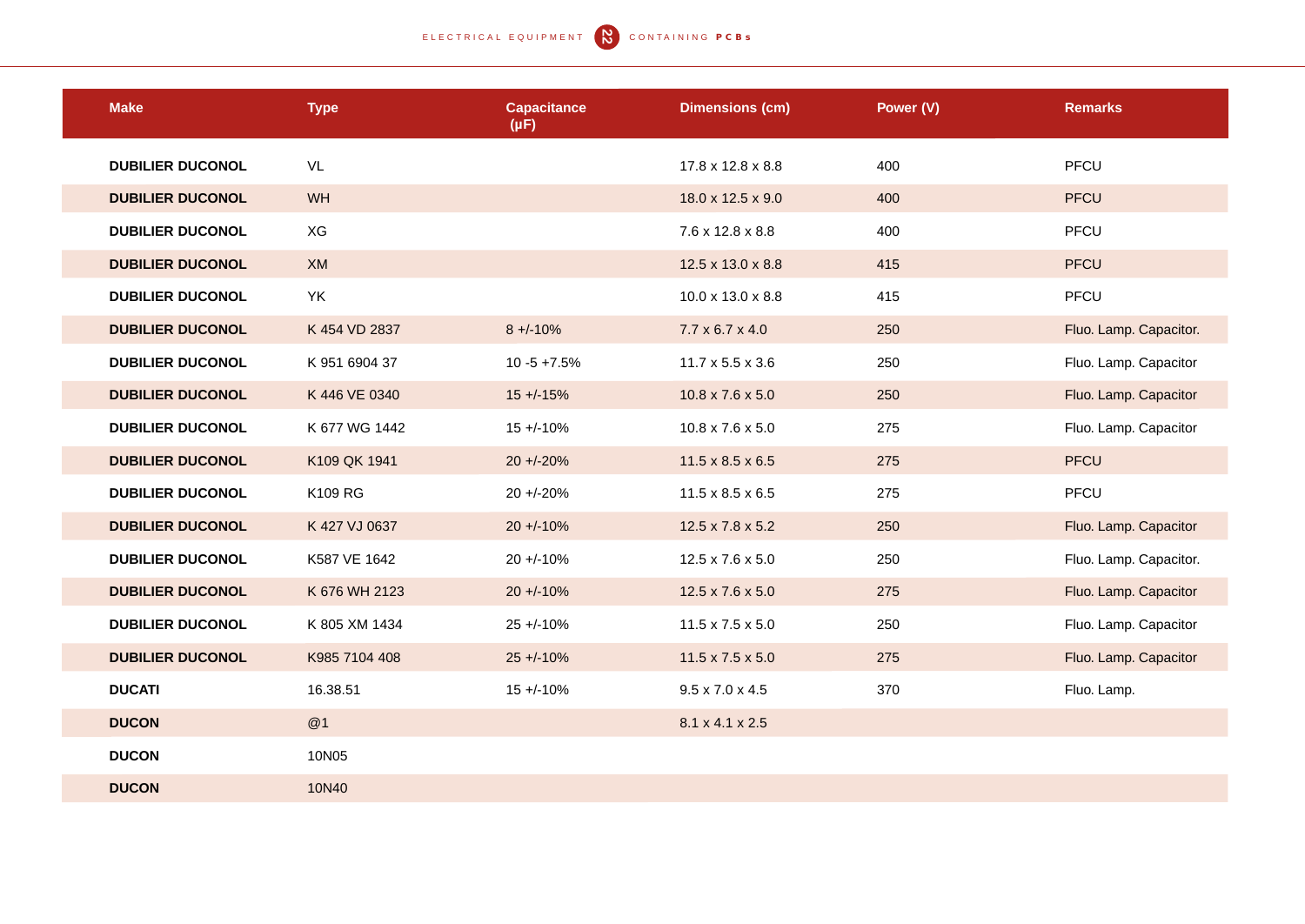| <b>Make</b>  | <b>Type</b>  | <b>Capacitance</b><br>$(\mu F)$ | <b>Dimensions (cm)</b> | Power (V) | <b>Remarks</b> |
|--------------|--------------|---------------------------------|------------------------|-----------|----------------|
| <b>DUCON</b> | 11N100       |                                 |                        |           |                |
| <b>DUCON</b> | 11N20        |                                 |                        |           |                |
| <b>DUCON</b> | 11N40        |                                 |                        |           |                |
| <b>DUCON</b> | <b>11N80</b> |                                 |                        |           |                |
| <b>DUCON</b> | 12N70        |                                 |                        |           |                |
| <b>DUCON</b> | <b>12N80</b> |                                 |                        |           |                |
| <b>DUCON</b> | 12P01        |                                 |                        |           |                |
| <b>DUCON</b> | 14N40        |                                 |                        |           |                |
| <b>DUCON</b> | 17N10        |                                 |                        |           |                |
| <b>DUCON</b> | 1BS160       |                                 |                        |           |                |
| <b>DUCON</b> | 1BS80        |                                 |                        |           |                |
| <b>DUCON</b> | <b>1S100</b> |                                 |                        |           |                |
| <b>DUCON</b> | <b>1S40</b>  |                                 |                        |           |                |
| <b>DUCON</b> | <b>2S160</b> |                                 |                        |           |                |
| <b>DUCON</b> | 3S01         |                                 |                        |           |                |
| <b>DUCON</b> | <b>3S05</b>  |                                 |                        |           |                |
| <b>DUCON</b> | 3S10         |                                 |                        |           |                |
| <b>DUCON</b> | 3S12B        |                                 |                        |           |                |
| <b>DUCON</b> | 3S100        |                                 |                        |           |                |
| <b>DUCON</b> | <b>3S20</b>  |                                 |                        |           |                |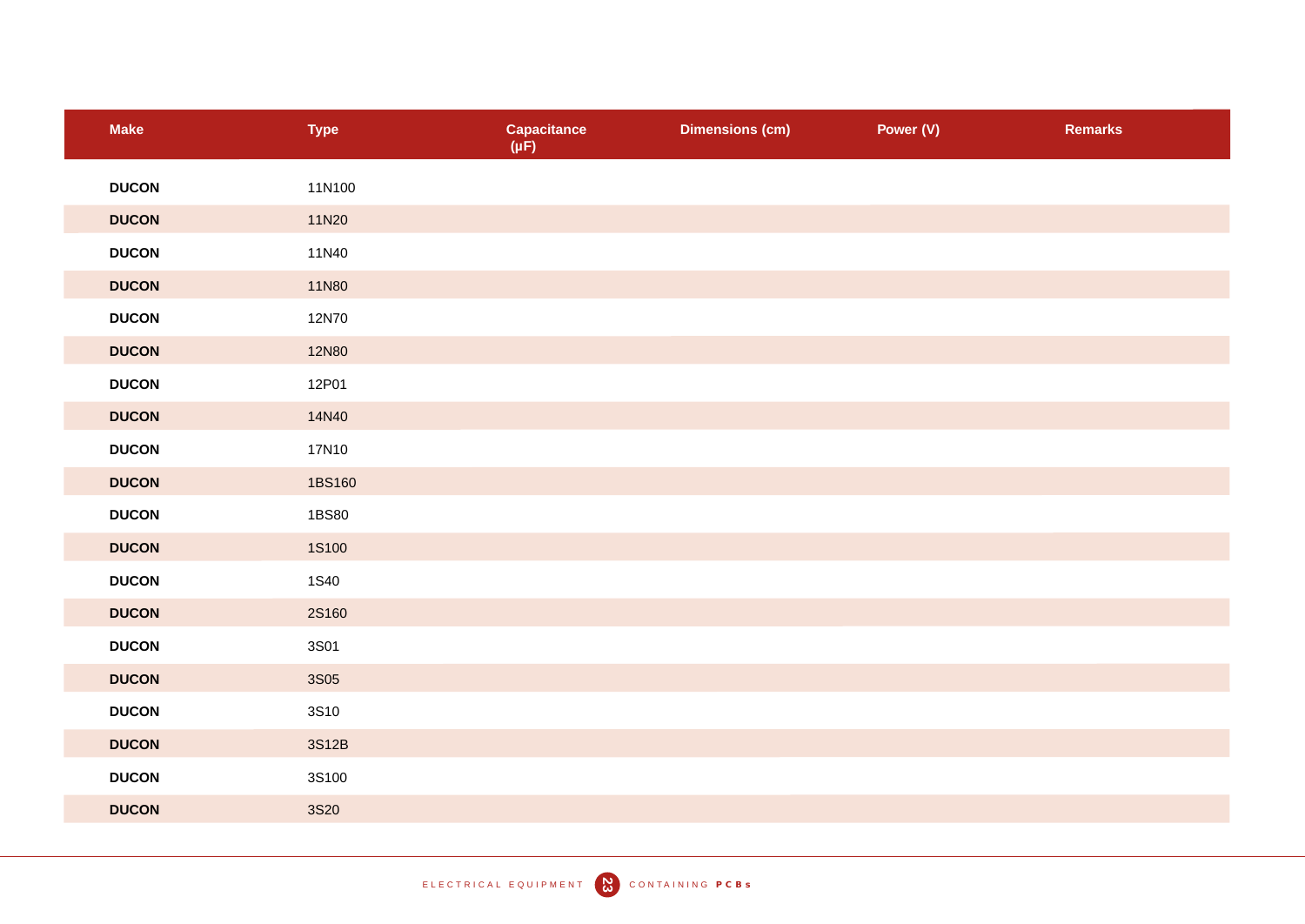ELECTRICAL EQUIPMENT **N** CONTAINING PCBS

| <b>Make</b>  | <b>Type</b>       | <b>Capacitance</b><br>$(\mu F)$ | <b>Dimensions (cm)</b>      | Power (V) | <b>Remarks</b>        |
|--------------|-------------------|---------------------------------|-----------------------------|-----------|-----------------------|
| <b>DUCON</b> | 3S80              |                                 |                             |           |                       |
| <b>DUCON</b> | 4N50              |                                 |                             |           |                       |
| <b>DUCON</b> | 4S50              |                                 |                             |           |                       |
| <b>DUCON</b> | 4S80              |                                 |                             |           |                       |
| <b>DUCON</b> | 4S160             |                                 |                             |           |                       |
| <b>DUCON</b> | 4S400             |                                 |                             |           |                       |
| <b>DUCON</b> | 5S05              |                                 |                             |           |                       |
| <b>DUCON</b> | 8N10              |                                 |                             |           |                       |
| <b>DUCON</b> | 8N100             |                                 |                             |           |                       |
| <b>DUCON</b> | 8N80              |                                 |                             |           |                       |
| <b>DUCON</b> | 9N20              |                                 |                             |           |                       |
| <b>DUCON</b> | 9N80              |                                 |                             |           |                       |
| <b>DUCON</b> | 25500             |                                 |                             |           |                       |
| <b>DUCON</b> | EM 851            |                                 |                             |           |                       |
| <b>DUCON</b> | FPL 202449        |                                 |                             |           |                       |
| <b>DUCON</b> | GPM 435 LKA 42755 |                                 |                             |           |                       |
| <b>DUCON</b> | IP 1250           |                                 |                             |           |                       |
| <b>DUCON</b> | <b>PN 351</b>     |                                 |                             |           |                       |
| <b>DUCON</b> | PO630A            |                                 |                             |           |                       |
| <b>DUCON</b> | 2P45D             | $?.5 + / -10%$                  | $7.8 \times 5.8 \times 3.8$ |           | F/L Ballast Capacitor |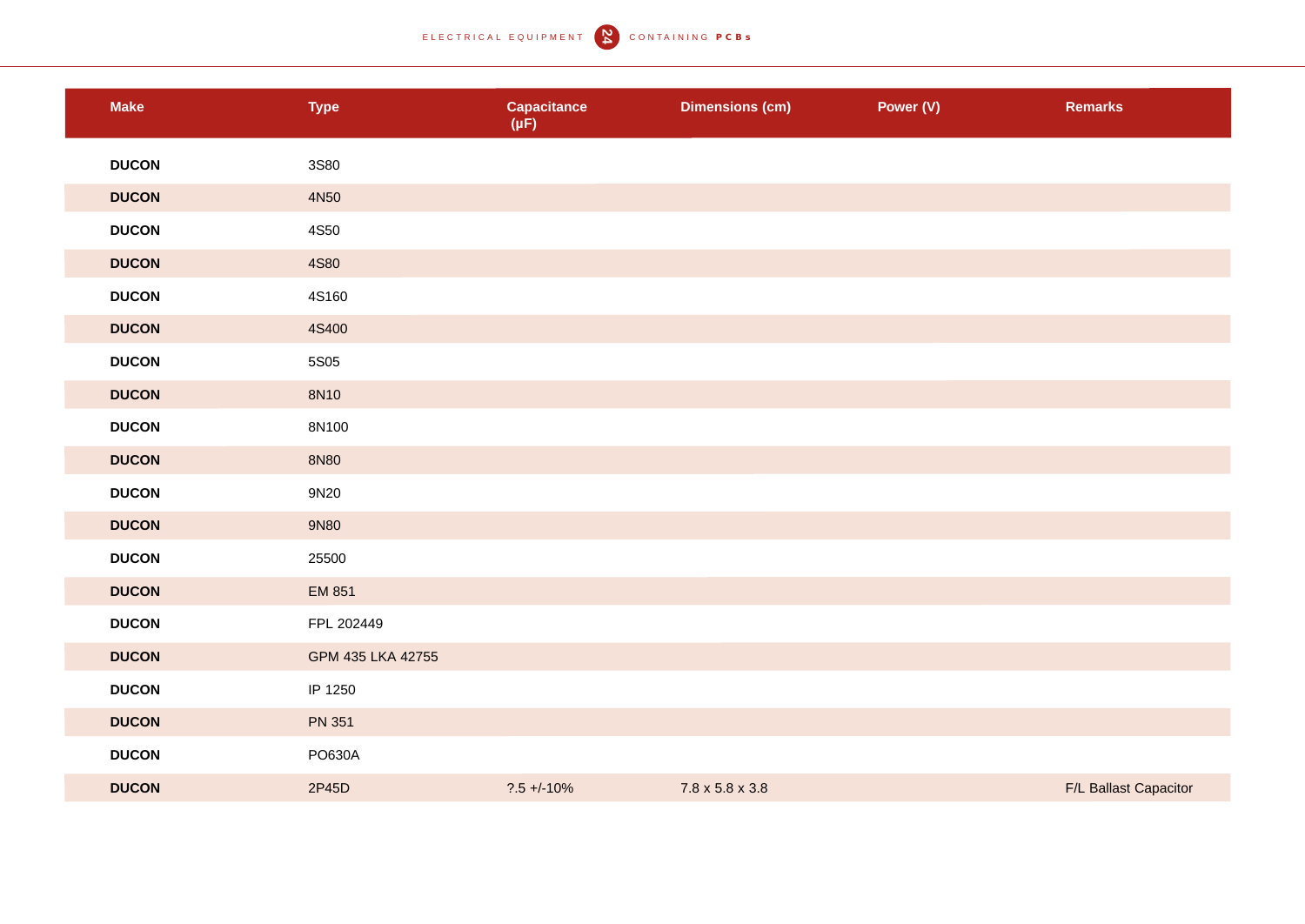| <b>Make</b>  | <b>Type</b>          | <b>Capacitance</b><br>$(\mu F)$ | <b>Dimensions (cm)</b>       | Power (V) | <b>Remarks</b>             |
|--------------|----------------------|---------------------------------|------------------------------|-----------|----------------------------|
| <b>DUCON</b> | MN 10-32             | 0.0002                          |                              | 10000     |                            |
| <b>DUCON</b> | MP 21/32             | 0.0002                          |                              | 7000      | Mica Capacitor             |
| <b>DUCON</b> | MO 15-21             | 0.001                           |                              | 15000     |                            |
| <b>DUCON</b> | MP 15-22             | 0.002                           |                              | 15000     |                            |
| <b>DUCON</b> | <b>PST 197</b>       | 0.1                             | $6.4 \times 4.3 \times 1.6$  | 200       |                            |
| <b>DUCON</b> | <b>HS4025</b>        | 0.25                            |                              |           |                            |
| <b>DUCON</b> | <b>DPB 7502</b>      | $0.5\,$                         |                              |           |                            |
| <b>DUCON</b> | <b>HG401</b>         | $0.5\,$                         |                              |           |                            |
| <b>DUCON</b> | PO630                | $0.5 + 0.5$                     |                              |           |                            |
| <b>DUCON</b> | PO747                | $0.68 + 0.39$<br>$+/- 10%$      | $2.5 \times 2.5 \times 8.1$  | 2000      | <b>Polyester Capacitor</b> |
| <b>DUCON</b> | 5S10                 | $\mathbf{1}$                    | 8.5 x 4.5 x 1.8              | 1000      | Paper Capacitor            |
| <b>DUCON</b> | <b>IS 10</b>         | 1                               |                              |           |                            |
| <b>DUCON</b> | PO611D               | $\mathbf{1}$                    | 8 x 4 x 2.5                  | 200       | Paper Capacitor            |
| <b>DUCON</b> | <b>RKA 1442</b>      | 1a1b1c1d                        | $4.8 \times 2.8 \times 9.3$  |           | Paper Capacitor            |
| <b>DUCON</b> | 3SI2B                | 1.25                            |                              |           |                            |
| <b>DUCON</b> | <b>LPM 42650 CPS</b> | $2 + 10%$                       | $11.6 \times 4.6 \times 2.8$ | 440       | Paper Capacitor            |
| <b>DUCON</b> | <b>PK7575A</b>       | $2 + -20%$                      | 15.5 x 13.5 x 11.5           | 4000      |                            |
| <b>DUCON</b> | RJK 33047/2          | $2.0 + 5\%$                     | $3.7 \times 2.0$             | 250       | <b>Metallised Paper</b>    |
| <b>DUCON</b> | 1B520                | $\overline{2}$                  | 7 x 4.5 x 1.8                | 200       | Paper Capacitor            |
| <b>DUCON</b> | 2820                 | $\overline{2}$                  | $6.2 \times 4.5 \times 2.0$  | 100       |                            |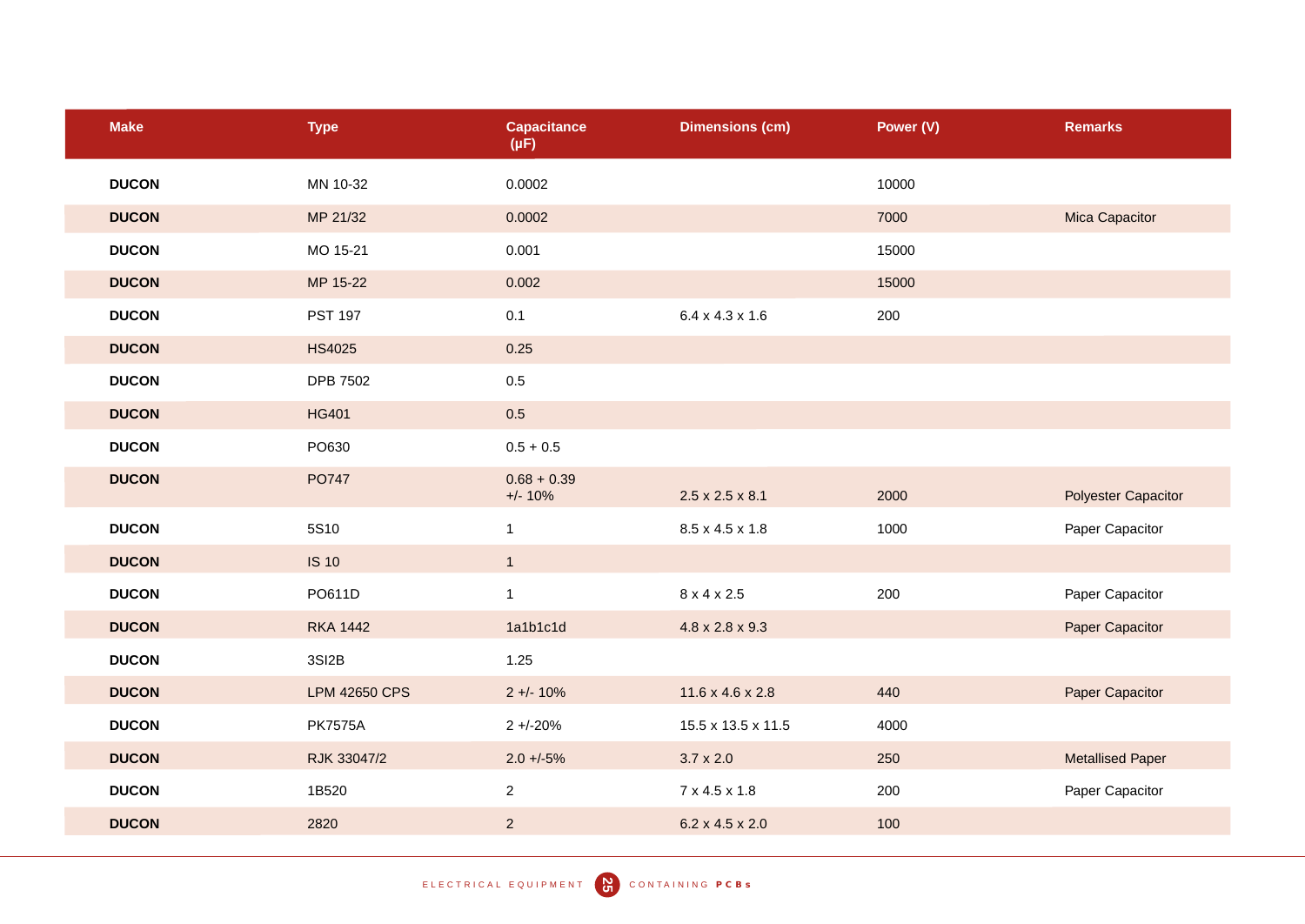## ELECTRICAL EQUIPMENT (CONTAINING PCBS)

| <b>Make</b>  | <b>Type</b>        | <b>Capacitance</b><br>$(\mu F)$ | <b>Dimensions (cm)</b>      | Power (V)      | <b>Remarks</b>             |
|--------------|--------------------|---------------------------------|-----------------------------|----------------|----------------------------|
| <b>DUCON</b> | PO 606             | $\overline{2}$                  |                             |                |                            |
| <b>DUCON</b> | PO 606A            | 2 <sup>7</sup>                  |                             |                |                            |
| <b>DUCON</b> | PO 606B            | 2.00                            | 7.9 x 4.0 x 2.5             | 200            |                            |
| <b>DUCON</b> | PO 642c            | 2.0                             | 8 x 2.4 x 2.4               | 200            | Paper Capacitor            |
| <b>DUCON</b> | PO 671             | $\overline{2}$                  |                             |                |                            |
| <b>DUCON</b> | <b>RKA 14413</b>   | 2a2b2c2d                        | $4.8 \times 2.8 \times 9.3$ |                | Paper Capacitor            |
| <b>DUCON</b> | <b>RKA 14414</b>   | $\overline{2}$                  | $9.5 \times 4.9 \times 2.9$ |                | Paper Capacitor            |
| <b>DUCON</b> | <b>2S20</b>        | $2 + 20\% - 10\%$               | $2.5 \times 4.2 \times 6.3$ | 400            | Paper Capacitor            |
| <b>DUCON</b> | 3S20P              | $2 + 20\% - 10\%$               | $5.5 \times 5.0 \times 4.5$ | 600            | Paper Capacitor            |
| <b>DUCON</b> | PO748              | $2 + 2$                         | $4.0 \times 8.0 \times 5.3$ | 2000           | <b>Polyester Capacitor</b> |
| <b>DUCON</b> | RKA 14413          | 2222                            |                             |                | Paper Capacitor            |
| <b>DUCON</b> | <b>APD 225 AC</b>  | $2.5 + (-10\%)$                 |                             | <b>250 VAC</b> | Paper Capacitor            |
| <b>DUCON</b> | <b>APF 228 CR</b>  | 2.8                             |                             |                |                            |
| <b>DUCON</b> | <b>APF 228 SCR</b> | $2.8 + -10%$                    |                             | <b>250 VAC</b> | Paper Capacitor            |
| <b>DUCON</b> | <b>APA 208A</b>    | $\mathbf{3}$                    |                             |                |                            |
| <b>DUCON</b> | APD 230 AC         | $\mathbf{3}$                    |                             |                |                            |
| <b>DUCON</b> | <b>APF 230 CR</b>  | $\mathbf{3}$                    |                             |                |                            |
| <b>DUCON</b> | <b>APF 230 SCR</b> | $3 + (-10\%)$                   |                             | <b>250 VAC</b> |                            |
| <b>DUCON</b> | LPA 208 A          | $\mathbf{3}$                    |                             |                |                            |
| <b>DUCON</b> | 5 P 31 A           | 3.1                             |                             |                |                            |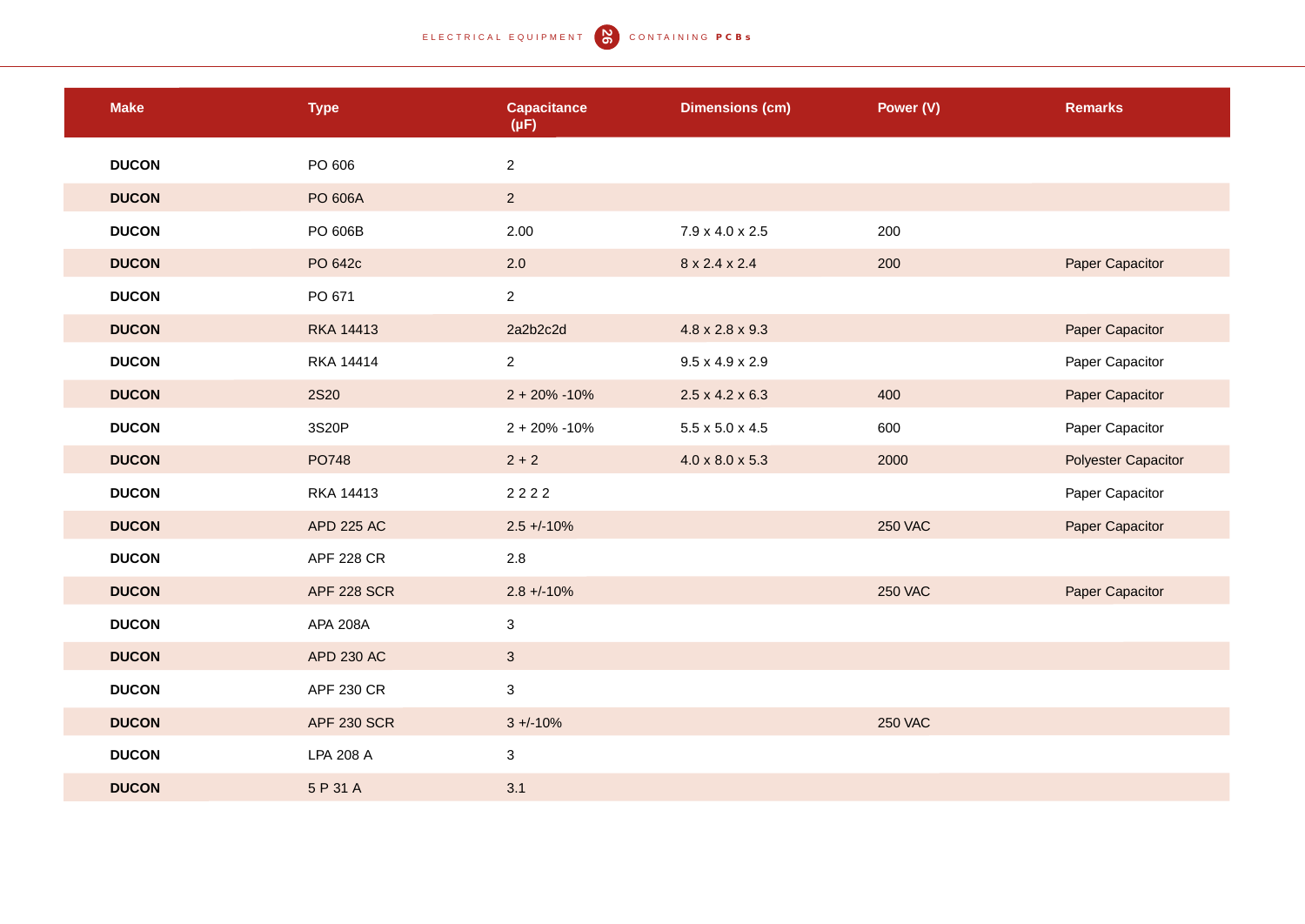| <b>Make</b>  | <b>Type</b>        | <b>Capacitance</b><br>$(\mu F)$ | <b>Dimensions (cm)</b>      | Power (V)      | <b>Remarks</b>        |
|--------------|--------------------|---------------------------------|-----------------------------|----------------|-----------------------|
| <b>DUCON</b> | <b>RPB 228</b>     | 3.2                             |                             |                |                       |
| <b>DUCON</b> | APB 232 A          | $3.25 + -10%$                   |                             | 250            | Paper Capacitor       |
| <b>DUCON</b> | APF 232            | 3.25                            |                             |                |                       |
| <b>DUCON</b> | <b>APF 232 CR</b>  | $3.25 + 10%$                    |                             | <b>250 VAC</b> |                       |
| <b>DUCON</b> | <b>APF 232 SCR</b> | $3.25 + -10%$                   |                             | <b>250 VAC</b> | Paper Capacitor       |
| <b>DUCON</b> | <b>APS 232</b>     | 3.25                            |                             |                |                       |
| <b>DUCON</b> | 4P <sub>5</sub> D  | 3.5                             | $7.8 \times 5.8 \times 3.8$ | 400            | Fluo. Lamp. Capacitor |
| <b>DUCON</b> | <b>APD 235 AC</b>  | 3.5                             |                             |                |                       |
| <b>DUCON</b> | APF 235            | 3.5                             |                             |                |                       |
| <b>DUCON</b> | APF 235 C          | $3.5 + 10%$                     |                             | <b>250 VAC</b> | Paper Capacitor       |
| <b>DUCON</b> | APF 235 CR         | $3.5 + (-10%)$                  |                             | <b>250 VAC</b> | Paper Capacitor       |
| <b>DUCON</b> | <b>APF 235 SCR</b> | 3.5                             | $5.2 \times 4.6 \times 2.7$ | 250            |                       |
| <b>DUCON</b> | APM 235            | $3.5 + (-10\%)$                 |                             | <b>250 VAC</b> | Round Paper Capacitor |
| <b>DUCON</b> | APM 235 R          | $3.5 + (-10\%$                  |                             | <b>250 VAC</b> | Round Paper Capacitor |
| <b>DUCON</b> | APS 235            | $3.5 + - 10%$                   |                             | <b>250 VAC</b> |                       |
| <b>DUCON</b> | 4P36               | $3.6 + -5\%$                    | $7.8 \times 5.8 \times 3.8$ | 400            | Paper Capacitor       |
| <b>DUCON</b> | APU 436            | $3.6 + -5\%$                    | $6.3 \times 5.8 \times 3.8$ | 400            | F/L Ballast Capacitor |
| <b>DUCON</b> | <b>APF 235 CR</b>  | 3.8                             | 5x5x3                       | 250            |                       |
| <b>DUCON</b> |                    | 4.0                             |                             | 400            | Paper Capacitor       |
| <b>DUCON</b> | 1 S 40             | $\overline{4}$                  |                             |                |                       |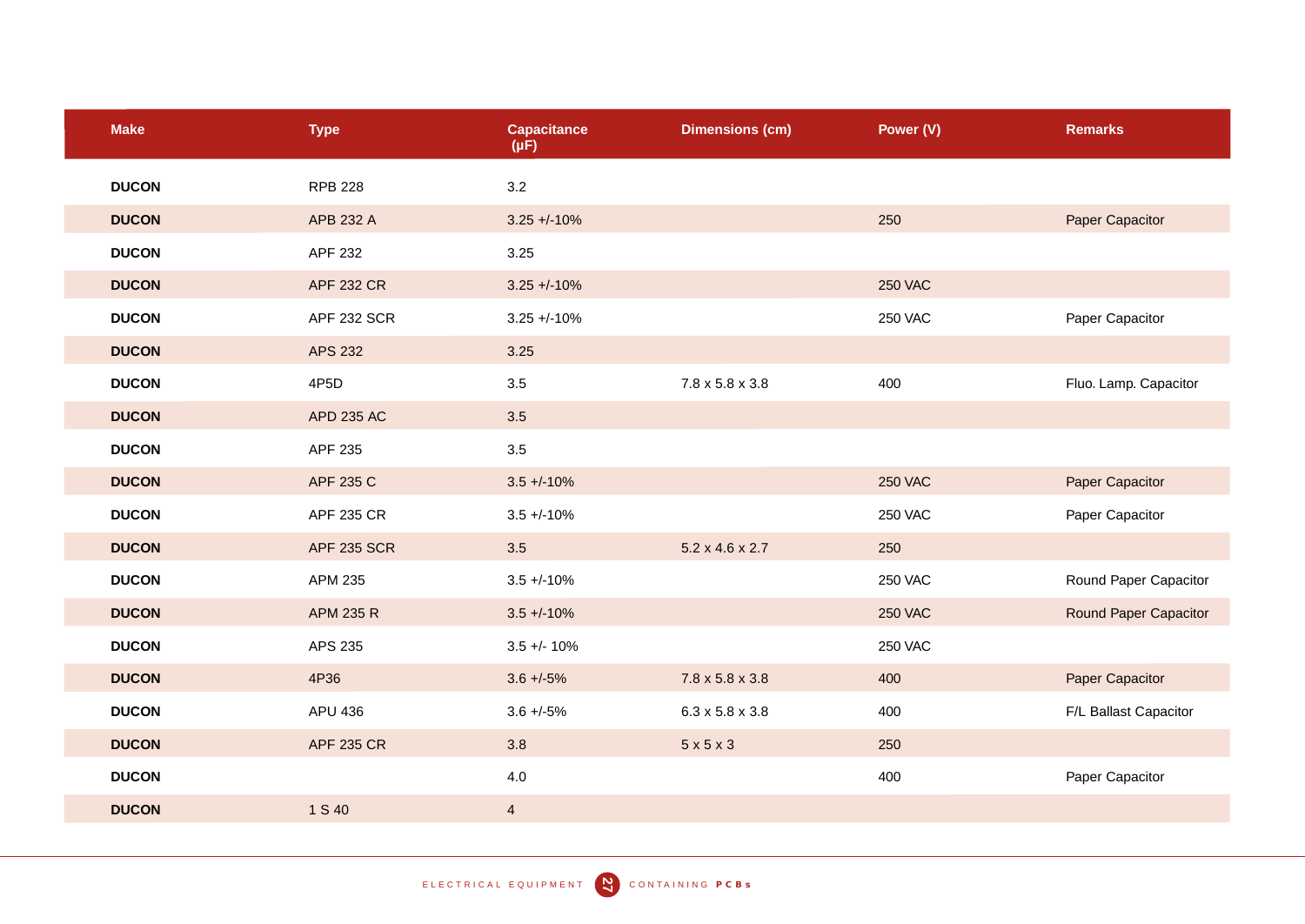| <b>Make</b>  | <b>Type</b>        | <b>Capacitance</b><br>$(\mu F)$ | <b>Dimensions (cm)</b>       | Power (V)      | <b>Remarks</b>                |
|--------------|--------------------|---------------------------------|------------------------------|----------------|-------------------------------|
| <b>DUCON</b> | 3 S 40             | $\overline{4}$                  |                              |                |                               |
| <b>DUCON</b> | 5S40               | $\overline{4}$                  | 12 x 5.3 x 4.5               | 1000           | Paper Capacitor               |
| <b>DUCON</b> | 6S40               | $\overline{4}$                  | $12.5 \times 7.5 \times 5.0$ | 1500           | Paper Capacitor               |
| <b>DUCON</b> | <b>APB 240</b>     | $4 + (-10\%)$                   |                              | <b>250 VAC</b> | Paper Capacitor               |
| <b>DUCON</b> | APD 240 C          | $4 + (-10%)$                    |                              | <b>250 VAC</b> | Paper Capacitor               |
| <b>DUCON</b> | APF 240 C          | $4 + (-10\%)$                   |                              | <b>250 VAC</b> | Paper Capacitor               |
| <b>DUCON</b> | <b>APF 240 CR</b>  | $4 +/- 10%$                     |                              | <b>250 VAC</b> |                               |
| <b>DUCON</b> | <b>APF 240 SCR</b> | $4 + (-10\%)$                   |                              | <b>250 VAC</b> |                               |
| <b>DUCON</b> | <b>GCB 340</b>     | $\overline{4}$                  |                              |                |                               |
| <b>DUCON</b> | <b>GPM 440</b>     | $\overline{4}$                  |                              |                |                               |
| <b>DUCON</b> | <b>GPM 440</b>     | $4 + (-10\%$                    | 6.4 x 58.4 x 4.8             | 440            | Paper Capacitor               |
| <b>DUCON</b> | <b>GPM 440 L</b>   | $4 + (-10\%)$                   | $6.5 \times 5.2 \times 4.8$  | 440            | <b>Atlas Thermowave Stove</b> |
| <b>DUCON</b> | <b>RKA 14x20</b>   | $\overline{4}$                  | $9.6 \times 4.8 \times 2.8$  |                | Paper Capacitor               |
| <b>DUCON</b> | <b>APF 245 CR</b>  | $4.5 + -10%$                    |                              | <b>250 VAC</b> |                               |
| <b>DUCON</b> | APM 260            | $\overline{5}$                  |                              |                |                               |
| <b>DUCON</b> | APB 250            | $5 +/- 10%$                     |                              | <b>250 VAC</b> | Paper Capacitor               |
| <b>DUCON</b> | APF 250 CR         | $5 + -10%$                      |                              | <b>250 VAC</b> |                               |
| <b>DUCON</b> | <b>GPU 451</b>     | 5.1                             |                              |                |                               |
| <b>DUCON</b> | 4P55               | $5.5 + -5\%$                    | $10.0 \times 5.7 \times 3.8$ | 400            | Paper Capacitor               |
| <b>DUCON</b> | APD 255 C          | $5.5 + (-10\%)$                 |                              | <b>250 VAC</b> | Paper Capacitor               |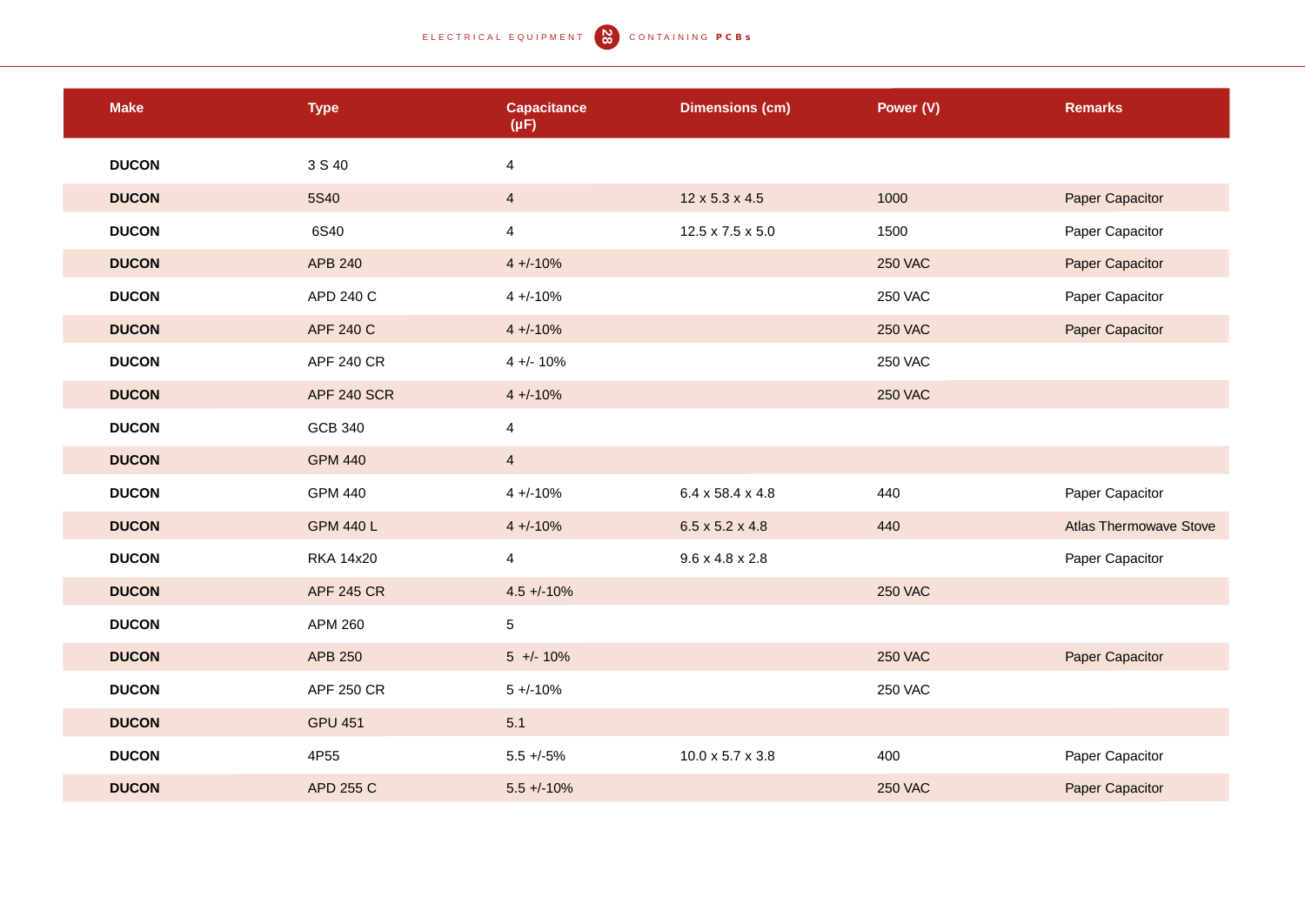| <b>Make</b>  | <b>Type</b>       | <b>Capacitance</b><br>$(\mu F)$ | <b>Dimensions (cm)</b>       | Power (V)      | <b>Remarks</b>        |
|--------------|-------------------|---------------------------------|------------------------------|----------------|-----------------------|
| <b>DUCON</b> | FPB 216           | 5.5                             |                              |                |                       |
| <b>DUCON</b> | APA 260           | $6\phantom{.}$                  | $11.6 \times 4.9 \times 2.9$ | 150            | Paper Capacitor       |
| <b>DUCON</b> | APB 260           | 6                               |                              |                |                       |
| <b>DUCON</b> | <b>APD 260 C</b>  | $6\phantom{.}6$                 |                              |                |                       |
| <b>DUCON</b> | <b>APF 260 CR</b> | 6                               |                              |                |                       |
| <b>DUCON</b> | <b>FPL 208</b>    | $6\phantom{.}$                  |                              |                |                       |
| <b>DUCON</b> | 2P63              | $6.3 +/-5%$                     | $7.8 \times 5.8 \times 3.8$  | 250            | Paper Capacitor       |
| <b>DUCON</b> |                   | 6.5                             |                              |                |                       |
| <b>DUCON</b> | APB 265           | 6.5                             |                              |                |                       |
| <b>DUCON</b> | APD 265 C         | 6.5                             |                              |                |                       |
| <b>DUCON</b> | APF 265 C         | $6.5 + - 10%$                   |                              | <b>250 VAC</b> | Paper Capacitor       |
| <b>DUCON</b> | <b>APF 265 CR</b> | 6.5                             |                              |                |                       |
| <b>DUCON</b> | APS 265           | $6.5 + (-10\%$                  |                              | <b>250 VAC</b> | Paper Capacitor       |
| <b>DUCON</b> | <b>FPB 218</b>    | 6.5                             |                              |                |                       |
| <b>DUCON</b> | APU 263 No. 36650 | $6.8 + -10\%$                   | $6.5 \times 5.8 \times 3.8$  | 250            | Fluo. Lamp. Capacitor |
| <b>DUCON</b> | 4P70A             | $\overline{7}$                  | 13.0 x 5.8 x 3.8             | 400            | Paper Capacitor       |
| <b>DUCON</b> | APD 270C          | $\overline{7}$                  |                              |                | Paper Capacitor       |
| <b>DUCON</b> | APF 270 C         | $7 + 10%$                       |                              | <b>250 VAC</b> |                       |
| <b>DUCON</b> | <b>APF 270 CR</b> | $\overline{7}$                  |                              |                |                       |
| <b>DUCON</b> | APF 270 NCR       | $7 + (-10%)$                    |                              | <b>250 VAC</b> |                       |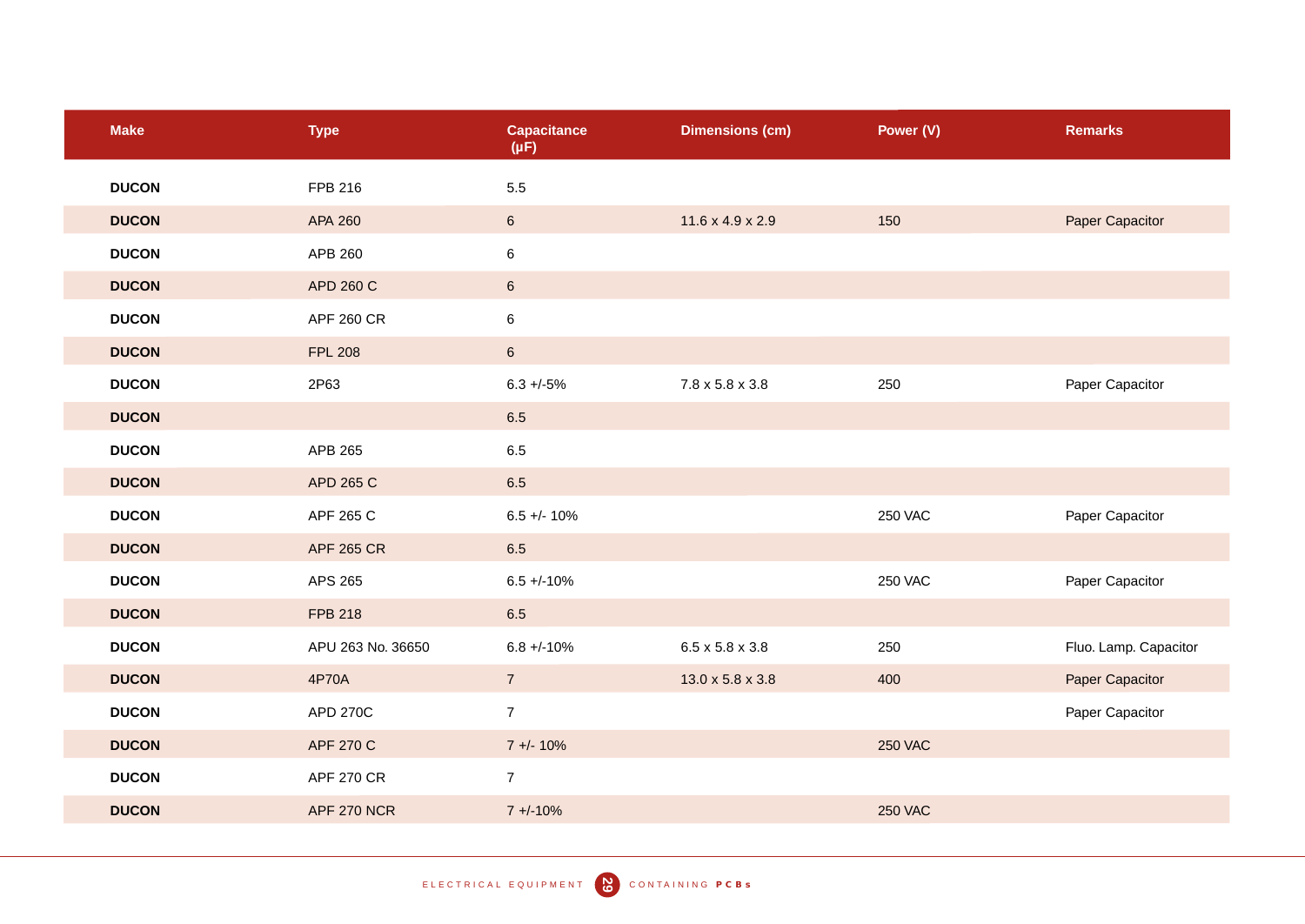| <b>Make</b>  | <b>Type</b>        | <b>Capacitance</b><br>$(\mu F)$ | <b>Dimensions (cm)</b>       | Power (V)      | <b>Remarks</b>        |
|--------------|--------------------|---------------------------------|------------------------------|----------------|-----------------------|
| <b>DUCON</b> | <b>APF 270 SCR</b> | $7 + (-10\%)$                   |                              | <b>250 VAC</b> | Paper Capacitor       |
| <b>DUCON</b> | APF 370 NCB        | $\overline{7}$                  |                              |                |                       |
| <b>DUCON</b> | <b>APM 270</b>     | $\overline{7}$                  |                              |                |                       |
| <b>DUCON</b> | <b>APM 270 C</b>   | $\overline{7}$                  |                              |                |                       |
| <b>DUCON</b> | <b>APM 270 R</b>   | $\overline{7}$                  |                              |                |                       |
| <b>DUCON</b> | <b>APM 472 R</b>   | 7.2                             |                              |                |                       |
| <b>DUCON</b> | APM 472 R          | $7.2 + -5%$                     | 22.0 x 3.8                   | 440            | Paper Capacitor       |
| <b>DUCON</b> | APB 275            | 7.5                             |                              |                |                       |
| <b>DUCON</b> | <b>APF 275 CR</b>  | $7.5 + -10%$                    |                              | <b>250 VAC</b> | Paper Capacitor       |
| <b>DUCON</b> | 22P80C             | $8.0 + -10%$                    | $10.8 \times 5.0 \times 4.2$ | 240            | Fluo. Lamp. Capacitor |
| <b>DUCON</b> | <b>1S80</b>        | $\bf 8$                         |                              |                |                       |
| <b>DUCON</b> | APB 280            | $8 + -10%$                      |                              | <b>250 VAC</b> | Paper Capacitor       |
| <b>DUCON</b> | APD 280 C          | $8 + -10%$                      |                              | <b>250 VAC</b> | Paper Capacitor       |
| <b>DUCON</b> | <b>APD 280 CR</b>  | $8 + (-10\%)$                   |                              | <b>250 VAC</b> | Paper Capacitor       |
| <b>DUCON</b> | <b>APF 280 CR</b>  | $\,8\,$                         |                              |                |                       |
| <b>DUCON</b> | <b>3S80</b>        | 8 +20% -10%                     | $11.0 \times 5.0 \times 4.0$ | 600 DC         | Fluo. Lamp Capacitor  |
| <b>DUCON</b> | <b>APF 265 CR</b>  | 8.5                             |                              |                |                       |
| <b>DUCON</b> | <b>APU 285</b>     | $8.5 + -5\%$                    | 7.8 x 5.8 x 3.8              | 250            | Fluo. Lamp. Capacitor |
| <b>DUCON</b> | 2P90B              | $8.5 + -5\%$                    | $11.5 \times 5.2 \times 3.8$ | 250            | Paper Capacitor       |
| <b>DUCON</b> | 2P90B              | $9.0 + -10%$                    | $11.2 \times 5.8 \times 3.8$ | 250            | Paper Capacitor       |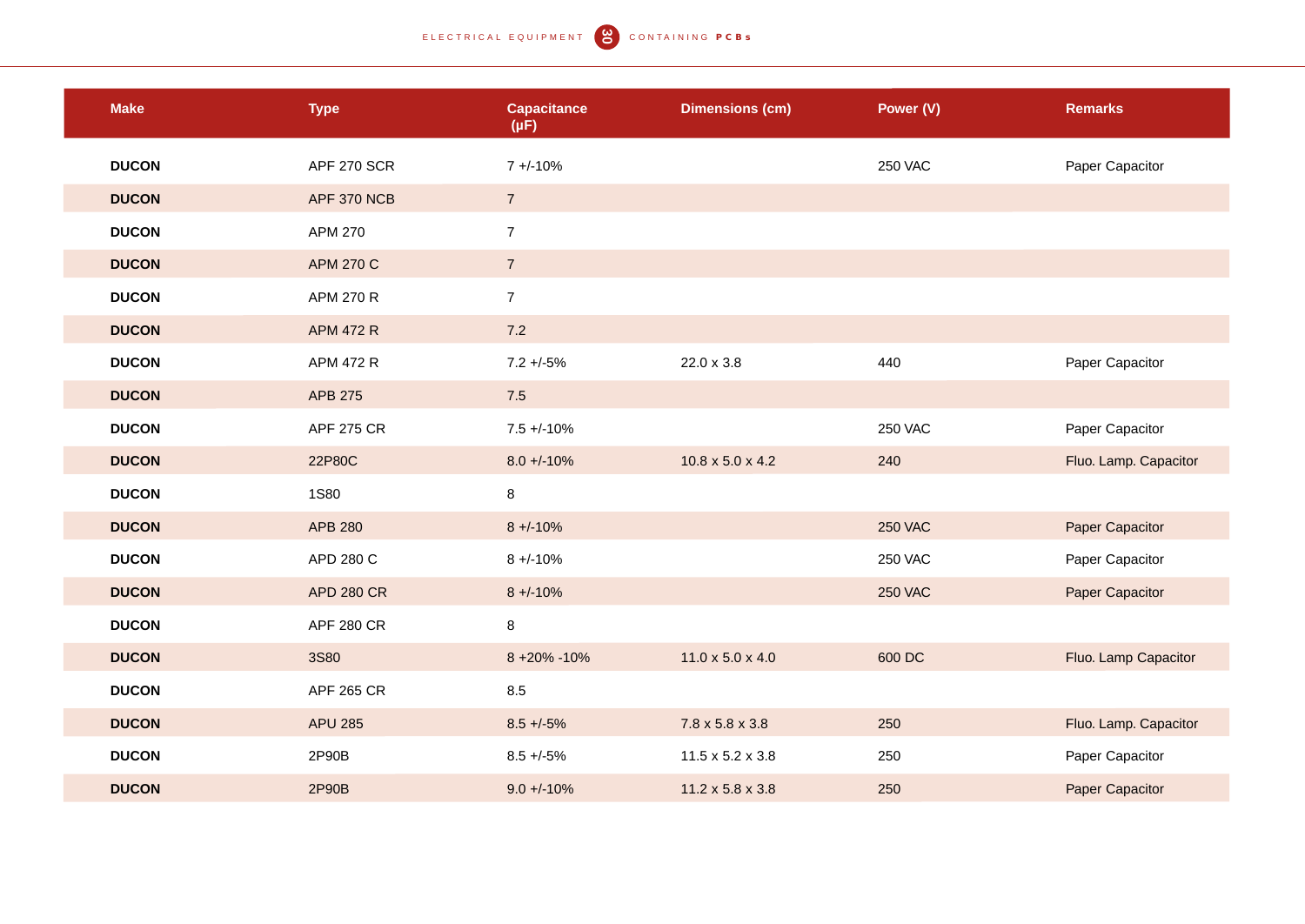| <b>Make</b>  | <b>Type</b>         | <b>Capacitance</b><br>$(\mu F)$ | <b>Dimensions (cm)</b>       | Power (V)      | <b>Remarks</b>              |
|--------------|---------------------|---------------------------------|------------------------------|----------------|-----------------------------|
| <b>DUCON</b> | 2P90                | 9.0                             | $10.8 \times 5.8 \times 4.5$ | 240            | Fluo. Lamp. Capacitor       |
| <b>DUCON</b> | 7P90                | 9                               | 12.8 x 11.5 x 7.5            | 660            | <b>PFCU</b>                 |
| <b>DUCON</b> | APA 290             | $\boldsymbol{9}$                |                              |                |                             |
| <b>DUCON</b> | APD 290 C           | $9 + (-10%)$                    |                              | <b>250 VAC</b> | Paper Capacitor             |
| <b>DUCON</b> | <b>APF 290 CR</b>   | $\boldsymbol{9}$                |                              |                |                             |
| <b>DUCON</b> | 4RL054E             | $9.9 + 10 - 0\%$                | $9.0 \times 11.5 \times 7.5$ | 400            | <b>PFCU Paper Capacitor</b> |
| <b>DUCON</b> | 1 S 100             | 10                              |                              |                |                             |
| <b>DUCON</b> | APD 2100 C          | 10                              |                              |                |                             |
| <b>DUCON</b> | APF 2100 CR         | 10                              |                              |                |                             |
| <b>DUCON</b> | APS 2100 R          | $10 + (-10\%$                   |                              | <b>250 VAC</b> | Paper Capacitor             |
| <b>DUCON</b> | APB 2110            | $11 + (-10\%$                   |                              | <b>250 VAC</b> | Paper Capacitor             |
| <b>DUCON</b> | APD 2110            | 11                              |                              |                |                             |
| <b>DUCON</b> | APD 2110 C          | 11                              |                              |                |                             |
| <b>DUCON</b> | APF 2110 CR         | $11 + (-10\%$                   |                              | <b>250 VAC</b> | Paper Capacitor             |
| <b>DUCON</b> | APD 2120 C          | $12 + -10%$                     |                              | <b>250 VAC</b> | Paper Capacitor             |
| <b>DUCON</b> | APD 3130 C          | 12                              |                              |                |                             |
| <b>DUCON</b> | APF 2120            | $12 + -10%$                     |                              |                | No. 36650                   |
| <b>DUCON</b> | APF 2120 CR         | $12 + 10%$                      |                              | <b>250 VAC</b> | Paper Capacitor             |
| <b>DUCON</b> | <b>APF 2120 NCR</b> | $12 + -10%$                     |                              | <b>250 VAC</b> |                             |
| <b>DUCON</b> | GPM 412 G 7         | 12                              |                              |                |                             |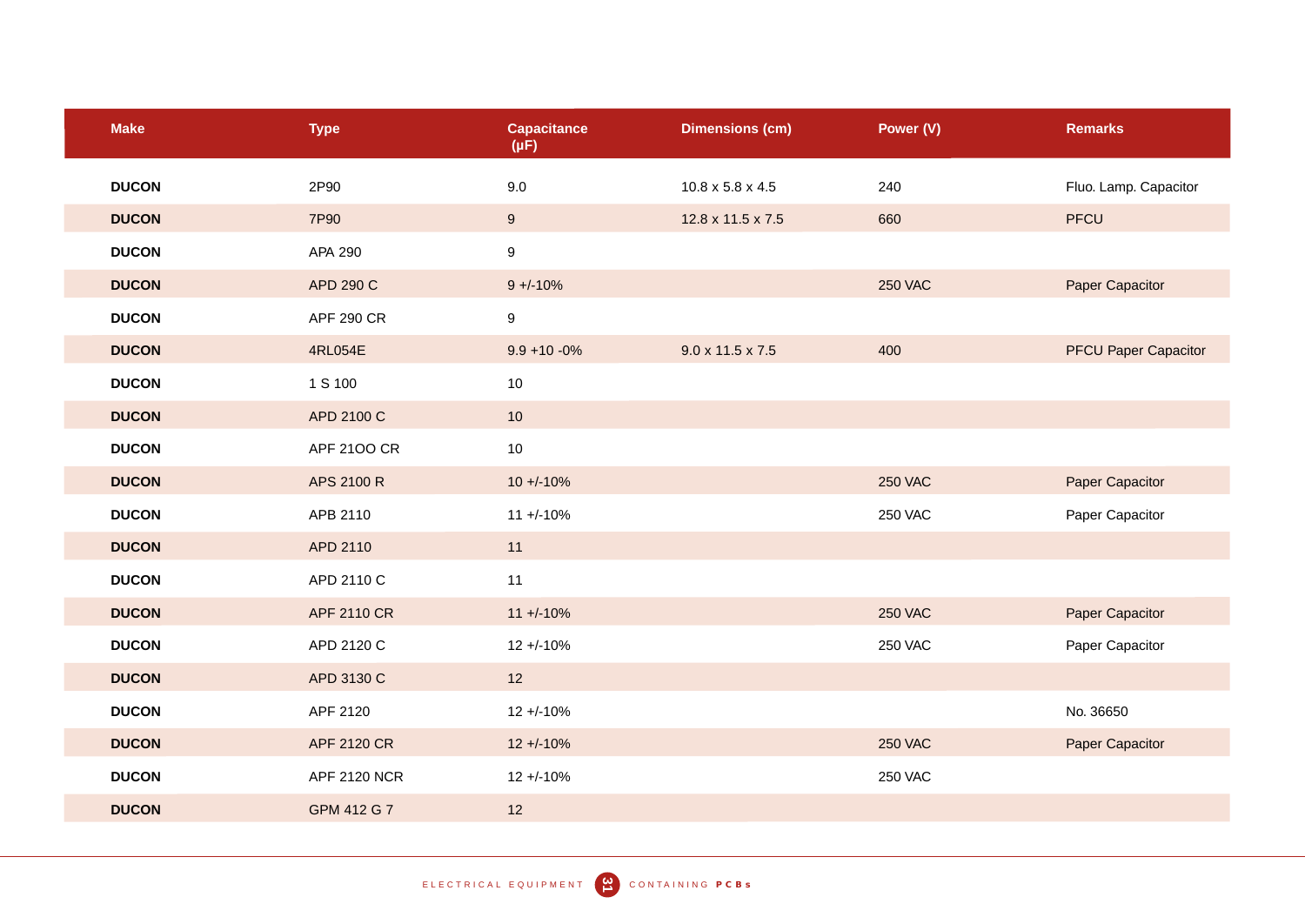| <b>Make</b>  | <b>Type</b>        | Capacitance<br>$(\mu F)$ | <b>Dimensions (cm)</b>       | Power (V)      | <b>Remarks</b>              |
|--------------|--------------------|--------------------------|------------------------------|----------------|-----------------------------|
| <b>DUCON</b> | APD 2130 C         | $13 + (-10\%)$           |                              | <b>250 VAC</b> | Paper Capacitor             |
| <b>DUCON</b> | APF 2130 CR        | 13                       |                              |                |                             |
| <b>DUCON</b> | APD 3130 C         | 13                       |                              |                |                             |
| <b>DUCON</b> | GPC 2130           | $13 + (-10\%)$           | $11.8 \times 8.5 \times 3.2$ | 250            | Paper Capacitor             |
| <b>DUCON</b> | GPF 2130           | 13                       |                              |                |                             |
| <b>DUCON</b> | <b>APF 2140 CR</b> | $14 + (-10\%$            |                              | 250            |                             |
| <b>DUCON</b> | 4RL081E            | $15 + 10 - 0%$           | 12.6 x 11.0 x 7.5            | 400            | <b>PFCU Paper Capacitor</b> |
| <b>DUCON</b> | APB 2150           | $15 + (-10\%$            | $11.7 \times 8.5 \times 3.2$ | 250            | Paper Capacitor             |
| <b>DUCON</b> | APD 2150 C         | 15                       |                              |                |                             |
| <b>DUCON</b> | <b>EPC 336</b>     | $15 + 15 - 5%$           | 18.5 x 8.0 x 4.8             | 400            | Fluo. Lamp. Capacitor       |
| <b>DUCON</b> | <b>OPM 4160</b>    | 16                       |                              |                |                             |
| <b>DUCON</b> | 4RL11E             | $19.8 + 10 - 0\%$        | $11.5 \times 7.5$            | 400            | <b>PFCU</b>                 |
| <b>DUCON</b> | APA 2200 CR        | 20                       |                              |                |                             |
| <b>DUCON</b> | APB 2200           | $20 + 10%$               | 11.5 x 11.0 x 3.2            | 250            | <b>PFCU Paper Capacitor</b> |
| <b>DUCON</b> | APF 2000 CR 2571   | 20                       |                              |                |                             |
| <b>DUCON</b> | <b>APF 2200 CR</b> | $20 + 10%$               |                              | 250            | Paper Capacitor             |
| <b>DUCON</b> | APT 4200 WN        | $20 + -10%$              | 17.0 x 9.0 x 4.7             | 400            | Paper Capacitor             |
| <b>DUCON</b> | GPA 2200           | $20 + 10%$               | $11.8 \times 8.0 \times 4.8$ | 250            | Paper Capacitor             |
| <b>DUCON</b> | GPC 2200           | $20 + 10%$               | $11.5 \times 8.0 \times 4.7$ | 250            | <b>PFCU Paper Capacitor</b> |
| <b>DUCON</b> | <b>GPF 2200 DR</b> | $20 + 10%$               |                              | <b>250 VAC</b> |                             |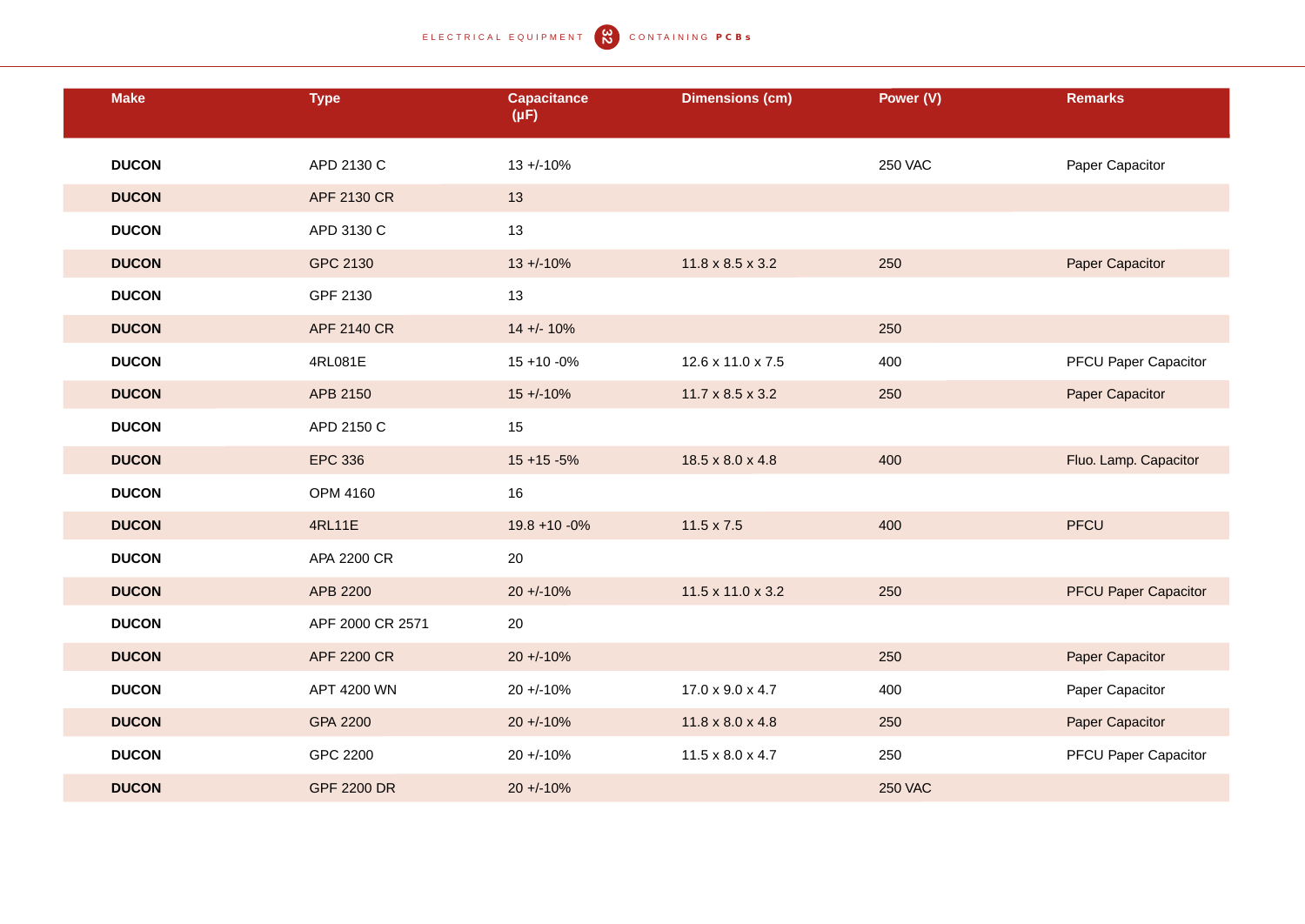| <b>Make</b>                 | <b>Type</b>         | <b>Capacitance</b><br>$(\mu F)$ | <b>Dimensions (cm)</b>        | Power (V)      | <b>Remarks</b>              |
|-----------------------------|---------------------|---------------------------------|-------------------------------|----------------|-----------------------------|
| <b>DUCON</b>                | GPM 2200 WDCR       | $20 + 10%$                      |                               | <b>250 VAC</b> |                             |
| <b>DUCON</b>                | ET3C                | 25                              | $4.0 \times 1.3$              | 250            | Electrolytic                |
| <b>DUCON</b>                | <b>LPM 407</b>      | 25                              |                               |                |                             |
| <b>DUCON</b>                | <b>GPM 235 HCR</b>  | 35                              |                               |                |                             |
| <b>DUCON</b>                | GPM 4350 L          | $35 + (-10\%$                   | 12.0 x 11.5 x 7.5             | 440            | <b>PFCU Paper Capacitor</b> |
| <b>DUCON</b>                | PFK 642/1           | $39.8 + 10$                     | 23.0 x 13.0 x 8.8             | 400            | <b>PFCU Paper Capacitor</b> |
| <b>DUCON</b>                | <b>EMC 283</b>      | 40                              |                               |                |                             |
| <b>DUCON</b>                | 2QN081              | 45                              | 16.0 x 11.5 x 7.5             | 230            | PFCU                        |
| <b>DUCON</b>                | R5228               | 49.5                            | 17.0 x 26.5 x 12.0            | 400            | PFCU                        |
| <b>DUCON</b>                | <b>EMU 6512</b>     | 65                              |                               |                |                             |
| <b>DUCON</b>                | 5 P 700 D           | 70                              |                               |                |                             |
| <b>DUCON</b>                | <b>GPM 4800</b>     | $80 + (-10%)$                   | 23.0 x 13.0 x 9.8             | 400            | <b>PFCU Paper Capacitor</b> |
| <b>DUCON</b>                | <b>EMB 826</b>      | 150                             |                               |                |                             |
| <b>DUCON</b>                | <b>EMB 823</b>      | 180                             |                               |                |                             |
| <b>DUCON (NZ) LTD</b>       | 8785                |                                 | 16.0 x 11.5 x 7.5             | 400            | PFCU                        |
| <b>DUCON (NZ) LTD</b>       | 4P35B               | <b>?.5 MU-F</b>                 | $11.0 \times 5.0 \times 3.56$ | 400            | Fluo. Lamp. Capacitor       |
| <b>DUCON (NZ) LTD</b>       | 4P35C               | 3.5 MU-F                        | $5.4 \times 6.2 \times 5.0$   | 400            | Fluo. Lamp. Capacitor       |
| <b>DUCON (NZ) LTD</b>       | 2P45                | 4.5                             | $11.0 \times 5.0 \times 3.5$  | 240            | Fluo. Lamp. Capacitor       |
| <b>DUCON Condensor Ltd.</b> | PO605/1, 50         | $\mathbf{1}$                    | $1.3 \times 4.1 \times 8.1$   | 200            |                             |
| <b>DUCON Condensor Ltd.</b> | QA, RS502/285, 3/48 | 1.0                             | $6.5 \times 4.4 \times 1.6$   | 200            |                             |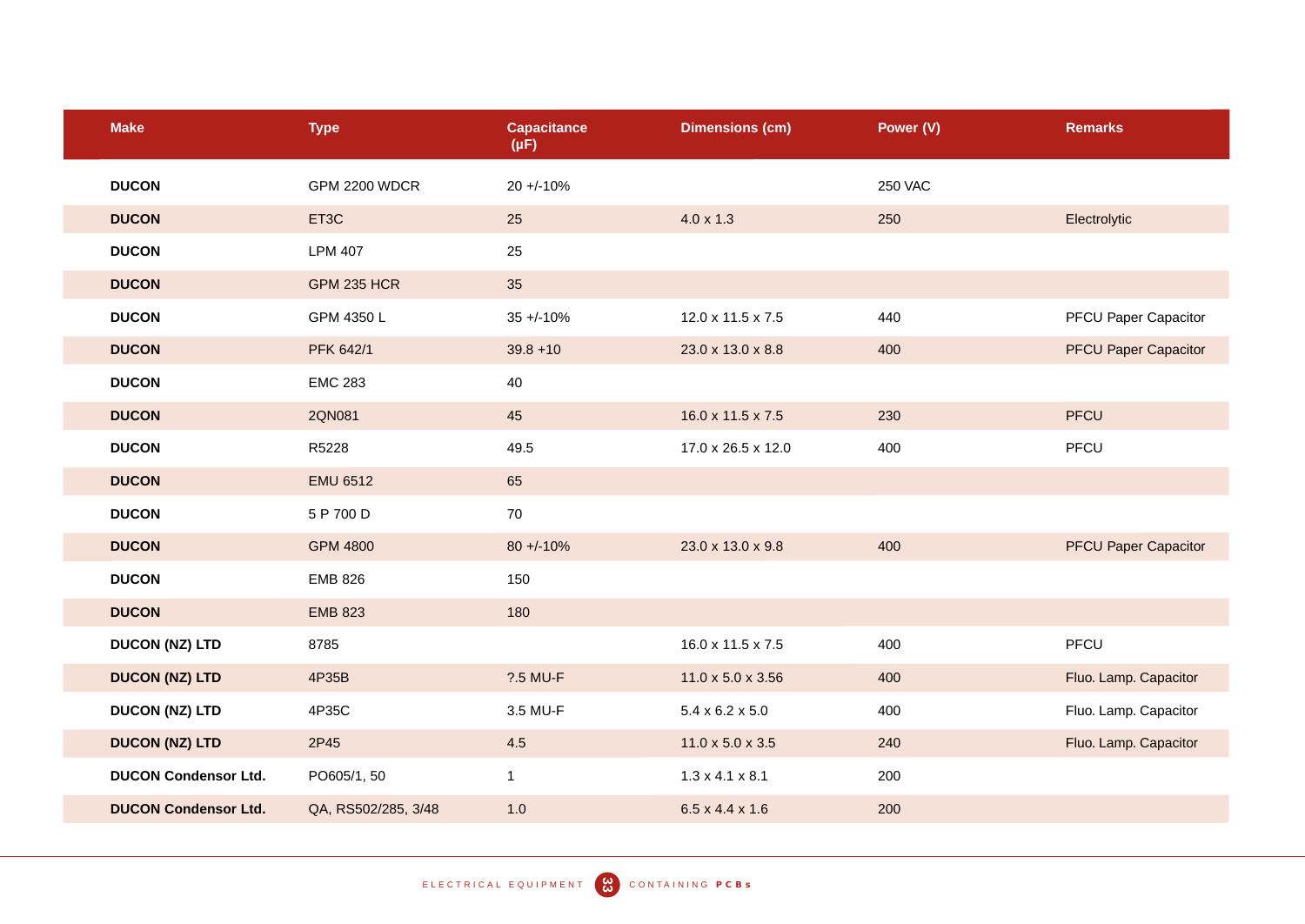## ELECTRICAL EQUIPMENT (2) CONTAINING PCBS

| <b>Make</b>                 | <b>Type</b>            | <b>Capacitance</b><br>$(\mu F)$ | <b>Dimensions (cm)</b>      | Power (V) | <b>Remarks</b>        |
|-----------------------------|------------------------|---------------------------------|-----------------------------|-----------|-----------------------|
| <b>DUCON Condensor Ltd.</b> | PO 606A                | $\mathbf{2}$                    | 8.1 x 4.1 x 2.5             | 200       |                       |
| <b>DUCONOL</b>              | 4P35                   | 3.5                             | $5.5 \times 6.0 \times 5.0$ | 440       | Fluo. Lamp. Capacitor |
| <b>DUCONOL</b>              | Part No. 5458 114, 787 | 4.5                             | 11.1 x 4.9 x4.0             | 240       | 'A' CAPACITOR         |
| <b>DUCONOL</b>              | <b>APF 260 CR</b>      | $6\phantom{.}$                  | 12.0 x 4.8 x 3.0            | 250       | Paper Capacitor       |
| <b>DUCONOL 'A'</b>          | 4RN054                 | 10                              | 9.5 x 11.5 x 7.5            | 400       | PFCU                  |
| <b>DUCONOLA</b>             | <b>PST 569</b>         | 0.5                             |                             |           |                       |
| <b>ELNA</b>                 | 93 E 60SV              | 250                             | $4.9 \times 1.8$            | 50        |                       |
| <b>ELNA</b>                 | CE-W                   | 2500                            |                             | 63        |                       |
| <b>ENDURANCE</b>            | <b>PPU 148</b>         |                                 |                             |           |                       |
| <b>ENDURANCE</b>            | AA10                   | 2.8                             |                             | 250       |                       |
| <b>ENDURANCE</b>            | APR 1968               | $6 + (-10%)$                    |                             | 250       |                       |
| <b>FAC</b>                  |                        | 2.5                             |                             |           |                       |
| <b>FIRBOURG</b>             | 31740-18               | $1.4 + -10%$                    | $5.0 \times 4.5 \times 3.5$ | 310       | Fluo. Lamp. Capacitor |
| <b>FRAKO</b>                | M 280/20 RKB 18        | 20                              | $16.5 \times 5.0$           | 280       | PFCU                  |
| <b>FUJI KEN</b>             | FS-4055                | $5.5 + (-5%)$                   |                             |           | Capacitor             |
| <b>FUJI KEN</b>             | FS-2557                | $5.7 + -5\%$                    | $7.5 \times 5.5 \times 3.4$ | 250       | Fluo. Lamp. Capacitor |
| <b>FUJI KEN</b>             | FS-2580                | $8.0 + -10%$                    | 8.0 x 5.4 x 3.3             | 250       | Fluo. Lamp. Capacitor |
| <b>FUJI KEN</b>             | FS-2585                | $8.5 + -5\%$                    | $9.5 \times 5.4 \times 3.4$ | 250       | Fluo. Lamp. Capacitor |
| G.E.                        | 45 F                   |                                 |                             |           |                       |
| G.E.                        | 72F6056                | 0.1                             |                             | 600       | 60 Hz                 |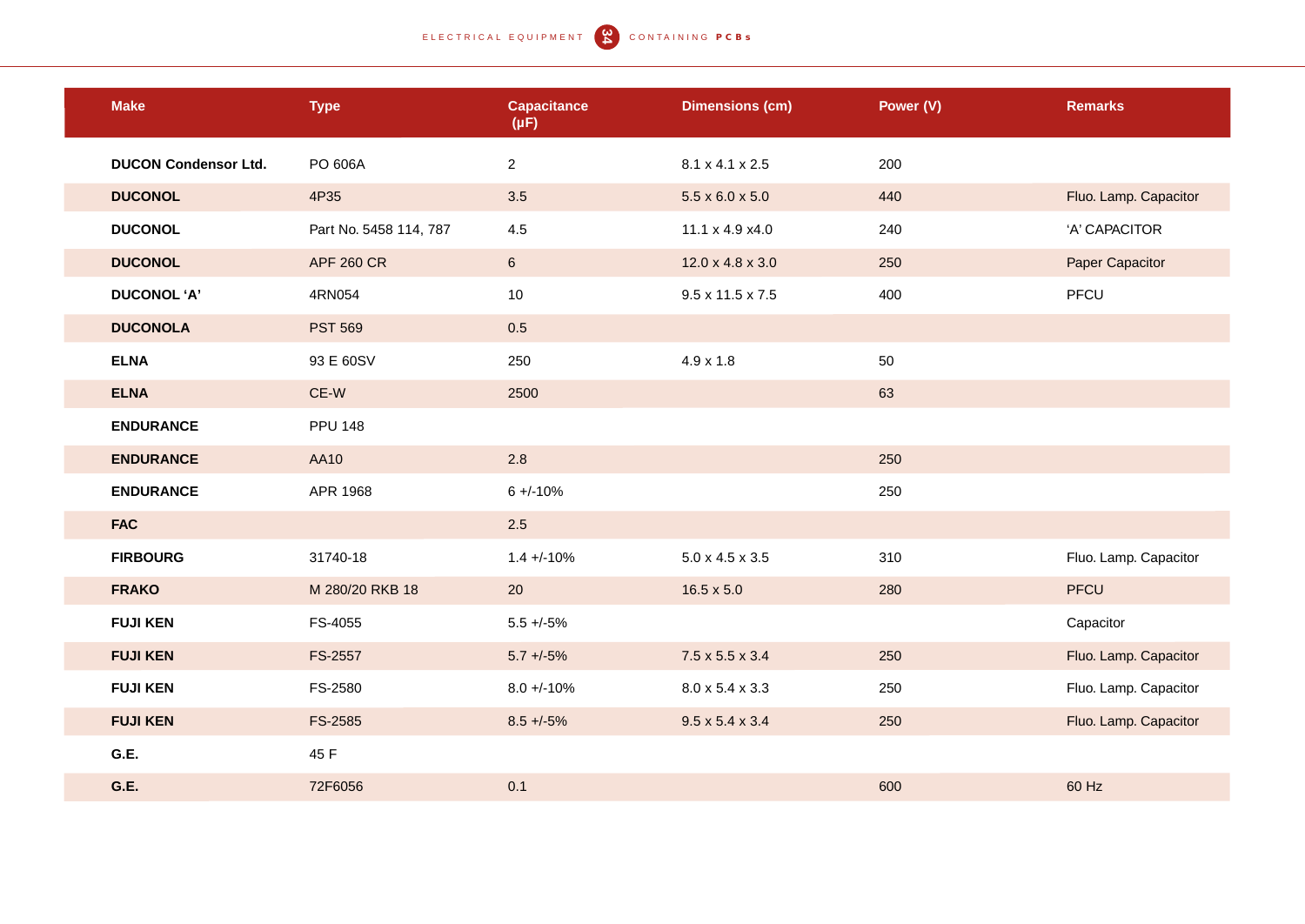| <b>Make</b> | <b>Type</b>      | <b>Capacitance</b><br>$(\mu F)$ | <b>Dimensions (cm)</b>       | Power (V)           | <b>Remarks</b>           |
|-------------|------------------|---------------------------------|------------------------------|---------------------|--------------------------|
| G.E.        | 72F6914FB        | 0.5                             |                              | 1000VAC             | 60 Hz                    |
| G.E.        | 23F1054FC        | $\overline{2}$                  |                              | 600 VDC             |                          |
| G.E.        | 72F6037          | $\ensuremath{\mathsf{3}}$       |                              | 500                 | 60 Hz                    |
| G.E.        | 23F1056FC        | $\overline{4}$                  |                              | 600 VDC             |                          |
| G.E.        | 23F1095          | $\overline{4}$                  |                              | 2000 VDC            |                          |
| G.E.        | 25F156G2         | 4.0                             | $5.5 \times 5.0$             | 330                 | Fluo. Lamp Capacitor     |
| G.E.        | 72F6059          | $\overline{4}$                  |                              | 660                 | 60 Hz                    |
| G.E.        | ED CAT 211 139-2 | 4.5                             | $11.8 \times 5.2 \times 2.5$ | 230                 | Fluo. Lamp Capacitor     |
| G.E.        | 25FS4362         | $4.8\,$                         | $5.5 \times 6.4 \times 5.5$  | 330                 | <b>Pyranol Capacitor</b> |
| G.E.        | 72F6060          | $\,$ 6 $\,$                     |                              | <b>660 VAC</b>      | 60 CY                    |
| G.E.        | 28F1060FC        | 8                               |                              | 1000 VDC or 440 VAC | 60 Hz                    |
| G.E.        | 49F4690          | $\bf 8$                         |                              | <b>660 VAC</b>      | 60 Hz                    |
| G.E.        | 49F6761          | 10                              |                              | <b>660 VAC</b>      | 60 Hz                    |
| G.E.        | 72F6041          | 10                              |                              | 500                 | 60 Hz                    |
| G.E.        | 28F1396FC        | 15                              |                              | 1000 VDC or 440 VAC | 60 Hz.                   |
| G.E.        | 49F6763FC        | 15                              |                              | <b>660 VAC</b>      | 60 Hz                    |
| G.E.        | 28F1397FC        | 20                              |                              | 1000 VDC or 440 VAC | 60 Hz                    |
| G.E.        | 72F932           | 20                              |                              | 525                 | 60 Hz                    |
| <b>GEC</b>  | F8501            |                                 |                              |                     |                          |
| <b>GEC</b>  | F8601            |                                 |                              |                     |                          |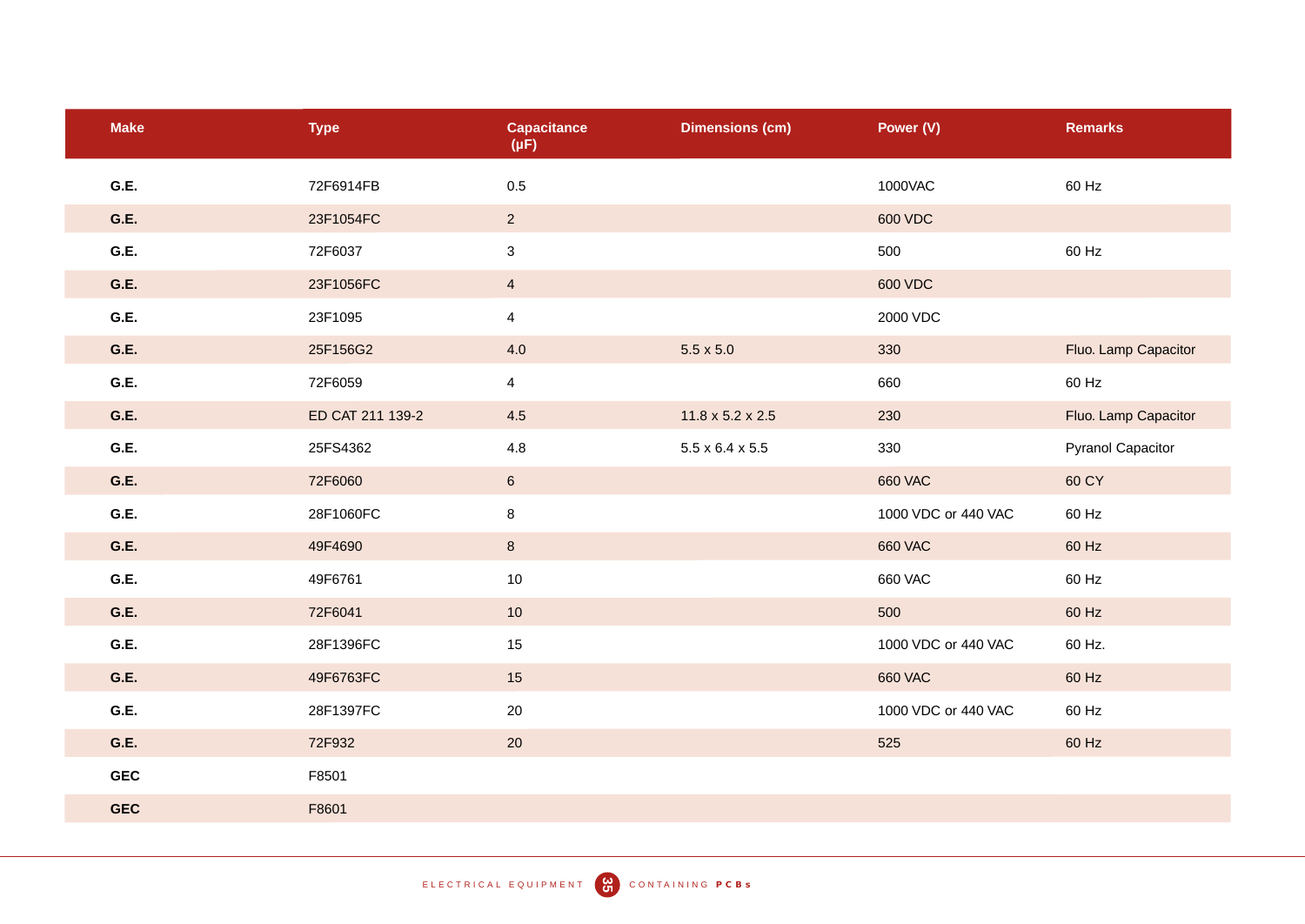ELECTRICAL EQUIPMENT (C) CONTAINING PCBS

| <b>Make</b>  | <b>Type</b>  | <b>Capacitance</b><br>$(\mu F)$ | <b>Dimensions (cm)</b>       | Power (V) | <b>Remarks</b>        |
|--------------|--------------|---------------------------------|------------------------------|-----------|-----------------------|
| <b>GEC</b>   | <b>FS501</b> |                                 | 19.5 x 5.5 x 3.6             |           | Fluo. Lamp. Capacitor |
| <b>GEC</b>   | <b>FS529</b> | $4.5 + -10%$                    | $11.0 \times 6.0 \times 4.5$ | 275       | Fluo. Lamp. Capacitor |
| <b>GEC</b>   | F8572P       | 4.7 - 5% + 10%                  | $5.7 \times 3.8$             | 250       | Fluo. Lamp Capacitor  |
| <b>GEC</b>   | F8630        | $6.85 + -5\%$                   | 12.0 x 7.5 x 5.0             | 440       | Fluo. Lamp. Capacitor |
| <b>GEC</b>   | Z1671        | $10 + (-10\%$                   | 8.4 x 5.8 x 3.8              | 250       | Fluo. Lamp Capacitor  |
| <b>GEC</b>   | Z1790XL      | $10 + (-10\%$                   | $9.0 \times 7.7 \times 5.2$  | 440       | Fluo. Lamp Capacitor  |
| <b>GEC</b>   | Z1871L       | $10 + (-10\%$                   |                              | 250       |                       |
| <b>GEC</b>   | F8531        | $10.5 - 6 + 10%$                | 8.2 x 7.5 x 5.0              | 275       | Fluo. Lamp Capacitor  |
| <b>GEC</b>   | Z1773        | $15 + (-10\%$                   | 12.0 x 7.5 x 5.0             | 275       | Fluo. Lamp Capacitor  |
| <b>GEC</b>   | Z1774        | $18 + (-10\%)$                  | 12.0 x 7.5 x 5.0             | 275       | Fluo. Lamp Capacitor  |
| <b>GEC</b>   | Z1766        | $20 + 10%$                      |                              | 250       |                       |
| <b>GEC</b>   | Z1775        | $20 + 10%$                      |                              | 250       |                       |
| <b>GEC</b>   | Z1775XL      | $20 + -10%$                     | $9.0 \times 7.7 \times 5.2$  | 250       | Fluo. Lamp Capacitor  |
| <b>GEC</b>   | Z1781XL      | $25 + 10%$                      | 11.5 x 7.8 x 5.4             | 250       | Fluo. Lamp Capacitor  |
| <b>HUNTS</b> | ZE5134/2     |                                 | 11.5 x 13.0 x 9.0            | 400       | PFCU                  |
| <b>HUNTS</b> | ZJ307        |                                 | 8.0 x 9.0 x 5.8              | 380/400   | <b>PFCU</b>           |
| <b>HUNTS</b> | ZJ313        |                                 | 13.5 x 14.4 x 8.6            | 380/440   | PFCU                  |
| <b>HUNTS</b> | ZL315        |                                 | 17.5 x 15 x 12.5             | 380/440   | <b>PFCU</b>           |
| <b>HUNTS</b> | ZG714        | $0.25 + (-10%)$                 | $4.0 \times 2.5$             | 440       | Fluo. Lamp Capacitor  |
| <b>HUNTS</b> | ZG715        | $0.5 + 10%$                     | $5.3 \times 2.5$             | 440       | Fluo. Lamp Capacitor  |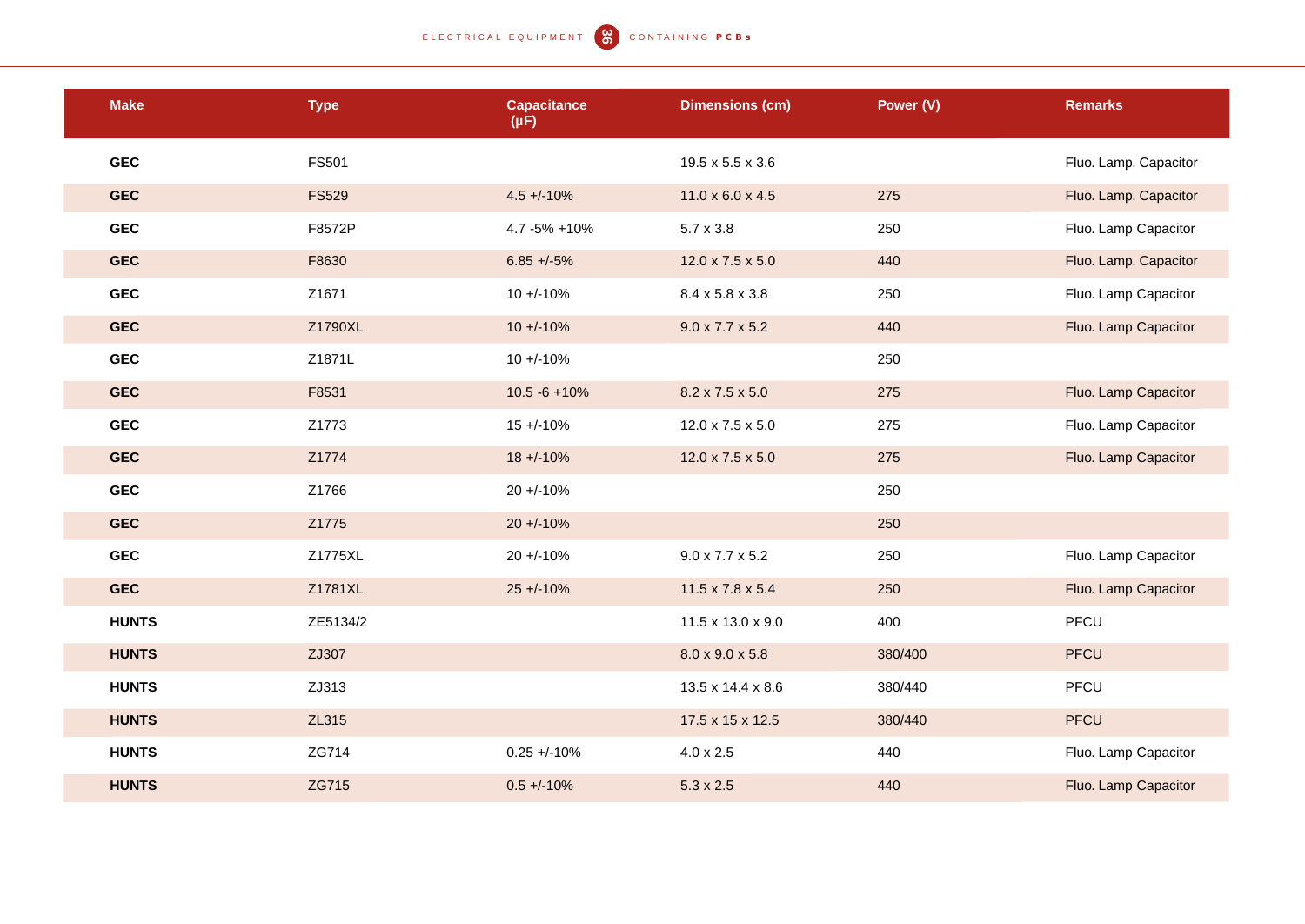| <b>Make</b>       | <b>Type</b>          | <b>Capacitance</b><br>$(\mu F)$ | <b>Dimensions (cm)</b>       | Power (V) | <b>Remarks</b>       |
|-------------------|----------------------|---------------------------------|------------------------------|-----------|----------------------|
| <b>HUNTS</b>      | ZG720AY              | $2.75 + -10%$                   | $6.5 \times 3.5$             | 250       | Fluo. Lamp Capacitor |
| <b>HUNTS</b>      | ZG168Q               | $3.7 + -8%$                     | $8.0 \times 5.5 \times 3.5$  | 400       | Fluo. Lamp Capacitor |
| <b>HUNTS</b>      | ZG1384               | $4 + -10%$                      | $5.8 \times 3.8$             | 250       | Fluo. Lamp Capacitor |
| <b>HUNTS</b>      | <b>ZG629A</b>        | $4 - 5$                         | $6.5 \times 5.5 \times 3.5$  | 2580      | Fluo. Lamp Capacitor |
| <b>HUNTS</b>      | ZG989AE              | $5 + -10%$                      | $7.7 \times 3.8$             | 250       | Fluo. Lamp Capacitor |
| <b>HUNTS</b>      | <b>ZC781AY</b>       | $5.5 + (-10\%$                  | $9.5 \times 3.8$             | 250       | Fluo. Lamp Capacitor |
| <b>HUNTS</b>      | <b>ZC758A</b>        | $6 + (-10%)$                    | $11.5 \times 3.5$            | 250       | Fluo. Lamp Capacitor |
| <b>HUNTS</b>      | <b>ZG989A</b>        | $6 + (-10%)$                    | 7.6 x 3.7                    | 250       | Fluo. Lamp Capacitor |
| <b>HUNTS</b>      | ZG167Q               | $7.1 + -5%$                     | $14.3 \times 5.4 \times 3.5$ | 400       | Fluo. Lamp Capacitor |
| <b>HUNTS</b>      | C1117                | 7.4 Min.                        | 8.8 x 5.5 x 3.7              | 250       | Fluo. Lamp Capacitor |
| <b>HUNTS</b>      | ZG962A               | $8 + -10%$                      | $12.0 \times 3.8$            | 250       | Fluo. Lamp Capacitor |
| <b>HUNTS</b>      | ZG985                | $8.4 + -10%$                    | $8.5 \times 3.8$             | 250       | Fluo. Lamp Capacitor |
| <b>HUNTS</b>      | ZG166                | 9.0 Min.                        | $10.0 \times 5.5 \times 3.6$ | 240       | Fluo. Lamp Capacitor |
| <b>HUNTS</b>      | ZG330                | $15 + (-10\%)$                  | $13.0 \times 7.5 \times 5.0$ | 440       | Fluo. Lamp Capacitor |
| <b>HUNTS</b>      | ZL1152W              | 40                              | 14.2 x 10 x 10               | 300       | PFCU                 |
| <b>ICAR</b>       | Type Protex/5        |                                 |                              |           |                      |
| <b>INCO</b>       | <b>ELECTRONICA</b>   | 5.5                             | $11.3 \times 4.4$            |           |                      |
| <b>INCO</b>       | <b>MASSALAMBARDA</b> | 5.5                             | $11.3 \times 4.4$            |           |                      |
| <b>INTERCAP</b>   |                      | $6.0\,$                         |                              |           |                      |
| <b>ITAL FARAD</b> | MFR-78-D 12545       | 2.5                             |                              |           |                      |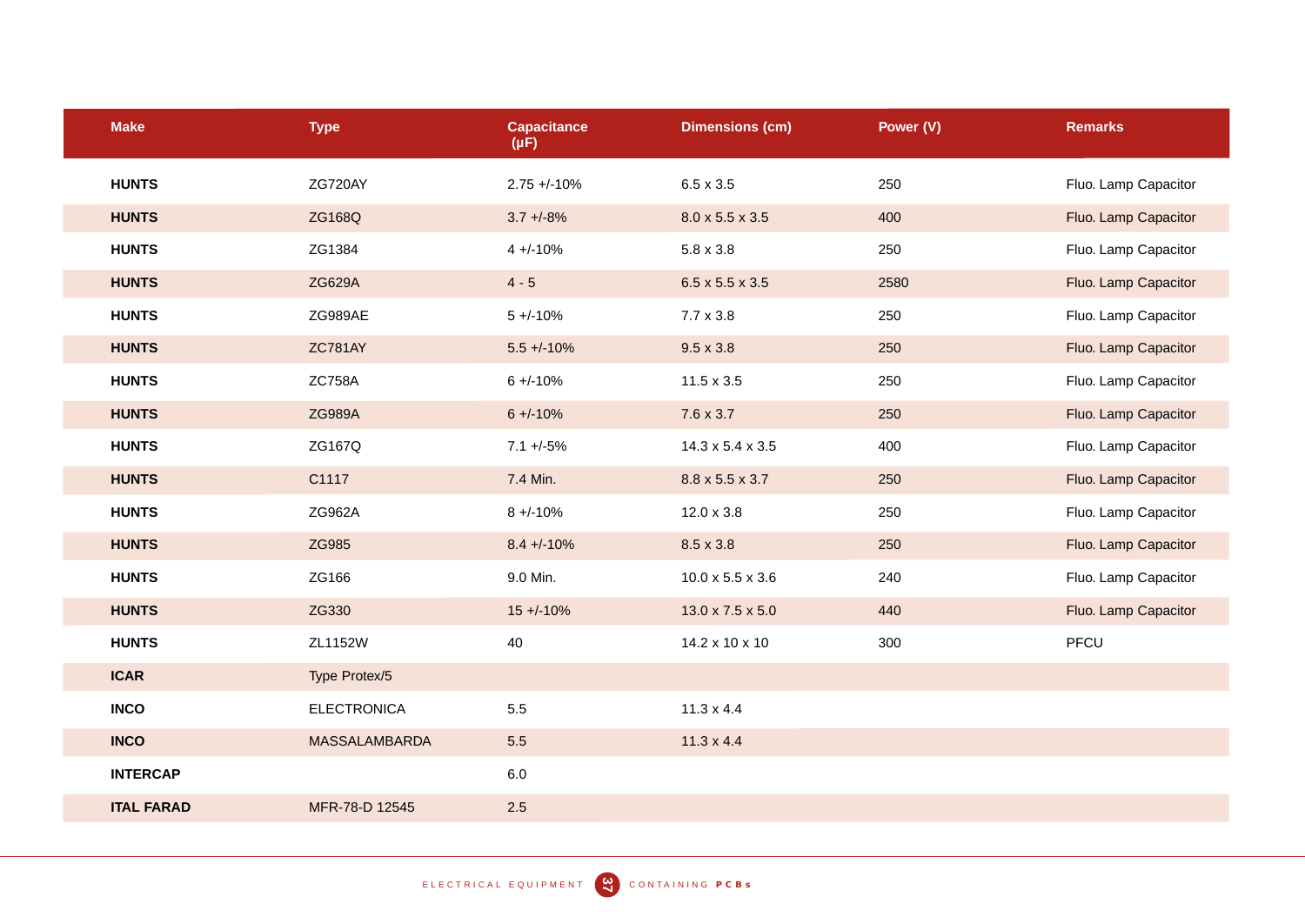| <b>Make</b>                   | <b>Type</b>       | <b>Capacitance</b><br>$(\mu F)$ | <b>Dimensions (cm)</b>       | Power (V) | <b>Remarks</b>                         |
|-------------------------------|-------------------|---------------------------------|------------------------------|-----------|----------------------------------------|
| <b>ITAL FARAD</b>             | MFR-A 18040       | 18                              |                              |           |                                        |
| <b>JARD</b>                   | A 370             | $\mathbf{3}$                    |                              |           |                                        |
| <b>JOHNSON &amp; PHILLIPS</b> |                   |                                 |                              |           |                                        |
| LTD.                          | U6719             |                                 | 20.0 x 22.0 x 11.5           | 415       | <b>PFCU</b>                            |
| KCC                           |                   | 6                               |                              |           |                                        |
| <b>MALLORY</b>                | 375 461 107       | 105/136                         |                              |           |                                        |
| <b>METALECT</b>               |                   |                                 | 8.0 x 11.5 x 7.5             | 400       | PFCU                                   |
| <b>METALECT</b>               | 55995             |                                 | $10.0 \times 11.5 \times 7$  | 415       | PFCU Metalised Polypropylene Capacitor |
| <b>METALECT</b>               | 56229             |                                 | $10.0 \times 11.5 \times 7$  | 415       | PFCU Metalised Polypropylene Capacitor |
| <b>METALECT</b>               | 56230             |                                 | $10.0 \times 11.5 \times 7$  | 415       | PFCU Metalised Polypropylene Capacitor |
| <b>MF</b>                     | C 120 BA          | $4.5 + -5\%$                    | $5.7 \times 5.5 \times 3.8$  | 250       | Fluo. Lamp Capacitor                   |
| <b>MF PHILLIPS</b>            | C120BB            | $3.5 + -5\%$                    | $5.7 \times 5.5 \times 3.8$  | 380       | Fluo. Lamp Capacitor                   |
| <b>MF PHILLIPS</b>            | C120BA            | $6.3 + (-5%)$                   | $7.0 \times 5.5 \times 3.8$  | 250       | Fluo. Lamp Capacitor                   |
| <b>MF PHILLIPS</b>            | C120BA            | $9 + -5\%$                      | $10.0 \times 5.5 \times 3.8$ | 250       | Fluo. Lamp Capacitor                   |
| <b>MKP</b>                    | MMKU 610 420 SP   | 10                              |                              |           |                                        |
| <b>MOTOR START</b>            | <b>EMU 9026</b>   | 100                             |                              |           |                                        |
| <b>MP</b>                     |                   | 3.6                             |                              |           |                                        |
| <b>MP</b>                     | EUV 939 401 442 W | 3.6                             |                              |           |                                        |
| <b>NICHICON</b>               | TPF-C25LV3RBW     |                                 | 25 x 22 x 10                 | 400       | PFCU                                   |
| <b>NICHICON</b>               |                   | 0.95                            |                              |           |                                        |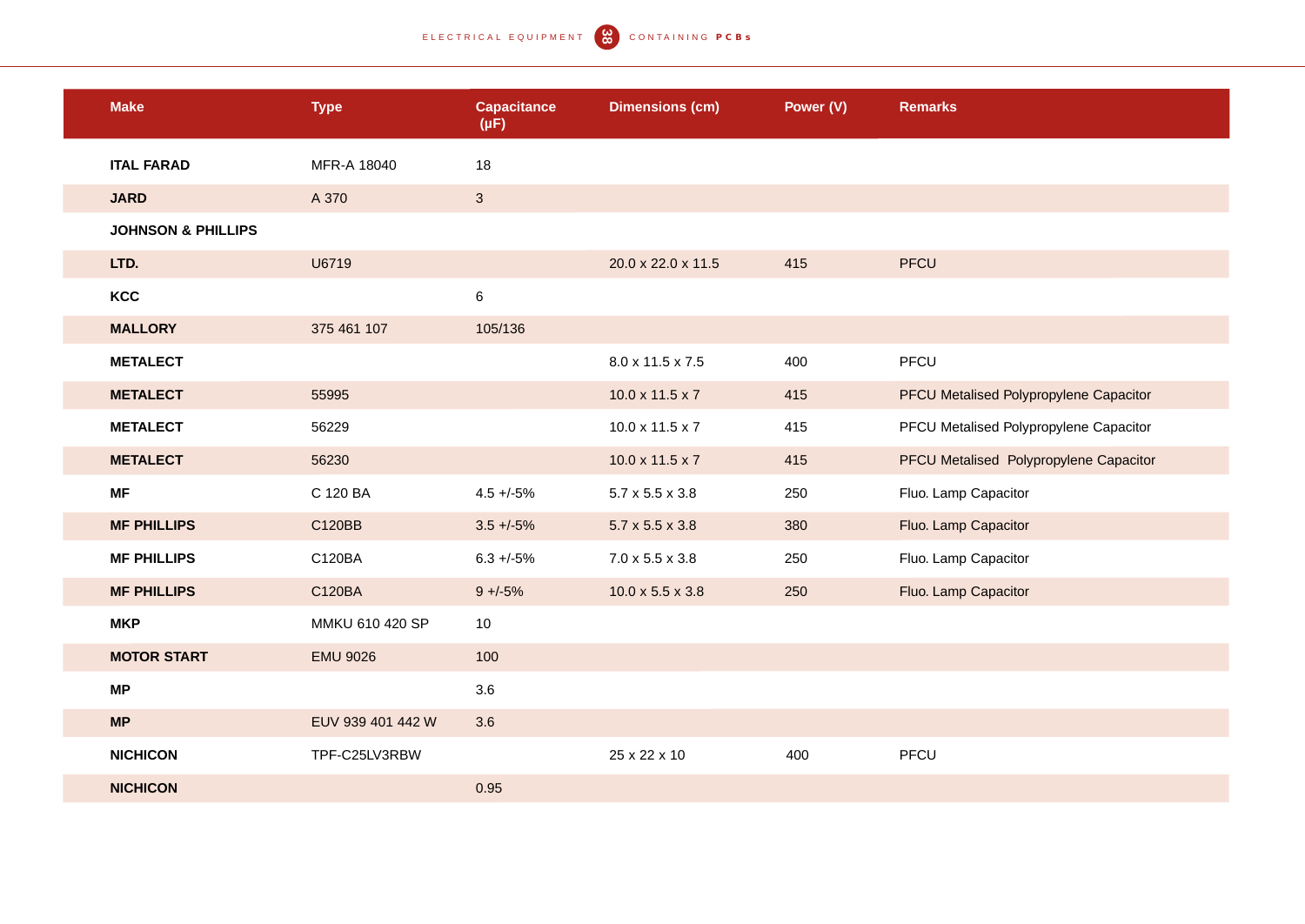| <b>Make</b>     | <b>Type</b>        | <b>Capacitance</b><br>$(\mu F)$ | <b>Dimensions (cm)</b>       | Power (V)      | <b>Remarks</b>                         |
|-----------------|--------------------|---------------------------------|------------------------------|----------------|----------------------------------------|
| <b>NICHICON</b> | S1-10LP BVCI       | 3                               |                              | 250            | $50 \text{ c/s}$                       |
| <b>NICHICON</b> | SF-S4P BVCI        | 3.0                             |                              | 250            | $50 \text{ c/s}$                       |
| <b>NICHICON</b> | SF-10 LBL          | $\mathbf{3}$                    |                              |                |                                        |
| <b>NICHICON</b> | SF-10LP4 BVCL      | $3.25 + -10%$                   |                              | <b>250 VAC</b> | Paper Capacitor                        |
| <b>NICHICON</b> | SF-3HBL            | $3.5 + (-10\%$                  |                              | <b>250 VAC</b> | Paper Capacitor                        |
| <b>NICHICON</b> | SF-S455P4          | 3.5                             | $5.5 \times 4.5 \times 2.5$  | 250            | Paper Capacitor                        |
| <b>NICHICON</b> | SF-SG55P4          | 3.6                             |                              | 400            | Paper Capacitor                        |
| <b>NICHICON</b> | SF-SGP4            | 3.6                             | $5.8 \times 5.3 \times 3.3$  | 400            | Paper Capacitor                        |
| <b>NICHICON</b> | SF-SG55P4          | 3.6                             | $5.5 \times 5.5 \times 3.3$  | 400            | Paper Capacitor                        |
| <b>NICHICON</b> | <b>SF-S455P</b>    | $\overline{4}$                  |                              | 250            | Paper Capacitor                        |
| <b>NICHICON</b> | SF-SGHLP4          | 5.5                             | 8.5 x 5.2 x 3.3              | 400            | Paper Capacitor                        |
| <b>NICHICON</b> | SF-KA58P4          | 5.7                             | $5.5 \times 5.4 \times 3.3$  | 250            | Paper Capacitor                        |
| <b>NICHICON</b> | SFKA55P4           | 5.7                             | $5.5 \times 5.2 \times 3.0$  | 250            | Paper Capacitor                        |
| <b>NICHICON</b> | SF-S4MLP4          | $6\overline{6}$                 | 8.5 x 4.4 x 2.7              | 250            | Paper Capacitor                        |
| <b>NICHICON</b> | SF-SGP             | 6.3                             | $5.5 \times 5.5 \times 3.5$  | 250            | F/L Ballast Capacitor, Paper Capacitor |
| <b>NICHICON</b> | <b>TCS S4MLP4R</b> | 6.3                             | 8.5 x 4.4 x 2.7              | 250            | Paper Capacitor                        |
| <b>NICHICON</b> | SF-GGMLP4          | 8.5                             | 8.5 x 5.3 x 3.3              | 250            | Paper Capacitor                        |
| <b>NICHICON</b> | SF-SGMLP4          | 8.5                             | 8.5 x 5.5 x 3.3              | 250            | Paper Capacitor                        |
| <b>NICHICON</b> | SF-GHP4            | 10.6                            | $11.4 \times 5.3 \times 3.3$ | 250            | F/L Ballast Capacitor, Paper Capacitor |
| <b>NICHICON</b> | SF-SGMLP4          | 10.6                            | 8.5 x 5.2 x 3.2              | 250            | Paper Capacitor                        |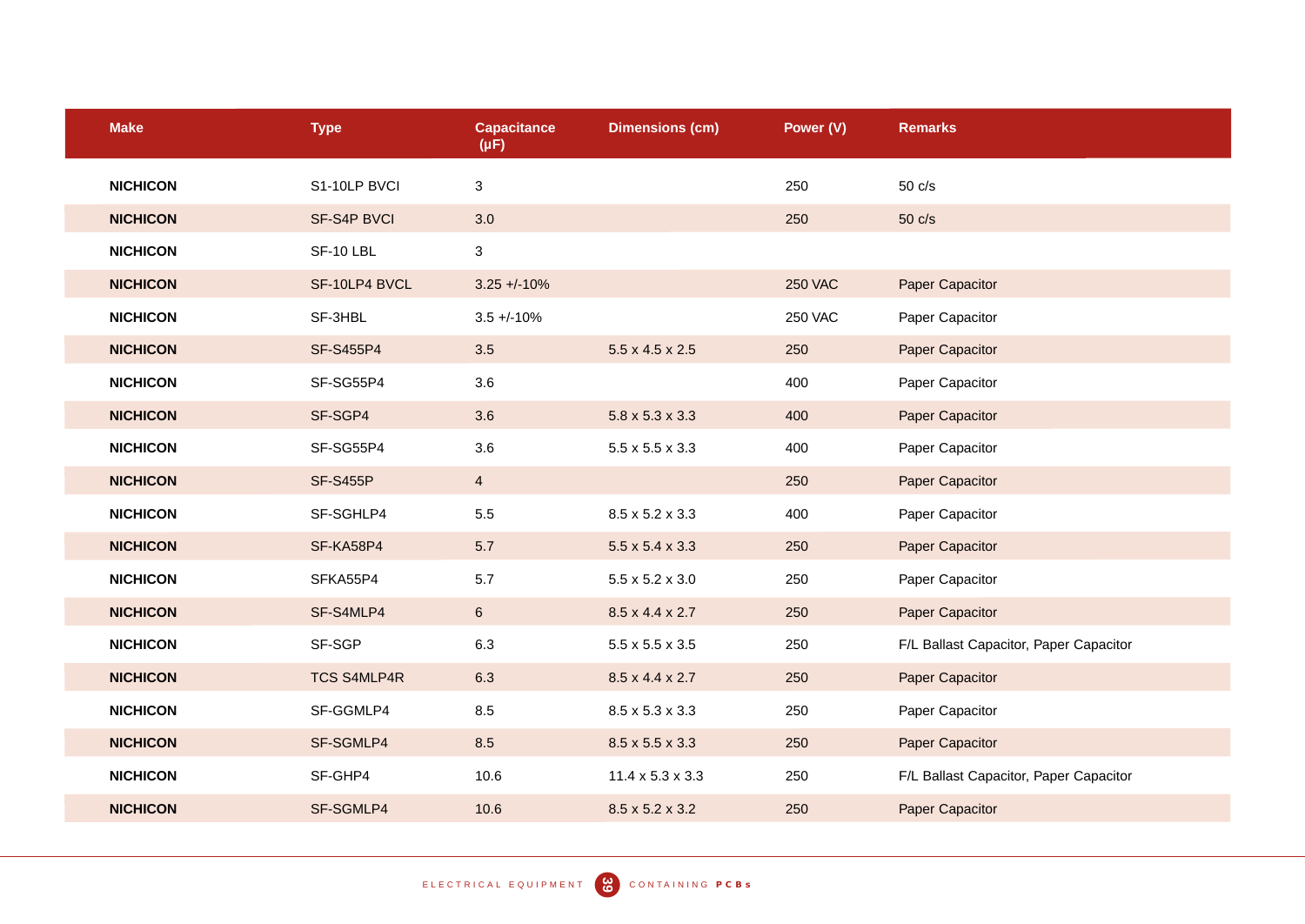| <b>Make</b>                   | <b>Type</b>                  | <b>Capacitance</b><br>$(\mu F)$ | <b>Dimensions (cm)</b>       | Power (V)      | <b>Remarks</b>  |
|-------------------------------|------------------------------|---------------------------------|------------------------------|----------------|-----------------|
| <b>NICHICON CAPACITOR CO.</b> | TPF-812PG3RBB                |                                 | 10 x 11.5 x 9.3              | 400            | PFCU            |
| <b>NICHICON CAPACITOR CO.</b> | TPF-A10PG3RBB                |                                 | $10 \times 11 \times 6$      | 400            | <b>PFCU</b>     |
| <b>NICHICON CAPACITOR CO.</b> | TPF-B18U3RBB                 |                                 | 18 x 11.5 x 9.3              | 400            | PFCU            |
| <b>NICHICON CAPACITOR CO.</b> | TPF-B22PG3RBB                |                                 | 22 x 11.5 x 9.3              | 400            | <b>PFCU</b>     |
| <b>NICHICON CAPACITOR LTD</b> | TPF-A12PG3RBB                |                                 | 12 x 11.5 x 6.5              | 400            | PFCU            |
| <b>NICHICON CAPACITOR LTD</b> | SF-GP4                       | 3.7                             | $5.7 \times 5.5 \times 3.5$  | 380-400        | Paper Capacitor |
| <b>NICHICON CAPACITOR LTD</b> | SF-GHP4                      | 10.6                            | $11.4 \times 5.3 \times 3.3$ | 250            | Paper Capacitor |
| <b>NTK</b>                    | CPBMWB1                      | 1                               | $5.5 \times 4.4 \times 2.9$  | 1000           |                 |
| <b>NTK</b>                    | RTS-C-159-10                 | $\overline{2}$                  | 12.8 x 9.5 x 4.0             | 7000           |                 |
| <b>NTK</b>                    | <b>CP711C</b>                | $\overline{4}$                  | 11.1 x 6.0 x4.0              | 1600           |                 |
| <b>NTK</b>                    | 63AT220                      | 220                             | $4.0 \times 2.2$             | 63             | Electrolytic    |
| <b>PLESSEY</b>                | APF 250 SERIES               |                                 |                              |                |                 |
| <b>PLESSEY</b>                | Date Codes Between 60 and 75 |                                 |                              |                |                 |
| <b>PLESSEY</b>                | 25/3, SPEC, 409              | $1 + (-10\%)$                   | $1.3 \times 4.1 \times 8.1$  | 200            |                 |
| <b>PLESSEY</b>                | 436 1 25560 030              | 1.5                             |                              |                |                 |
| <b>PLESSEY</b>                | <b>RKA 14413</b>             | 2a2b2c2d                        | $9.6 \times 4.7 \times 2.7$  | 175            | Paper Capacitor |
| <b>PLESSEY</b>                | <b>RKA 14x31</b>             | $\overline{a}$                  | $9.6 \times 4.6 \times 2.6$  | 75             | Paper Capacitor |
| <b>PLESSEY</b>                | <b>APF 230 CR</b>            | $3.0 + 10%$                     |                              | <b>250 VAC</b> |                 |
| <b>PLESSEY</b>                | APU 431                      | 3.1                             |                              |                |                 |
| <b>PLESSEY</b>                | <b>APF 235 SCR</b>           | $3.5 + 10%$                     |                              | <b>250 VAC</b> |                 |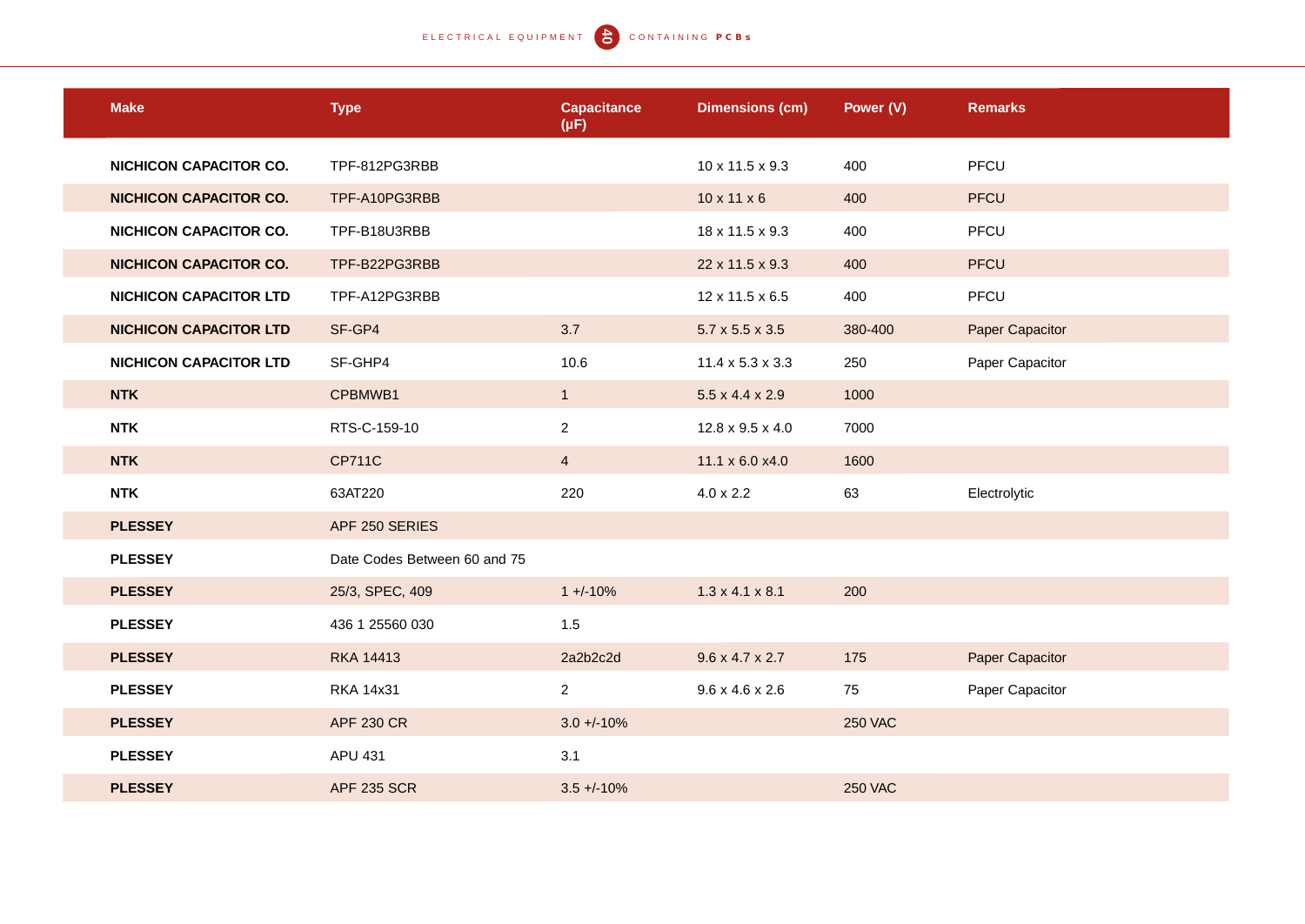| <b>Make</b>               | <b>Type</b>          | <b>Capacitance</b><br>$(\mu F)$ | <b>Dimensions (cm)</b>      | Power (V)      | <b>Remarks</b>       |
|---------------------------|----------------------|---------------------------------|-----------------------------|----------------|----------------------|
| <b>PLESSEY</b>            | 427/1/06207/001      | $5.0 + -10%$                    | $7.2 \times 4.0$            | 440            | Fluo. Lamp Capacitor |
| <b>PLESSEY</b>            | APU455 No. 26650     | $5.3 + (-5)$                    | $7.8 \times 5.8 \times 3.8$ | 400            | Fluo. Lamp Capacitor |
| <b>PLESSEY</b>            | APF 250 CR           | 6                               |                             |                |                      |
| <b>PLESSEY</b>            | <b>APF 260CR</b>     | $6.0 + (-10\%$                  |                             | <b>250 VAC</b> | 50 Hz                |
| <b>PLESSEY</b>            | APF 265 PC           | 6.5                             |                             |                |                      |
| <b>PLESSEY</b>            | <b>APF 265 CR</b>    | $6.5 + (-10\%)$                 |                             | <b>250 VAC</b> |                      |
| <b>PLESSEY</b>            | 36850                | $8.5 + -5\%$                    | 7.8 x 5.8 x 3.8             | 250            | Fluo. Lamp Capacitor |
| <b>PLESSEY</b>            | <b>APF 265 CR</b>    | $8.5 + (-10%)$                  |                             | <b>250 VAC</b> |                      |
| <b>PLESSEY</b>            | <b>APF 290 CR</b>    | $9 + -10%$                      |                             | <b>250 VAC</b> |                      |
| <b>PLESSEY</b>            | APF 2100 CR          | $10 + (-10\%$                   |                             | <b>250 VAC</b> |                      |
| <b>PLESSEY</b>            | APF 2110 CR          | $11.0 + -10%$                   |                             | <b>250 VAC</b> |                      |
| <b>PLESSEY</b>            | 522/1/14626/200      | $15 + (-10\%$                   | 11.5 x 7.5 x 5.2            | 415            | Fluo. Lamp Capacitor |
| <b>PLESSEY</b>            | <b>GPM 2200 WDCR</b> | $20 + -10%$                     |                             | <b>250 VAC</b> |                      |
| <b>PLESSEY</b>            | <b>GPM 4350</b>      | 35                              |                             |                |                      |
| <b>PLESSEY</b>            | APF 265 CR           | 40                              |                             |                |                      |
| <b>PLESSEY</b>            | M 826 4              | 40                              |                             |                |                      |
| <b>PLESSEY CAPACITORS</b> | 435/1/00005/007      | $6 + (-10\%)$                   |                             | 250            |                      |
| <b>PLESSEY CAPACITORS</b> | <b>SH</b>            | $6 + (-10%)$                    |                             | 250            |                      |
| <b>PLESSEY CAPACITORS</b> | 522/1/14625/600      | $8 + -10%$                      | 7.5 x 7.5 x 5.2             | 440            | Fluo. Lamp Capacitor |
| <b>PLESSEY CAPACITORS</b> | 435/1/00005/013      | $10 + (-10\%$                   |                             | 250            |                      |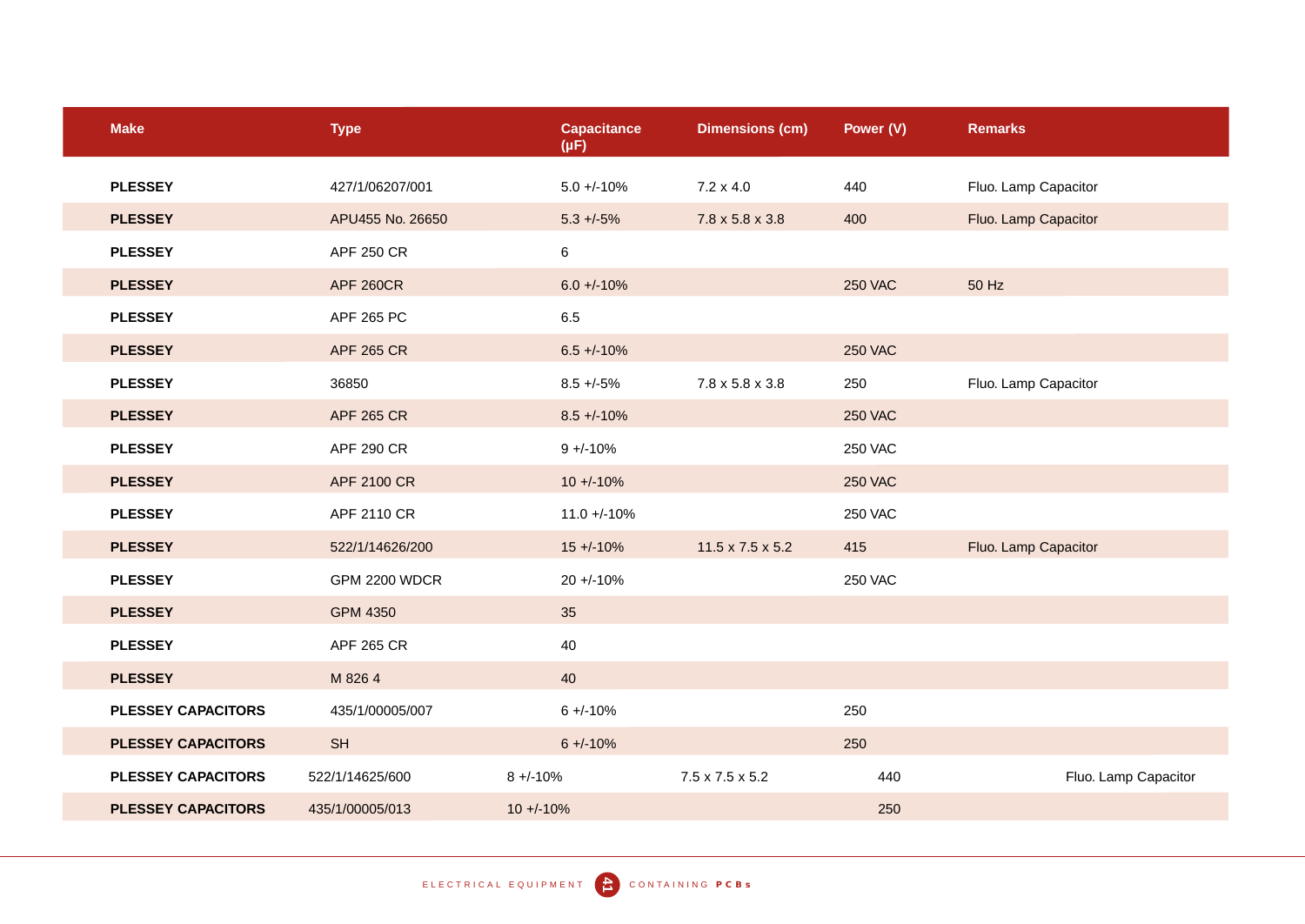| <b>Make</b>                | <b>Type</b> | <b>Capacitance</b><br>$(\mu F)$ | <b>Dimensions (cm)</b>      | Power (V) | <b>Remarks</b>        |
|----------------------------|-------------|---------------------------------|-----------------------------|-----------|-----------------------|
| <b>PLESSEY UK</b>          | CE 22162/12 | 200                             | $4.9 \times 1.6$            | 6         | Electrolytic          |
| <b>PLESSEY UK</b>          | CE 22186/13 | 250                             | $5.0 \times 2.6$            | 25        | Electrolytic          |
| <b>PLESSEY UK</b>          | CE 22191/13 | 500                             | $7.5 \times 3.4$            | 50        | Electrolytic          |
| <b>RIC</b>                 | 1349        | $3.6 + (-5)$                    | 6 x 5.5 x 3.5               | 400       | Fluo. Lamp Capacitor  |
| <b>RIC</b>                 | 2633        | $3.6 + -5\%$                    | $9.8 \times 3.8$            | 400       | Fluo. Lamp Capacitor  |
| <b>RIC</b>                 | 1295        | $8.5 + (-5%)$                   | $7.5 \times 5.5 \times 3.5$ | 250       | Fluo. Lamp Capacitor  |
| <b>RIC</b>                 | 1290        | $10.6 + -5%$                    | 10 x 5.5 x 3.5              | 250       | Fluo. Lamp Capacitor  |
| <b>RIC</b>                 | 4070 SH     | $20 + 10%$                      |                             | 250       |                       |
| <b>RIC CAPACITORS LTD.</b> | 1229        | $3.6 + -5\%$                    | $7.5 \times 5.4 \times 3.5$ | 400       | Fluo. Lamp Capacitor  |
| <b>RIC CAPACITORS LTD.</b> | 2085        | $4 + (-5)$                      | $5.3 \times 3.8$            | 250       | Fluo. Lamp Capacitor  |
| <b>RIC CAPACITORS LTD.</b> | 2085        | $4.0 + -10%$                    | $5.4 \times 3.8$            | 250       | Fluo. Lamp Capacitor  |
| <b>RIC CAPACITORS LTD.</b> | 1117        | $5.5 + (-5%)$                   |                             | 400       | F/L Ballast Capacitor |
| RIC CAPACITORS LTD.        | 2344        | $5.5 + (-5%)$                   | $7.4 \times 3.8$            | 250       | Fluo. Lamp Capacitor  |
| <b>RIC CAPACITORS LTD.</b> | 1298        | $5.7 + (-5%)$                   | $6.0 \times 5.5 \times 3.5$ | 250       | Fluo. Lamp Capacitor  |
| <b>RIC CAPACITORS LTD.</b> | 2352        | $5.7 + -5%$                     | $7.5 \times 3.8$            | 250       | Fluo. Lamp Capacitor  |
| <b>RIC CAPACITORS LTD.</b> | 0791        | $6.3 + (-10\%$                  | $7.3 \times 3.8$            | 250       | Fluo. Lamp Capacitor  |
| <b>RIC CAPACITORS LTD.</b> | 2355        | $6.3 + -10\%$                   | $7.3 \times 3.7$            | 250       | Fluo. Lamp Capacitor  |
| <b>RIC CAPACITORS LTD.</b> |             | $8.5 + -5\%$                    | $7.5 \times 5.5 \times 3.5$ | 250       | Fluo. Lamp Capacitor  |
| <b>RIC CAPACITORS LTD.</b> | 1295        | $8.5 + -5\%$                    | $7.5 \times 5.5 \times 3.5$ | 250       | Fluo. Lamp Capacitor  |
| <b>RIC CAPACITORS LTD.</b> | 2351        | $8.5 + (-5%)$                   | $9.8 \times 3.8$            | 250       | Fluo. Lamp Capacitor  |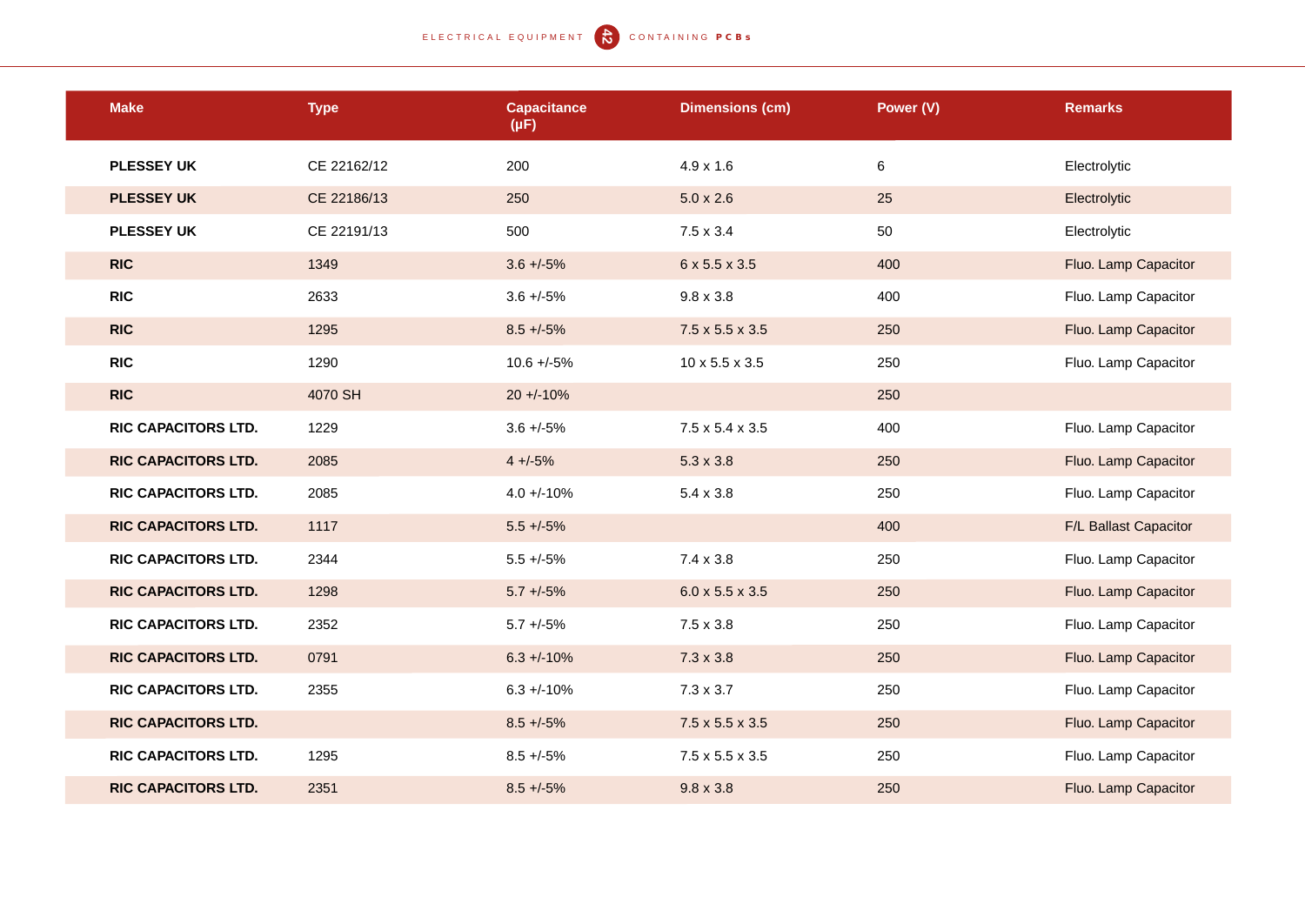| <b>Make</b>     | <b>Type</b>            | <b>Capacitance</b><br>$(\mu F)$ | <b>Dimensions (cm)</b>       | Power (V) | <b>Remarks</b>        |
|-----------------|------------------------|---------------------------------|------------------------------|-----------|-----------------------|
| <b>RIFA</b>     | PHN                    | $\mathbf 3$                     |                              |           |                       |
| <b>RIFA</b>     | <b>PHN</b>             | 6.5                             |                              |           |                       |
| RS              |                        | 15000                           |                              |           |                       |
| <b>SCC</b>      | 86650                  |                                 |                              |           |                       |
| <b>SEI</b>      | SV 3536B               | $5.7 + -5\%$                    | $9.5 \times 3.8$             | 250       | Fluo. Lamp Capacitor  |
| <b>SEI</b>      | SV 3537                | $6.3 + 10\%$                    | $9.5 \times 3.8$             | 250       | Fluo. Lamp Capacitor  |
| <b>SEI</b>      | SV 3539                | $8 + -10%$                      | $11.8 \times 3.8$            | 250       | Fluo. Lamp Capacitor  |
| <b>SELENIUM</b> | 2SR250/.005/1 SER 274  |                                 |                              |           | <b>RECTIFIER</b>      |
| <b>SHIZUKI</b>  | DF Capacitor           | $3.6 + -5\%$                    | $7.5 \times 5.7 \times 3.8$  | 400       | Fluo. Lamp Capacitor  |
| <b>SHIZUKI</b>  | DF                     | $3.7 + 5\%$                     | $7.5 \times 5.5 \times 3.8$  | 400       | Fluo. Lamp Capacitor  |
| <b>SHIZUKI</b>  | DF                     | $\overline{4}$                  | $5.5 \times 5.2 \times 3.2$  | 250       | Fluo. Lamp Capacitor  |
| <b>SHIZUKI</b>  | DF                     | $6.3 + (-10\%$                  | $7.5 \times 5.4 \times 3.5$  | 250       | Fluo. Lamp Capacitor  |
| <b>SHIZUKI</b>  | 20524                  | 6.3                             |                              | 250       | F/L Ballast Capacitor |
| <b>SHIZUKI</b>  | DF                     | $7 + 5\%$                       | $11.6 \times 5.2 \times 3.2$ | 400       | Fluo. Lamp Capacitor  |
| <b>SHIZUKI</b>  | DF                     | $8 + -5\%$                      | $9.5 \times 5.2 \times 3.2$  | 250       | Fluo. Lamp Capacitor  |
| <b>SHIZUKI</b>  | DF Capacitor           | $8.5 + (-5%)$                   | $7.5 \times 5.5 \times 3.5$  | 300       | Fluo. Lamp Capacitor  |
| <b>SHIZUKI</b>  | DF Capacitor           | $8.5 + -5\%$                    | $9.5 \times 5.4 \times 3.4$  | 250       | Fluo. Lamp Capacitor  |
| <b>SHIZUKI</b>  | $\mathsf{D}\mathsf{F}$ | $10.6 + -5\%$                   | $11.6 \times 5.2 \times 3.2$ | 250       | Fluo. Lamp Capacitor  |
| <b>SIEMENS</b>  | B11153, AIK, 250       |                                 | $5.0 \times 4.3 \times 1.5$  | 250       |                       |
| <b>SIEMENS</b>  | A0, 1/250, "K", B2106  | 0.1                             | $4.9 \times 4.3 \times 0.8$  | 250       |                       |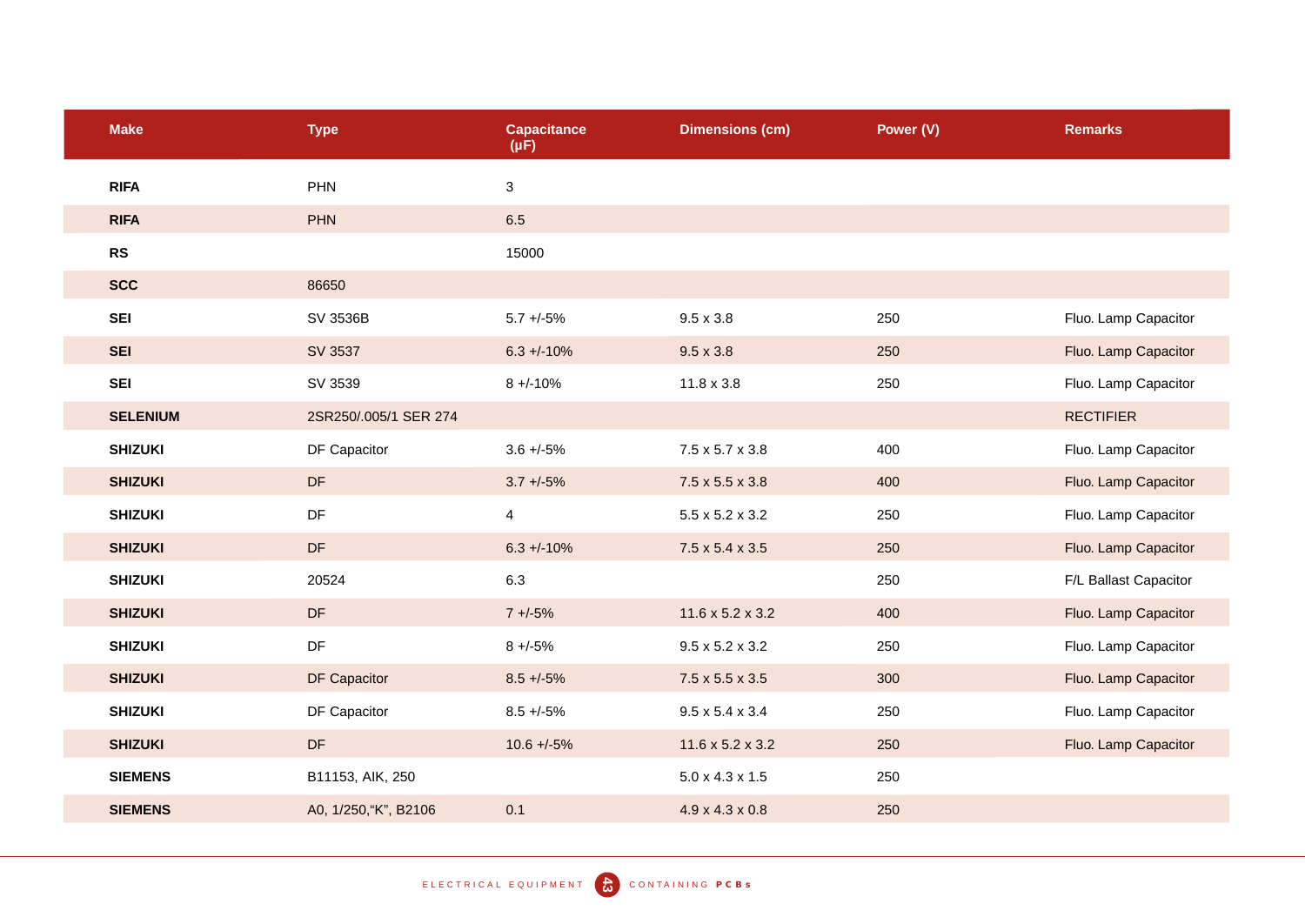# ELECTRICAL EQUIPMENT **CONTAINING PCBS**

| <b>Make</b>               | <b>Type</b>                    | <b>Capacitance</b><br>$(\mu F)$ | <b>Dimensions (cm)</b>       | Power (V)  | <b>Remarks</b>       |
|---------------------------|--------------------------------|---------------------------------|------------------------------|------------|----------------------|
| <b>SIEMENS</b>            | A0, 2/250, "K", B2106          | $0.2\,$                         | $4.9 \times 4.3 \times 0.8$  | 250        |                      |
| <b>SIEMENS</b>            | B21074-A1504-KS, W             | $0.25 + 0.2$                    | $5.0 \times 4.3 \times 0.9$  | 160        |                      |
| <b>SIEMENS</b>            | 2x0.25/160, DIN41154           | 2 x 0.25                        | $5.0 \times 4.4 \times 0.9$  | 160        |                      |
| <b>SIEMENS</b>            | B21074-A1504-K5                | $2 \times 0.25$                 | $5.2 \times 4.3 \times 0.9$  | 160        |                      |
| <b>SIEMENS</b>            | A0, 5/250, "K", B2106          | 0.5                             | $4.9 \times 4.2 \times 0.8$  | 250        |                      |
| <b>SIEMENS</b>            | B21074-A-K                     | $0.5 + 0.5$                     | $5.0 \times 4.3 \times 0.9$  | 160        |                      |
| <b>SIEMENS</b>            | A1/160, "K"43, B2106           | $\mathbf{1}$                    | $4.9 \times 4.3 \times 0.8$  | 160        |                      |
| <b>SIEMENS</b>            | B11153, A1K160, DIN41153SP     | 1                               | $5.0 \times 4.4 \times 0.9$  | 160        |                      |
| <b>SIEMENS</b>            | B21064-A2105-K                 | $\mathbf{1}$                    | $5.0 \times 4.3 \times 1.4$  | 250        |                      |
| <b>SIEMENS</b>            | B25040 A1k300                  | $1 + (-10%)$                    | $4.70 \times 2.0$            | 300        |                      |
| <b>SIEMENS</b>            | D2/10/160, B2521               | $2 + 10%$                       | $2.9 \times 2.8 \times 1.9$  | 160        | MP Capacitor         |
| <b>SIEMENS</b>            | B21064-A2205-K                 | 2 <sup>2</sup>                  | $4.3 \times 4.9 \times 2.4$  | 250        |                      |
| <b>SIEMENS</b>            | A4/160, DIN41153               | $\overline{\mathbf{4}}$         | $5.0 \times 4.5 \times 3.4$  | 160        |                      |
| <b>SIEMENS</b>            | A2x4/160, "K", B2111           | 2x4                             | $6.8 \times 5.0 \times 4.2$  | 160        |                      |
| <b>SIEMENS</b>            | Elko rauh W2                   | 2500                            | 4 x 5 x 11.5                 | 35/40      |                      |
| <b>SPRAGUE</b>            | 200P1466                       |                                 | $15.6 \times 9.0 \times 4.6$ | $25 - 440$ | Fluo. Lamp Capacitor |
| <b>SPRAGUE</b>            | 271 P277                       |                                 |                              |            |                      |
| <b>SPRAGUE</b>            | 200P1699                       | 6.0                             | $11.8 \times 7.0 \times 4.6$ | 660        |                      |
| <b>SPRAQUE</b>            |                                | 33                              |                              |            |                      |
| <b>STABILAC PTY. LTD.</b> | 50V 20A Rectifier, 274/28 1967 |                                 |                              | 50         |                      |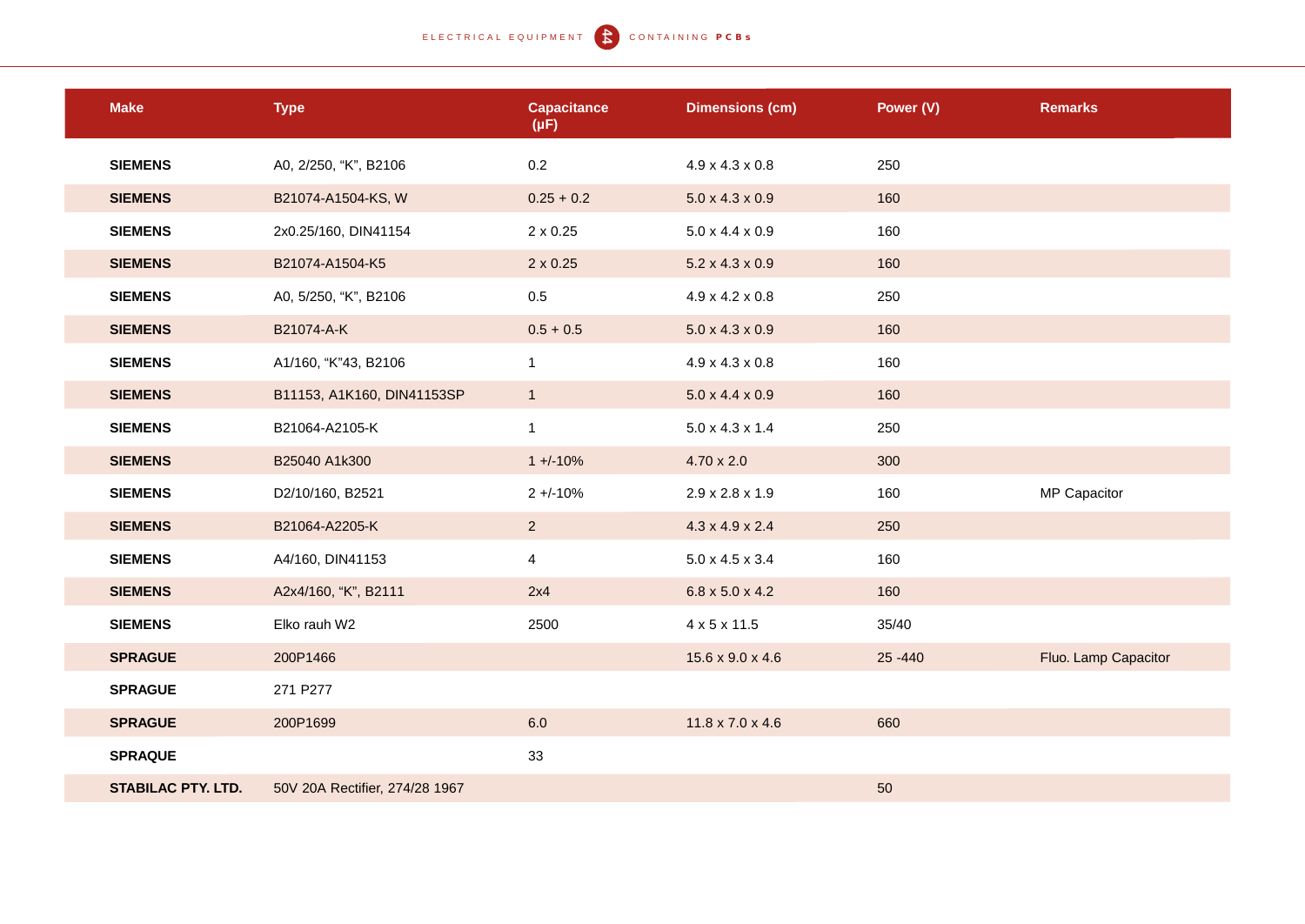| <b>Make</b>   | <b>Type</b>        | <b>Capacitance</b><br>$(\mu F)$ | <b>Dimensions (cm)</b>      | Power (V) | <b>Remarks</b> |
|---------------|--------------------|---------------------------------|-----------------------------|-----------|----------------|
| <b>STATIC</b> |                    |                                 | 30 X 13 X 10                | 400       | PFCU           |
| <b>STC</b>    | 25 PV 500          |                                 |                             |           |                |
| <b>STC</b>    | 57, 25QA           | $0.5\,$                         | $7.6 \times 5.3 \times 1.3$ |           |                |
| <b>STC</b>    | 59, 1, QA, 2       | $0.5 + 0.5$                     | 8.1 x 4.1 x 2.5             |           |                |
| <b>STC</b>    | 60, 13, QA, 14     | $0.5 + 0.5$                     | 8.1 x 4.1 x 2.5             |           |                |
| <b>STC</b>    | 64, 17, QA, 18     | $0.5 + 0.5$                     | $7.6 \times 5.3 \times 1.8$ |           |                |
| <b>STC</b>    | 53                 | $\mathbf{1}$                    |                             |           |                |
| <b>STC</b>    | 60                 | $\mathbf{1}$                    | $1.3 \times 4.1 \times 8.1$ |           |                |
| <b>STC</b>    | 60                 | $\mathbf{1}$                    | 8.1 x 4.1 x 1.5             |           |                |
| <b>STC</b>    | 56                 | $1 + 1$                         | $8.1 \times 4.1 \times 2.5$ |           |                |
| <b>STC</b>    | 56, C3             | $1 + 1$                         | 8.1 x 4.1 x 2.5             |           |                |
| <b>STC</b>    | 57, C1             | $1 + 1$                         | 8.1 x 4.1 x 2.5             |           |                |
| <b>STC</b>    | 57, D, C1          | $1 + 1$                         | 8.1 x 4.1 x 2.5             |           |                |
| <b>STC</b>    | 58, C3             | $1 + 1$                         | 8.1 x 4.1 x 2.5             |           |                |
| <b>STC</b>    | 59, C <sub>2</sub> | $1 + 1$                         | 8.1 x 4.1 x 2.5             |           |                |
| <b>STC</b>    | 60 (FS1, K4)       | $1 + 1$                         | 8.1 x 4.1 x 2.5             |           |                |
| <b>STC</b>    | 61                 | $1 + 1$                         | 8.1 x 4.1 x 2.5             |           |                |
| <b>STC</b>    | 56, QA             | $\overline{a}$                  | $8.2 \times 4.1 \times 2.4$ |           |                |
| <b>STC</b>    | 57, C <sub>2</sub> | $\overline{a}$                  | $2.5 \times 4.1 \times 8.1$ |           |                |
| <b>STC</b>    | 60                 | $\overline{2}$                  |                             |           |                |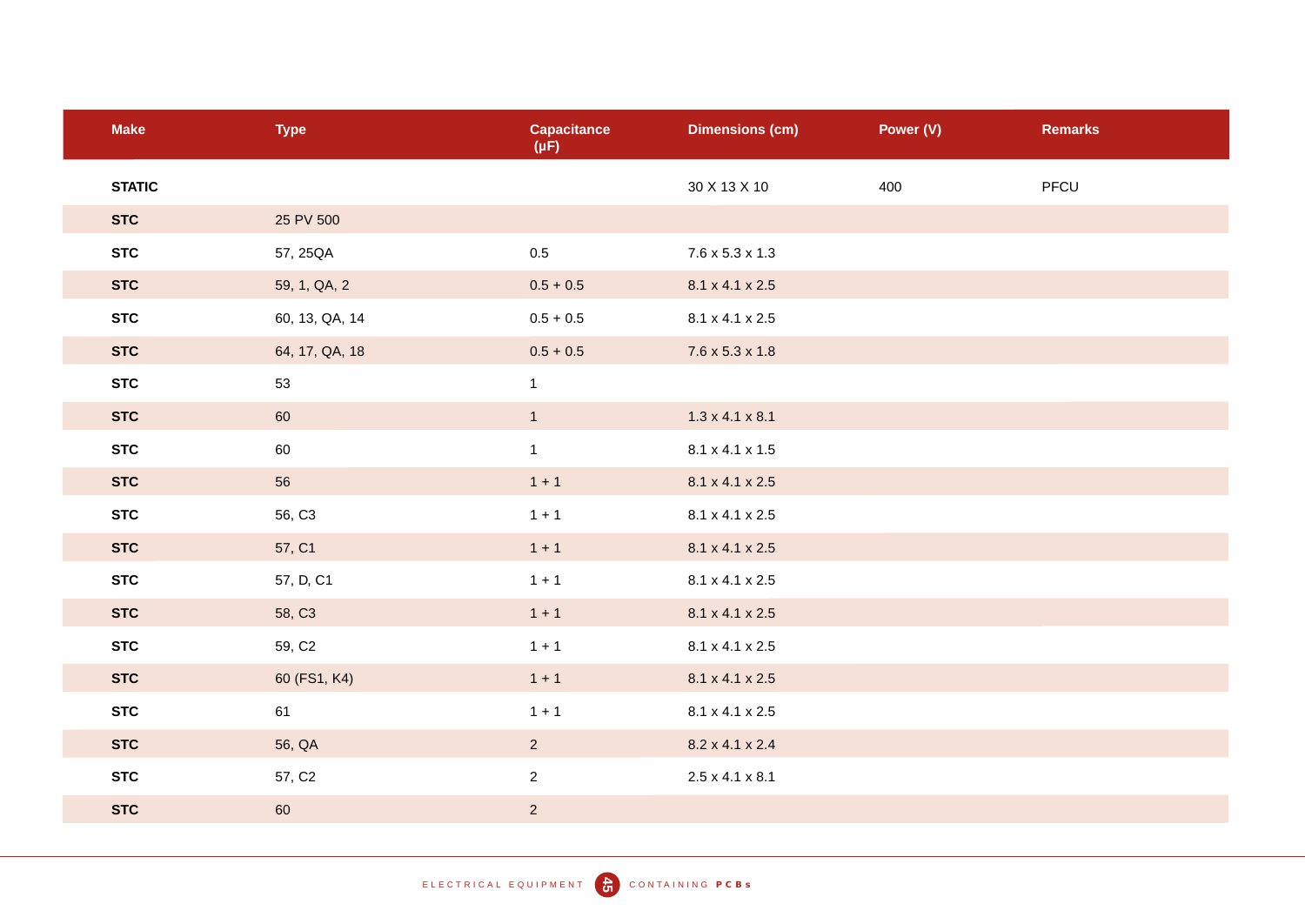#### ELECTRICAL EQUIPMENT **C** CONTAINING PCBS

| <b>Make</b>       | <b>Type</b>            | <b>Capacitance</b><br>$(\mu F)$ | <b>Dimensions (cm)</b>       | Power (V) | <b>Remarks</b>                        |
|-------------------|------------------------|---------------------------------|------------------------------|-----------|---------------------------------------|
| <b>STC</b>        | 61                     | $\overline{2}$                  | $2.5 \times 4.1 \times 8.1$  |           |                                       |
| <b>STEDEPOWER</b> | <b>SP 21</b>           | $\overline{4}$                  |                              |           |                                       |
| <b>SUDD</b>       | PTB Nr.IIIB E          | 4.5                             |                              |           |                                       |
| T.M.C.            | 08038 MFD              |                                 |                              |           |                                       |
| T.M.C.            | 508221                 |                                 |                              |           |                                       |
| <b>T.M.C.</b>     | 51644P                 | $\overline{2}$                  | 8.0 x 4.1 x 2.5              |           |                                       |
| T.M.C.            | S16414.P               | $\overline{2}$                  | $2.5 \times 4.1 \times 8.8$  |           |                                       |
| <b>TCC</b>        |                        |                                 | 12 x 9.5 x 7.5               | 230/400   | PFCU                                  |
| <b>TCC</b>        | T 10987/2              |                                 | 16 x 14 x 10                 | 415       | PFCU                                  |
| <b>TCC</b>        | T 10988/11             |                                 | 16.5 x 15 x 10.5             | 415       | PFCU                                  |
| <b>TCC</b>        | T 11868/54             |                                 | 23.3 x 15.3 x 10.3           | 415       | PFCU                                  |
| <b>TCC</b>        | 121 B                  | $? +/-15%$                      | $12.3 \times 7.8 \times 3.4$ | 1200/1500 | Fluo. Lamp Capacitor                  |
| <b>TCC</b>        | Y30, Group 2, S.5965/2 | 0.05                            |                              | 50        |                                       |
| <b>TCC</b>        | L 681705-A             | 0.5                             | $5.0 \times 2.5$             | 400       | Fluo. Lamp Capacitor                  |
| <b>TCC</b>        | DMZ M.K2. 2831-627     | $3.2 + -5%$                     | 12.2 x 10.2 x 5.2            | 600       | Fluo. Lamp Capacior A Plessey Product |
| <b>TCC</b>        | 5910-99-011-2883       | $4 + (-20%)$                    | $6.3 \times 5.2 \times 3.0$  | 100/200   | Fluo. Lamp Capacitor                  |
| <b>TCC</b>        | 92                     | $\overline{4}$                  | $11.6 \times 5.2 \times 5.2$ | 600/750   | Fluo. Lamp Capacitor                  |
| <b>TCC</b>        | TCB/YE/A2              | $6 + (-10\%)$                   | $5.8 \times 6.5$             | 350       |                                       |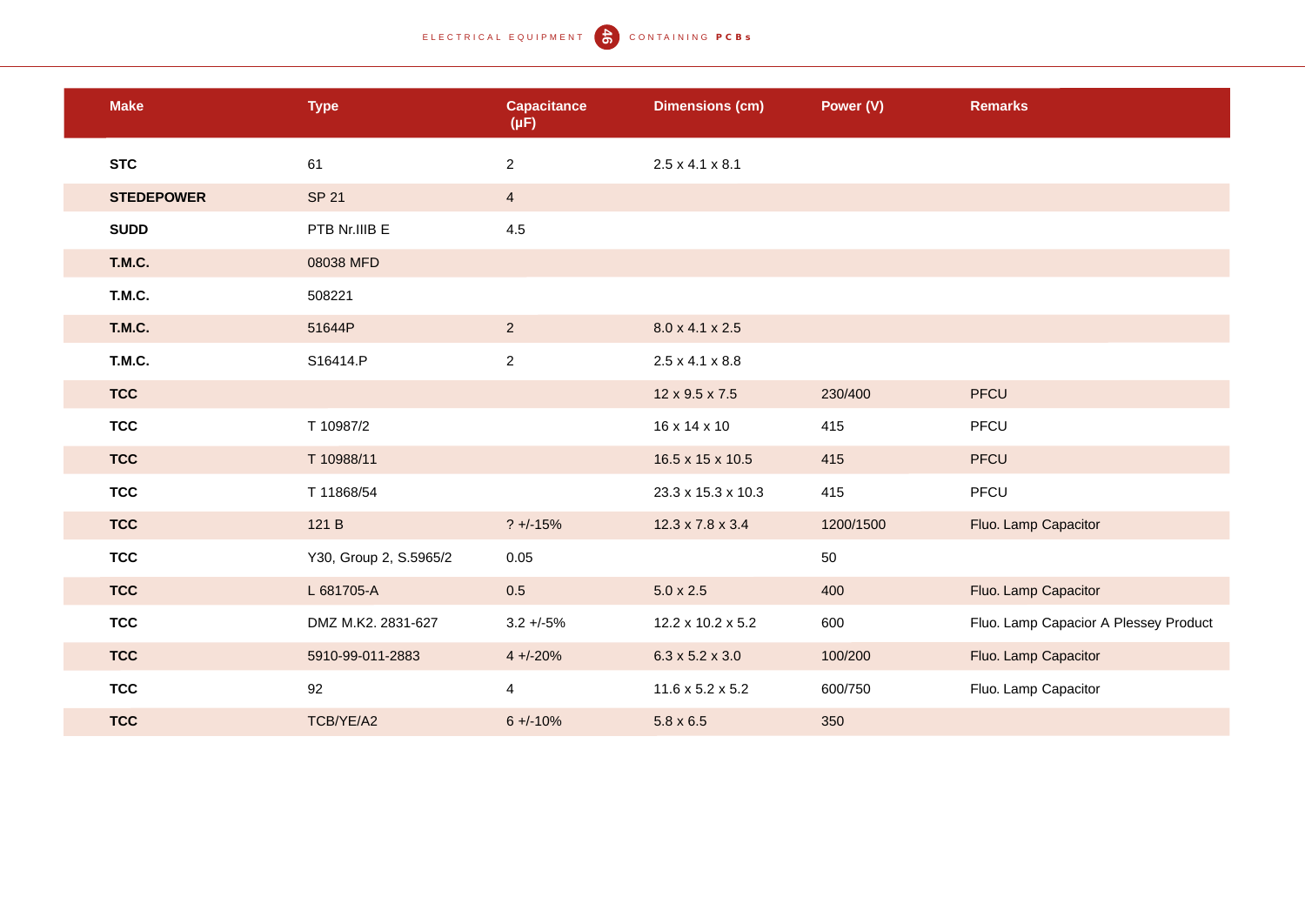| <b>Make</b>                             | <b>Type</b>                 | <b>Capacitance</b><br>$(\mu F)$ | <b>Dimensions (cm)</b>       | Power (V) | <b>Remarks</b>                                   |
|-----------------------------------------|-----------------------------|---------------------------------|------------------------------|-----------|--------------------------------------------------|
| <b>TCC</b>                              | KP 5465.522/1/14104/<br>000 | $10 + (-15%)$                   | $16.2 \times 7.7 \times 5.2$ | 500       | Fluo. Lamp Capacitor A Plessey Product           |
| <b>TCC</b>                              | TCB/TH/O                    | 10 <sup>1</sup>                 | 12 x 7.8 x 7.8               | 440       | <b>PFCU</b>                                      |
| <b>TCC</b>                              | TCB/UK/O                    | 10                              | 12 x 7.8 x 7.8               | 440       | PFCU                                             |
| <b>TCC</b>                              | TCB/UM/O                    | 10                              | 12 x 7.8 x 7.8               | 440       | <b>PFCU</b>                                      |
| <b>TCC</b>                              | 21118                       | $10 + 7\% + 10\%$               | $10 \times 8 \times 5$       | 360       | Fluo. Lamp Capacitor                             |
| <b>TEAPOL</b>                           |                             | 250                             |                              |           |                                                  |
| THE CAPACITRON CO.                      | A1300-68SP                  | 3.5                             | $10.5 \times 5.5 \times 2.5$ | 236       | Fluo. Lamp Capacitor                             |
| THE CAPACITRON CO.                      | <b>KS2035C</b>              | 3.5                             | $10.5 \times 5 \times 2.5$   | 220       | Underwriters Lab listed.<br>Fluo. Lamp Capacitor |
| THE TELEGRAPHIC<br><b>CONDENSOR CO.</b> | FR Type                     |                                 | 12 x 12 x 8.4                | 230/400   | Underwriters Lab listed.<br>PFCU                 |
| <b>TMC</b>                              | S114498                     | 3.25 Min                        | $7.8 \times 3.8$             | 275       | Fluo. Lamp Capacitor                             |
| <b>TMC</b>                              | S112387                     | 4.5 Min                         | $10 \times 5 \times 3.3$     | 275       | Fluo. Lamp Capacitor                             |
| <b>TMC</b>                              | S118208R XA. C2166          | $5.5 + (-10\%$                  | $13 \times 3.8$              | 250       | Fluo. Lamp Capacitor                             |
| <b>TOC</b>                              | TCB V ?A                    | $\mathbf{3}$                    |                              |           |                                                  |
| <b>UCC</b>                              | <b>EKA 150</b>              |                                 |                              |           |                                                  |
| <b>UCC</b>                              | IC10, IC20                  |                                 |                              |           |                                                  |
| <b>UCC</b>                              | CP5700                      | 0.05                            | $13 \times 4.0$              | 6000      | Cathodray 'Visconol'                             |
| <b>UCC</b>                              | 56, No. 18                  | $0.5\,$                         |                              |           |                                                  |
| <b>UCC</b>                              | 18 54                       | $0.5 + 0.5$                     |                              |           |                                                  |
| <b>UCC</b>                              | 1856                        | $0.5 + 0.5$                     |                              |           |                                                  |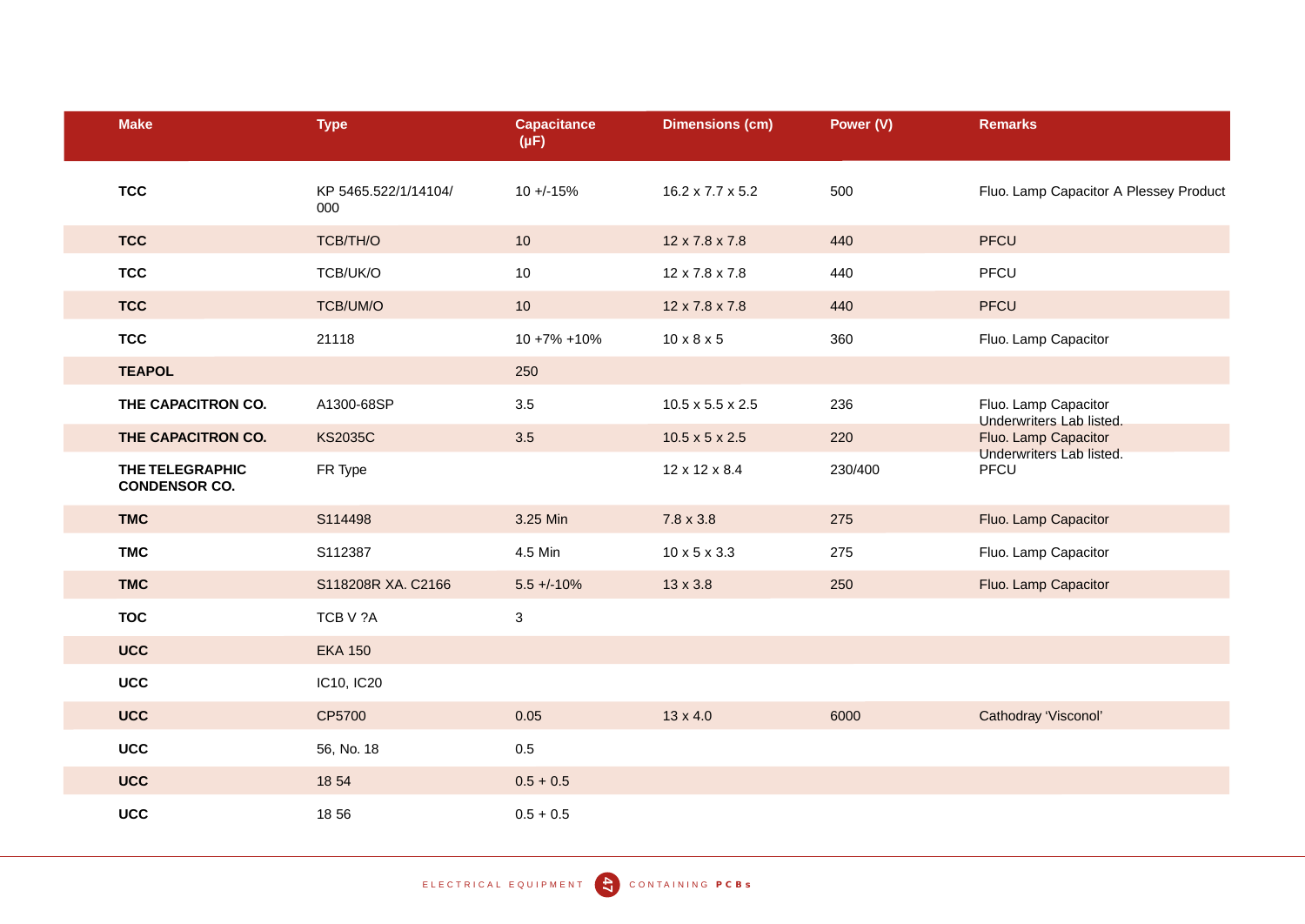# ELECTRICAL EQUIPMENT (CONTAINING PCBS)

| <b>Make</b> | <b>Type</b>          | <b>Capacitance</b><br>$(\mu F)$ | <b>Dimensions (cm)</b>      | Power (V)      | <b>Remarks</b>  |
|-------------|----------------------|---------------------------------|-----------------------------|----------------|-----------------|
| <b>UCC</b>  | 55 No. 18, 1, 2      | $0.5 + 0.5$                     | $7.5 \times 5.3 \times 1.2$ |                |                 |
| <b>UCC</b>  | 56 No. 18            | $0.5 + 0.5$                     |                             |                |                 |
| <b>UCC</b>  | 16 54                | $1 + 1$                         |                             |                |                 |
| <b>UCC</b>  | 16 55                | $1 + 1$                         |                             |                |                 |
| <b>UCC</b>  | 55, No. 16, C3       | $1.0 + 1.0$                     | 8.1 x 4.1 x 2.5             |                |                 |
| <b>UCC</b>  | 56, No. 16, C1       | $1.0 + 1.0$                     | 8.1 x 4.1 x 2.5             |                |                 |
| <b>UCC</b>  | 56, No. 16, C3       | $1.0 + 1.0$                     | 8.1 x 4.1 x 2.5             |                |                 |
| <b>UCC</b>  | 57, No. 16, C3       | $1.0 + 1.0$                     | 8.1 x 4.1 x 2.5             |                |                 |
| <b>UCC</b>  | 4 5 4                | $\overline{2}$                  |                             |                |                 |
| <b>UCC</b>  | 4 C8772 62           | $\overline{2}$                  |                             |                |                 |
| <b>UCC</b>  | 55 No. 4, QB         | $2.0\,$                         | $2.5 \times 4.1 \times 8.1$ |                |                 |
| <b>UCC</b>  | C5651 50             | $\overline{2}$                  |                             |                |                 |
| <b>UCC</b>  | <b>BCE 6325 BX</b>   | $3.25 + 10%$                    |                             | <b>250 VAC</b> | Paper Capacitor |
| <b>UCC</b>  | Fluoropack PBB 105   | 3.25                            |                             |                |                 |
| <b>UCC</b>  | BS2818-1961          | 3.5                             |                             |                |                 |
| <b>UCC</b>  | PFE 635              | 3.5                             |                             |                |                 |
| <b>UCC</b>  | FLUURSEAL PFS        | 5.5                             |                             |                |                 |
| <b>UCC</b>  | <b>PFS</b>           | 5.5                             |                             |                |                 |
| <b>UCC</b>  | <b>PFS</b>           | $\,6\,$                         |                             |                |                 |
| <b>UCC</b>  | <b>FLUURSEAL PFS</b> | $\overline{7}$                  |                             |                |                 |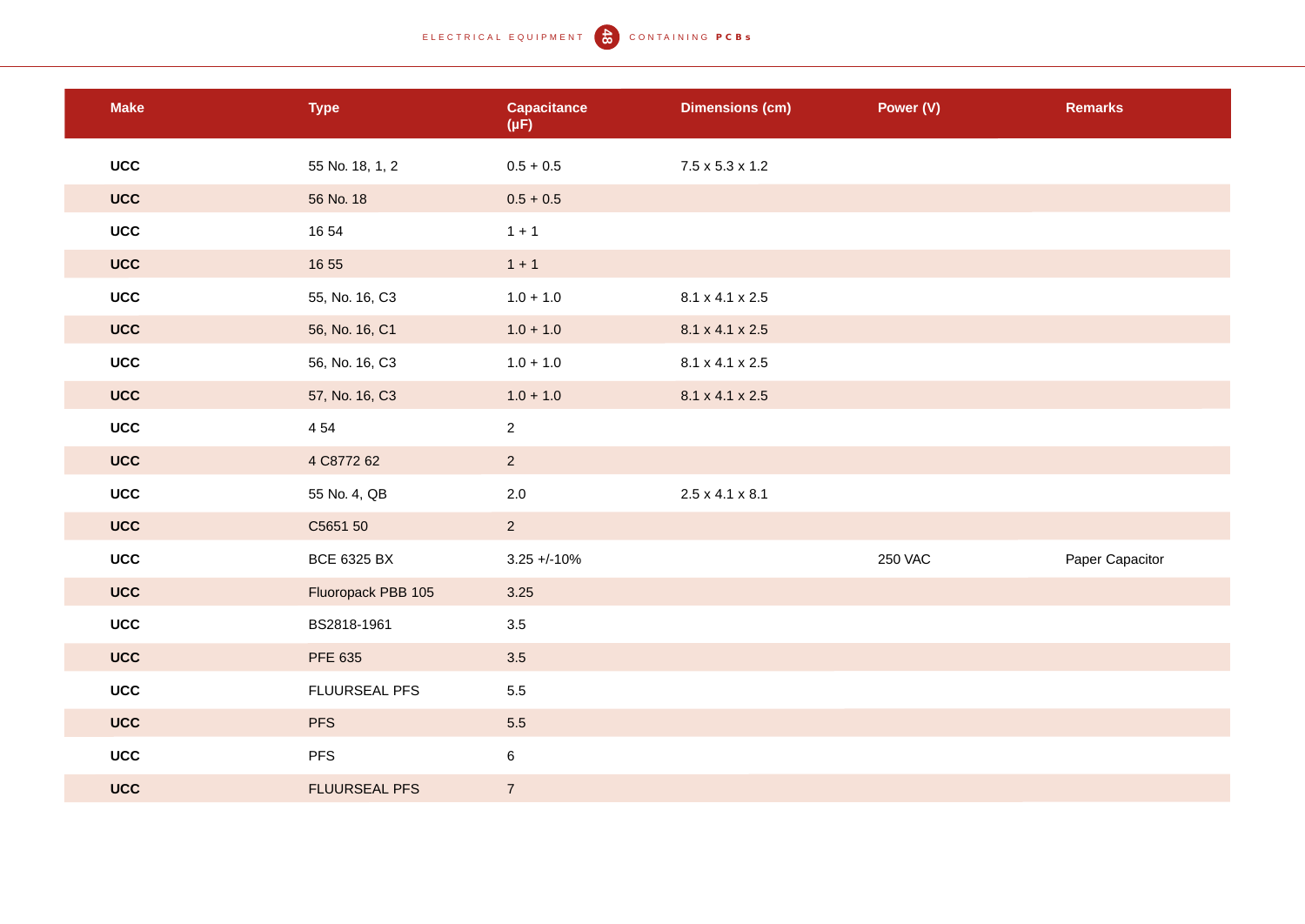| <b>Make</b>               | <b>Type</b>              | <b>Capacitance</b><br>$(\mu F)$ | <b>Dimensions (cm)</b>       | Power (V) | <b>Remarks</b>  |
|---------------------------|--------------------------|---------------------------------|------------------------------|-----------|-----------------|
| <b>UCC</b>                | <b>PCE 713BX</b>         | $13 + (-10\%)$                  |                              |           | Paper Capacitor |
| <b>UCC</b>                | <b>PAE 713 C</b>         | 13                              |                              |           |                 |
| <b>UCC</b>                | PLG                      | 35                              | $12 \times 12 \times 8$      | 440       |                 |
| <b>UCC</b>                | <b>EDB 2460</b>          | 60                              |                              |           |                 |
| <b>UCC</b>                | EDC 24245 A              | 145                             |                              |           |                 |
| <b>USHA</b>               | <b>SP-14H</b>            | $20 + 10%$                      | $12.3 \times 7.8 \times 5.8$ | 250       | PFCU            |
| <b>USHA</b>               | SF-16H                   | $33 + 10%$                      | 12 x 11 x 6.2                | 250       | PFCU            |
| <b>WATSON</b>             |                          | 3.5                             |                              |           |                 |
| <b>WEGO CONDENSOR CO.</b> | 4459                     |                                 | 12.5 x 21.5 x 12.5           | 230/400   | PFCU            |
| <b>WESTERN ELECTRIC</b>   | 141-A Condensor          | $\overline{1}$                  | 8.7 x 3.5 x 1.0              |           |                 |
| <b>WESTON ELECTRIC</b>    | <b>CONDENSOR</b>         | $\overline{4}$                  | 8.8 X 3.8 X 3.5              |           |                 |
| <b>YESHA</b>              | <b>UD T 348</b>          |                                 | $17.5 \times 9 \times 6$     | 415       | <b>PFCU</b>     |
| <b>YESHA</b>              | <b>UD T 408</b>          |                                 | $26.5 \times 9 \times 6$     | 415       | PFCU            |
| YESHA ELECTRICALS         | <b>UD T 466</b>          |                                 | $12.5 \times 6.5 \times 4.5$ | 415       | <b>PFCU</b>     |
| <b>YESHA</b>              | <b>UD T-AP-22</b>        |                                 | 18 x 12.8 x 8.8              | 415       | PFCU            |
| <b>YESHA</b>              | <b>UD T408</b>           |                                 | $26.5 \times 9 \times 5.5$   | 415       | PFCU            |
| YESHA ELECTRICALS         | <b>UD T 467</b>          |                                 | $12.5 \times 8.3 \times 4.5$ | 415       | PFCU            |
| <b>YUHCHANG</b>           |                          | 12                              |                              |           |                 |
| <b>Miscellaneous</b>      | 27NCV, 1951, ??232, 300E |                                 | $5.1 \times 4.5 \times 2.6$  |           |                 |
| <b>Miscellaneous</b>      | N3652 AT                 |                                 |                              |           |                 |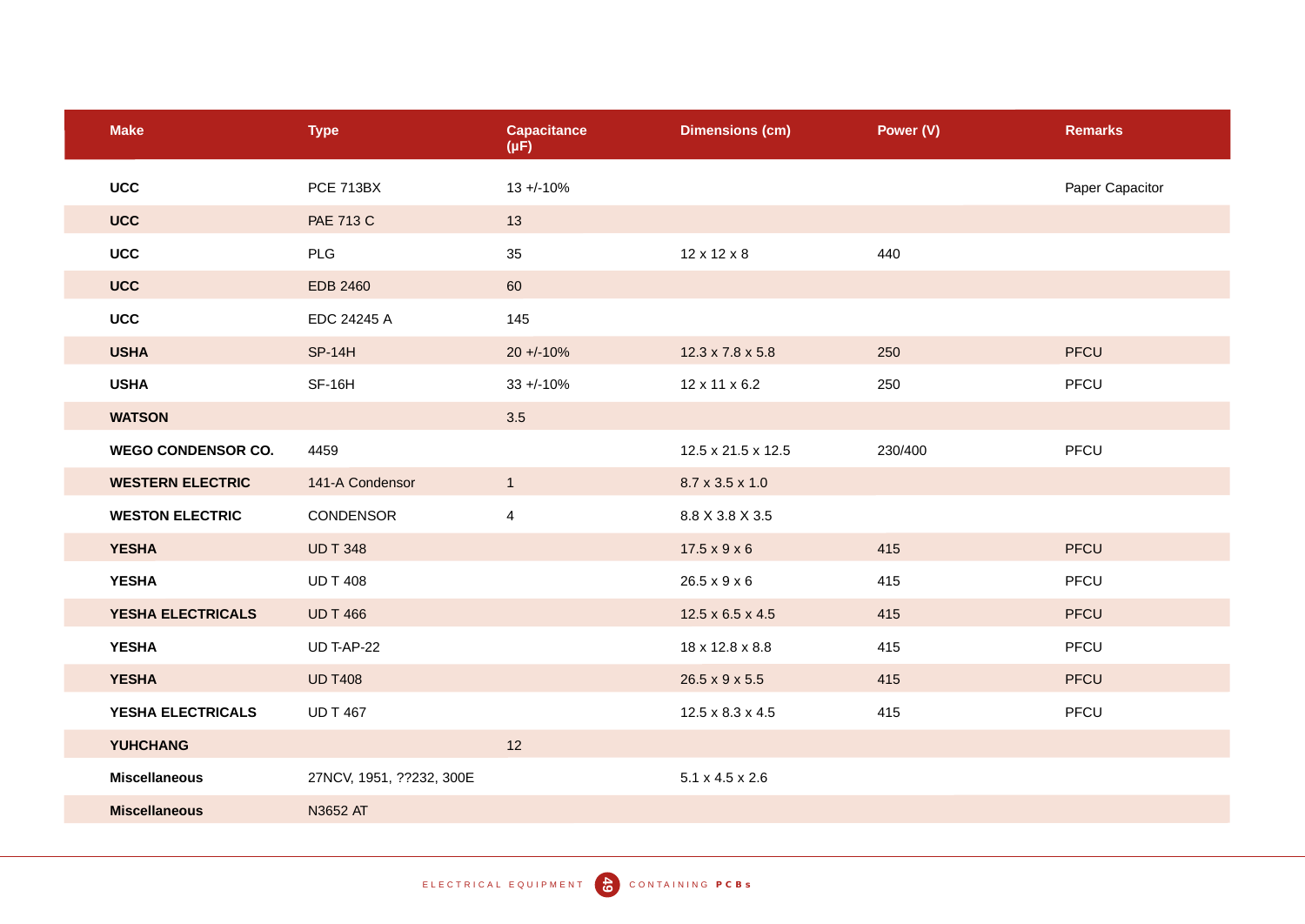| <b>Make</b>          | <b>Type</b>                | <b>Capacitance</b><br>$(\mu F)$ | <b>Dimensions (cm)</b>        | Power (V) | <b>Remarks</b> |
|----------------------|----------------------------|---------------------------------|-------------------------------|-----------|----------------|
| <b>Miscellaneous</b> | S.68237, 53.2 mH, LA       |                                 |                               |           |                |
| <b>Miscellaneous</b> | Transformer T.E. DRG 30147 |                                 | $10.3 \times 6.7 \times 10.5$ |           |                |
| <b>Miscellaneous</b> | Transformer TR3/199A       |                                 | $5.6 \times 4.9 \times 8.9$   |           |                |
| <b>Miscellaneous</b> | U1438/1, LCA               |                                 | $6.6 \times 8.2 \times 6.4$   |           |                |
| <b>Miscellaneous</b> | UC, ???3468/1              |                                 | $9.7 \times 8.0 \times 4.3$   |           |                |
| <b>Miscellaneous</b> | C5880/52 AQ1               | $0.25 + 0.5$                    | $7.5 \times 5.2 \times 1.3$   |           |                |
| <b>Miscellaneous</b> | No. 2 D66 95853            | $0.5\,$                         |                               |           |                |
| <b>Miscellaneous</b> | C5880/52, 25 QA            | $0.5 + 0.5$                     | $7.6 \times 5.3 \times 1.3$   |           |                |
| <b>Miscellaneous</b> | No. 18 D/58, 1,2           | $0.5 + 0.5$                     | $7.6 \times 5.3 \times 1.3$   |           |                |
| <b>Miscellaneous</b> | No. 18 D/61                | $0.5 + 0.5$                     |                               |           |                |
| <b>Miscellaneous</b> | No. 18 D/61, 20, 21        | $0.5 + 0.5$                     | $7.6 \times 5.3 \times 1.3$   |           |                |
| <b>Miscellaneous</b> | No. 18 D/63, 25            | $0.5 + 0.5$                     | $7.6 \times 5.3 \times 1.3$   |           |                |
| <b>Miscellaneous</b> | No. 18 D/66 15656          | $0.5 + 0.5$                     |                               |           |                |
| <b>Miscellaneous</b> | No. 18 D58                 | $0.5 + 0.5$                     |                               |           |                |
| <b>Miscellaneous</b> | VCC No. 18                 | $0.5 + 0.5$                     |                               |           |                |
| <b>Miscellaneous</b> | 101, C55/2, C1             | $\overline{1}$                  | $1.3 \times 4.1 \times 8.1$   | 250       |                |
| <b>Miscellaneous</b> | 101PL, 63/2 L68068 UD      | $\mathbf{1}$                    | 8x4x1                         | 250       |                |
| <b>Miscellaneous</b> | 101SCC, 53/2               | $\mathbf{1}$                    | 8.0 x 4.0 x 1.2               | 200       |                |
| <b>Miscellaneous</b> | C5880/52                   | $\mathbf{1}$                    |                               |           |                |
| <b>Miscellaneous</b> | N3653 101 C/49             | $\mathbf{1}$                    |                               |           |                |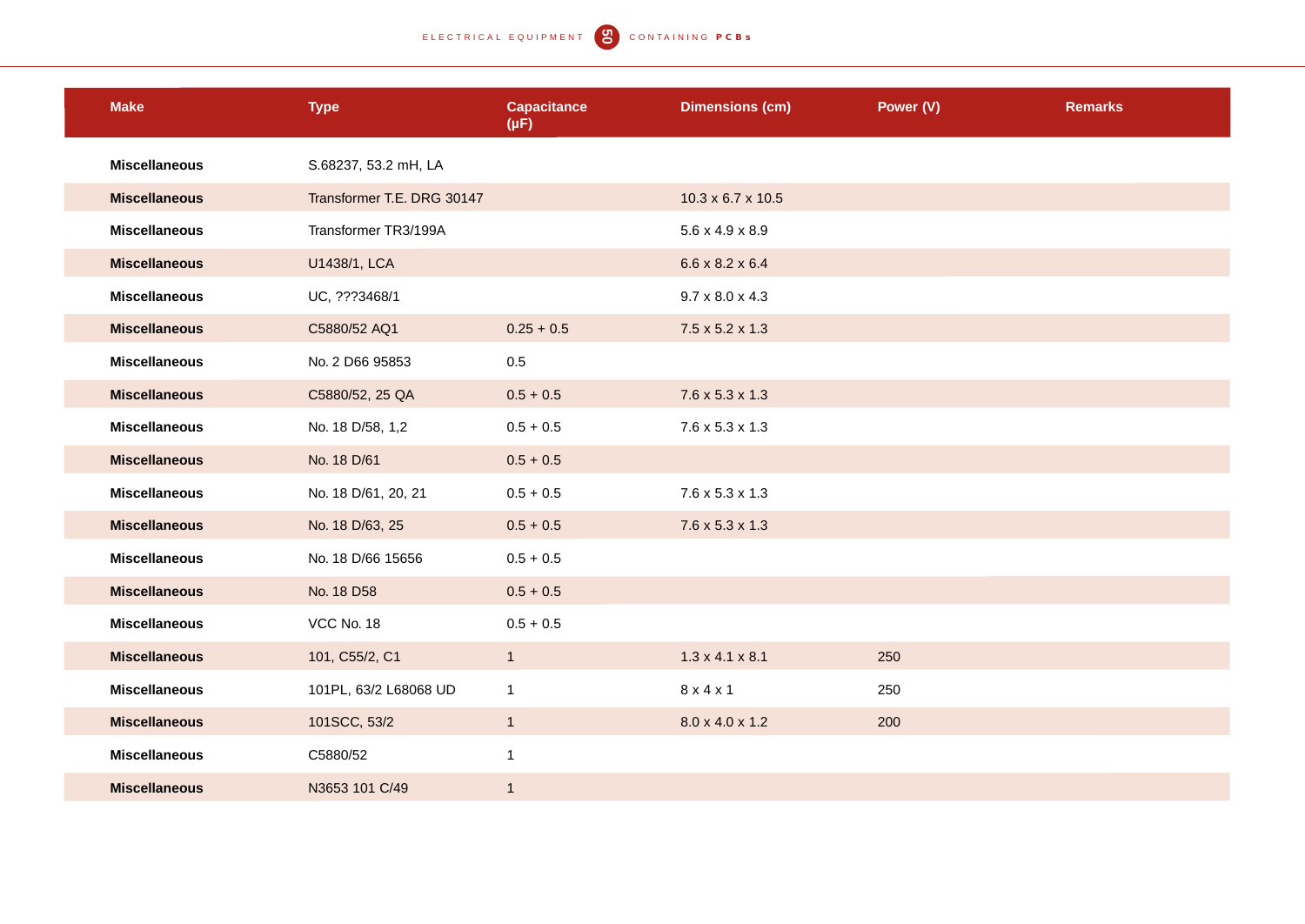| <b>Make</b>          | <b>Type</b>                         | <b>Capacitance</b><br>$(\mu F)$ |                              | <b>Dimensions (cm)</b>      | Power (V)    | <b>Remarks</b> |
|----------------------|-------------------------------------|---------------------------------|------------------------------|-----------------------------|--------------|----------------|
| <b>Miscell</b>       | aneous                              |                                 | N3653 AT Impressed 101 C49/1 |                             | $\mathbf{1}$ |                |
| <b>Miscellaneous</b> | No. 101, C50/1                      | $\mathbf{1}$                    |                              | $4.1 \times 1.2 \times 8.1$ |              |                |
| <b>Miscellaneous</b> | No. 16                              | $\mathbf{1}$                    |                              | 8.0 x 4.0 x 2.5             |              |                |
| <b>Miscellaneous</b> | No. 16, C3                          | $\mathbf{1}$                    |                              | $8.0 \times 4.0 \times 5.0$ |              |                |
| <b>Miscellaneous</b> | No. 3 D/71, 35077                   | $\mathbf{1}$                    |                              | $1.3 \times 4.1 \times 8.1$ |              |                |
| <b>Miscellaneous</b> | No. 3, D/69 35602                   | $1.0$                           |                              | 8.1 x 4.1 x 1.3             |              |                |
| <b>Miscellaneous</b> | No. 3, D55                          | $\mathbf{1}$                    |                              | $1.3 \times 4.1 \times 8.1$ |              |                |
| <b>Miscellaneous</b> | PL63, No. 3 RSR 17                  | $\mathbf{1}$                    |                              | 8 x 4 x 1                   | 250          |                |
| <b>Miscellaneous</b> | ST6/58                              | $\mathbf{1}$                    |                              | 8 x 1.3 x 4                 |              |                |
| <b>Miscellaneous</b> | 105, C50/1, QC                      | $1 + 1$                         |                              | $2.5 \times 4.1 \times 8.1$ |              |                |
| <b>Miscellaneous</b> | 105, H57/2, 116, L68072, C1         | $1 + 1$                         |                              | 8 x 4 x 2.5                 | 250          |                |
| <b>Miscellaneous</b> | N.3669T.te49                        | $1 + 1$                         |                              |                             |              |                |
| <b>Miscellaneous</b> | No. 105, C55/2                      | $1 + 1$                         |                              | 8.1 x 4.1 x 2.5             | 250          |                |
| <b>Miscellaneous</b> | No. 105, W57/2A, 4711C, C1, 7 1 + 1 |                                 |                              | $2.5 \times 4.1 \times 8.1$ | 250          |                |
| <b>Miscellaneous</b> | No. 16 D 69                         | $1 + 1$                         |                              |                             |              |                |
| <b>Miscellaneous</b> | No. 16 D/56 C3                      | $1 + 1$                         |                              | 8.1 x 4.1 x 2.5             |              |                |
| <b>Miscellaneous</b> | No. 16 D/57 C1                      | $1 + 1$                         |                              | $2.5 \times 4.1 \times 8.1$ |              |                |
| <b>Miscellaneous</b> | No. 16 D/58 C1                      | $1 + 1$                         |                              | 8.1 x 4.1 x 2.5             |              |                |
| <b>Miscellaneous</b> | No. 16 D/58 C2                      | $1 + 1$                         |                              | 8.1 x 4.1 x 2.5             |              |                |
| <b>Miscellaneous</b> | No. 16 D/59                         |                                 | $1 + 1$                      |                             |              |                |
| <b>Miscellaneous</b> | No. 16 D/59 C                       |                                 | $1 + 1$                      | $2.5 \times 4.1 \times 8.1$ |              |                |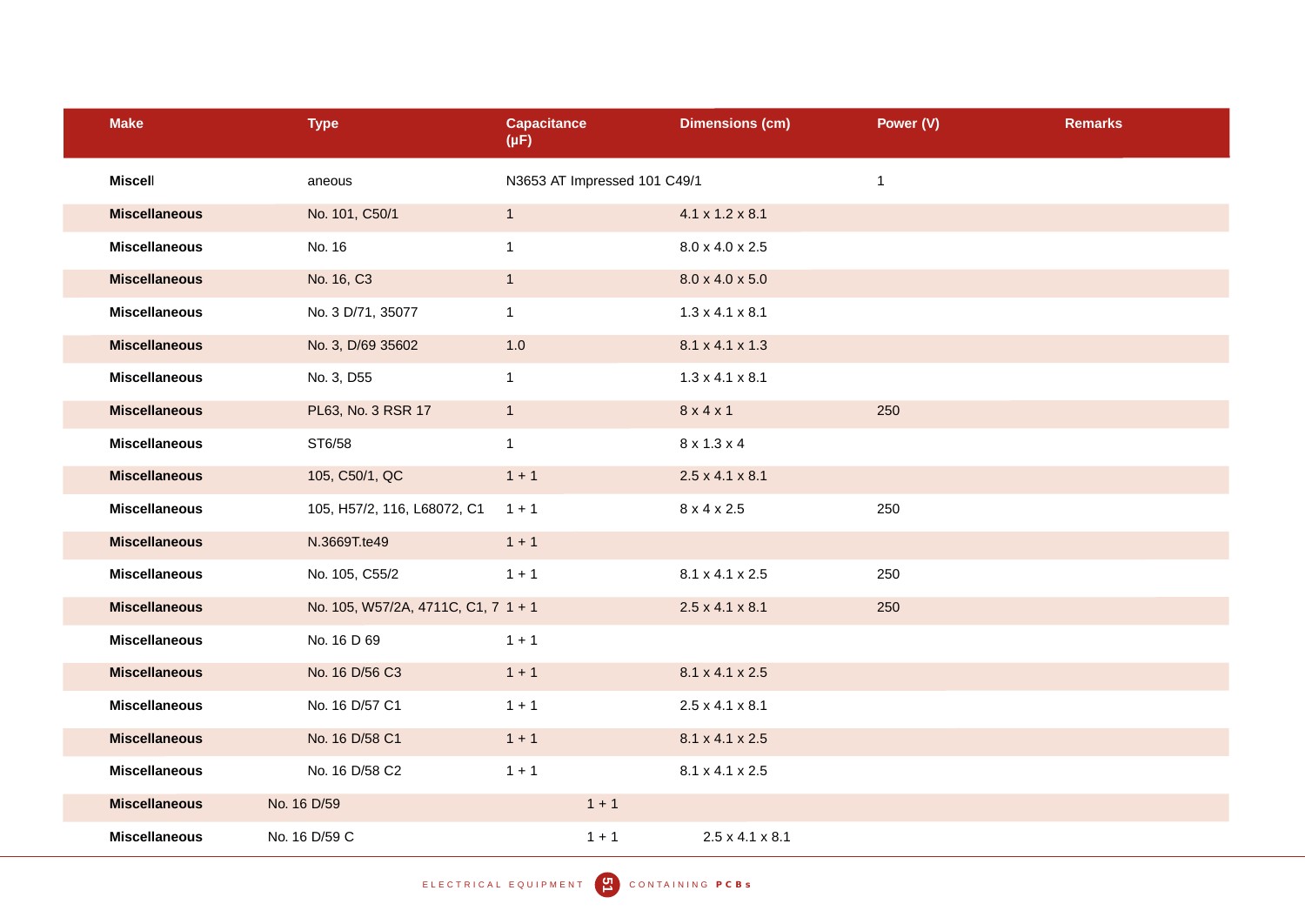# ELECTRICAL EQUIPMENT **Q** CONTAINING PCBS

| <b>Make</b>          | <b>Type</b>                | <b>Capacitance</b><br>$(\mu F)$ | <b>Dimensions (cm)</b>      | Power (V) | <b>Remarks</b> |
|----------------------|----------------------------|---------------------------------|-----------------------------|-----------|----------------|
| <b>Miscellaneous</b> | No. 16 D/59 J.N. 5-65 C2   | $1 + 1$                         | 8.1 x 4.1 x 2.5             |           |                |
| <b>Miscellaneous</b> | No. 16 D/60                | $1 + 1$                         | 8.1 x 4.1 x 2.5             |           |                |
| <b>Miscellaneous</b> | No. 16 D/68 43005          | $1 + 1$                         | 8.0 x 4.1 x 2.5             |           |                |
| <b>Miscellaneous</b> | No. 16 D60                 | $1 + 1$                         |                             |           |                |
| <b>Miscellaneous</b> | No. 16 D61                 | $1 + 1$                         |                             |           |                |
| <b>Miscellaneous</b> | W54/1 MC 105 4711C         | $1 + 1$                         |                             |           |                |
| <b>Miscellaneous</b> | 102 PL 62/2 L68337         | $\overline{2}$                  |                             |           |                |
| <b>Miscellaneous</b> | 102 TE 55/2A S113331       | $2^{\circ}$                     |                             |           |                |
| <b>Miscellaneous</b> | 102 TE 56/2A S.113331      | $\overline{2}$                  |                             |           |                |
| <b>Miscellaneous</b> | 102, C55/2, 1455           | $2^{\circ}$                     | $2.5 \times 4.0 \times 8.1$ | 200       |                |
| <b>Miscellaneous</b> | 164W37/1, No. 102 4048     | 2.0                             | 8.5 x 4.0 x 2.5             |           |                |
| <b>Miscellaneous</b> | C5880/51, QB               | $2^{\circ}$                     | 8.5 x 4.0 x 2.4             |           |                |
| <b>Miscellaneous</b> | C6201, 52, QB              | 2.0                             | 8.0 x 4.0 x 2.5             |           |                |
| <b>Miscellaneous</b> | D/54                       | $2^{\circ}$                     |                             |           |                |
| <b>Miscellaneous</b> | D/64, 2312                 | $\overline{2}$                  | 10 x 3.2 x 2.4              |           |                |
| <b>Miscellaneous</b> | N.3652, AT.TE 49           | 2                               |                             |           |                |
| <b>Miscellaneous</b> | No. 102 T ETE 35/1 5QA     | $\overline{2}$                  | 8.0 x 4.1 x 2.5             |           |                |
| <b>Miscellaneous</b> | No. 102, C3/71, N3652 ST 2 | $2^{\circ}$                     | $2.5 \times 4.1 \times 8.8$ |           |                |
| <b>Miscellaneous</b> | No. 4 D/57 C2              | $\overline{2}$                  | $2.5 \times 4.1 \times 8.1$ |           |                |
| <b>Miscellaneous</b> | No. 4 D/59                 | $\overline{2}$                  |                             |           |                |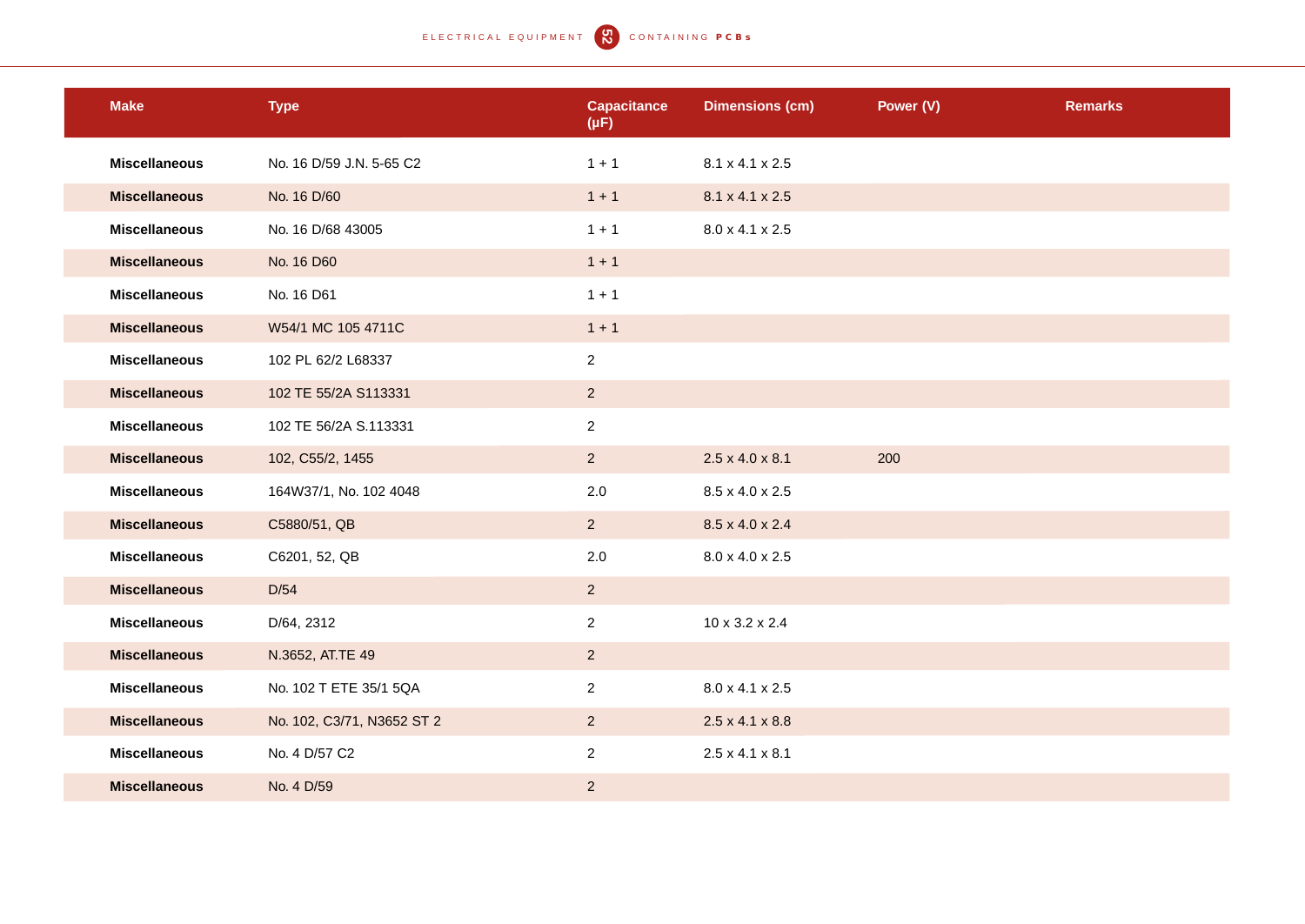| <b>Make</b>          | <b>Type</b>                                                           | <b>Capacitance</b><br>$(\mu F)$ | <b>Dimensions (cm)</b>      | Power (V) | <b>Remarks</b> |
|----------------------|-----------------------------------------------------------------------|---------------------------------|-----------------------------|-----------|----------------|
| <b>Miscellaneous</b> | No. 4 D/60                                                            | $\overline{2}$                  | $2.5 \times 4.1 \times 8.1$ |           |                |
| <b>Miscellaneous</b> | No. 4 D/66 95855                                                      | $2^{\circ}$                     | 8.0 x 4.1 x 2.5             |           |                |
| <b>Miscellaneous</b> | No. 4 D53                                                             | $\overline{c}$                  |                             |           |                |
| <b>Miscellaneous</b> | No. 4 D54                                                             | $2^{\circ}$                     |                             |           |                |
| <b>Miscellaneous</b> | No. 4 D55                                                             | $\overline{c}$                  |                             |           |                |
| <b>Miscellaneous</b> | No. 4 D66 95855                                                       | $\overline{2}$                  |                             |           |                |
| <b>Miscellaneous</b> | No. 4, D/63 QB                                                        | $\overline{2}$                  | 8 x 2.5 x 4                 |           |                |
| <b>Miscellaneous</b> | No. 51 D/69, 16384 2869                                               | 2                               | $1.3 \times 4.1 \times 8.1$ |           |                |
| <b>Miscellaneous</b> | No. 51, 25/78, D/74, 12519, 2974                                      | $\overline{2}$                  | $1.3 \times 4.1 \times 8.1$ | 200       |                |
| <b>Miscellaneous</b> | W54/1 No. 102 4048                                                    | $\overline{2}$                  |                             |           |                |
| <b>Miscellaneous</b> | W56/2A, No. 102 4048                                                  | $\overline{2}$                  | $2.5 \times 4.1 \times 8.1$ | 200       |                |
| <b>Miscellaneous</b> | D/60                                                                  | $\overline{4}$                  | $2.5 \times 4.1 \times 8.1$ |           |                |
| <b>Miscellaneous</b> | D/71, 4109                                                            | $\overline{4}$                  | $2.5 \times 4.1 \times 8.1$ |           |                |
| <b>Miscellaneous</b> | 3188 PLF 68                                                           | 500                             | $4.3 \times 1.9$            | 6/25      |                |
| <b>Miscellaneous</b> | Standard (Bell) Electrolytic<br>Capacitor, Z-6117, 8.7.61, 1.8266.271 | 1750                            | 14 x 7.0 x 8.5              | 72/80     |                |
| <b>Miscellaneous</b> | 3163 PCB70                                                            | 5000                            | $11.3 \times 3.4$           | 15        |                |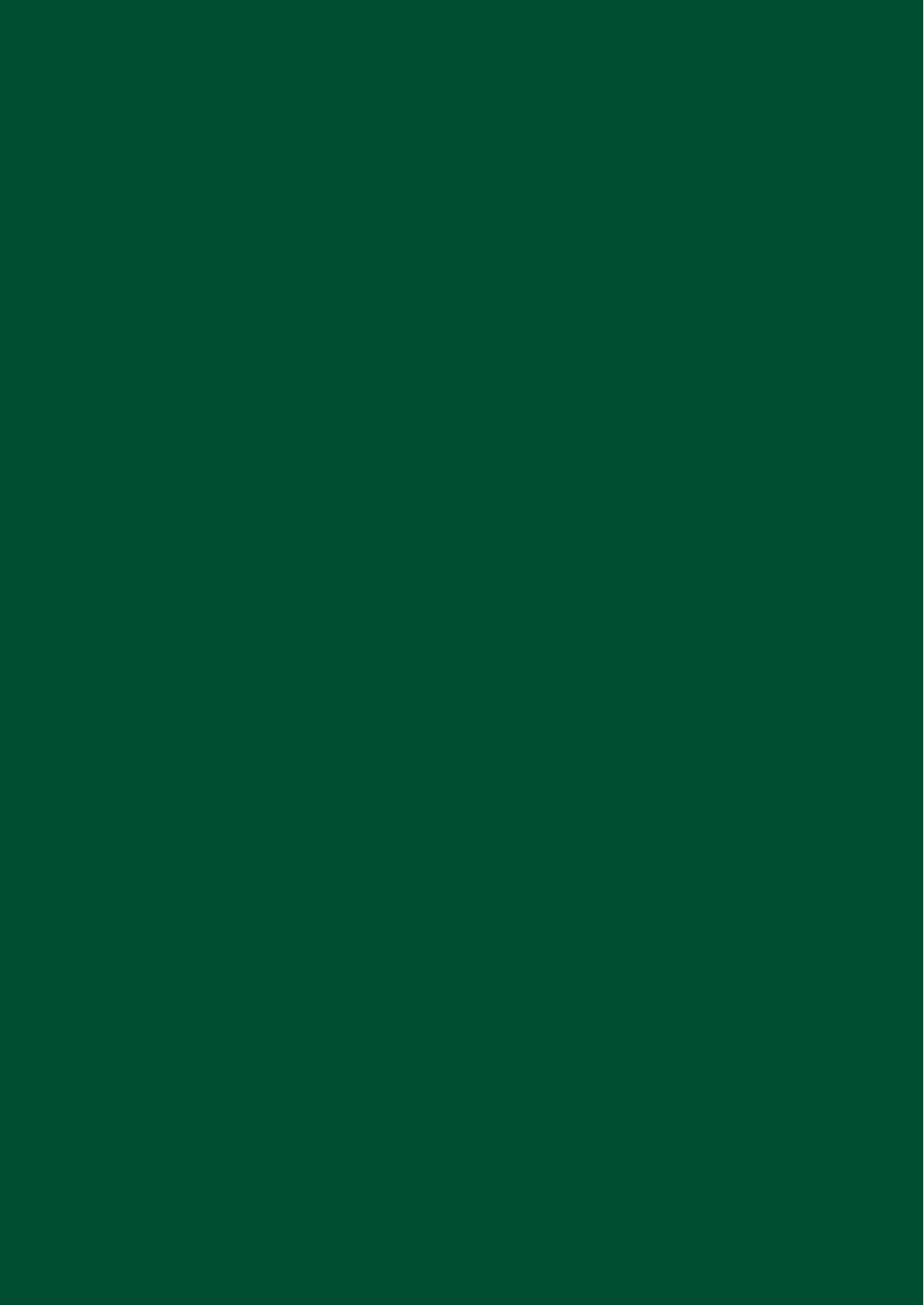### **APPENDIX V**

# **Electrical Equipment NOT Containing PCBs**

**While care has been taken to ensure the accuracy of the information provided, Environment Australia, the New Zealand Ministry of Health, the publishers, authors, laboratories and companies supplying information for the list, do not accept responsibility for any act or omission made on the basis of the test results that follow.**

The following items of electrical equipment have been found not to contain PCBs. Unless otherwise noted the equipment items in the list are capacitors.

This list is not an all-inclusive list. The absence of a capacitor from the following list is not a guarantee that the capacitor does contain PCBs: it is possible that the capacitor has not yet been tested to determine whether it contains PCBs. If there is any doubt as to whether a capacitor or any electrical equipment contains PCBs, treat the equipment as if it does contain PCBs.

Note: PFCU is an abbreviation for Power Factor Correction Unit

**The capacitors in the following table are firstly listed according to manufacturer and then according to capacitance.**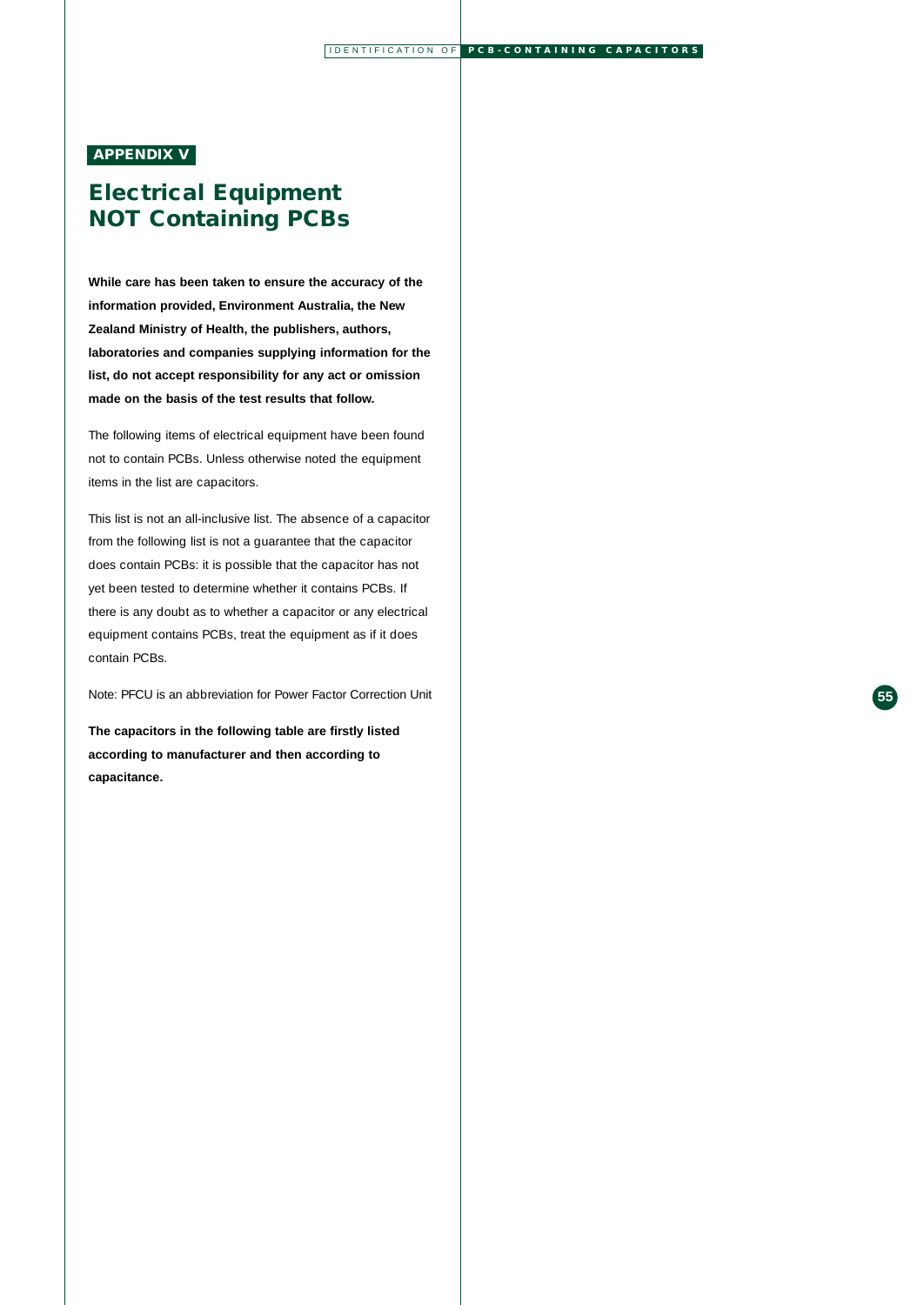| <b>Make</b> | <b>Type</b>       | <b>Capacitance</b><br>$(\mu F)$ | <b>Dimensions (cm)</b>      | Power (V)  | <b>Remarks</b>     |
|-------------|-------------------|---------------------------------|-----------------------------|------------|--------------------|
| <b>AEE</b>  | <b>RKA 2420</b>   |                                 | $9.8 \times 4.8 \times 2.9$ |            |                    |
| <b>AEE</b>  | RJK 37803, 600    | 0.25                            | $1.8 \times 1.3 \times 0.6$ | 250        |                    |
| <b>AEE</b>  | RJK 37913 1366    | 0.25                            | $2.5 \times 1$              |            | Cylinder           |
| <b>AEE</b>  | RJK 37913 2767    | 0.25                            | $2.5 \times 1$              | 200        | Cylinder           |
| <b>AEE</b>  | 58 No.16, 844     | $1 + 1$                         | $2.5 \times 4.1 \times 8.1$ |            |                    |
| <b>AEE</b>  | 59 No.16 A177     | $1 + 1$                         | $2.5 \times 4.1 \times 8.1$ |            |                    |
| <b>AEE</b>  | A 2237            | $\mathbf{1}$                    |                             |            |                    |
| <b>AEE</b>  | MP 2774           | $\mathbf{1}$                    |                             |            |                    |
| <b>AEE</b>  | PMG 5102          | $1 + (-10%)$                    | $3.8 \times 1.6$            | 250        |                    |
| <b>AEE</b>  | <b>PMR</b>        | $\overline{1}$                  | $3.5 \times 1.6$            | 200        |                    |
| <b>AEE</b>  | PME 2602, MP2670  | $\overline{2}$                  | $2.1 \times 3.0 \times 1.4$ | 250        |                    |
| <b>AEE</b>  | PMG 5102          | $\overline{2}$                  | $3.7 \times 2.0$            | 250        |                    |
| <b>AEE</b>  | <b>PMR</b>        | $\overline{a}$                  | $5.2 \times 1.6$            | 200 +/-10% |                    |
| <b>AEE</b>  | <b>RJK 90110</b>  | $\overline{2}$                  | $9.3 \times 4.8 \times 2.7$ |            |                    |
| <b>AEE</b>  | RKAP 214x31       | $\overline{2}$                  | $9.4 \times 2.8 \times 4.8$ |            |                    |
| <b>AEE</b>  | RKAP 214413       | 2 2 2 2                         |                             |            |                    |
| <b>AEE</b>  | <b>RKAP 22420</b> | $\overline{2}$                  | $9.3 \times 4.8 \times 2.8$ |            |                    |
| <b>AEE</b>  | T118              | $2 + 2 + (-10%)$                | $4.1 \times 2.5 \times 8.1$ | 250/500    |                    |
| AE          | EFD               | $2.7 + -10%$                    |                             |            | List No. F632      |
| <b>AEE</b>  | <b>PMN 5417</b>   | $2.8\,$                         |                             | 250        | 50 Hz MP Capacitor |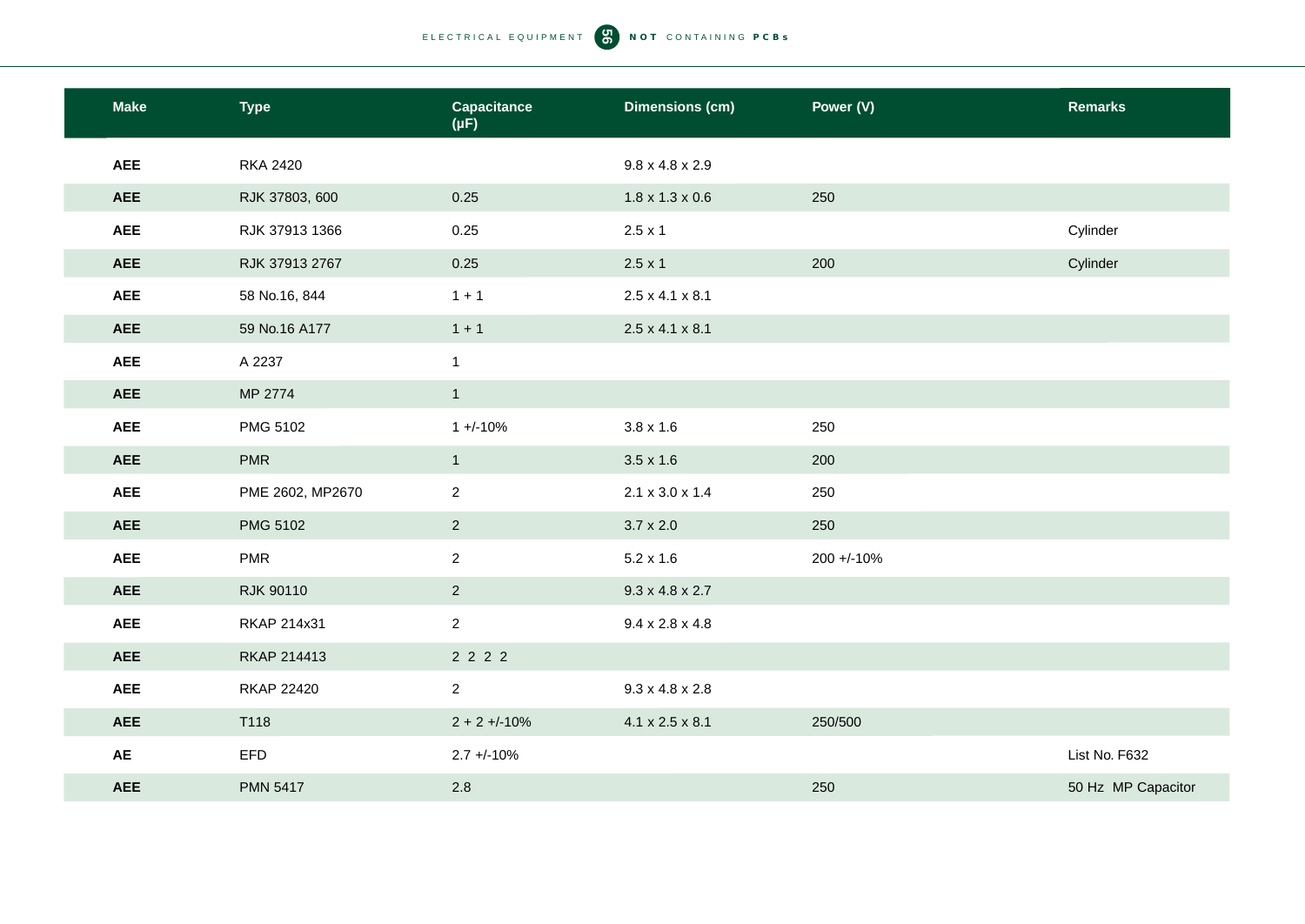| <b>Make</b> | <b>Type</b>      | <b>Capacitance</b><br>$(\mu F)$ | <b>Dimensions (cm)</b>      | Power (V)      | <b>Remarks</b>     |
|-------------|------------------|---------------------------------|-----------------------------|----------------|--------------------|
| <b>AEE</b>  | <b>FCS</b>       | 2.94                            |                             |                |                    |
| <b>AEE</b>  | GA               | 2.95                            |                             |                |                    |
| <b>AEE</b>  | <b>FDS</b>       | $\mathbf{3}$                    |                             | <b>250 VAC</b> | 50 W Mineral Oil   |
| <b>AEE</b>  | <b>PMN 5417</b>  | $3 + (-10\%$                    |                             | 250            | 50 Hz MP Capacitor |
| <b>AEE</b>  |                  | 3.1                             |                             |                |                    |
| <b>AEE</b>  | PMG 5102         | $4 + (-10\%$                    | $5.0 \times 2.0$            | 250            |                    |
| <b>AEE</b>  | <b>PMN 5417</b>  | $4 + 10%$                       |                             | 250            | 50 Hz              |
| <b>AEE</b>  | <b>RKA 14x20</b> | $\overline{4}$                  | $9.7 \times 4.8 \times 2.9$ |                |                    |
| <b>AEE</b>  | <b>PMN 5417</b>  | 5                               | $8.0 \times 3.5$            | 250            |                    |
| <b>AEE</b>  | <b>PMR</b>       | $5 + (-10\%$                    | $5.0 \times 2.5$            | 200            |                    |
| <b>AEE</b>  | <b>FD</b>        | $5.5\,$                         |                             |                |                    |
| <b>AEE</b>  | <b>PMN 5417</b>  | 6.3                             | $7.7 \times 3.5$            | 250            |                    |
| <b>AEE</b>  | <b>PMN 5417</b>  | 6.5                             |                             | 250            | 50 Hz MP Capacitor |
| <b>AEE</b>  | <b>PMN 5417</b>  | $\bf{8}$                        |                             |                |                    |
| <b>AEE</b>  | <b>SLF</b>       | $8.2 + -10%$                    | $4.0 \times 2.5 \times 1.8$ | 250            |                    |
| <b>AEE</b>  | <b>PMN 5417</b>  | $8.5 + -10%$                    | $7.5 \times 4.0$            | 250            |                    |
| <b>AEE</b>  | <b>PMN 5417</b>  | $\boldsymbol{9}$                |                             | 250            | 50 Hz MP Capacitor |
| <b>AEE</b>  | <b>PMN 5417</b>  | $10$                            |                             | 250            | 50 Hz MP Capacitor |
| <b>AEE</b>  | <b>PMN</b>       | 10                              |                             |                |                    |
| <b>AEE</b>  | <b>PMR</b>       | $10$                            | $3.8 \times 2.5$            | 100            |                    |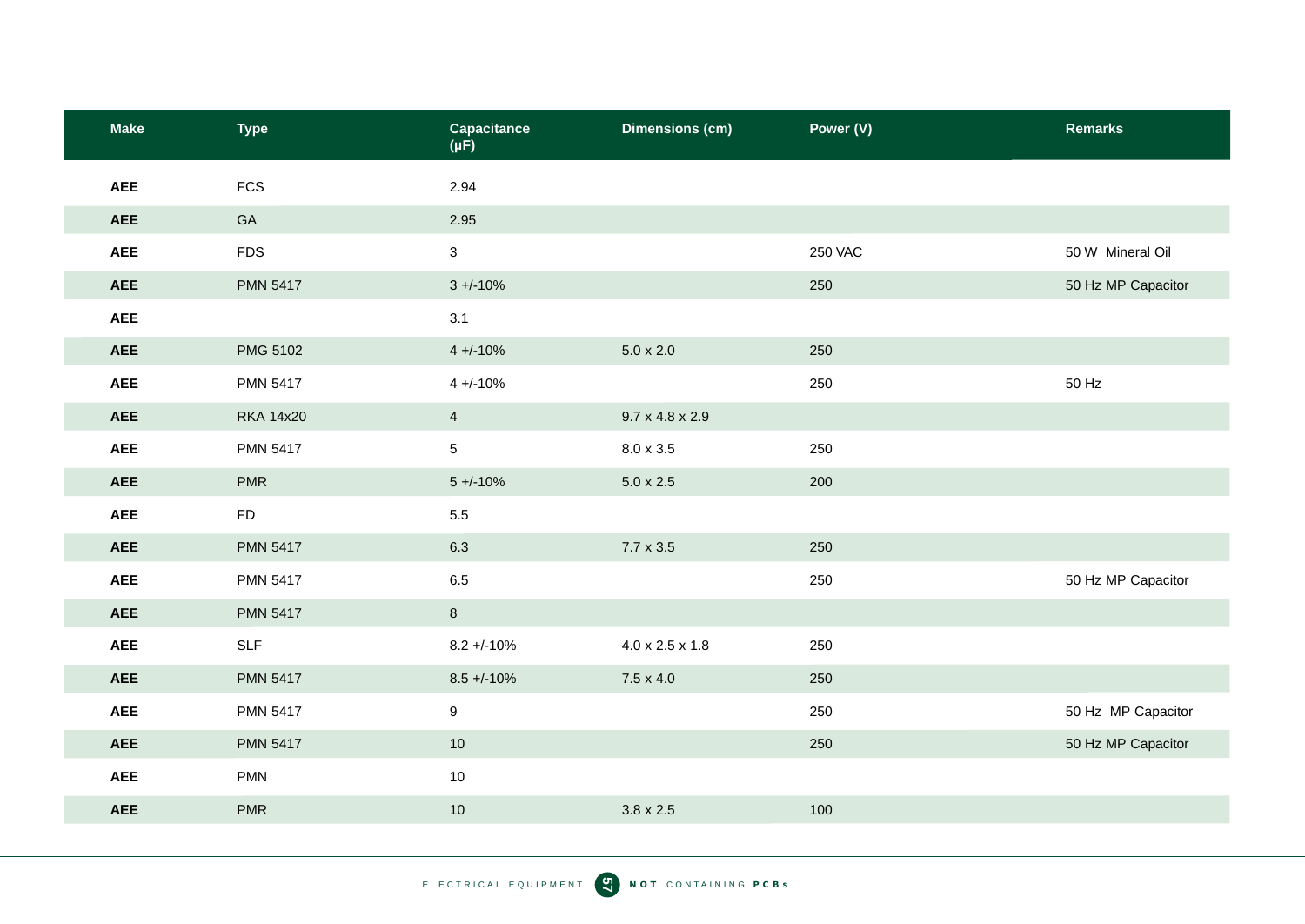| <b>Make</b>     | <b>Type</b>        | <b>Capacitance</b><br>(uF) | <b>Dimensions (cm)</b>      | Power (V)      | <b>Remarks</b>     |
|-----------------|--------------------|----------------------------|-----------------------------|----------------|--------------------|
| <b>AEE</b>      | RJK 90120          | 10a10b                     |                             |                |                    |
| <b>AEE</b>      | <b>PMN 5417</b>    | 11                         |                             |                |                    |
| <b>AEE</b>      | <b>PMN 5417</b>    | 12                         |                             | 250            | 50 Hz MP Capacitor |
| <b>AEE</b>      | <b>PFE 210GF</b>   | 22n0                       | $2.8 \times 1.9 \times 0.8$ | 200            |                    |
| <b>AEE</b>      | FT.                | 25.0                       |                             | 250 VAC WKG    | 50 c/s Mineral Oil |
| <b>AEE</b>      | <b>PMN 5417</b>    | 35                         |                             |                |                    |
| <b>AEE</b>      | PEG 124 MB247 M    | 47                         | $3.1 \times 1.0$            | 64             |                    |
| <b>AEE</b>      | PEG 124 MD310 M    | 100                        | $3.0 \times 1.2$            | 64             |                    |
| <b>AEE</b>      | <b>RKGP 2003</b>   | 100                        | $9.3 \times 4.7 \times 2.7$ | 64             |                    |
| <b>AEE</b>      | <b>RKGP 2016</b>   | 100                        | $9.3 \times 4.8 \times 2.7$ | 64             |                    |
| <b>AEE</b>      | <b>RKGP 2022</b>   | 100a 100b                  | $9.3 \times 4.7 \times 2.7$ | 64             |                    |
| <b>AEE</b>      | PEG 124, MF315M    | 150                        | $3.0 \times 1.5$            | 64             |                    |
| <b>AEE</b>      | <b>RKGP 2008</b>   | 150                        | $9.2 \times 4.7 \times 2.7$ | 64             |                    |
| <b>AEE</b>      | <b>RKGP 2017</b>   | 200                        | $9.4 \times 4.8 \times 2.8$ | 64             |                    |
| <b>AEE</b>      | <b>RKGP 2044</b>   | 200                        | $9.3 \times 2.7 \times 4.6$ | 64             |                    |
| <b>ALPHA</b>    | MPP Capacitor S.H. | $2.8 + -10%$               |                             | <b>250 VAC</b> | 50 Hz              |
| <b>ALPHA</b>    | MP Capacitor       | $6.0 + (-10\%$             |                             | 250            | 50 Hz              |
| <b>ALPHA</b>    | MPP Capacitor S.H. | $6 + -10%$                 |                             | <b>250 VAC</b> | 50 Hz              |
| <b>ALPHA</b>    | MPP Capacitor S.H. | $9.0 + / -10%$             |                             | <b>250 VAC</b> | 50 Hz              |
| <b>AME BICC</b> | C2224              | $3.5 + -10%$               | $6.2 \times 4.0$            |                |                    |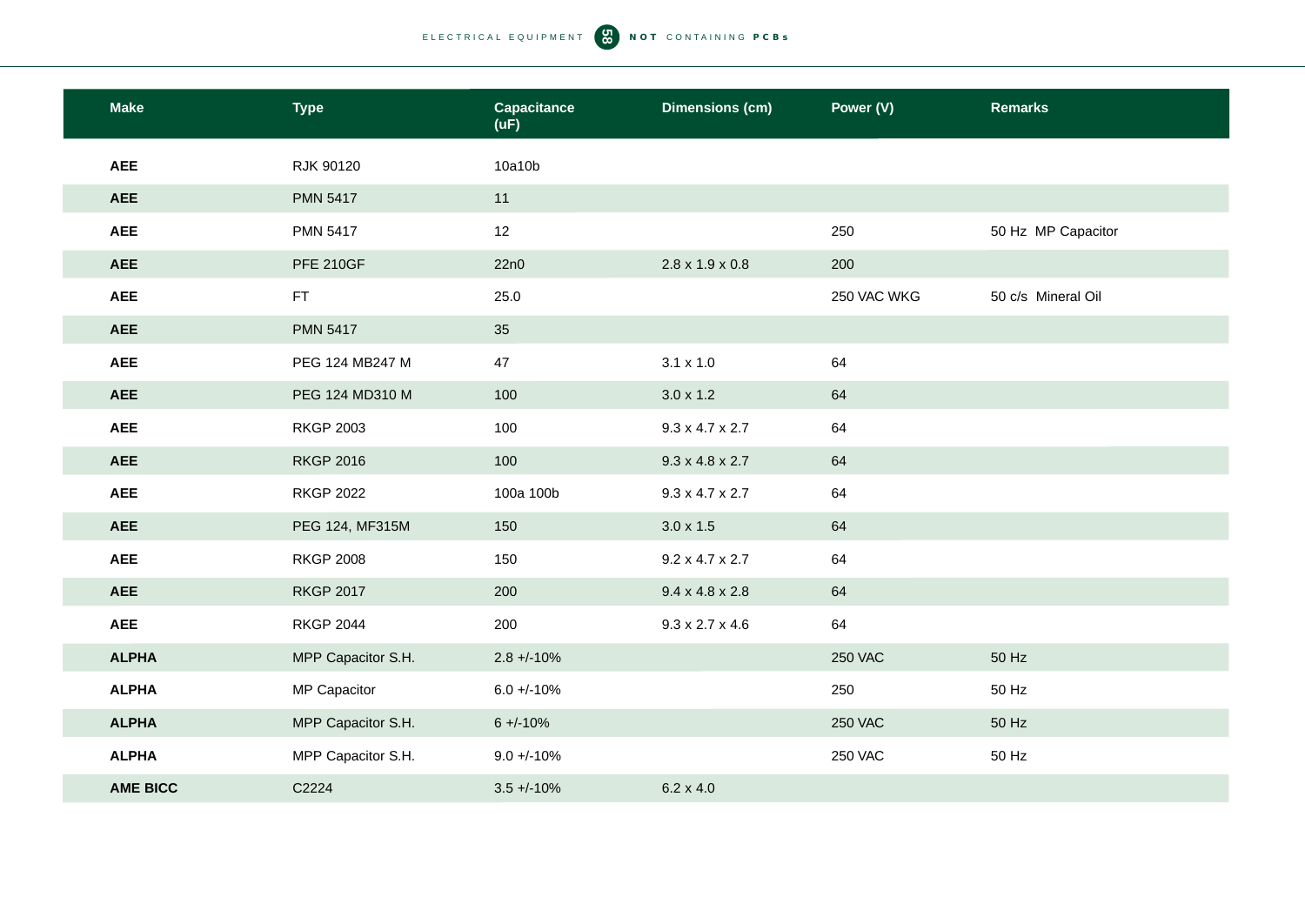| <b>Make</b>                | <b>Type</b>                 | <b>Capacitance</b><br>(UF) | <b>Dimensions (cm)</b>      | Power (V) | <b>Remarks</b>               |
|----------------------------|-----------------------------|----------------------------|-----------------------------|-----------|------------------------------|
| <b>AME BICC</b>            | C2273                       | $5.5 + (-10\%$             | $10.3 \times 4.0$           | 250       |                              |
| <b>AME BICC</b>            | C2223                       | $6 + -10%$                 | $7.5 \times 3.8$            | 250       |                              |
| <b>AME BICC</b>            | C2220                       | $8.4 + -5%$                | $10.2 \times 4.0$           | 250       |                              |
| <b>AME BICC</b>            | C2274                       | $10 + (-10\%$              | $10.2 \times 4.0$           | 250       |                              |
| <b>AME BICC</b>            | GC2384                      | $15 + (-10\%$              | $7.5 \times 4.5$            | 250       |                              |
| <b>AME BICC</b>            | GC2386                      | $30 + (-10\%$              | $9.0 \times 5.2$            | 250       |                              |
| <b>ANDREW ICAR</b>         | 1592                        |                            | 28.8 x 12.2 x 14.5          | 415       |                              |
| <b>ASEA</b>                | CEP 41311                   | 66.4 - 5% + 10%            | $14.0 \times 5.5$           |           |                              |
| <b>ASSOCIATED LIGHTING</b> | <b>SC140W</b>               |                            |                             | 240       | 50 Hz Ballast                |
| <b>ATE</b>                 | 849, L68066                 | $0.5 + 0.5$                |                             |           |                              |
| <b>ATE</b>                 | 846, L68068, 101.HS1/1      | $\mathbf{1}$               | 8.1 x 4.1 x 1.2             |           |                              |
| <b>AWA</b>                 | 3/1215A, SEB, 6/201 TR1     |                            | $8.3 \times 5.8 \times 4.9$ |           | Transformer                  |
| <b>AWA</b>                 | U3551                       |                            |                             |           |                              |
| <b>AWA</b>                 | 3/1215A, TR1, 2473          |                            | 8.8 x 5.0 x 5.8             |           | <b>Transformer Equipment</b> |
| <b>AWA</b>                 | 3/1215A Ser 6/201, 38552/70 |                            | $8.8 \times 5.8 \times 5.0$ |           | Transformer                  |
| <b>BAL-CO</b>              | <b>B4C-140L</b>             |                            |                             | 240       | 50 Hz Ballast                |
| <b>BHC</b>                 | 8929                        | $60 - 75$                  | $11.4 \times 5.5$           | 220/275   |                              |
| <b>BHC</b>                 | CY 211515-G2                | 170 - 220                  | $12.0 \times 5.3$           | 220/275   |                              |
| <b>BICC</b>                | GC2226                      | $5 + (-5)$                 | $9.7 \times 3.8$            | 440       |                              |
| <b>BICC</b>                | GC2245                      | $5.0 + (-10\%$             | $6.5 \times 3.8$            | 250       |                              |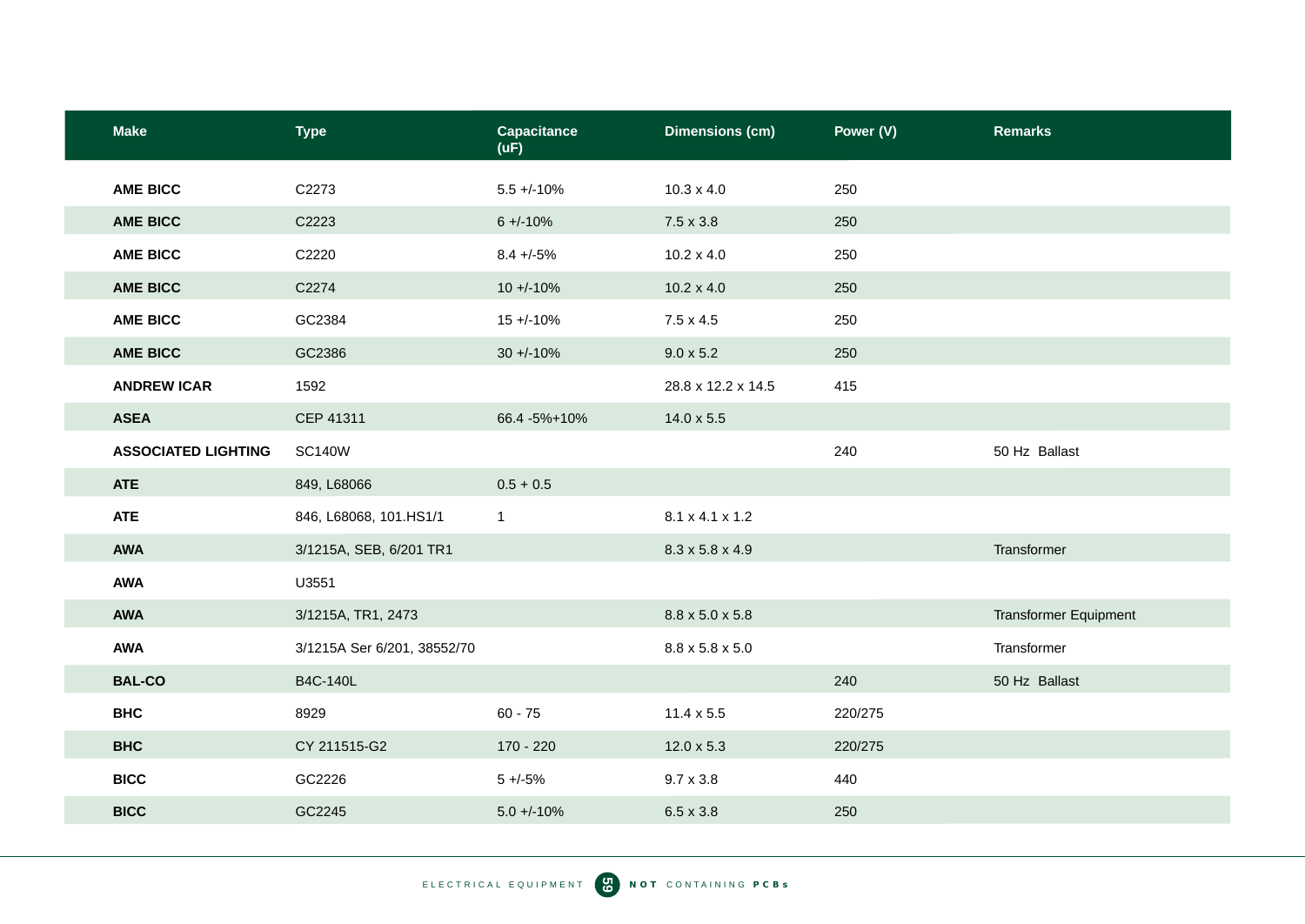| <b>Make</b>     | <b>Type</b>       | <b>Capacitance</b><br>$(\mu F)$ | <b>Dimensions (cm)</b>   | Power (V)      | <b>Remarks</b>              |
|-----------------|-------------------|---------------------------------|--------------------------|----------------|-----------------------------|
| <b>BICC</b>     | BB-9-74           | 6                               |                          |                |                             |
| <b>BICC</b>     | C2222             | $8 + -10%$                      | $7.5 \times 3.8$         | 250            |                             |
| <b>BICC</b>     | GC2222            | $8.0 + (-10\%)$                 | $6.5 \times 3.8$         | 250            |                             |
| <b>BOSCH</b>    | KO/MP20/1G160/1   | 0.5                             | $4.6 \times 2.0$         | 350/525        |                             |
| <b>BOSCH</b>    | <b>HPF</b>        | 3.3                             |                          |                |                             |
| <b>BOSCH</b>    | KO/MP25/4G160/1   | $\overline{4}$                  | $4.5 \times 2.8$         | 160/240        |                             |
| <b>BOSCH</b>    | 0 670 321 473     | $6 + (-10%)$                    |                          |                | Mineral Oil                 |
| <b>BOSCH</b>    | 670321475         | $6\phantom{.}6$                 |                          |                |                             |
| <b>BOSCH</b>    | 760321542         | $9\,$                           |                          |                |                             |
| <b>BOSCH</b>    | 670321477         | 10                              |                          |                |                             |
| <b>BOSCH</b>    | 0 675 313 092 MKP | $16 + (-5%)$                    | $8.0 \times 4.5$         | 400/460        |                             |
| <b>BOSCH MP</b> | 0 670 323 133     | $7.2 + 5\%$                     | $11.5 \times 4.0$        | 440            |                             |
| <b>CPL</b>      | <b>PMN</b>        |                                 |                          |                |                             |
| <b>CPL</b>      | <b>THERMATITE</b> | 2.5                             |                          | <b>250 VAC</b> |                             |
| <b>CPL</b>      |                   | 2.7                             |                          |                |                             |
| <b>CPL</b>      |                   | $\mathbf{3}$                    |                          |                |                             |
| <b>CPL</b>      | <b>THERMATITE</b> | $3 - 5$                         | $11 \times 4 \times 2.5$ | <b>250 VAC</b> |                             |
| <b>CPL</b>      |                   | 3.5                             |                          | <b>250 VAC</b> | <b>Bituminous Substance</b> |
| <b>CPL</b>      | <b>BSS2818</b>    | 5.0                             |                          | <b>250 VAC</b> | <b>Bituminous Substance</b> |
| <b>CPL</b>      |                   | 6.0                             |                          | <b>250 VAC</b> | BS1650-1963                 |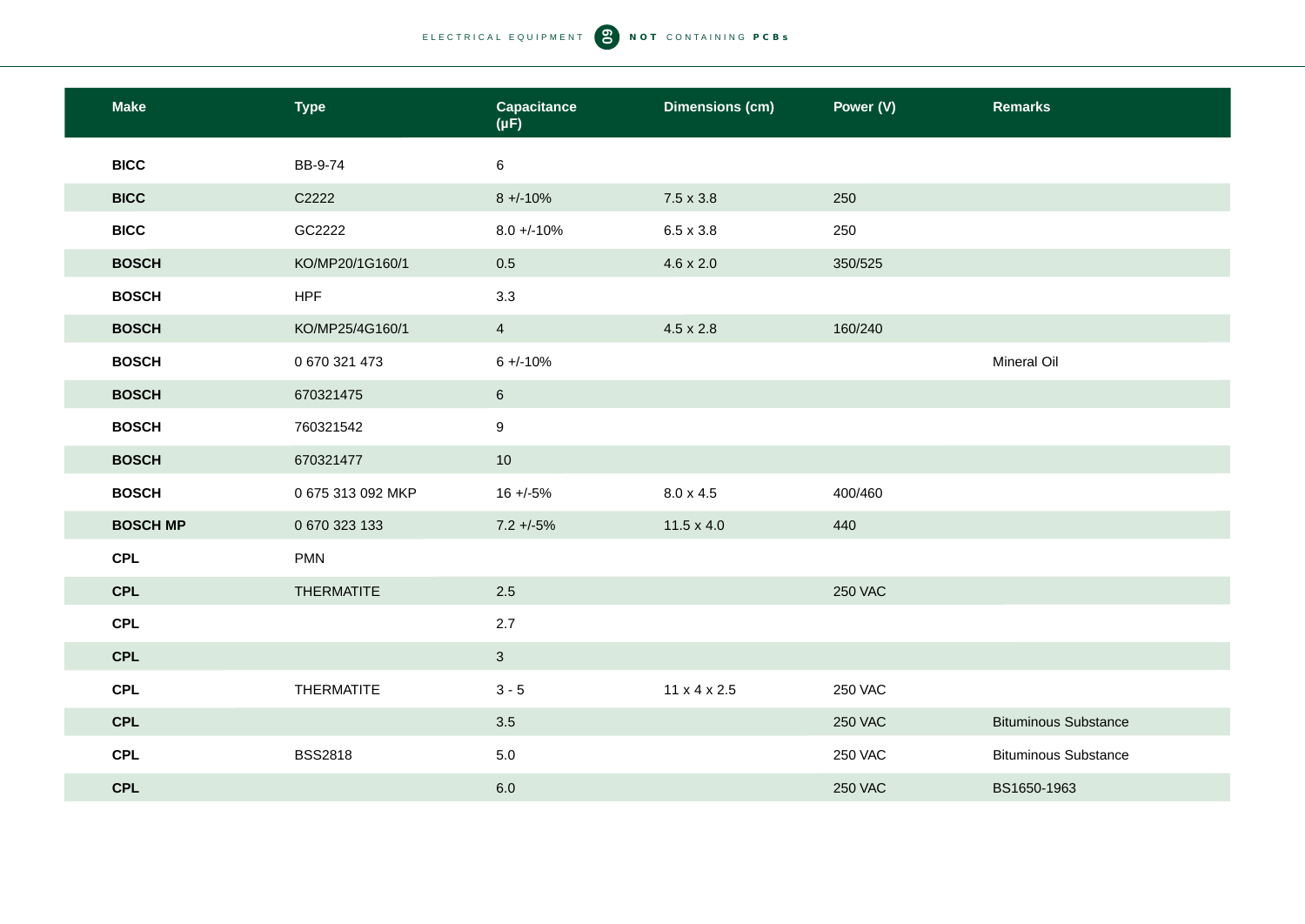| <b>Make</b>        | <b>Type</b>           | Capacitance<br>$(\mu F)$ | <b>Dimensions (cm)</b> | Power (V)      | <b>Remarks</b>              |
|--------------------|-----------------------|--------------------------|------------------------|----------------|-----------------------------|
| <b>CPL</b>         |                       | 6.5                      |                        |                |                             |
| <b>CPL</b>         | <b>THERMATITE</b>     | $7.0$                    |                        | <b>250 VAC</b> |                             |
| <b>CPL</b>         |                       | 10                       |                        |                |                             |
| <b>CPL</b>         |                       | 11                       |                        |                |                             |
| <b>CPL</b>         |                       | 13                       |                        |                |                             |
| CPL                | BSS2818, 1961         | 105                      |                        | <b>250 VAC</b> | <b>Bituminous Substance</b> |
| <b>CTS (KEMET)</b> | Kemet .J + WK 3B      | 47                       |                        | 35             |                             |
| <b>CTS (KEMET)</b> | Kemet .J + XB 5D      | 100                      |                        | 20             |                             |
| D                  | 78888-78987           |                          | 30.0 x 13.0 x 9.0      | 415            |                             |
| <b>DALY</b>        | <b>PFT MI 99/10CW</b> | 1750                     | $10.5 \times 6.5$      | 350 VDC        |                             |
| <b>DALY</b>        | M22L1130CNOS00        | 138 - 182                | $13.2 \times 5.0$      | 275            |                             |
| <b>DAWCO</b>       |                       | 2.7                      |                        |                |                             |
| <b>DAWCO</b>       |                       | $\mathbf{3}$             |                        |                |                             |
| <b>DAWCO</b>       | BS4017-1966           | $3.5 + (-10\%)$          |                        | 250            | $50 \text{ c/s}$            |
| <b>DAWCO</b>       |                       | $\,6$                    |                        |                |                             |
| <b>DAWCO</b>       |                       | 6.5                      |                        |                |                             |
| <b>DAWCO</b>       |                       | 10                       |                        |                |                             |
| <b>DAWCO</b>       |                       | 13                       |                        |                |                             |
| <b>DAWSON</b>      | VL 250 PBHSFH         | 25                       |                        |                |                             |
| <b>DUBILIER</b>    | 050                   | 93                       | $12.0 \times 5.8$      | 250            |                             |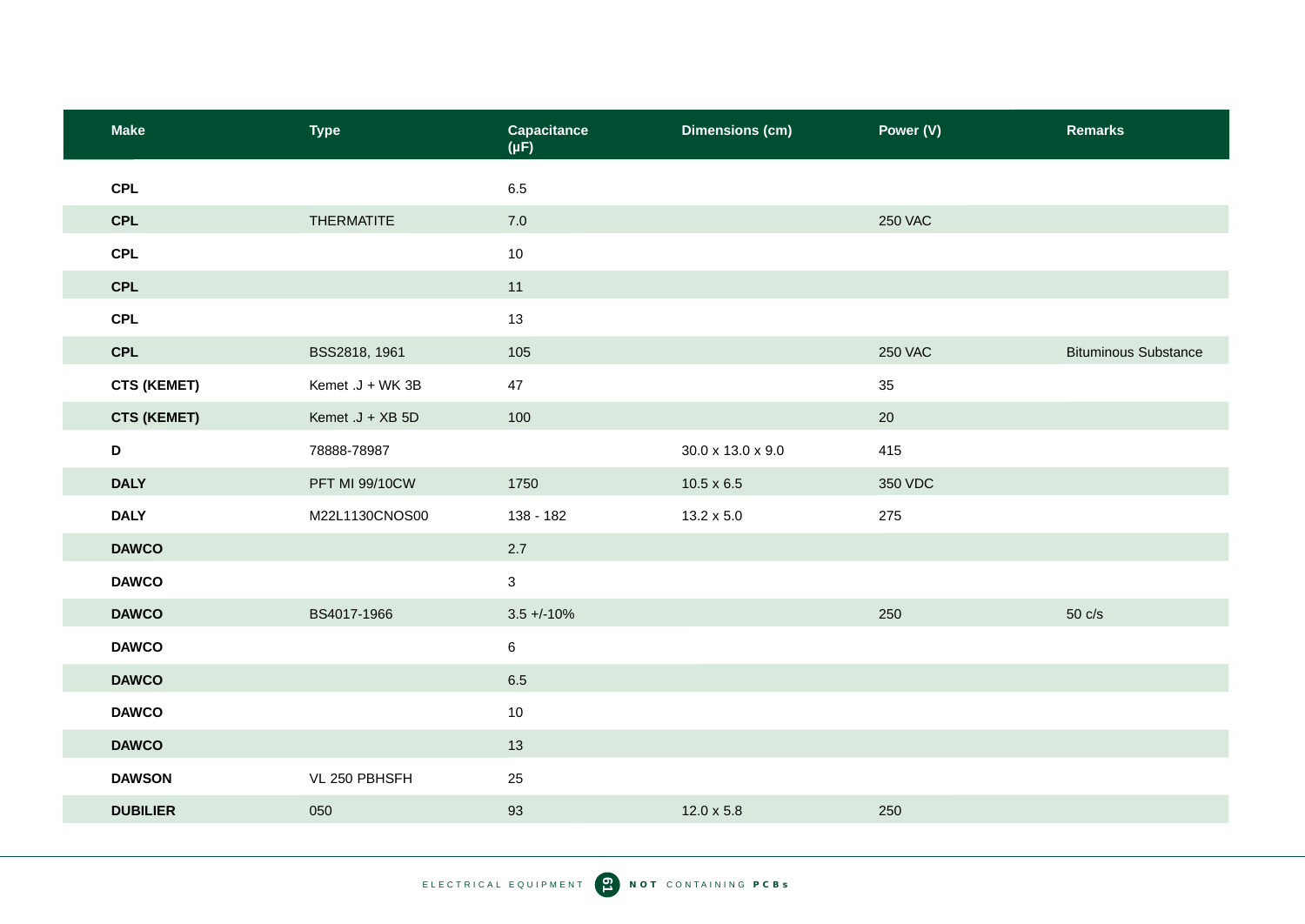| <b>Make</b>     | <b>Type</b>            | Capacitance<br>$(\mu F)$ | <b>Dimensions (cm)</b>       | Power (V) | <b>Remarks</b> |
|-----------------|------------------------|--------------------------|------------------------------|-----------|----------------|
| <b>DUBILIER</b> | B1233                  | 24.0 +/-20%              | $11.5 \times 8.5 \times 6.5$ | 350       |                |
| <b>DUBILIER</b> | 066                    | 15                       | $9.0 \times 13.0 \times 9.0$ | 230       | PFCU           |
| <b>DUBILIER</b> | 219                    |                          | 30.5 x 13.0 x 9.0            | 415       | PFCU           |
| <b>DUBILIER</b> | 247                    |                          | 17.5 x 13.0 x 9.0            | 400       | PFCU           |
| <b>DUBLIER</b>  | 425                    |                          |                              |           |                |
| <b>DUBILIER</b> | 442                    |                          | 13.5 x 12.5 x 9.0            | 400       | PFCU           |
| <b>DUBILIER</b> | 5910-99-011-2353       |                          | $6.2 \times 5.4 \times 4.8$  | 550A/800C | PFCU           |
| <b>DUBILIER</b> | <b>JK</b>              |                          | 14.5 x 12.5 x 9.0            | 400       | PFCU           |
| <b>DUBILIER</b> | KM                     |                          | 30.5 x 13.0 x 9.0            | 415       | PFCU           |
| <b>DUBILIER</b> | <b>MC</b>              |                          | 28.0 x 12.5 x 9.0            | 400       | PFCU           |
| <b>DUBILIER</b> | <b>MD</b>              |                          | 15.8 x 13.0 x 9.0            | 400       | PFCU           |
| <b>DUBILIER</b> | ML                     |                          | 15.0 x 12.5 x 9.0            | 400       | PFCU           |
| <b>DUBLIER</b>  | NITROGOL LDB 343       |                          |                              |           |                |
| <b>DUBLIER</b>  | NITROGOL LE B35        |                          |                              |           |                |
| <b>DUBILIER</b> | OA                     |                          | 16.5 x 12.5 x 9.0            | 460       | PFCU           |
| <b>DUBILIER</b> | PA                     |                          | 14.5 x 13.0 x 9.0            | 460       | PFCU           |
| <b>DUBILIER</b> | PB                     |                          | 14.5 x 13.0 x 9.0            | 400       | PFCU           |
| <b>DUBILIER</b> | $\mathsf{Q}\mathsf{D}$ |                          | $9.0 \times 12.5 \times 9.0$ | 230/400   | PFCU           |
| <b>DUBILIER</b> | $\mathsf{Q}\mathsf{E}$ |                          | 16.5 x 12.5 x 9.0            | 400       | PFCU           |
| <b>DUBILIER</b> | SC                     |                          | 23.0 x 13.0 x 8.8            | 400       | <b>PFCU</b>    |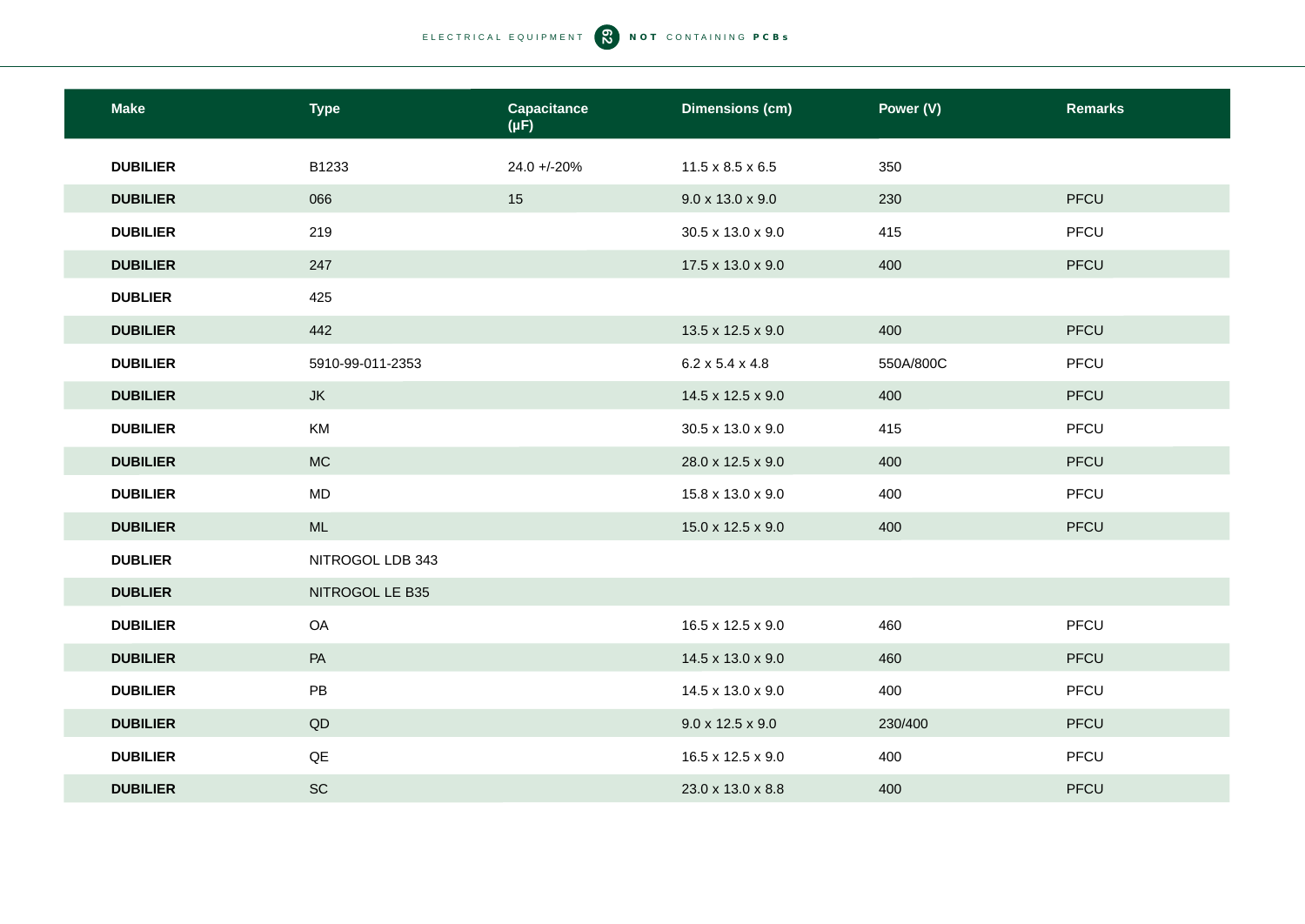| <b>Make</b>  | <b>Type</b>      | Capacitance<br>$(\mu F)$           | <b>Dimensions (cm)</b>      | Power (V) | <b>Remarks</b> |
|--------------|------------------|------------------------------------|-----------------------------|-----------|----------------|
| <b>DUCON</b> | <b>DPB 622</b>   |                                    |                             |           |                |
| <b>DUCON</b> | <b>DPB 1503</b>  |                                    |                             |           |                |
| <b>DUCON</b> | DRB 7502         |                                    |                             |           |                |
| <b>DUCON</b> | ET4D             |                                    | $4.7 \times 1.9$            |           |                |
| <b>DUCON</b> | ET6H             |                                    |                             |           |                |
| <b>DUCON</b> | <b>NPB 7502</b>  |                                    |                             |           |                |
| <b>DUCON</b> | <b>VW, VP 50</b> |                                    |                             |           |                |
| <b>DUCON</b> | MR 35 - 33       | 0.0003                             |                             | 35000     |                |
| <b>DUCON</b> | MR 55-33         | 0.0005                             |                             | 35000 RMS |                |
| <b>DUCON</b> |                  | 0.001                              |                             |           |                |
| <b>DUCON</b> | MR 30 - 21       | 0.001                              |                             | 30000     |                |
| <b>DUCON</b> | High Seal Type   | 0.01                               |                             |           |                |
| <b>DUCON</b> | <b>HS 213</b>    | 0.03                               |                             |           |                |
| <b>DUCON</b> | <b>TPB 112</b>   | 0.1                                |                             |           |                |
| <b>DUCON</b> | RJK 37913        | 0.25                               | $2.2 \times 1.2$            |           |                |
| <b>DUCON</b> | <b>RKA 1444</b>  | $0.25$ a $0.25$ b<br>0.25 c 0.25 d | 4.8 x 2.8 x 9.3             |           |                |
| <b>DUCON</b> | <b>PST 89 A</b>  | $0.5\,$                            |                             |           |                |
| <b>DUCON</b> | RKA 14410 04656  | $0.5$ a $0.5$ b<br>0.5 c 0.5 d     | $4.8 \times 2.8 \times 9.3$ |           |                |
| <b>DUCON</b> | <b>DPB 7503</b>  | $\mathbf{1}$                       | 26 x 13 x 9                 | 7500      |                |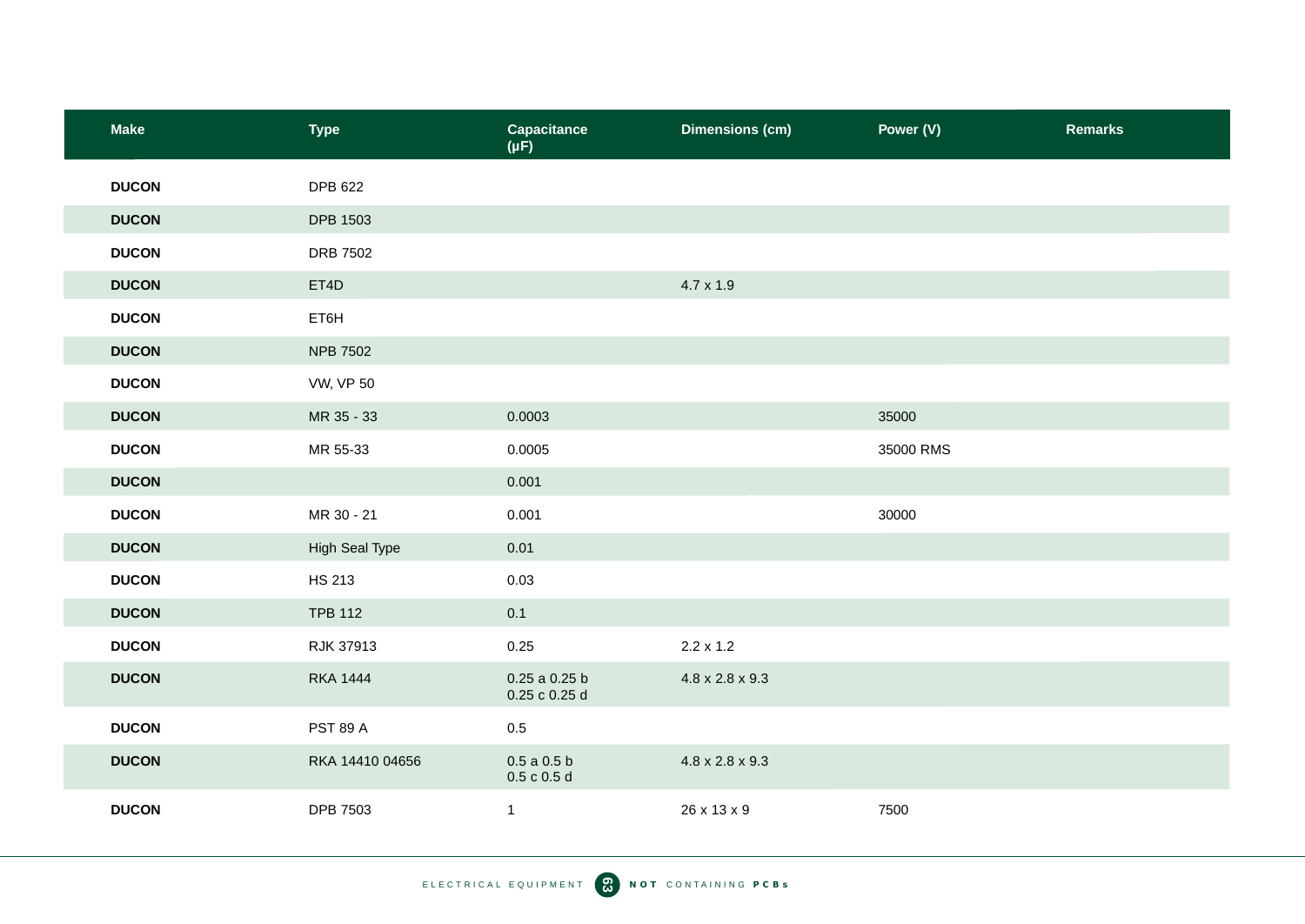| <b>Make</b>  | <b>Type</b>           | <b>Capacitance</b><br>$(\mu F)$ | <b>Dimensions (cm)</b>       | Power (V) | <b>Remarks</b>  |
|--------------|-----------------------|---------------------------------|------------------------------|-----------|-----------------|
| <b>DUCON</b> | EPO 1045              | 1.0                             | $9.7 \times 4.5 \times 2.8$  | 70        |                 |
| <b>DUCON</b> | PO606                 | $2^{\circ}$                     |                              |           |                 |
| <b>DUCON</b> | <b>RKA 1410</b>       | 2a                              | $4.8 \times 2.8 \times 9.7$  |           |                 |
| <b>DUCON</b> | RKA 14416 3087A       | 2a1b1c1d                        | $4.8 \times 2.8 \times 9.3$  |           |                 |
| <b>DUCON</b> | RKA 14414 30236       | 2a2b1c1d                        | $4.8 \times 2.8 \times 9.3$  |           |                 |
| <b>DUCON</b> | RKA 2420 36003        | 2 <sub>2</sub>                  |                              |           |                 |
| <b>DUCON</b> | <b>SJB 80</b>         | 3.5                             |                              |           |                 |
| <b>DUCON</b> | <b>LPC</b>            | $\overline{4}$                  |                              |           |                 |
| <b>DUCON</b> | <b>LPA 218</b>        | 5.5                             |                              |           |                 |
| <b>DUCON</b> | <b>FPL 208</b>        | $6\phantom{.}$                  | $11.6 \times 5.4 \times 3.1$ | 250       |                 |
| <b>DUCON</b> | <b>LPA 220</b>        | 6                               |                              |           |                 |
| <b>DUCON</b> | LPA 491               | $6\phantom{.}$                  |                              |           |                 |
| <b>DUCON</b> | 2 C 652               | 6.5                             |                              |           |                 |
| <b>DUCON</b> | APB 2110              | 11                              |                              |           |                 |
| <b>DUCON</b> | RJK 90111             | 16 a                            | $4.8 \times 2.8 \times 9.3$  |           |                 |
| <b>DUCON</b> | LPB 239               | $20 + 10%$                      | $11.8 \times 8.5 \times 6.6$ | 250       | Paper Capacitor |
| <b>DUCON</b> | RJK 90110             | 25                              | $9.6 \times 4.9 \times 2.9$  |           |                 |
| <b>DUCON</b> | EPO 505 052/5, 305051 | 50                              | $3.3 \times 1.3$             | 64        |                 |
| <b>DUCON</b> | EPO 505 102/5, 82009  | 50                              | $3.2 \times 1.5$             | 100       |                 |
| <b>DUCON</b> | EPO 506 012/5, 206007 | 50                              | $3.2 \times 1.5$             | 12        |                 |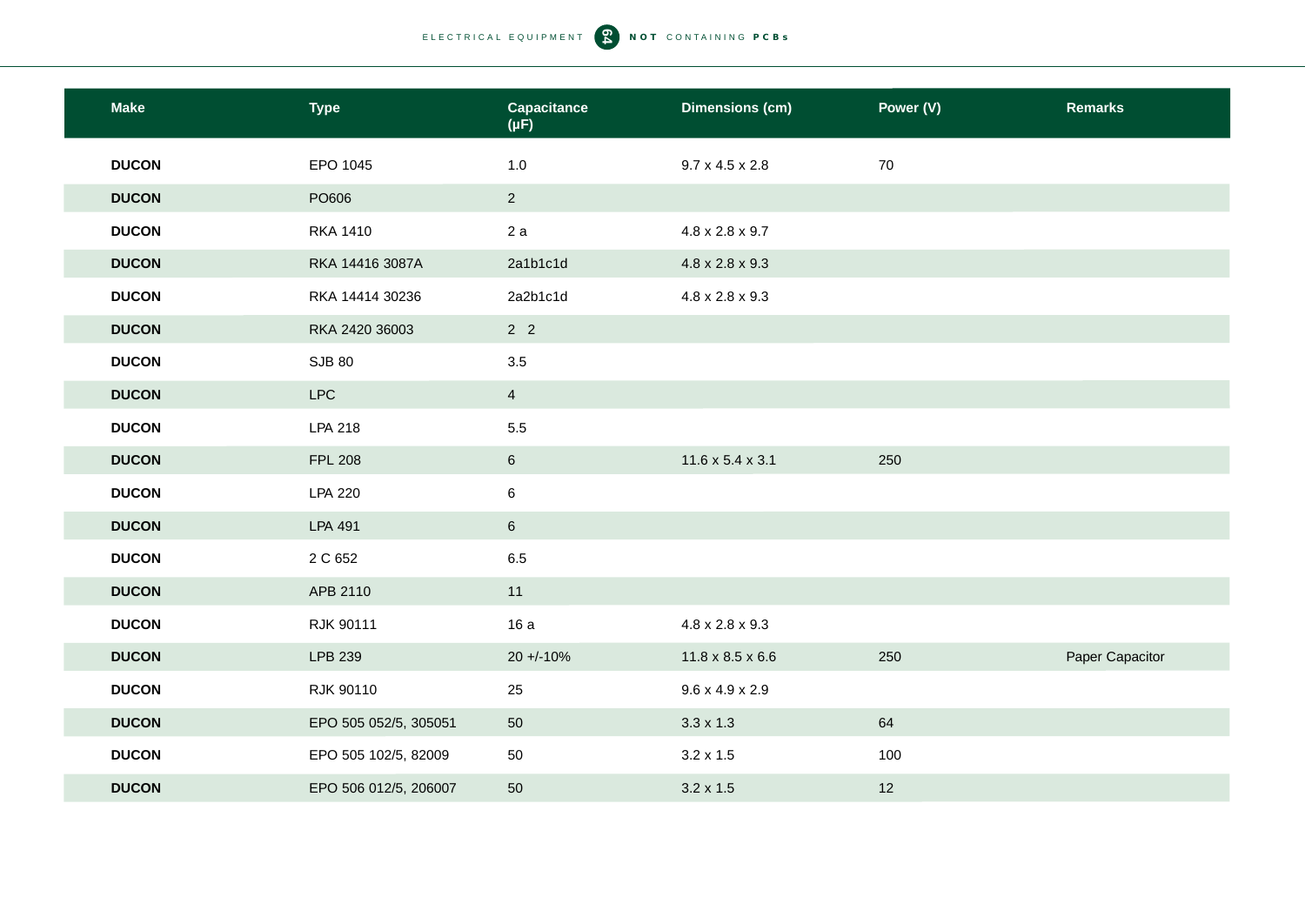| <b>Make</b>          | <b>Type</b>           | <b>Capacitance</b><br>$(\mu F)$ | <b>Dimensions (cm)</b>      | Power (V) | <b>Remarks</b>         |
|----------------------|-----------------------|---------------------------------|-----------------------------|-----------|------------------------|
| <b>DUCON</b>         | EPO 1023              | 50                              | $9.5 \times 4.5 \times 2.5$ | 70        |                        |
| <b>DUCON</b>         | EPO 505               | 100                             | $3.3 \times 1.4$            | 64        |                        |
| <b>DUCON</b>         | EPO 505 103/1, 108006 | 100                             | $3.2 \times 1.5$            | 100       |                        |
| <b>DUCON</b>         | 302026                | 100                             | $9.7 \times 4.7 \times 2.7$ | 70        |                        |
| <b>DUCON</b>         | ET6C                  | 100                             | $3.9 \times 2.6$            | 100       |                        |
| <b>DUCON</b>         | <b>EMB 825</b>        | 200                             |                             |           |                        |
| <b>DUCON</b>         | EPO 505 103/2, 404024 | 200                             | $3.9 \times 2.3$            | 100       |                        |
| <b>DUCON</b>         | EPO 1021              | 200                             | $9.7 \times 4.8 \times 2.8$ | 70        |                        |
| <b>DUCON</b>         | EPO 1033              | 200                             | $9.5 \times 4.9 \times 2.9$ |           |                        |
| <b>DUCON</b>         | ET6C                  | 200                             |                             | 70        |                        |
| <b>DUCON</b>         | VP, ET6E              | 200                             | $5.7 \times 2.5$            | 65        |                        |
| <b>DUCON</b>         | VP, T6C, 217          | 200                             |                             | 70        |                        |
| <b>DUCON</b>         | EPO 1032              | 400                             | $9.7 \times 4.8 \times 2.8$ | 70        |                        |
| <b>DUCON</b>         | 65PV 1861/31, EHD 710 | 500                             |                             |           |                        |
| <b>DUCON</b>         | EH 107                | 1000                            | 13.5 x 7.5 x 7.5            | 100       | Electrolytic Capacitor |
| <b>DUCON</b>         | EH 148                | 1000                            |                             |           |                        |
| <b>DUCON</b>         | <b>EVC/M652</b>       | 1000                            | $10 \times 6$               | 2000      | Cylinder               |
| <b>ENDURANCE</b>     | 3 SMFD                |                                 |                             | 250       |                        |
| <b>ERICSSON/RIFA</b> | <b>BS 4017</b>        |                                 |                             |           |                        |
| <b>ERICSSON/RIFA</b> | <b>PEG 124</b>        |                                 |                             |           |                        |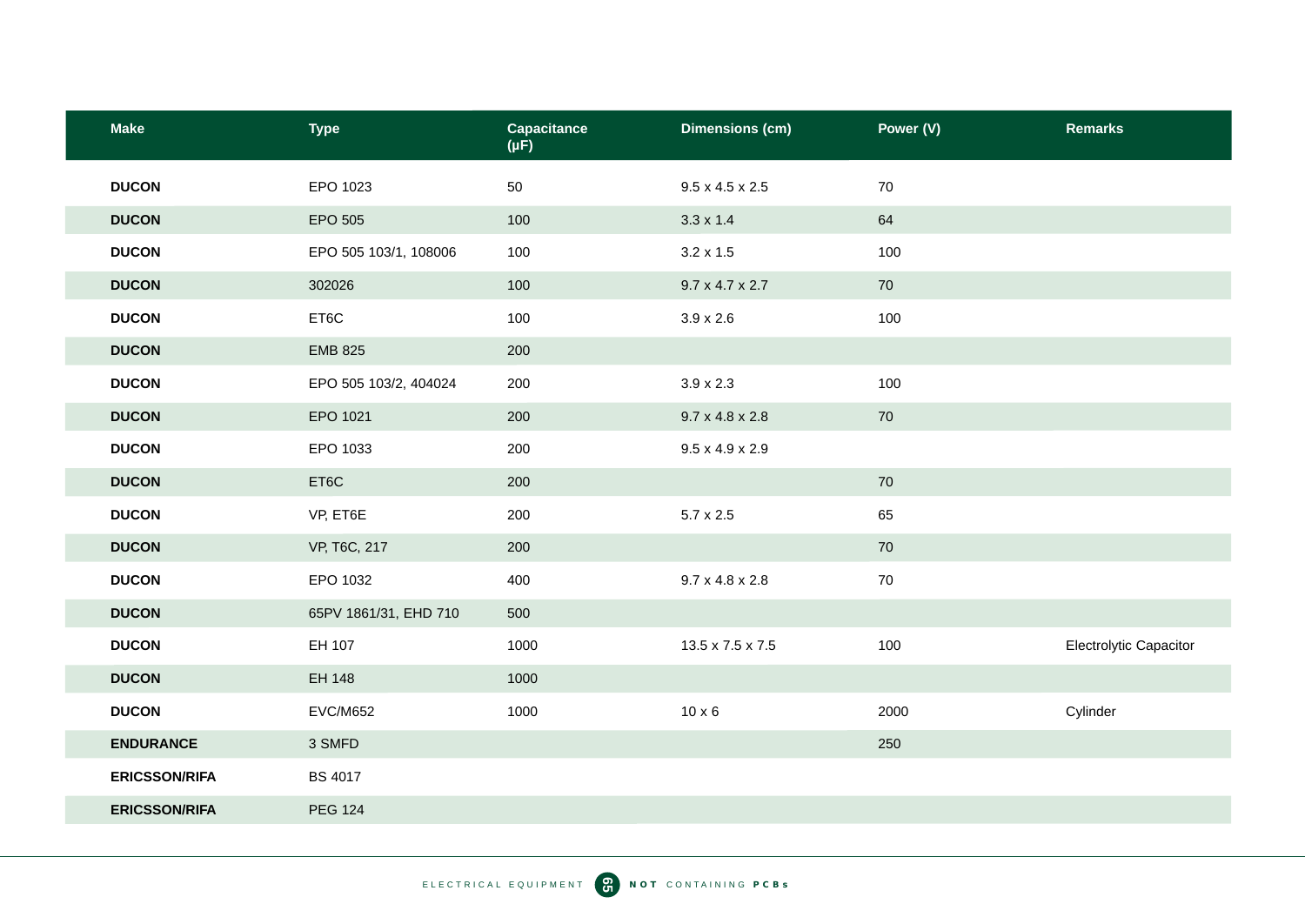| <b>Make</b>          | <b>Type</b>                     | <b>Capacitance</b><br>$(\mu F)$ | <b>Dimensions (cm)</b>      | Power (V)        | <b>Remarks</b> |
|----------------------|---------------------------------|---------------------------------|-----------------------------|------------------|----------------|
| <b>ERICSSON/RIFA</b> | <b>PHN</b>                      |                                 |                             |                  |                |
| <b>ERICSSON/RIFA</b> | <b>RKG 1004</b>                 |                                 | $9.7 \times 4.8 \times 2.8$ | 70               |                |
| <b>ERICSSON/RIFA</b> | <b>RKG 1008</b>                 |                                 | $9.7 \times 4.8 \times 2.8$ | 55               |                |
| <b>ERICSSON/RIFA</b> | TY 4017                         |                                 |                             |                  |                |
| <b>ERICSSON/RIFA</b> | RKG 1044, 2365                  | 1.0                             | $9.7 \times 4.6 \times 2.7$ | 55               |                |
| <b>ERICSSON/RIFA</b> | PHP 4675 E8548                  | 5.0                             | $11.1 \times 4.0$           |                  |                |
| <b>ERICSSON/RIFA</b> | RJK 90120                       | 10                              | $9.2 \times 4.7 \times 2.6$ |                  |                |
| <b>ERICSSON/RIFA</b> | <b>RKG 1016</b>                 | 10                              | $9.7 \times 4.8 \times 2.7$ | 70               |                |
| <b>ERICSSON/RIFA</b> | PHP 4675 E8548                  | 12.0                            | $7.1 \times 4.5$            |                  | Round          |
| <b>ERICSSON/RIFA</b> | RJK 9011, 4069                  | 16                              |                             |                  |                |
| <b>ERICSSON/RIFA</b> | RKG 1004, 4470                  | 50                              | $9.7 \times 4.8 \times 2.8$ |                  |                |
| <b>ERICSSON/RIFA</b> | PEG 124 MD 310                  | 100                             | $2.8 \times 1.9$            | 60               |                |
| <b>ERICSSON/RIFA</b> | PEG 124 MF 315NM 40/100/56, BPN | 150                             | $2.7 \times 1.5$            | 64               |                |
| <b>ERICSSON/RIFA</b> | RKG 1008, 4470                  | 150                             |                             |                  |                |
| <b>ERICSSON/RIFA</b> | PEG 124 ML 347                  | 470                             |                             | 64               |                |
| <b>ELNA</b>          | CF-W                            | 75                              | $10 \times 3.5$             | 4000             | Cylinder       |
| <b>ELNA</b>          | CE-W                            | 22000                           | $4.5 \times 4.0$            | 25               |                |
| <b>ERO</b>           | <b>ERO FOLI</b>                 | $0.033 + -2%$                   | $2.0 \times 0.7$            | 250 ìkî, 160 ìLî |                |
| <b>ERO</b>           | EROMAK-1-FKE, L, +2%, P6        | 0.33                            | $3.1 \times 1.4$            | 160/100          |                |
| <b>ERO</b>           | <b>ERO MKT1813, S4</b>          | $1.5 + -10%$                    | $2.5 \times 0.7$            | 100              |                |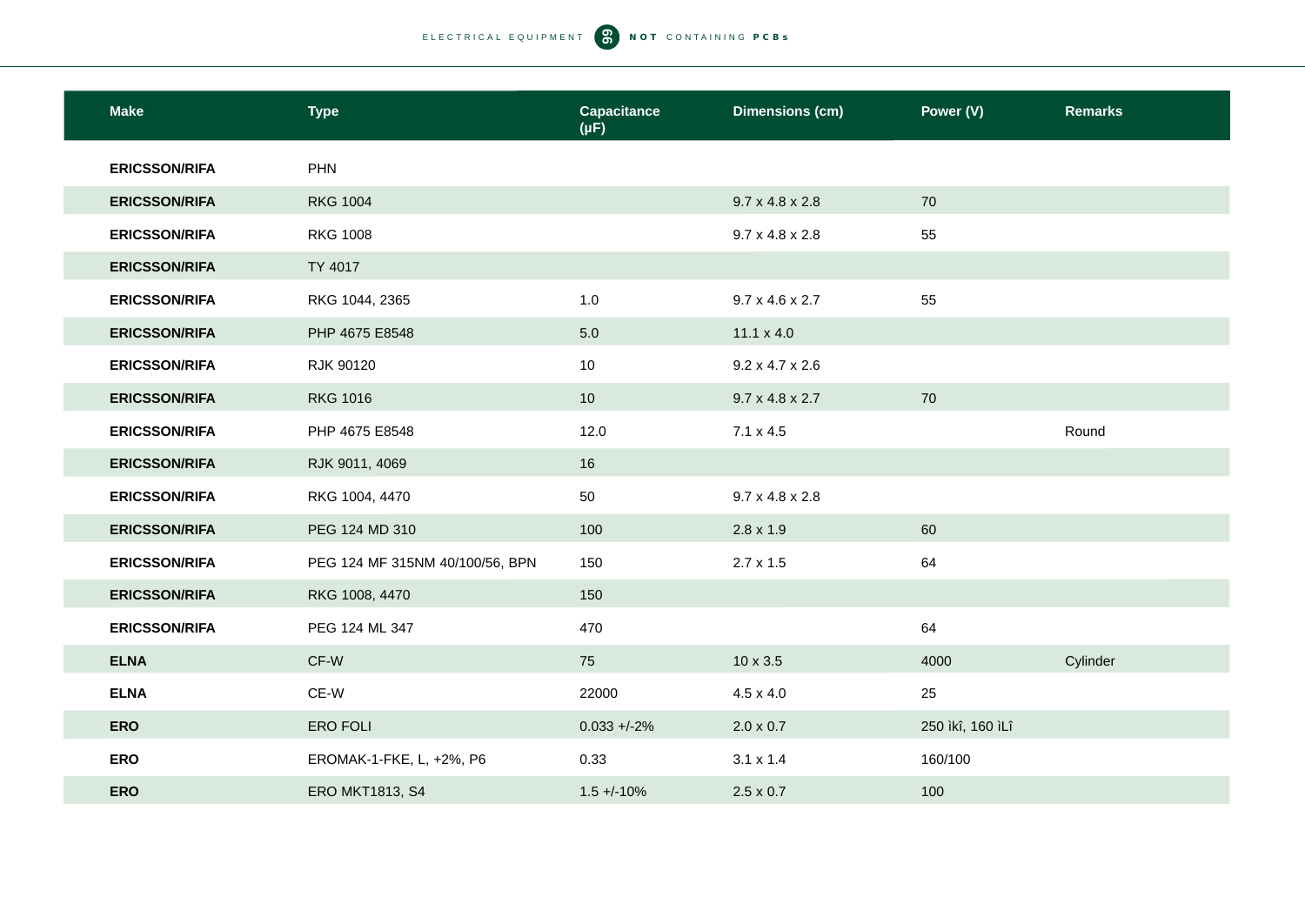| <b>Make</b>       | <b>Type</b>              | Capacitance<br>$(\mu F)$ | <b>Dimensions (cm)</b>       | Power (V)             | <b>Remarks</b>              |
|-------------------|--------------------------|--------------------------|------------------------------|-----------------------|-----------------------------|
| <b>ERO</b>        | ERO MKT1813, N3          | $2.2 + -10%$             | $3.0 \times 1.1$             | 250                   |                             |
| <b>ERO</b>        | ERO MKT 1822 MN          | 4.7                      |                              | 100                   |                             |
| <b>ESHA</b>       |                          | $\overline{2}$           |                              |                       |                             |
| <b>FERGUSON</b>   | 3/1215A, TR1 (SER) 6/201 |                          | 8.8 x 5.0 x 5.8              |                       | Transformer                 |
| <b>FERGUSON</b>   | F165WTP                  |                          |                              | 250                   | 50 Hz CODE Ballast          |
| <b>FERGUSON</b>   | P 140 WTP                |                          |                              |                       | <b>Ballast</b>              |
| <b>FLUOROSEAL</b> | 85 PFS 711               | 11                       |                              |                       |                             |
| <b>FUJI KEN</b>   | FMR 25200                | 20.0                     | $11.5 \times 9.0 \times 5.0$ | 250                   | PFCU                        |
| G.E.              | 86F                      |                          |                              |                       |                             |
| G.E.              | 21L3635                  |                          | $20 \times 5 \times 9$       | 35                    |                             |
| G.E.              | 26F6818FC                |                          | 16 x 11 x 7                  | 50                    |                             |
| G.E.              | 26F1033                  | $5 + -6%$                | $10.0 \times 7.0 \times 4.5$ | 660                   |                             |
| G.E.              |                          | 10                       |                              | 600                   |                             |
| G.E.              | 26 F 1151                | 35                       |                              |                       |                             |
| G.E.              | Cat. # 86F232L           | 90 -10% +50%             |                              | 400 VDC, 450 Surge    | <b>Bituminous Substance</b> |
| G.E.              | Cat. # 86F214L           | 2900 - 10% + 50%         |                              | 250 VDC, 300 Surge    | <b>Bituminous Substance</b> |
| G.E.              | Cat. #43F3087CA4         | 5600                     |                              | 75 VDC, 100 VDC Surge |                             |
| G.E.              | Cat. # 88F247ALA         | 10000 - 10% + 75%        |                              | 50 VDC, 75 Surge      | <b>Bituminous Substance</b> |
| G.E.C.            | F80602 Model SC 400      |                          | 19.8 x 5.5 x 3.5             |                       |                             |
| G.E.C.            | F8608                    | $7.5 + -5%$              | 18.3 x 7.5 x 5.0             | 440                   |                             |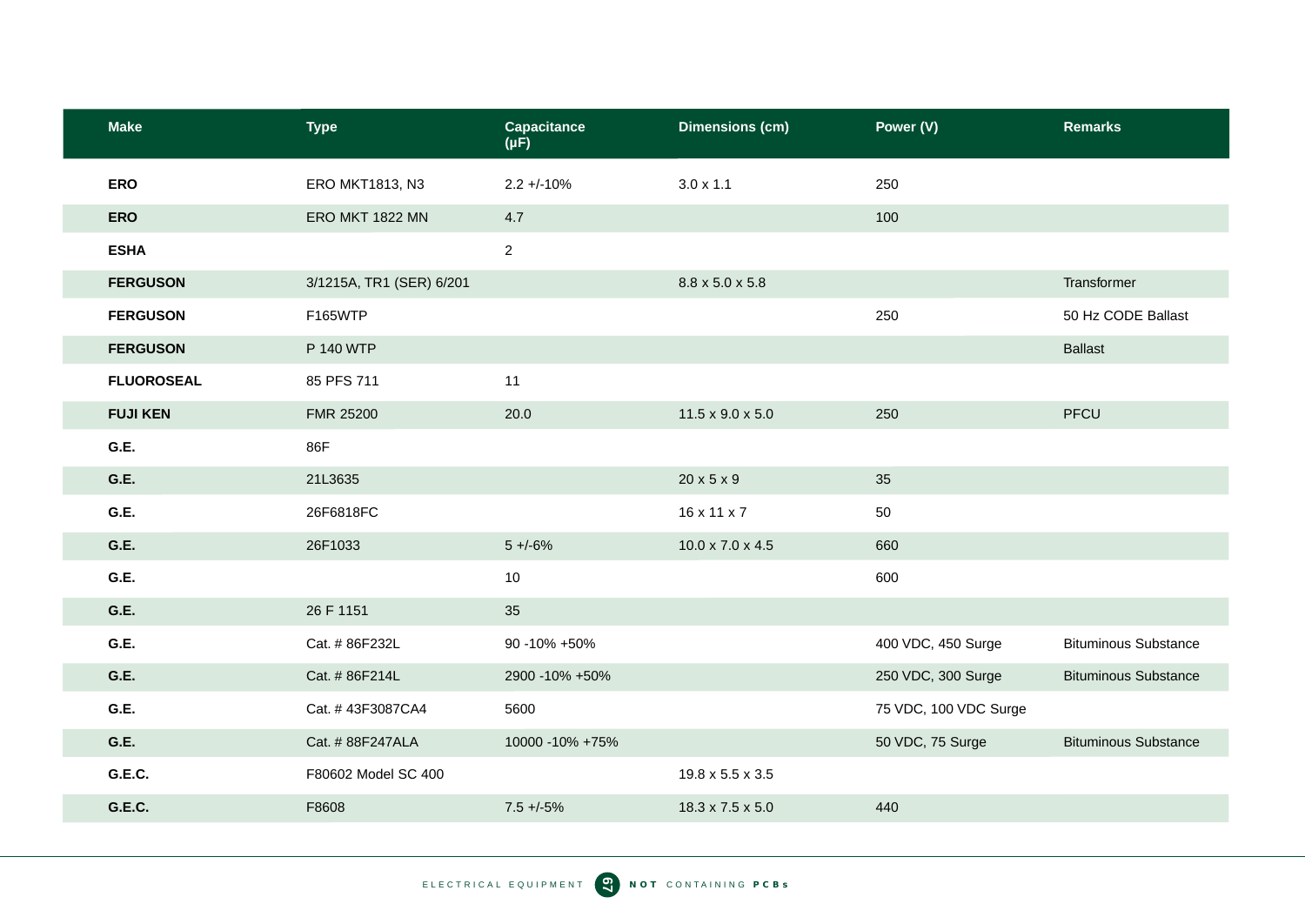| <b>Make</b>       | <b>Type</b>        | <b>Capacitance</b><br>$(\mu F)$ | <b>Dimensions (cm)</b>       | Power (V)  | <b>Remarks</b> |
|-------------------|--------------------|---------------------------------|------------------------------|------------|----------------|
| G.E.C.            | F8528              | $10 + (-10\%$                   | $12.3 \times 7.5 \times 5.0$ | 250        |                |
| <b>G.E.C.</b>     | Z1850              | $10 + -10%$                     | $12.3 \times 7.5 \times 5.0$ | 250        |                |
| G.E.C.            | Z1750 or F16842    | 10                              | $7.0 \times 9.3 \times 8.0$  | 275        | PFCU           |
| G.E.C.            | Z1752              | 15                              | $10.8 \times 9.2 \times 7.0$ |            |                |
| G.E.C.            | Z1854              | $20 + -10%$                     | 12.7 x 13.0 x 4.6            | 250        |                |
| G.E.C.            | Z1754 or E8519     | 20                              | $9.2 \times 9.2 \times 8.9$  | 275        |                |
| <b>G.E.C.</b>     | Z1749 or F16841    |                                 | $7.0 \times 9.2 \times 7.0$  | 275        | PFCU           |
| <b>GLASSMIKE</b>  | TSG 102.24M2       | 0.001                           | $11.8 \times 3.5$            | 24000      |                |
| <b>HUNTS</b>      | Y814G              | 100 -10% +20%                   | $11.4 \times 4.8$            | 275        |                |
| <b>HUNTS</b>      | <b>MZ310 TTY</b>   |                                 | 18.0 x 11.2 x7.0             | 400        | PFCU           |
| <b>HUNTS</b>      | Z 340T             |                                 | 11.5 x 16.8 x 12.0           | 230PRL/400 | PFCU           |
| <b>HUNTS</b>      | 8750 TNS           | $\overline{2}$                  |                              |            |                |
| <b>HUNTS</b>      | 8750 WU15          | $\overline{2}$                  |                              |            |                |
| <b>HUNTS</b>      | MEF 188T ITS       | $\overline{2}$                  |                              | 350        |                |
| <b>HUNTS</b>      | Z 306              | 40                              | 23.0 x 13.8 x 11.4           | 400        | PFCU           |
| <b>INCO</b>       | Electronica PM?    | $5.5 + -5\%$                    | $6.5 \times 4.4$             |            |                |
| <b>IRH</b>        | <b>IRH 100</b>     |                                 |                              |            |                |
| <b>IRH</b>        | IRH CE02W          |                                 |                              |            |                |
| <b>IRH</b>        | IRH JOE MASTER 470 |                                 |                              |            |                |
| <b>ITAL FARAD</b> | MFR-12545          | 12.5                            |                              |            |                |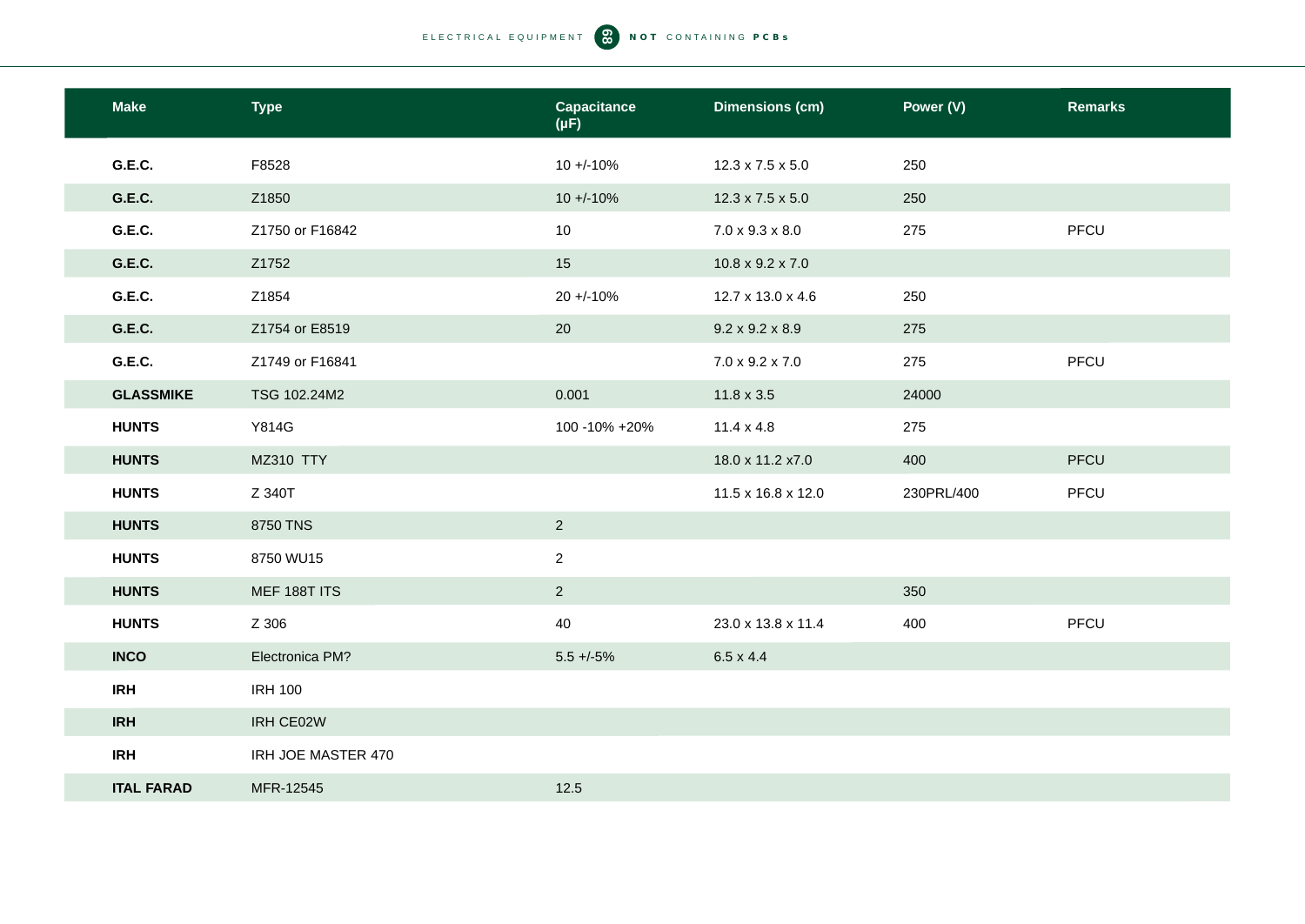| <b>Make</b>       | <b>Type</b>                       | <b>Capacitance</b><br>$(\mu F)$ | <b>Dimensions (cm)</b> | Power (V)   | <b>Remarks</b> |
|-------------------|-----------------------------------|---------------------------------|------------------------|-------------|----------------|
| <b>ITAL FARAD</b> | MFR-D                             | 12.5                            |                        |             |                |
| <b>ITT</b>        | Z6188-1C                          | 4700                            | $10.5 \times 5.0$      | 100         |                |
| <b>ITT</b>        | LMT, Co 18                        | 33000                           | $11.3 \times 7.0$      | 40/48       |                |
| KCC               |                                   | $\mathbf{3}$                    |                        |             |                |
| KCC               | 24 E 305 RC 20                    | $\mathbf{3}$                    |                        |             |                |
| KCC               | BMP-24 E 505 CR 30                | 6                               |                        |             |                |
| L.M.T.            | P 261-SP, UN: 79482               | 47000                           | $10.4 \times 3.9$      | 16          | Round          |
| <b>MALLORY</b>    | CGS222T200V4C                     |                                 | $10.5 \times 5$        |             | Cylinder       |
| <b>MALLORY</b>    | TCG20IT, 250N, 2L, 235-8210A200   | $6.6 \times 2.5$                | 250                    |             |                |
| <b>MALLORY</b>    | CG452UO50V4C                      | 4500                            | $10.5 \times 5.0$      | 50          |                |
| <b>MALLORY</b>    | CG1052UO16V3C                     | 10500                           | $7.9 \times 9.0$       | 16          |                |
| <b>MALLORY</b>    | CGS                               | 14500                           | $15.0 \times 7.5$      | 100 DC      | PFCU           |
| <b>MARCON</b>     | AMDN 355 UJ 4                     | $3.5\,$                         |                        |             |                |
| <b>MARCON</b>     | CE02H                             | 22                              |                        | <b>35WV</b> |                |
| <b>MARCON</b>     | CE02H G                           | 220                             |                        | 35WV        |                |
| <b>MARCON</b>     | CE 611B O7G                       | 470                             |                        | 100WV       |                |
| <b>MARCON</b>     | PWMA2A102 15a 125SV CHEMICON1000  |                                 | 100WV                  |             |                |
| <b>MARCON</b>     | PWMA2A102 O6H 125 SV CHEMICON1000 |                                 | 100WV                  |             |                |
| <b>MARCON</b>     | CE61E1G 152X NTK 3718             | 1500                            |                        | 40          |                |
| <b>MAZDALUX</b>   | C/200                             |                                 | 13.0 x 5.5 x 3.5       |             |                |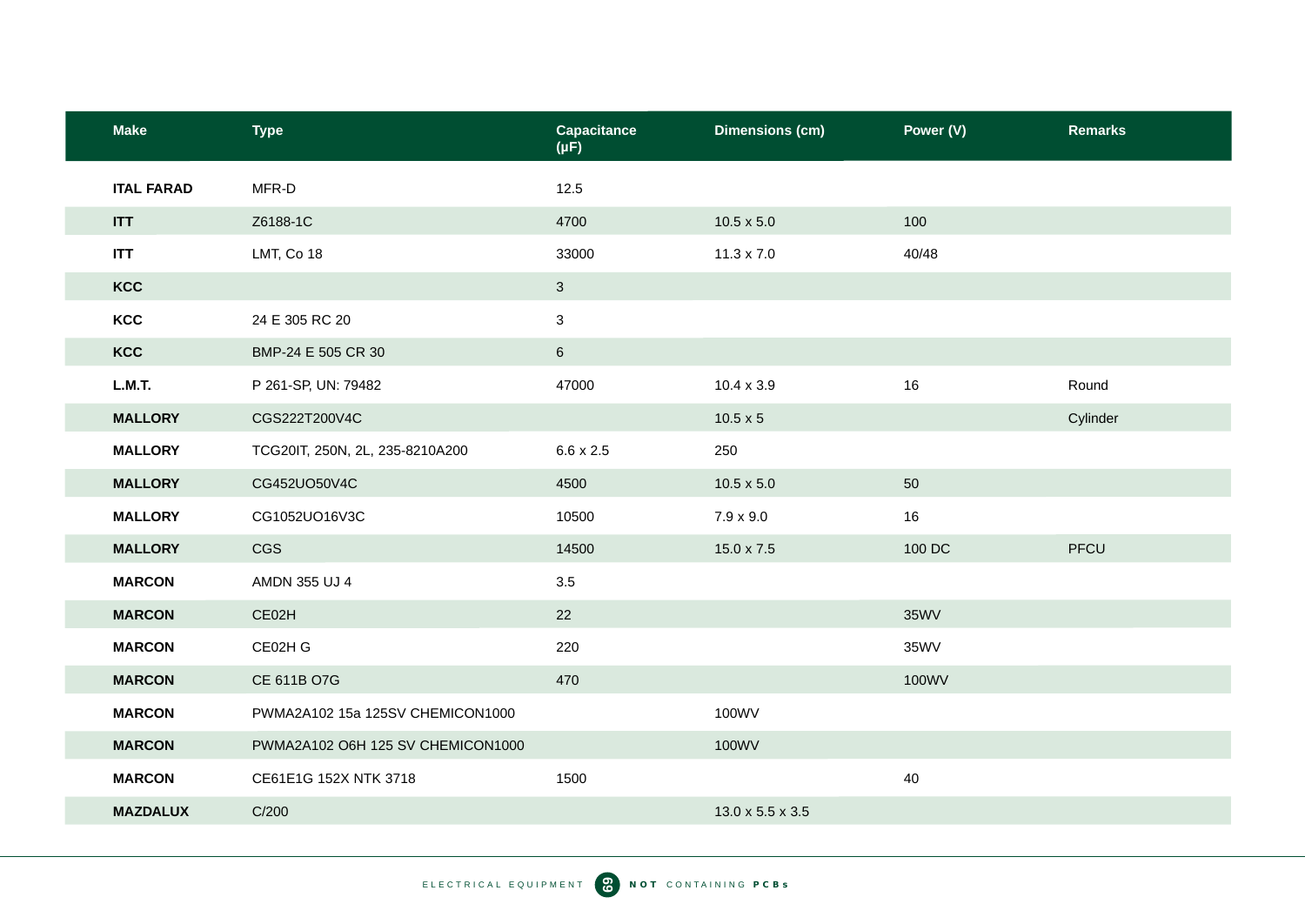| <b>Make</b>           | <b>Type</b>                                    | <b>Capacitance</b><br>$(\mu F)$ | <b>Dimensions (cm)</b>      | Power (V) | <b>Remarks</b>                |
|-----------------------|------------------------------------------------|---------------------------------|-----------------------------|-----------|-------------------------------|
| <b>ME</b>             | K 8 N 4 U 3600                                 | 30                              |                             |           |                               |
| <b>MEPCO/ELECTRA</b>  | 1646686                                        | 300000 -10% +75%                | $12.0 \times 7.8$           | 7.5 DC    | PFCU                          |
| <b>METALECT</b>       | 26224                                          |                                 | 10.0 x 11.5 x 7.0           | 415       | PFCU                          |
| <b>MICRO (ALELKO)</b> | Micro 12 6 222 040 1, Alelko,<br>FPF, 096, 152 | 2200                            | $4 \times 2.1$              | 40        | Round                         |
| <b>MKL</b>            | B32120D 5.65                                   | 2.2                             |                             | 63        |                               |
| <b>MKL</b>            | 8321 10 F 11.74                                | 10                              |                             | 63        |                               |
| <b>MOTOROLA</b>       | 50                                             |                                 |                             |           |                               |
| <b>MOTOROLA</b>       | 6528                                           |                                 |                             |           |                               |
| <b>MOTOROLA</b>       | 6580                                           |                                 |                             |           |                               |
| MP                    | TV                                             | 3.6                             |                             |           |                               |
| <b>MPW</b>            | 142, 1978 NTK, A704                            | $\overline{2}$                  | $9.5 \times 4.3 \times 1.2$ | 350       |                               |
| <b>MPW</b>            | 142, 1977 NTK, AZ08                            | $\overline{2}$                  | $9.5 \times 4.3 \times 1.2$ | 350       |                               |
| <b>MPW</b>            | 142 1980                                       | $\overline{2}$                  | $9.5 \times 4.3 \times 1.2$ |           |                               |
| <b>MSP</b>            | <b>LNS 140 TW</b>                              |                                 |                             |           | <b>Ballast</b>                |
| <b>NATRONIC</b>       | CM401                                          |                                 |                             | 240       | 50 Hz Codemaster Ballast      |
| <b>NATRONIC</b>       | <b>CM401CP</b>                                 |                                 |                             | 240       | 50 Hz Codemaster Ballast      |
| <b>NATRONIC</b>       | <b>CM651CP</b>                                 |                                 |                             | 240       | 50 Hz 65W Codemaster Ballast  |
| <b>NICHICON</b>       | 726                                            | 2000                            | $12.5 \times 5.0$           | 100 wv    | <b>Electrolytic Capacitor</b> |
| <b>NICHICON</b>       | NFB-A10CGL9RBB                                 |                                 | 10.0 x 11.0 x 6.0           | 400       | PFCU                          |
| <b>NICHICON</b>       | NFB-A10CGL9RBB                                 |                                 | 10.0 x 11.0 x 6.0           | 400       | <b>PFCU</b>                   |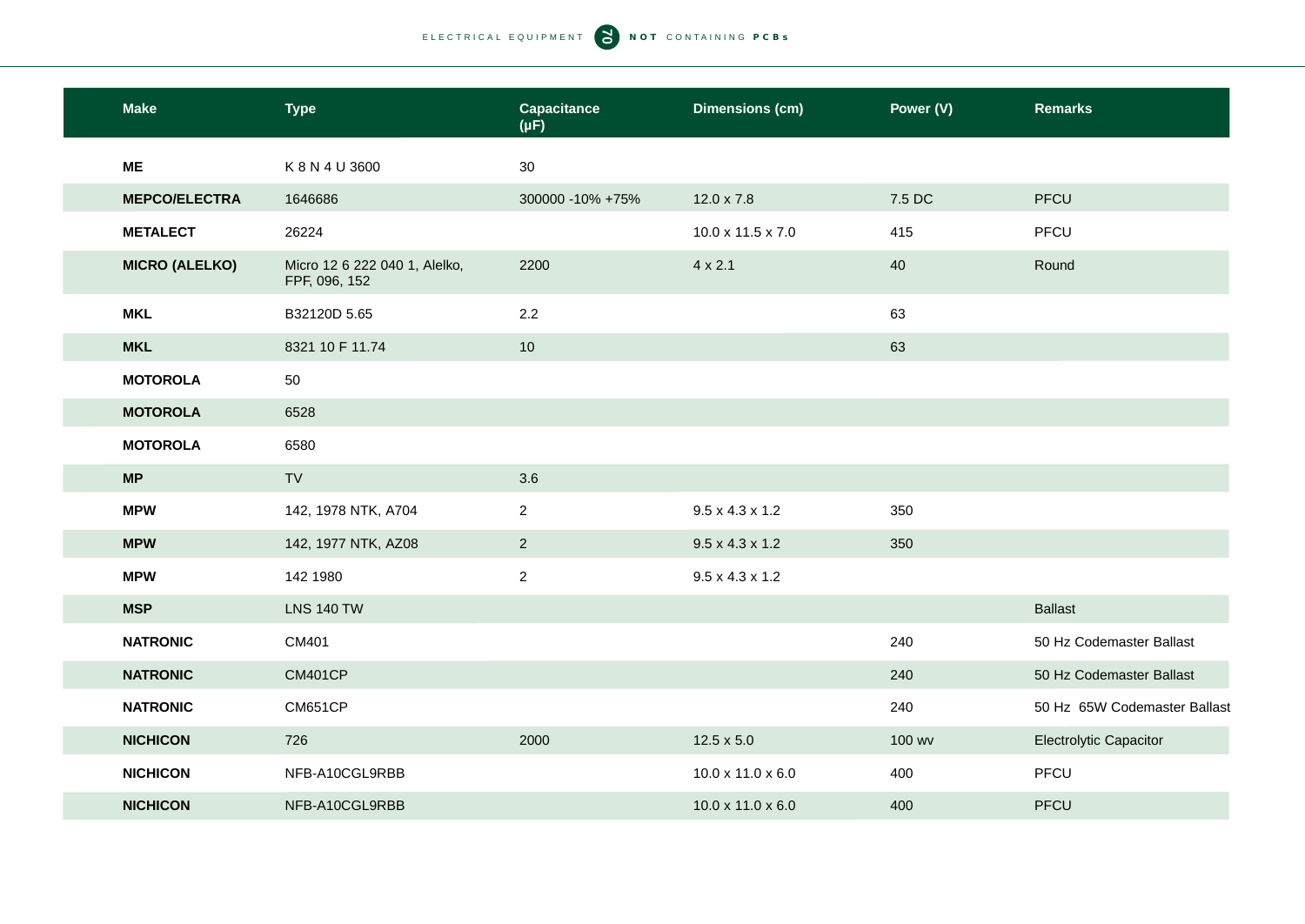| <b>Make</b>     | <b>Type</b>                | <b>Capacitance</b><br>$(\mu F)$ | <b>Dimensions (cm)</b> | Power (V)     | <b>Remarks</b> |
|-----------------|----------------------------|---------------------------------|------------------------|---------------|----------------|
| <b>NICHICON</b> | NFB-A14CGL9RBB             |                                 | 14.0 x 11.0 x 6.0      | 400           | PFCU           |
| <b>NICHICON</b> | NFB-B12CGL9RBB             |                                 | 12.0 x 11.5 x 9.3      | 400           | PFCU           |
| <b>NICHICON</b> | NFB-B16CGL9RBB             |                                 | 16.0 x 11.5 x 9.3      | 400           | PFCU           |
| <b>NICHICON</b> | MP                         | $8\phantom{.}$                  | $9.0 \times 3.5$       | 250           |                |
| <b>NIPPON</b>   | CHEMI-CON CE PW, 80VCW     | 2200                            | $5 \times 3.5$         | 40            | Round          |
| <b>NIPPON</b>   | CHEMI-CON CE EW, 80 WCW    | 22000                           | $11.9 \times 5$        | 35            | Round          |
| <b>NIPPON</b>   | CHEMI-CON CE FW, 9DQCW     | 22000                           | 10 x 3.5               | 25            | Round          |
| <b>NOVEA</b>    | TR, C025, UN 78-14         | 680                             | $3.0 \times 1.8$       | 40            | Round          |
| <b>NOVEA</b>    | Type 2, Secorel 125, 81-15 | 1000                            | $7.3 \times 2.4$       | 16            | Round          |
| <b>NOVEA</b>    | CO33, Type 1, 82-16        | 2200                            | $4 \times 2.6$         | 40            | Round          |
| <b>NOVEA</b>    | CO33, Type 1, 262, 82-07   | 2200                            | $7.4 \times 2.6$       | 63            | Round          |
| <b>NOVEA</b>    | PROSEC, 85B, CO18, Type 1  | 4700                            | $11.2 \times 5.0$      |               |                |
| <b>NOVEA</b>    | 77-46                      | 18000                           | $8.0 \times 5.0$       |               | PFCU           |
| OMD             | NG-9912CET14 3530          | 200                             |                        | <b>50 VDC</b> |                |
| OMD             | NG-9912 CEL 12S 1972-12    | 1000                            |                        |               |                |
| OMD             | NTK 0714 1970-7            | 1000                            |                        |               |                |
| <b>PHILLIPS</b> | 015 FA                     |                                 |                        |               |                |
| <b>PHILLIPS</b> | 016 FA                     |                                 |                        |               |                |
| <b>PHILLIPS</b> | 8213                       |                                 |                        |               | <b>Ballast</b> |
| <b>PHILLIPS</b> | <b>CEW 220</b>             |                                 |                        |               |                |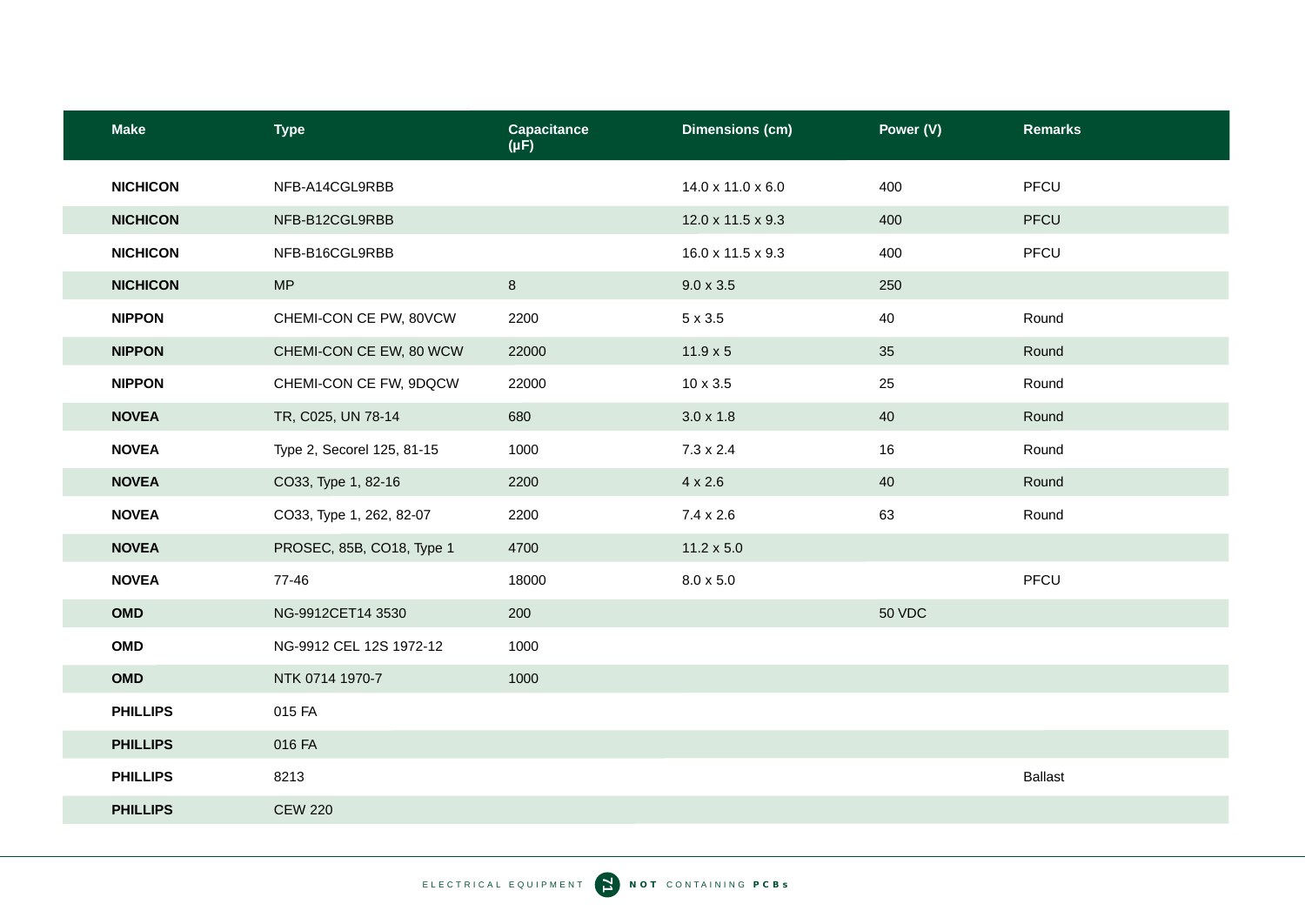| <b>Make</b>     | <b>Type</b>        | <b>Capacitance</b><br>$(\mu F)$ | <b>Dimensions (cm)</b>      | Power (V)      | <b>Remarks</b>           |
|-----------------|--------------------|---------------------------------|-----------------------------|----------------|--------------------------|
| <b>PHILLIPS</b> | 032, HP, +P 2      | 680                             | $3 \times 1.8$              | 63             | Round                    |
| <b>PHILLIPS</b> | 032, -10/+50%HP    | 1000                            | $3 \times 1.8$              | 40             | Round                    |
| <b>PHILLIPS</b> | 5796393            | 120000                          | 15.0 x 7.5                  | 15             | PFCU                     |
| <b>PLESSEY</b>  | 427                |                                 |                             |                |                          |
| <b>PLESSEY</b>  | 1477               |                                 | $9.0 \times 3.5$            |                | <b>Ballast Capacitor</b> |
| <b>PLESSEY</b>  | RKA 14x31, 250, 05 | $\overline{2}$                  | $9.7 \times 3 \times 47$    | <b>175 VDC</b> | Paper Capacitor          |
| <b>PLESSEY</b>  | <b>RKA 2420</b>    | 2a2b                            | $9.6 \times 4.7 \times 2.7$ | 175            | Paper Capacitor          |
| <b>PLESSEY</b>  | P 102              | $2.8$                           |                             |                |                          |
| <b>PLESSEY</b>  | 435/1/00005/002    | $3.5 + (-10\%$                  | $7.0 \times 3.8$            | 250            |                          |
| <b>PLESSEY</b>  | P 102              | 3.5                             |                             |                |                          |
| <b>PLESSEY</b>  | P524               | $5.8 + -5\%$                    | $7.3 \times 3.5$            | 440            | <b>Ballast Capacitor</b> |
| <b>PLESSEY</b>  | 3580               | $\,6\,$                         |                             |                |                          |
| <b>PLESSEY</b>  | 05764 N            | $\,6\,$                         |                             |                |                          |
| <b>PLESSEY</b>  | 426 1 01004 121 31 | $\,6\,$                         |                             |                |                          |
| <b>PLESSEY</b>  | P 101              | 6                               |                             |                |                          |
| <b>PLESSEY</b>  | P 102              | $\,$ 6 $\,$                     |                             |                |                          |
| <b>PLESSEY</b>  | 435/1/00005/008    | $6.3 + -10\%$                   | $7.0 \times 3.8$            | 250            |                          |
| <b>PLESSEY</b>  | P 102              | 6.5                             |                             |                |                          |
| <b>PLESSEY</b>  | 435/1/02906/02     | $7.2 + -5%$                     | $13.3 \times 3.8$           | 440            |                          |
| <b>PLESSEY</b>  | 427/1/00404/005    | $8.0 + -10%$                    | $7.5 \times 3.5$            | 250            | <b>Ballast Capacitor</b> |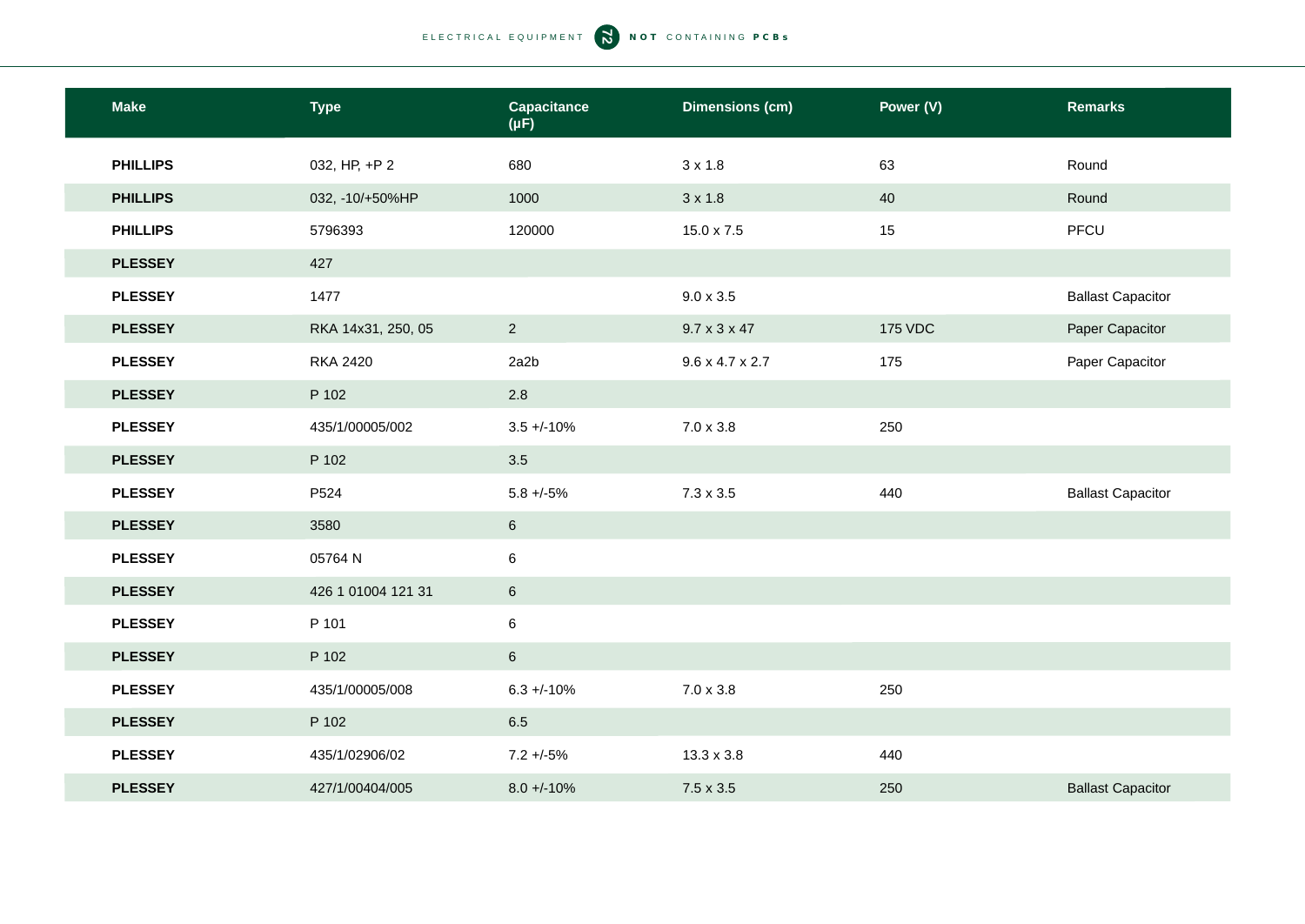| <b>Make</b>    | <b>Type</b>     | <b>Capacitance</b><br>$(\mu F)$ | <b>Dimensions (cm)</b>      | Power (V)      | <b>Remarks</b>         |
|----------------|-----------------|---------------------------------|-----------------------------|----------------|------------------------|
| <b>PLESSEY</b> | 435/00005/011   | $8 + -10%$                      | $7.0 \times 3.8$            | 250            |                        |
| <b>PLESSEY</b> | P 531           | 8                               |                             |                |                        |
| <b>PLESSEY</b> | 435/1/00005/012 | $8.4 + -10%$                    | $7.0 \times 3.8$            | 250            |                        |
| <b>PLESSEY</b> | P304            | $8.5 + (-10\%)$                 | $7.3 \times 3.5$            | 250            |                        |
| <b>PLESSEY</b> | 427/1/00807/002 | $9.0 + (-10\%$                  |                             | <b>250 VAC</b> | 50 Hz Board            |
| <b>PLESSEY</b> | P 102           | 9                               |                             |                |                        |
| <b>PLESSEY</b> | 427/1/00807/004 | $10.0 + 10%$                    |                             | <b>250 VAC</b> | 50 Hz                  |
| <b>PLESSEY</b> | 435/1/00005/118 | $10.6 + -5\%$                   | $7.0 \times 4.0$            | 250            |                        |
| <b>PLESSEY</b> | P102            | $12 + 10%$                      | $7.2 \times 3.5$            |                | Round                  |
| <b>PLESSEY</b> | 427/1/00809/001 | $13.0 + 10\%$                   |                             | <b>240 VAC</b> | 50 Hz.                 |
| <b>PLESSEY</b> | EPO 1023        | 50a50b                          | $9.6 \times 4.7 \times 2.7$ | 70             | Electrolytic Capacitor |
| <b>PLESSEY</b> | 207709-3        | $55 - 70$                       | $9.0 \times 4.7$            |                |                        |
| <b>PLESSEY</b> | EPO 1022        | 100                             | $9.7 \times 3 \times 4.7$   | 70             | Electrolytic Capacitor |
| <b>PYE</b>     | GC 2224         | $3.5 + (-10\%$                  | 4.8 x 3.8                   | 250            |                        |
| <b>RDE</b>     | DIN41332        | 2200 -10% +50%                  | $5.8 \times 3.5$            | 100            | Rectifier              |
| <b>RIC</b>     | 4364#           | $3.6 + -4\%$                    | $7.2 \times 3.5$            | 420            |                        |
| <b>RIC</b>     | 4169            | 5                               | $7.2 \times 3.8$            | 250            |                        |
| <b>RIC</b>     | 4450            | $5.6 + -4\%$                    | $9.8 \times 3.5$            | 420            |                        |
| <b>RIC</b>     | 4145 S.H.       | $5.7 + -10%$                    | $7.2 \times 3.5$            | 250            |                        |
| <b>RIC</b>     | 43031           | $6\phantom{.}$                  |                             |                |                        |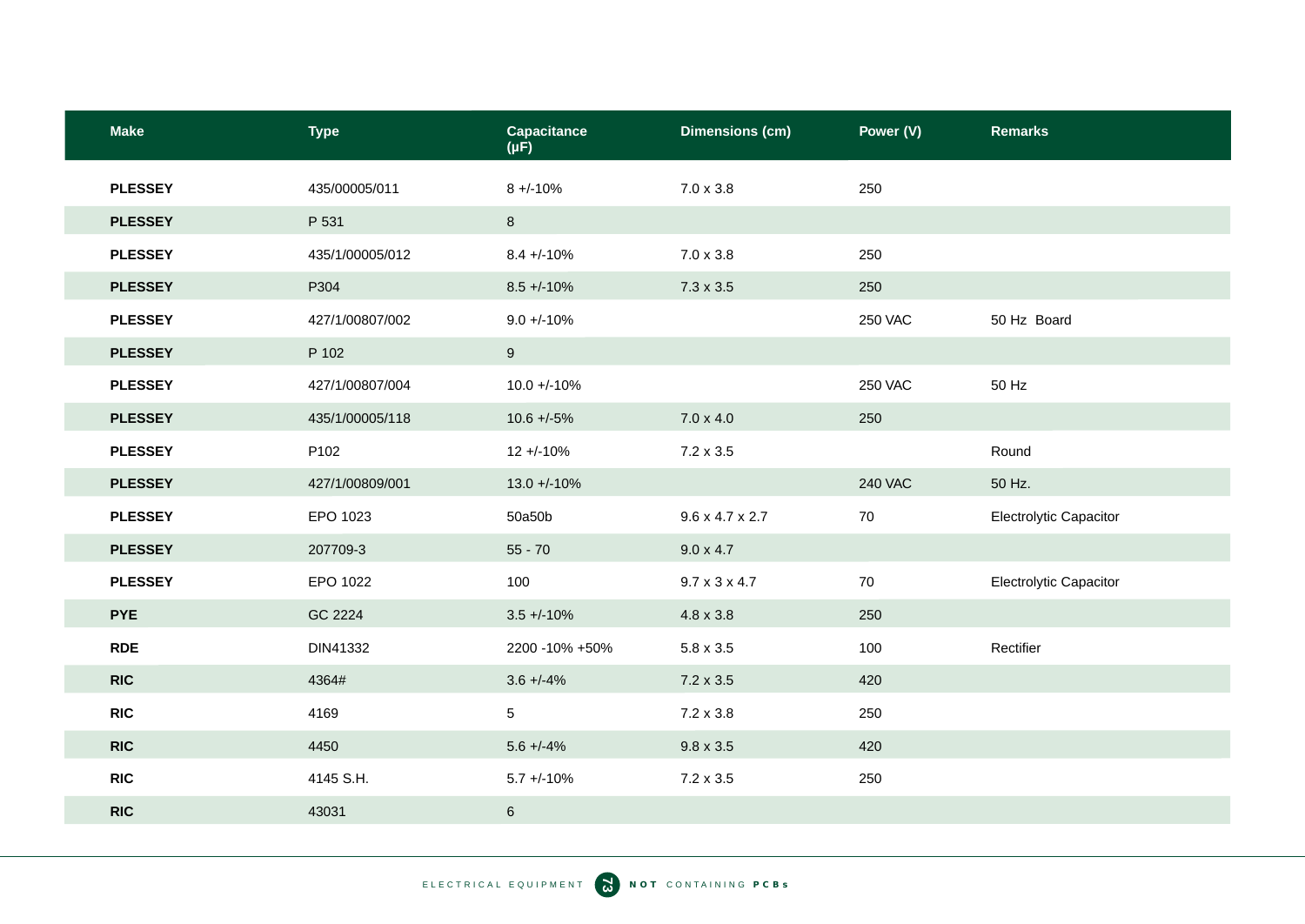| <b>Make</b> | <b>Type</b>     | <b>Capacitance</b><br>$(\mu F)$ | <b>Dimensions (cm)</b> | Power (V) | <b>Remarks</b>                 |
|-------------|-----------------|---------------------------------|------------------------|-----------|--------------------------------|
| <b>RIC</b>  | 4146 S.H.       | $6.3 + -10\%$                   | $7.2 \times 3.5$       | 250       |                                |
| <b>RIC</b>  | LE 1 EB         | 6.5                             |                        |           |                                |
| <b>RIC</b>  | C2222           | $8 + -10%$                      | $9.6 \times 3.8$       | 250       |                                |
| <b>RIC</b>  | 4218 S.H.       | $8.5 + -5\%$                    | $9.7 \times 3.5$       |           |                                |
| <b>RIC</b>  | C2274           | $10 + (-10\%$                   |                        | 250       |                                |
| <b>RIC</b>  | LE 2 EB         | 12                              |                        |           |                                |
| <b>RIFA</b> | PHN             | $2.8 + -10%$                    |                        | 250       | 50 Hz Metallized Polypropylene |
| <b>RIFA</b> | <b>PHN 453</b>  | 2.8                             |                        |           |                                |
| <b>RIFA</b> | PHN             | 4.5                             |                        |           |                                |
| <b>RIFA</b> | PHN             | $5 + (-10\%)$                   | $8.0 \times 3.0$       | 250       | Metalised Polypropylene        |
| <b>RIFA</b> | <b>PHN 453</b>  | 5 <sup>5</sup>                  |                        |           |                                |
| <b>RIFA</b> | PHN             | $5.5\,$                         |                        |           |                                |
| <b>RIFA</b> | PHN             | $\,6\,$                         |                        |           |                                |
| <b>RIFA</b> | PHN             | $6 + (-10%)$                    |                        | 250       | 50 Hz Metallized Polypropylene |
| <b>RIFA</b> | <b>PHN 453</b>  | $\,6$                           |                        |           |                                |
| <b>RIFA</b> | PHN 453 M 14951 | $\,6\,$                         |                        |           |                                |
| <b>RIFA</b> | <b>PHN 453</b>  | 6.5                             |                        |           |                                |
| <b>RIFA</b> | PHN             | $\overline{7}$                  |                        |           |                                |
| <b>RIFA</b> | PHN             | $9 + -10%$                      |                        | 250       | 50 Hz Metallized Polypropylene |
| <b>RIFA</b> | <b>PHN 543</b>  | $\boldsymbol{9}$                |                        |           |                                |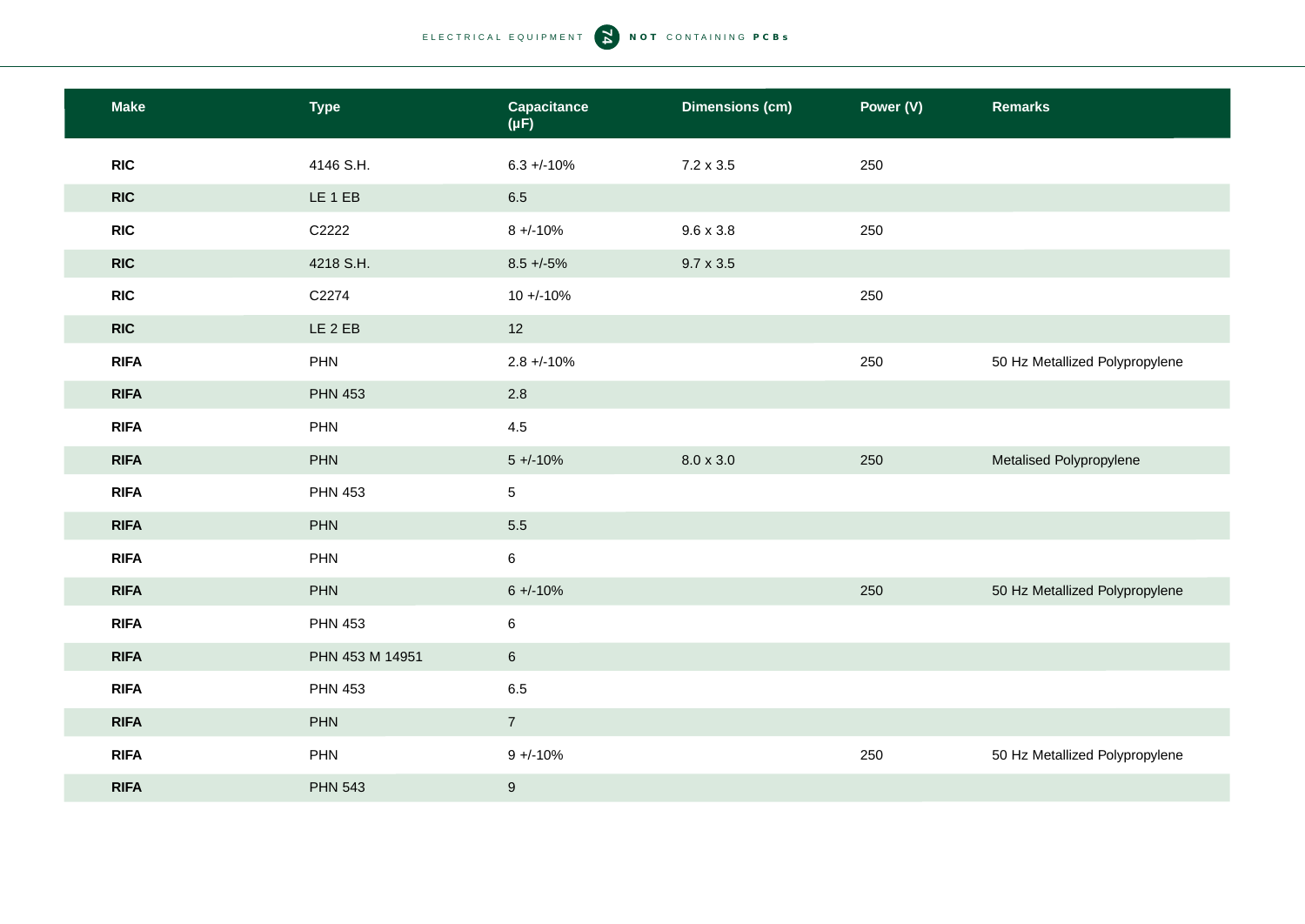| <b>Make</b>                 | <b>Type</b>           | Capacitance<br>$(\mu F)$ | <b>Dimensions (cm)</b> | Power (V) | <b>Remarks</b>                  |
|-----------------------------|-----------------------|--------------------------|------------------------|-----------|---------------------------------|
| <b>RIFA</b>                 | PHN 453 M 14772       | 9                        |                        |           |                                 |
| <b>RIFA</b>                 | <b>PHN</b>            | $15 + (-10\%$            | $12.5 \times 3.5$      | 250       | Metalised Polypropylene         |
| <b>ROEDERSTEIN</b>          | <b>EK GPF 100</b>     |                          |                        |           |                                 |
| <b>ROEDERSTEIN</b>          | <b>EK GPF 1000</b>    |                          |                        |           |                                 |
| <b>ROEDERSTEIN</b>          | Elko rauh 1B          |                          |                        |           |                                 |
| <b>ROEDERSTEIN</b>          | Elko rauh 11A         |                          |                        |           |                                 |
| <b>ROEDERSTEIN</b>          | <b>FN 470</b>         |                          |                        |           |                                 |
| SAMHWA CAPACITOR CO.        | AFB-4010T             | $10$                     | 10.0 x 12.0 x 5.0      | 400       | PFCU                            |
| <b>SAMHWA CAPACITOR CO.</b> | AFB-4020T             | 20                       | 12.0 x 12.0 x 5.0      | 400       | PFCU                            |
| <b>SAMHWA CAPACITOR CO.</b> | AFB-4030T             | 30                       | 14.3 x 12.0 x 5.0      | 400       | PFCU                            |
| <b>SAMHWA CAPACITOR CO.</b> | AFB-4040T             | 40                       | 18.0 x 12.0 x 5.0      | 400       | PFCU                            |
| <b>SAMHWA CAPACITOR CO.</b> | AFB-4100T             | 100                      | 22.0 x 11.5 x 9.0      | 400       | PFCU                            |
| <b>SANGAMO</b>              | 066                   |                          |                        |           |                                 |
| <b>SANGAMO</b>              | 500                   |                          |                        |           |                                 |
| <b>SANGAMO</b>              | <b>DCM 213</b>        |                          |                        |           |                                 |
| <b>SANGAMO</b>              | <b>DCM 552</b>        |                          |                        |           |                                 |
| <b>SANGAMO</b>              | 500S, 500-5013-02     | 19000                    | $10.4 \times 5.0$      | 40        |                                 |
| <b>SANGAMO</b>              | 500X, 500X353UO40CD2B | 35000                    | $11.8 \times 6.3$      | 40        |                                 |
| SEIKA ELECTRICS CO. LTD.    | 201                   | 40                       | $7.0 \times 3.5$       | 250       | <b>Motor Starting Capacitor</b> |
| <b>SEIRAY</b>               | <b>SC400</b>          |                          | 19.7 x 5.5 x 3.5       |           |                                 |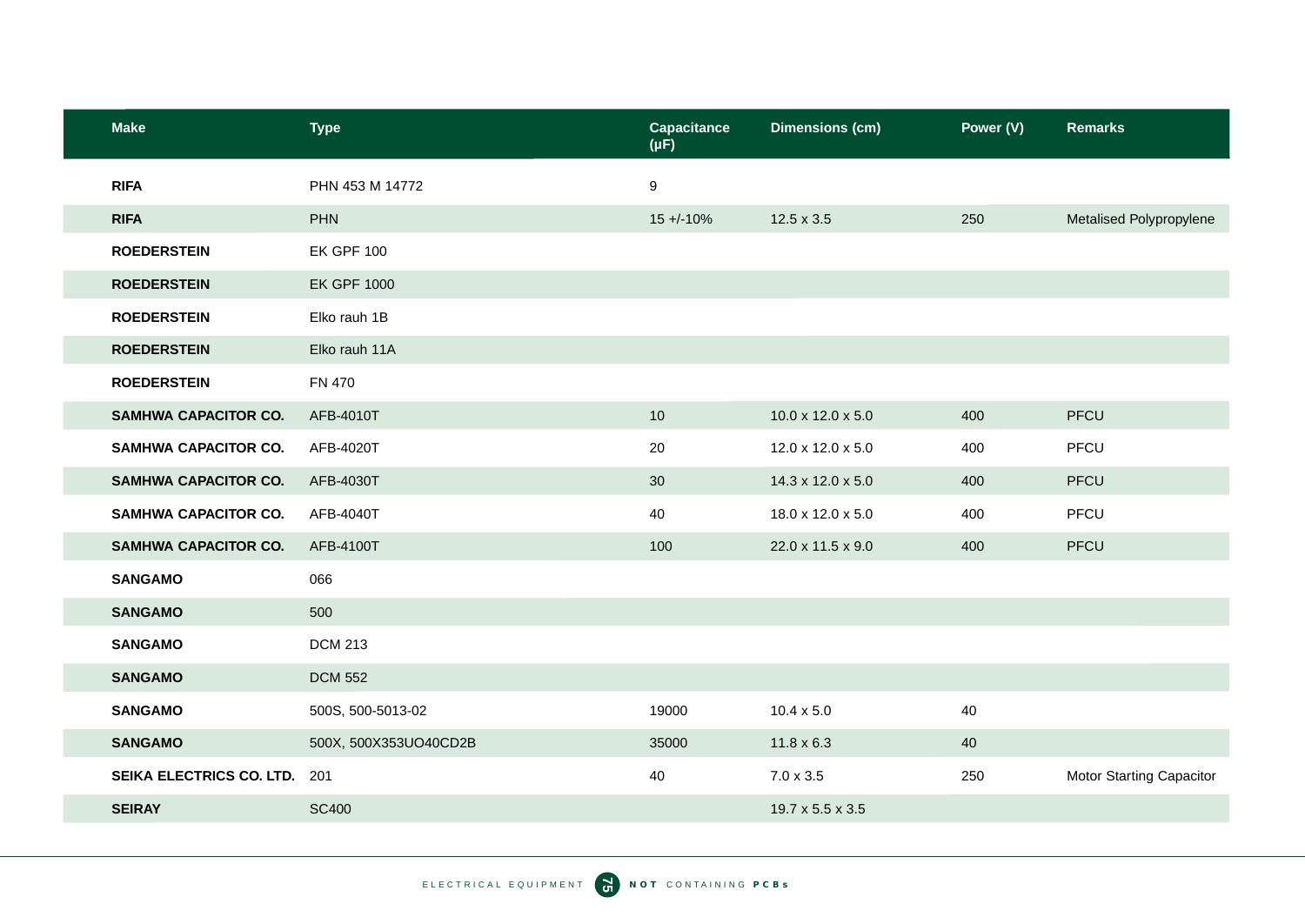| <b>Make</b>      | <b>Type</b>                             | <b>Capacitance</b><br>$(\mu F)$ | <b>Dimensions (cm)</b>       | Power (V) | <b>Remarks</b> |
|------------------|-----------------------------------------|---------------------------------|------------------------------|-----------|----------------|
| SH               | 6.5                                     |                                 |                              |           |                |
| <b>SHIZUKI</b>   | 3 X 21                                  |                                 | 19.0 x 9.0 x 4.8             | 400       |                |
| <b>SHIZUKI</b>   | JA A1A 9056240                          | 10                              | $9.5 \times 8.5 \times 4.8$  | 400       | PFCU           |
| <b>SHIZUKI</b>   | JA A1A 9017080                          | 20                              | $13.0 \times 9.0 \times 6.0$ | 400       | <b>PFCU</b>    |
| <b>SHIZUKI</b>   | <b>RMPP</b>                             | $25 + 10%$                      | $12.0 \times 3.5$            | 250       |                |
| <b>SHIZUKI</b>   | JA A1A 9056240                          | 40                              | 19.0 x 17.0 x 8.5            | 400       | PFCU           |
| <b>SHIZUKI</b>   | JA A1A 9016190                          | 50                              | 10.0 x 24.0 x 9.0            | 400       | PFCU           |
| <b>SIC-SAFCO</b> | CO26 UN, 182 77D, UP 48VCC1000          | $4 \times 1.8$                  | 40                           | Round     |                |
| <b>SIC-SAFCO</b> | CMF, FP, UN 568 78 5                    | 2200                            | $4.9 \times 2.5$             | 63        | Round          |
| <b>SIC-SAFCO</b> | FELSIC, CO18950005/6                    | 4700                            | $11.1 \times 5.0$            |           |                |
| <b>SIC-SAFCO</b> | RELSIC CO33, UN 16VCC, UP 20VCC10000    | $7.5 \times 3.5$                |                              |           |                |
| <b>SIC-SAFCO</b> | RELSIC UN 16VCC, UP 20 VCC 327 83N10000 | $7.7 \times 2.6$                |                              | Round     |                |
| <b>SIEMENS</b>   | <b>B477</b>                             |                                 |                              |           |                |
| <b>SIEMENS</b>   | B4 3050                                 |                                 |                              |           |                |
| <b>SIEMENS</b>   | B3223, 8.2K, 250                        |                                 | 4.2 x 2.5 x 1.0              |           | SH Capacitor   |
| <b>SIEMENS</b>   | B32231, 4.7K, 250                       |                                 | $2.5 \times 4.2 \times 1.0$  |           | SH Capacitor   |
| <b>SIEMENS</b>   | B34 990-A104-A1                         |                                 |                              |           |                |
| <b>SIEMENS</b>   | Br. 621 L238 Ausg. 1a                   |                                 | $5 \times 7 \times 10$       |           | Transformer    |
| <b>SIEMENS</b>   | DIN 41161, sp, îdî                      | 0.05                            | $2.6 \times 1.4$             | 250       |                |
| <b>SIEMENS</b>   | B25040 A6104 MP J/S, HPF 560-14         | 0.1                             | $4.8 \times 2$               |           | Round          |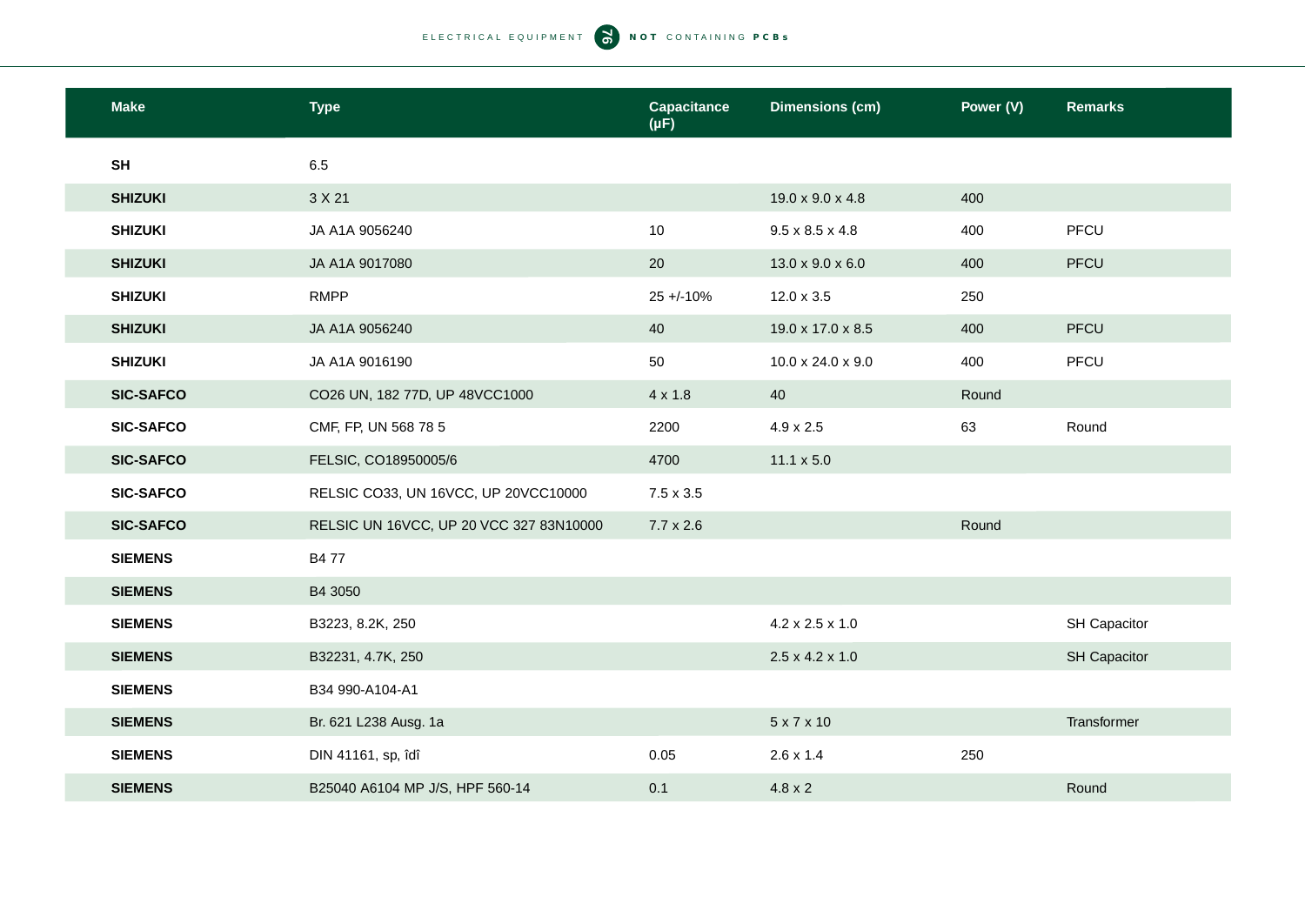| <b>Make</b>    | <b>Type</b>                              | <b>Capacitance</b><br>$(\mu F)$ | <b>Dimensions (cm)</b>      | Power (V)                   | <b>Remarks</b> |
|----------------|------------------------------------------|---------------------------------|-----------------------------|-----------------------------|----------------|
| <b>SIEMENS</b> | MP J/S B25214 A6104-M                    | 0.1                             | $3 \times 3 \times 1$       |                             |                |
| <b>SIEMENS</b> | MP J/S B25214 J6104-M000                 | 0.1                             | $3.0 \times 2.9 \times 1$   |                             |                |
| <b>SIEMENS</b> | B91911-A-B9, 560-13                      | 0.25                            | $3.4 \times 1.6$            | $110 - 160$                 | SH Capacitor   |
| <b>SIEMENS</b> | <b>DIN 41161</b>                         | 0.25                            | $2.6 \times 1.9$            | 125                         |                |
| <b>SIEMENS</b> | B25839, A6474-M, 000                     | 0.47                            | $1.9 \times 4.2$            | 500                         |                |
| <b>SIEMENS</b> | B25210, DIK 300, 55C, 560 14             | $1 + (-10\%)$                   | $3.0 \times 2.8 \times 1.4$ | 300                         |                |
| <b>SIEMENS</b> | B25040-A4105-K, MP J/S, HPF, 560-14      | $1 + (-10%)$                    | $4.8 \times 2.0$            | 400                         |                |
| <b>SIEMENS</b> | B25214-J2105-K, MP J/S, FPC 560-14 03.65 | $\mathbf{1}$                    | $3.4 \times 2.9 \times 1.5$ | 250                         |                |
| <b>SIEMENS</b> | MP J/S B25214 A6105-K                    | $\mathbf{1}$                    | $2.9 \times 2.9 \times 2.9$ | 630                         |                |
| <b>SIEMENS</b> | MP J/S B25214 J6105-K100                 | $\mathbf{1}$                    | $3 \times 3 \times 3$       |                             |                |
| <b>SIEMENS</b> | MP(E), B2504 A2405-K, GSC560-14          | $4 + (-10\%)$                   | $2.9 \times 2.8 \times 2.4$ | 200                         |                |
| <b>SIEMENS</b> | A6/10/160, B2522, 02.60                  | $6\phantom{.}$                  | 4.9 x 4.3 x 1.9             | 160                         |                |
| <b>SIEMENS</b> | Elkogatt G2, B41540-A8106-W              | $10 + 20/ -0%$                  | $4.9 \times 4.3 \times 1.9$ | 70/80                       |                |
| <b>SIEMENS</b> | B25220, A15K, 200 MP J/S                 | 15                              | $5.0 \times 4.3 \times 3.4$ | 200                         |                |
| <b>SIEMENS</b> | B25 401-A2166-K5, MP, HSF, 07.70         | 16                              | $15.2 \times 3.9$           | 320                         |                |
| <b>SIEMENS</b> | B25224, J2256-K, MP, J/S                 | $25 + 10%$                      | $5.0 \times 4.4 \times 4.9$ | 250                         |                |
| <b>SIEMENS</b> | B25060, A32, K400, MP(E)                 | $32 + -10%$                     | $14.7 \times 4.4$           | 400                         |                |
| <b>SIEMENS</b> | Elko B43731, A2107, W                    | $50 + 50$                       | $6.0 \times 3.4$            | $250 + 250$                 |                |
| <b>SIEMENS</b> | Elkoglatt G2, B41648 A50/70              | 50                              | $4.9 \times 4.4 \times 3.4$ | 70/80                       |                |
| <b>SIEMENS</b> | Elkoglatt IB, B41540-B                   | 7506-Y                          | 50 +50/-0%                  | $4.9 \times 4.3 \times 1.9$ | 35/40          |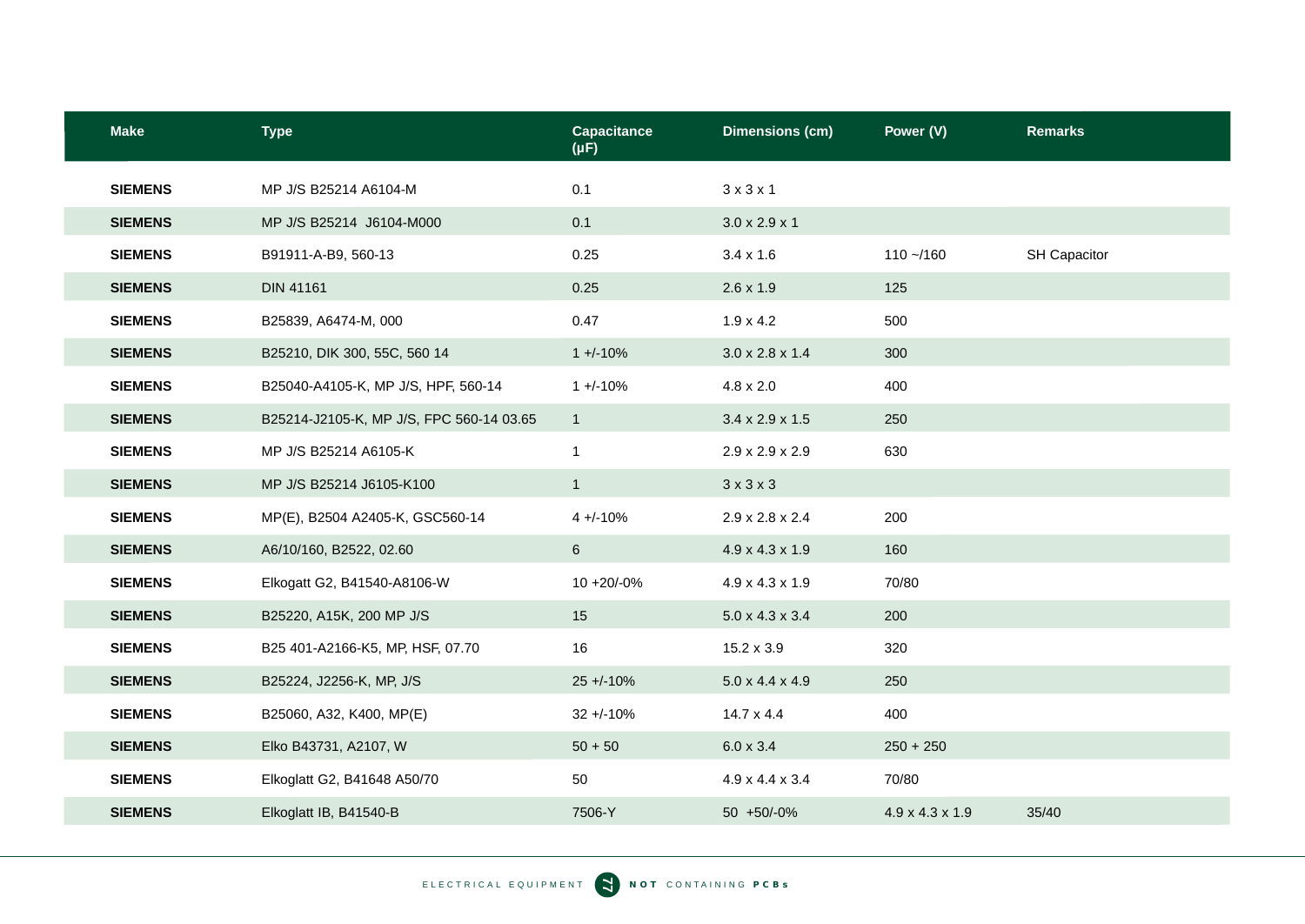| <b>Make</b>    | <b>Type</b>                   | <b>Capacitance</b><br>(UF) | <b>Dimensions (cm)</b>       | Power (V)                   | <b>Remarks</b>                         |
|----------------|-------------------------------|----------------------------|------------------------------|-----------------------------|----------------------------------------|
| <b>SIEMENS</b> | Elkoglatt IB, B41540-A        | 7107-Y                     | 100 +50/-0%                  | $4.9 \times 4.3 \times 3.3$ | 35/40                                  |
| <b>SIEMENS</b> | Elkoglatt IB, B41540-A        | 7107-Y, C4                 | 100 +50/-0%                  | $4.9 \times 4.3 \times 3.4$ | 35/40                                  |
| <b>SIEMENS</b> | Elkogatt 1B, B41540-B7257-Y   | 250 +50/-0%                | $5.0 \times 6.8 \times 4.4$  | 35/40                       |                                        |
| <b>SIEMENS</b> | Elkoglatt G2, B41540-A7507-Y  | 500 +50/-0%                | 4.9 x 11.8 x 4.4             | 35/40                       |                                        |
| <b>SIEMENS</b> | Elko rauh IA, B41551-A8507-S  | 500 +50/-20%               | $5.0 \times 3.5$             | 70/80                       |                                        |
| <b>SIEMENS</b> | Elkogatt W2, 41663, A1000/35  | 1000 +30/-20%              | $9.0 \times 6.4$             | 35/40                       |                                        |
| <b>SIEMENS</b> | Elko rauh W2, B4153:A1000/35  | 1000 +50/-20%              | $6.9 \times 4.9 \times 4.3$  | 35/40                       |                                        |
| <b>SIEMENS</b> | Elko rauh W2, B41531 A2500/35 | 2500 +50/-20%              | $11.2 \times 4.9 \times 4.3$ | 35/40                       |                                        |
| <b>SIEMENS</b> | Elyt rauh IB, B41552-A9258-Y  | 2500 +50/-0%               | $7.8 \times 6.9$             | 110/115                     |                                        |
| <b>SIEMENS</b> | Elko rauh IA, B41551-A7508-S  | 5000 +50/-20%              | $8.0 \times 5.4$             | 35/40                       |                                        |
| <b>SIEMENS</b> | Elyt rauh IB, B41552-A7508-S  | 5000 +50/-20%              | $7.8 \times 5.9$             | 35/40                       |                                        |
| <b>SIEMENS</b> | Elyt rauh IA, B41811-A7109-S  | 10000 +50/-20%             | $12.5 \times 6.5$            | 35                          |                                        |
| <b>SIMPLEX</b> | 304BP R.S.502                 |                            | $5.0 \times 4.5 \times 2.6$  |                             |                                        |
| <b>SIMPLEX</b> | 304BQ R.S.502                 |                            | $5.0 \times 4.5 \times 2.6$  |                             |                                        |
| <b>SIMPLEX</b> | 304BX R.S.502                 |                            | $5.0 \times 4.5 \times 2.6$  |                             |                                        |
| <b>SIMPLEX</b> | 309B, RS502                   |                            | $5.1 \times 4.5 \times 2.6$  |                             |                                        |
| <b>SLIMCAP</b> | ${\sf FC}$                    | 2.6                        |                              | 250 VACW                    | 50 cycles Paper                        |
| <b>SLIMCAP</b> | ${\sf FC}$                    | 3.0                        |                              | <b>250 VAC</b>              | 50 cycles Micaceous<br>Substance/Paper |
| <b>SOLTRA</b>  | A140P                         |                            |                              | 240                         | 50 Hz Ballast                          |
| <b>SOLTRA</b>  | LO40                          |                            |                              | 240                         | 50 Hz Ballast                          |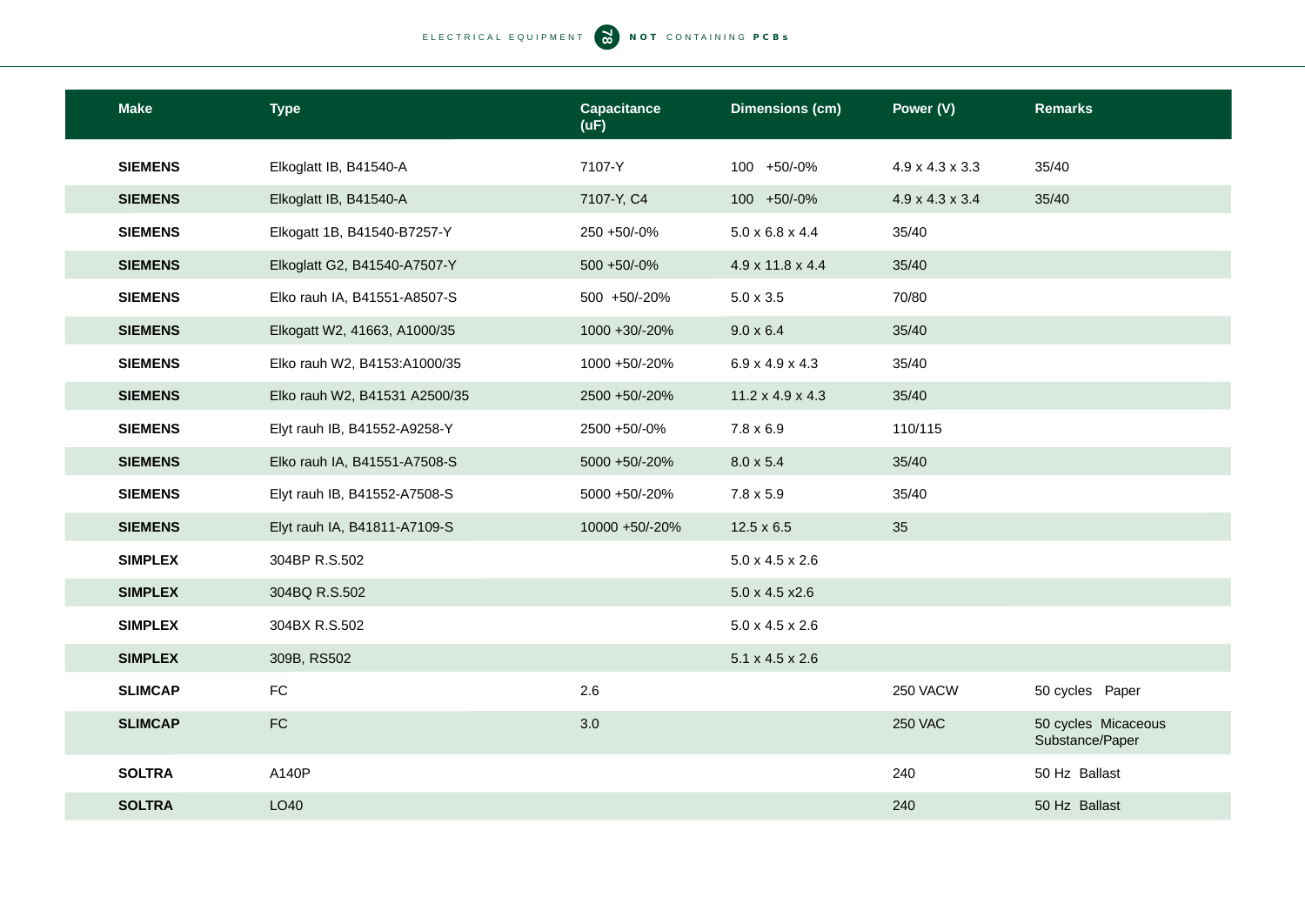| <b>Make</b>    | <b>Type</b>                                      | <b>Capacitance</b><br>(UF) | <b>Dimensions (cm)</b>      | Power (V) | <b>Remarks</b>                |
|----------------|--------------------------------------------------|----------------------------|-----------------------------|-----------|-------------------------------|
| <b>SOLTRA</b>  | LO 65                                            |                            |                             | 240       | 50 Hz Semi Low Loss Ballast   |
| <b>SOLTRA</b>  | G 71 WK 40 P                                     |                            |                             |           | <b>Ballast</b>                |
| <b>SOLTRA</b>  | SE65P                                            |                            |                             | 240       | 50 Hz 65W Ballast             |
| <b>SPRAGUE</b> | 36D 5214073                                      |                            | $15.0 \times 6.5$           |           | Powerlytic                    |
| <b>SPRAGUE</b> | 32D                                              | 1600                       | $14.3 \times 3.5$           | 75 DC     | Compulytic                    |
| <b>SPRAGUE</b> | 32D                                              | 2500                       | $11.0 \times 5.0$           | 75 DC     | Powerlytic                    |
| <b>SPRAGUE</b> | 32D                                              | 6000                       | $12.3 \times 3.4$           | 25 DC     | Compulytic                    |
| <b>SPRAGUE</b> | 32D                                              | 6400                       | $8.3 \times 3.4$            | 15 DC     | Powerlytic                    |
| <b>SPRAGUE</b> | 36D                                              | 22000                      | 14.5 x 7.5                  | 75        | Powerlytic                    |
| <b>SPRAGUE</b> | 32D                                              | 44000                      | $14.3 \times 7.6$           | 25 DC     | Compulityc                    |
| <b>SPRAGUE</b> | 36D                                              | 100000                     | 10.4 x 7.6                  | 10 DC     | PFCU                          |
| <b>SPRAGUE</b> | 5252526                                          | 240000                     | $14.0 \times 8.0$           | 7.5 DC    |                               |
| <b>STC</b>     | 409-SV-LOA DP346904                              |                            |                             |           | Power Converter               |
| <b>STC</b>     | Modem Pack AUM S40D6 409-SV-2A '66' CHAN         |                            | Power Supply                |           |                               |
| <b>STC</b>     | 74-SU-55A                                        |                            |                             |           | <b>Modulation Transformer</b> |
| <b>STC</b>     | STE 453/271 BA 40/100/56                         | $0.0075 + -15%$            |                             | 150       |                               |
| <b>STC</b>     | STE/7 453/274/GA 40/100/56 XHP                   | $0.022 + -15%$             |                             | 50        |                               |
| <b>STC</b>     | STE/XHC 453/278 HA 40/100/56                     | $0.1 + -15 \%$             |                             | 1000      |                               |
| <b>STC</b>     | STE/XHS 1000 Vdo 70C<br>453/LWA/282/HA 40/100/56 | $0.47 + -15%$              |                             |           |                               |
| <b>STC</b>     | 56 QA                                            | 0.5                        | $7.6 \times 5.3 \times 1.3$ |           |                               |
|                |                                                  |                            |                             |           |                               |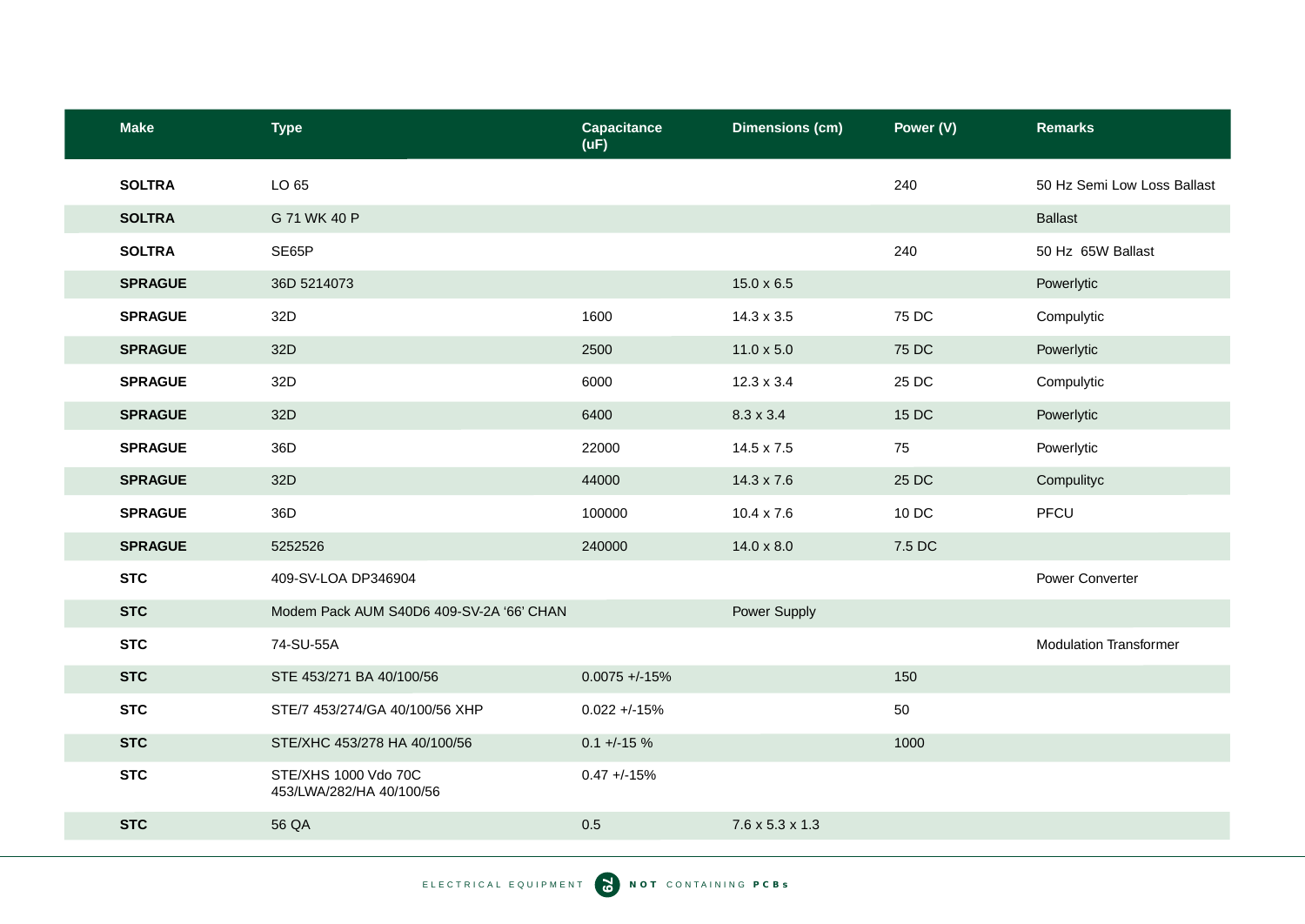| <b>Make</b>       | <b>Type</b>                                     | <b>Capacitance</b><br>$(\mu F)$ | <b>Dimensions (cm)</b>      | Power (V)      | <b>Remarks</b>     |
|-------------------|-------------------------------------------------|---------------------------------|-----------------------------|----------------|--------------------|
| <b>STC</b>        | 16                                              | $1 + 1$                         |                             |                |                    |
| <b>STC</b>        | 60                                              | 1                               | 8.0 x 4.0 x 2.4             |                |                    |
| <b>STC</b>        | STE/61 453/282 DA HI 40/100                     | $1.0 + (-15%)$                  |                             | 350            |                    |
| <b>STC</b>        | 58                                              | 2 <sup>1</sup>                  |                             |                |                    |
| <b>STC</b>        | W58 4402AA                                      | $4.00 + -15%$                   |                             | 150            |                    |
| <b>STC</b>        | 8333                                            | 138 - 182                       | $13.3 \times 5.0$           | 275            |                    |
| <b>STC</b>        | Extra Lytic 601D 7921L 20 01                    | 1800                            |                             | 30             |                    |
| <b>STEDIPOWER</b> | <b>PFF</b>                                      | 4.0                             |                             | <b>250 VAC</b> | <b>Mineral Oil</b> |
| <b>TCC</b>        | Visconol TCB/BH 002352                          |                                 |                             |                |                    |
| <b>TCC</b>        | Visconol TCB/TJ021392                           |                                 |                             |                |                    |
| <b>TCC</b>        | Visconol TCB/XG002276                           |                                 |                             |                |                    |
| <b>TCC</b>        | <b>NB</b>                                       | 0.8                             | $5.5 \times 3.5$            | 360            |                    |
| <b>TCC</b>        | 450 VDC                                         | $\overline{2}$                  |                             |                |                    |
| <b>TCC</b>        | F.J.                                            | $\overline{2}$                  | $9.0 \times 5.0 \times 3.0$ | 440            | PFCU               |
| <b>TCC</b>        | CE1134 P, 9074, TCB/XA                          | $\overline{2}$                  |                             |                |                    |
| <b>TCC</b>        | 5910-99-011-2529                                | $4 + (-20%)$                    | 12.0 x 4.5 x 4.5            | 550/800        |                    |
| <b>TCC</b>        | W 5172                                          | $\,6\,$                         | 12.2 x 7.7 x 4.0            | 440            | PFCU               |
| <b>TCC</b>        | 21081                                           | $8 + -10%$                      | 12.2 x 7.7 x 5.8            | 400            | PFCU               |
| <b>TCC</b>        | Micropack Electrolyt 450                        | 8                               |                             |                |                    |
| <b>TCC</b>        | Micropack Electrolytic CE/117<br>PC TCB/HX 0234 | $\,8\,$                         |                             |                |                    |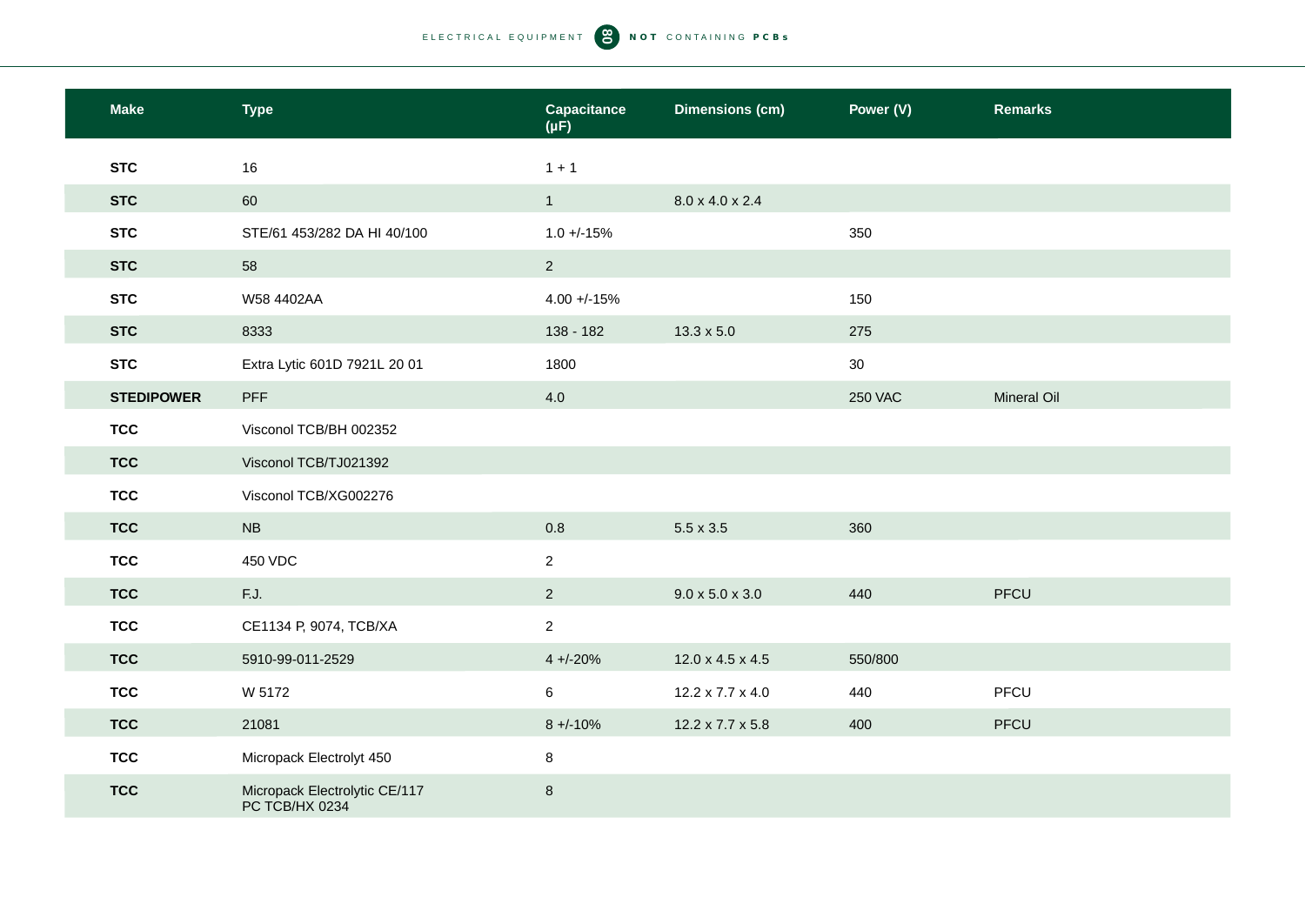| <b>Make</b>  | <b>Type</b>                            | <b>Capacitance</b><br>$(\mu F)$ | <b>Dimensions (cm)</b>       | Power (V)      | <b>Remarks</b>                   |
|--------------|----------------------------------------|---------------------------------|------------------------------|----------------|----------------------------------|
| <b>TCC</b>   | 82 IM                                  | 10                              | $11.7 \times 7.8 \times 5.8$ | 400/500        |                                  |
| <b>TCC</b>   | 522/1/17010/980                        | $15 + (-15%)$                   | 12.2 x 7.7 x 7.7             | 330            | PFCU                             |
| <b>TCC</b>   | TCR/YL/0                               | $15 + (-10\%)$                  | 12.0 x 9.7 x 8.0             | 400            | PFCU                             |
| <b>TCC</b>   | 5211                                   | 32                              | 13.2 x 16.5 x 12.8           | 320            | PFCU                             |
| <b>TCC</b>   | MA                                     | 64                              | 13.2 x 17.8 x 16.7           | 320            | PFCU                             |
| <b>THORN</b> | B I S 125.5                            |                                 |                              |                |                                  |
| <b>TMC</b>   | Transformer 3/1215aser 6/201, 34645/68 | $8.8 \times 5.8 \times 5.0$     |                              |                |                                  |
| <b>TOC</b>   | Visconol                               | $\overline{4}$                  |                              | <b>250 VAC</b> | <b>Mineral Oil</b>               |
| <b>UCC</b>   | <b>PFS 710</b>                         | $10 + -10%$                     |                              |                | Mineral Oil                      |
| <b>UCC</b>   | <b>PMM</b>                             | 0.005                           |                              |                |                                  |
| <b>UCC</b>   | FLUOROSEAL PFS                         | 2.7                             |                              | <b>250 VAC</b> | 50 cps Waxy Consistency          |
| <b>UCC</b>   | FLUOROSEAL PFS                         | 3.5                             |                              | <b>250 VAC</b> | 50 cps Micaceous Substance/Paper |
| <b>UCC</b>   | FLUROPACK PBB                          | 3.5                             |                              |                |                                  |
| <b>UCC</b>   | <b>PFS 640 U</b>                       | $\overline{4}$                  |                              |                |                                  |
| <b>UCC</b>   | <b>PBC 110</b>                         | 5.5                             |                              |                |                                  |
| <b>UCC</b>   | FLUOROSEAL PFS                         | $6\phantom{.}$                  |                              |                | Paper/Wax                        |
| <b>UCC</b>   | <b>PXC</b>                             | 6                               | 11 x 4.5                     | 250            |                                  |
| <b>UCC</b>   | FLUOROSEAL PFS                         | 6.5                             |                              | <b>250 VAC</b> | 50 cps Mineral Oil/Paper         |
| <b>UCC</b>   | <b>PAFE 680</b>                        | $\overline{7}$                  |                              |                |                                  |
| <b>UCC</b>   | <b>PFS 690 U</b>                       | $\boldsymbol{9}$                |                              |                |                                  |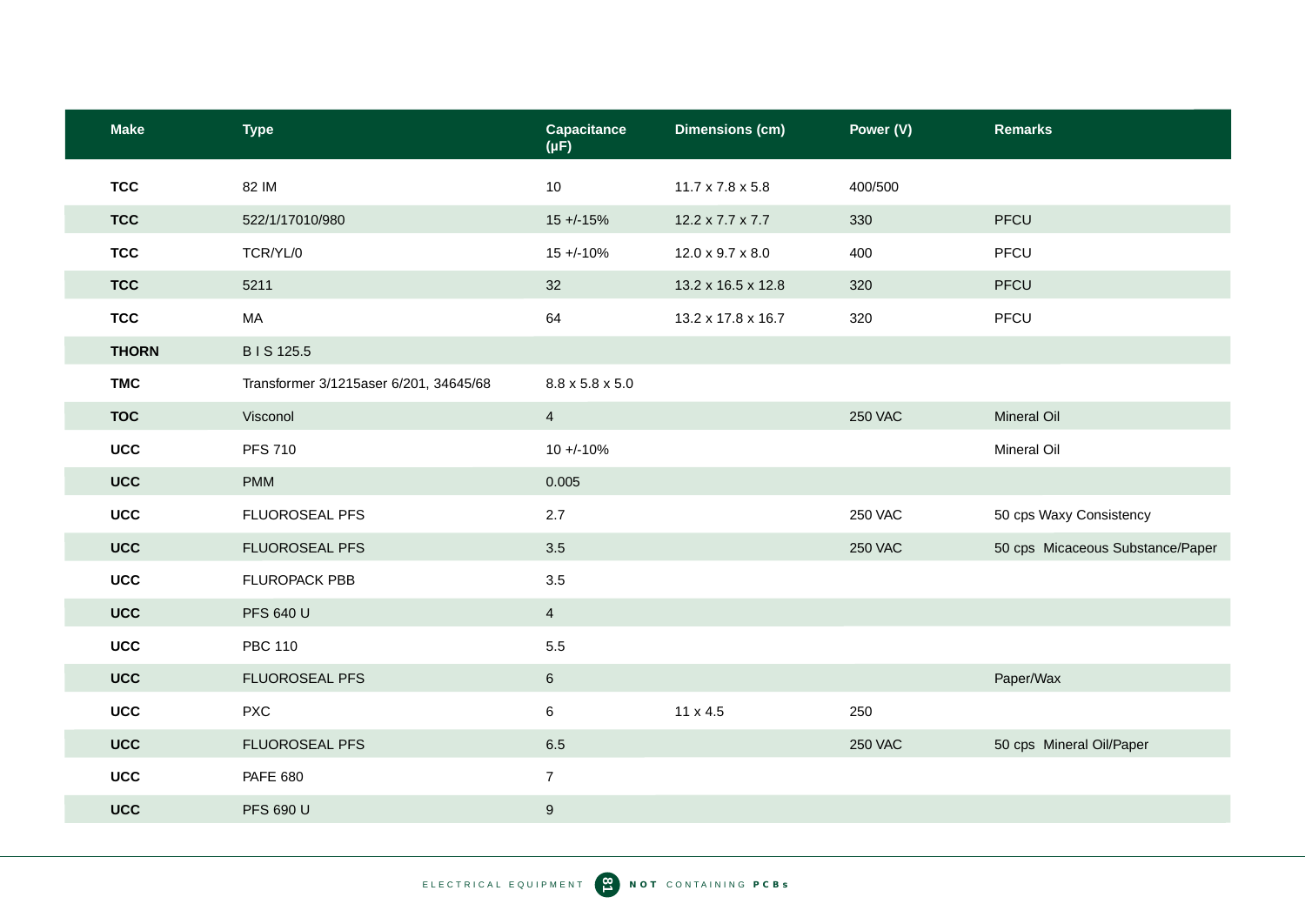| <b>Make</b>          | <b>Type</b>                                                     | <b>Capacitance</b><br>$(\mu F)$ | <b>Dimensions (cm)</b>      | Power (V)      | <b>Remarks</b>             |
|----------------------|-----------------------------------------------------------------|---------------------------------|-----------------------------|----------------|----------------------------|
| <b>UCC</b>           | <b>PCE 710</b>                                                  | 10                              |                             | <b>250 VAC</b> | Mineral Oil                |
| <b>UCC</b>           | <b>PDE 720D</b>                                                 | 20                              |                             | <b>250 VAC</b> | 50 cycles Mineral Oil      |
| <b>UCC</b>           | <b>PFS 720E</b>                                                 | 20                              |                             | <b>250 VAC</b> | 50 cps Micaceous Substance |
| <b>USHA</b>          | <b>WYOLA</b>                                                    | 1.5                             |                             |                |                            |
| <b>WEGO</b>          | 3771                                                            |                                 | 7.6 x 12.5 x 12.6           | 230/400        | PFCU                       |
| <b>Miscellaneous</b> | <b>ATCO Semi Low Loss Ballast</b><br>WLO 1-20, 3rd Floor Type P |                                 |                             |                |                            |
| <b>Miscellaneous</b> | <b>ATCO Low Loss Ballast</b><br>WLLO 4c 2nd Floor Type J        |                                 |                             |                |                            |
| <b>Miscellaneous</b> | AW3-H3                                                          |                                 | $9.5 \times 4.2 \times 3.8$ |                |                            |
| <b>Miscellaneous</b> | No. 1, D/62 QD                                                  | 0.25                            | $8 \times 4 \times 1.3$     |                |                            |
| <b>Miscellaneous</b> | 100 H56/2, GPO Batch<br>Sampled 5576, L68068                    | 0.5                             | 8 x 1.2 x 1.2               | 200            | Sampled 5576, L68068       |
| <b>Miscellaneous</b> | No. 2 D72 13795 2172                                            | 0.5                             |                             |                |                            |
| <b>Miscellaneous</b> | No. 18, D/60                                                    | 0.5                             | $7.6 \times 5.3 \times 1.3$ |                |                            |
| <b>Miscellaneous</b> | No. 18 D/60                                                     | $0.5 + 0.5$                     |                             |                |                            |
| <b>Miscellaneous</b> | 101, S57/2A, G.P.O.<br>Batch Samples 5708, 51 709               | $\mathbf{1}$                    | 8.0 x 4.0 x 1.2             | 250            |                            |
| <b>Miscellaneous</b> | No.3 D66 95826                                                  | 1.0                             | $8 \times 4 \times 1.3$     |                |                            |
| <b>Miscellaneous</b> | No. 3 D66 95831                                                 | $\mathbf{1}$                    |                             |                |                            |
| <b>Miscellaneous</b> | No. 302, 48A, 7188, S53/1                                       | 1, 0.5, 1                       | $2.5 \times 8.6 \times 5.3$ |                |                            |
| <b>Miscellaneous</b> | 102, H41/1                                                      | $\overline{2}$                  | 8 x 4 x 2.5                 |                |                            |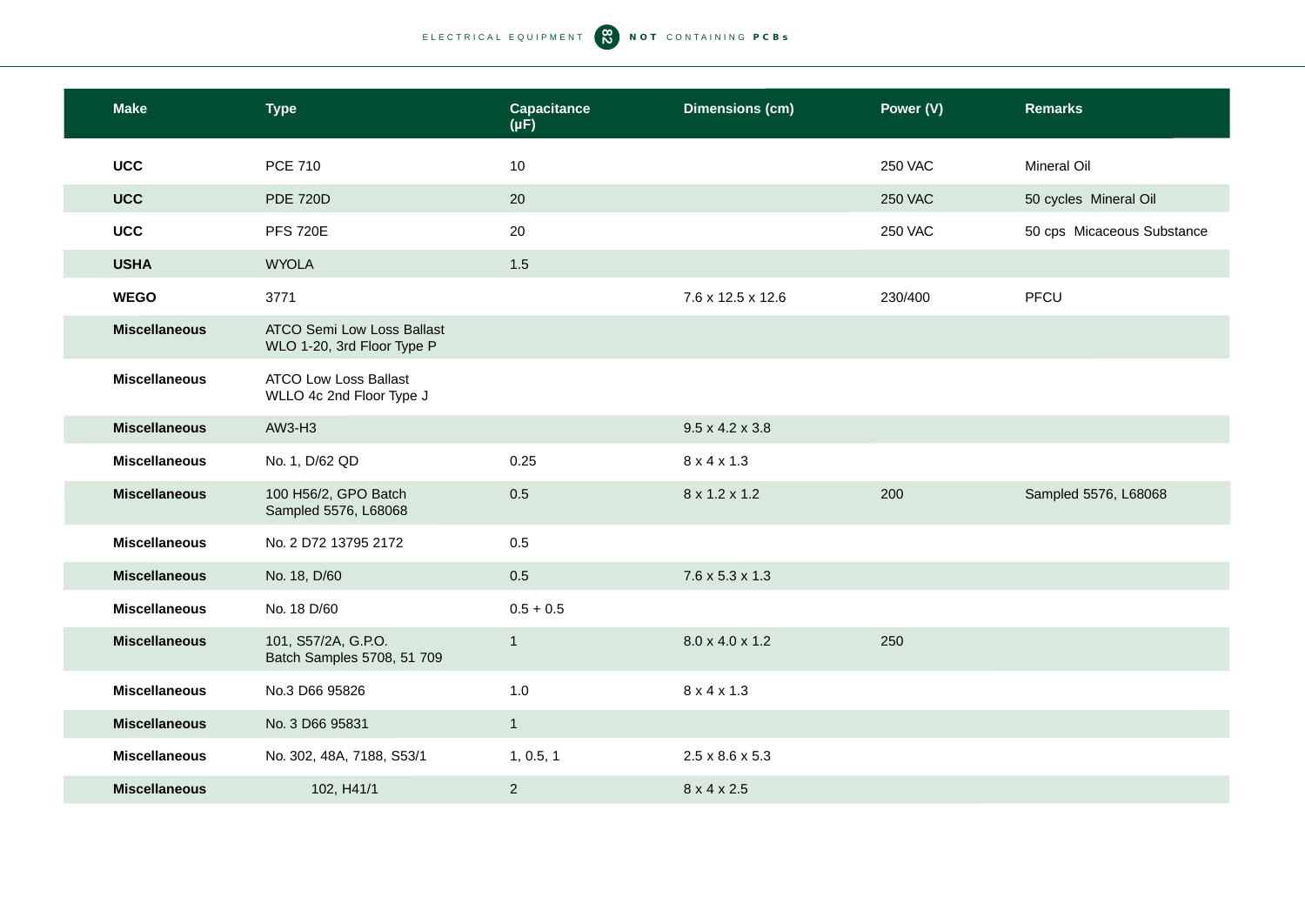| <b>Make</b>          | <b>Type</b>                                            | <b>Capacitance</b><br>$(\mu F)$ | <b>Dimensions (cm)</b>      | Power (V) | <b>Remarks</b> |
|----------------------|--------------------------------------------------------|---------------------------------|-----------------------------|-----------|----------------|
| <b>Miscellaneous</b> | 102S, 53/2A, 52, 305, G.P.O.<br>Batch Sampled 4244, C1 | $\overline{2}$                  | $8.0 \times 4.0 \times 2.5$ | 200       |                |
| <b>Miscellaneous</b> | No. 4 D/57                                             | 2                               | $8.0 \times 4.1 \times 2.5$ |           |                |
| <b>Miscellaneous</b> | No. 4 D/57, QB                                         | $\overline{2}$                  | $8 \times 4 \times 2.4$     |           |                |
| <b>Miscellaneous</b> | No. 51 D/68, 52146 2768                                | $\overline{2}$                  |                             |           |                |
| <b>Miscellaneous</b> | No. 51, D/69 50902, 0470                               | 2                               | $8.2 \times 4.2 \times 1.3$ |           |                |
| <b>Miscellaneous</b> | No. 69 48015 0569                                      | $\overline{2}$                  |                             |           |                |
| <b>Miscellaneous</b> | Alpha                                                  | 6                               |                             |           |                |
| <b>Miscellaneous</b> | 3163 PLF 68                                            | 500                             | $11.3 \times 3.4$           | 15        |                |